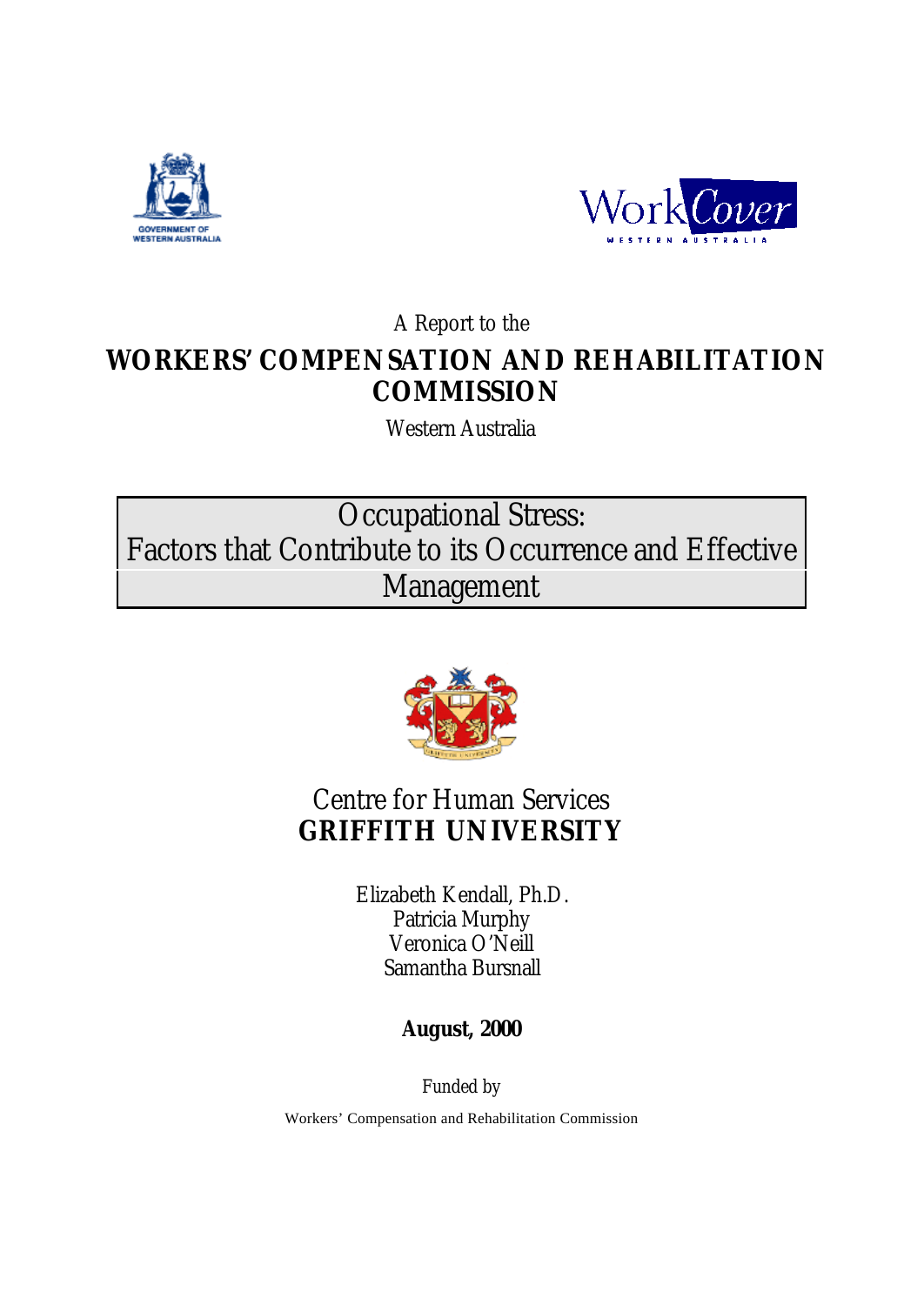2000 by WorkCover Western Australia

This work is copyright. Extracts from the report may be reproduced without permission, provided that the source is acknowledged.

Published August 2000 ISBN 0 7307 2693 2

Publications are available from the WorkCover Internet site: http://www.workcover.wa.gov.au

WorkCover Western Australia 2 Bedbrook Place Shenton Park WA 6008 Telephone: (08) 9388 5555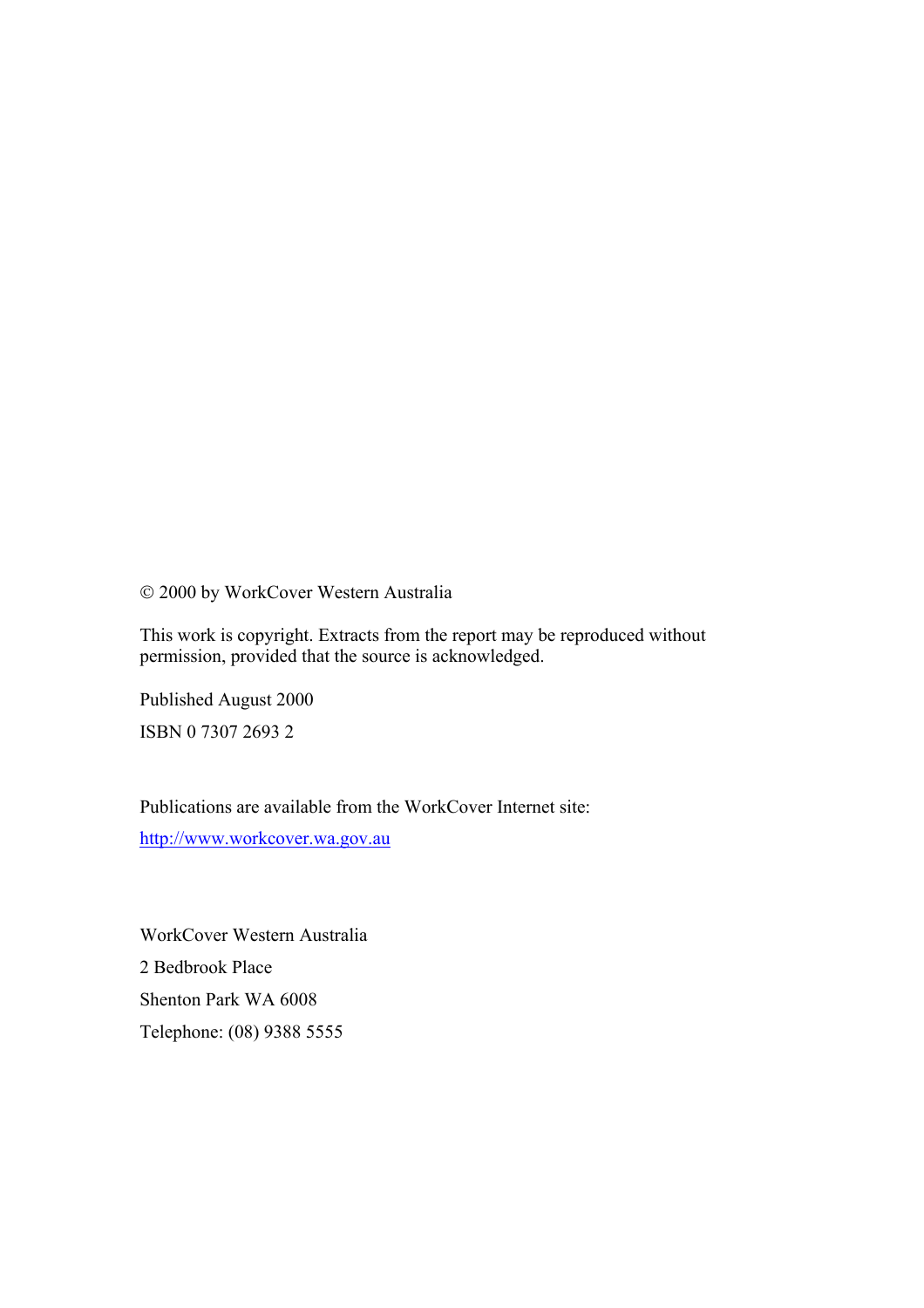## **Acknowledgements**

The authors of this report would like to acknowledge the support and assistance of many people in the preparation and editing of the manuscript. In particular, thanks are due to Nicholas Buys, Ph.D., Jayne Clapton, Ph.D., Jennifer Hall, Jane Fowler, Vicky MacDonald, Greg McQueen, Ronita Neal, Tina Sandell, and John Wright.

The resources, consultation and encouragement provided by Diane Munrowd, Donna Haney and Jemma Owen at WorkCover Western Australia are also gratefully acknowledged.

Finally, the financial support of the Western Australian Workers Compensation and Rehabilitation Commission must be recognised as well as the opportunity they have provided to allow an investigation of work stress to be undertaken in their jurisdiction.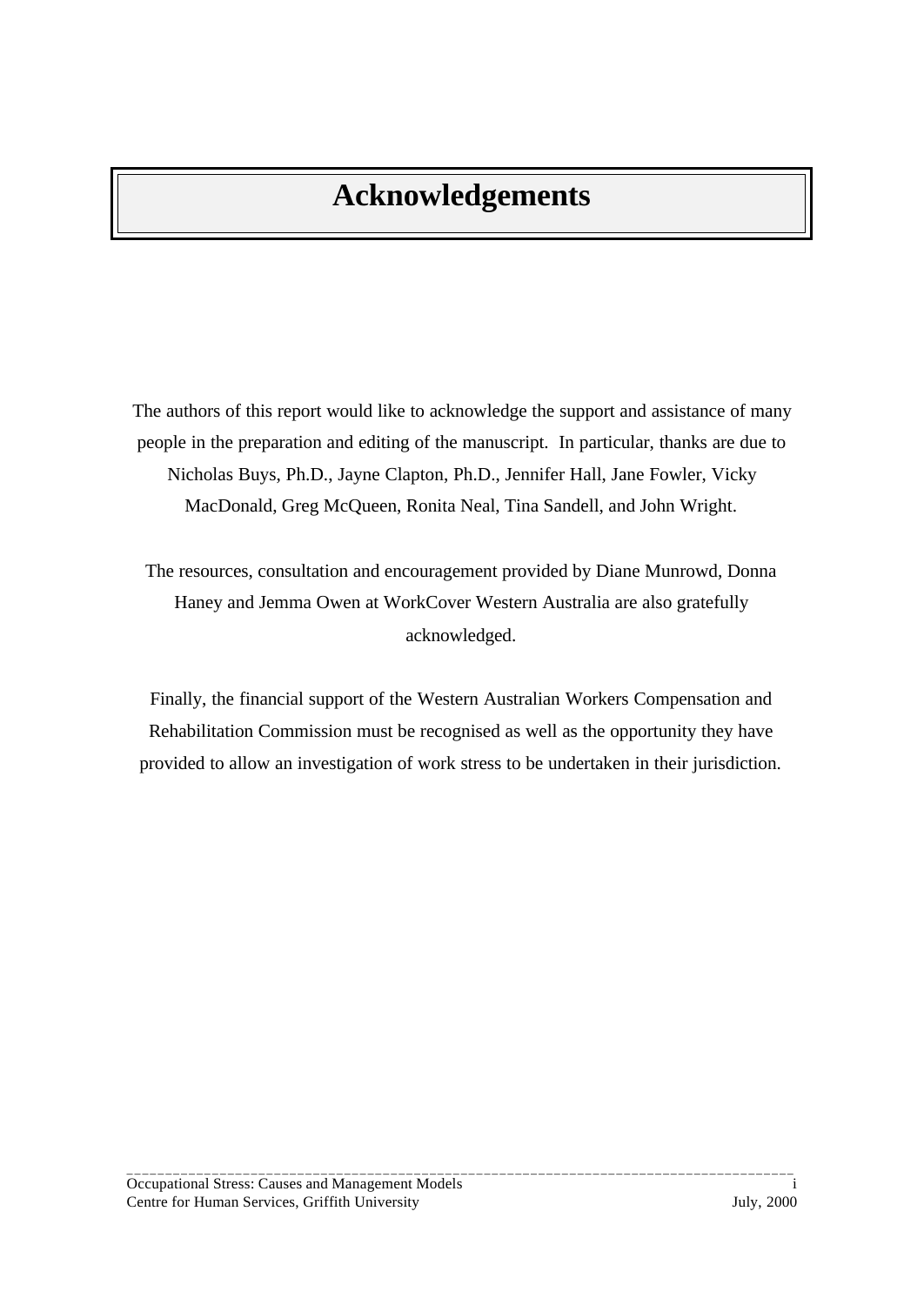# **Table of Contents**

| Project Overview $\qquad \qquad$ 1 |                                                                                         |     |
|------------------------------------|-----------------------------------------------------------------------------------------|-----|
|                                    |                                                                                         |     |
| 1.1                                |                                                                                         |     |
| 1.2                                |                                                                                         |     |
|                                    |                                                                                         |     |
|                                    |                                                                                         |     |
|                                    |                                                                                         | 8   |
| 1.3                                |                                                                                         |     |
|                                    |                                                                                         |     |
|                                    |                                                                                         | 21  |
| <b>3.1</b>                         |                                                                                         |     |
|                                    |                                                                                         | 22  |
|                                    |                                                                                         |     |
|                                    |                                                                                         | 25  |
|                                    |                                                                                         | -26 |
|                                    |                                                                                         |     |
|                                    |                                                                                         |     |
| 3.2                                |                                                                                         | 30  |
|                                    |                                                                                         |     |
|                                    |                                                                                         | 32  |
|                                    |                                                                                         | 35  |
|                                    | Conflict at Work _________                                                              | -36 |
|                                    |                                                                                         |     |
| 3.3 <sub>1</sub>                   |                                                                                         |     |
|                                    |                                                                                         |     |
|                                    |                                                                                         |     |
| 3.4                                |                                                                                         |     |
| 3.5                                |                                                                                         |     |
| 3.6                                |                                                                                         |     |
| 3.7                                |                                                                                         |     |
|                                    | Devolution of Responsibility in Human Resource Management ___________________________57 |     |
|                                    |                                                                                         |     |
|                                    |                                                                                         |     |
|                                    |                                                                                         | 65  |
|                                    |                                                                                         |     |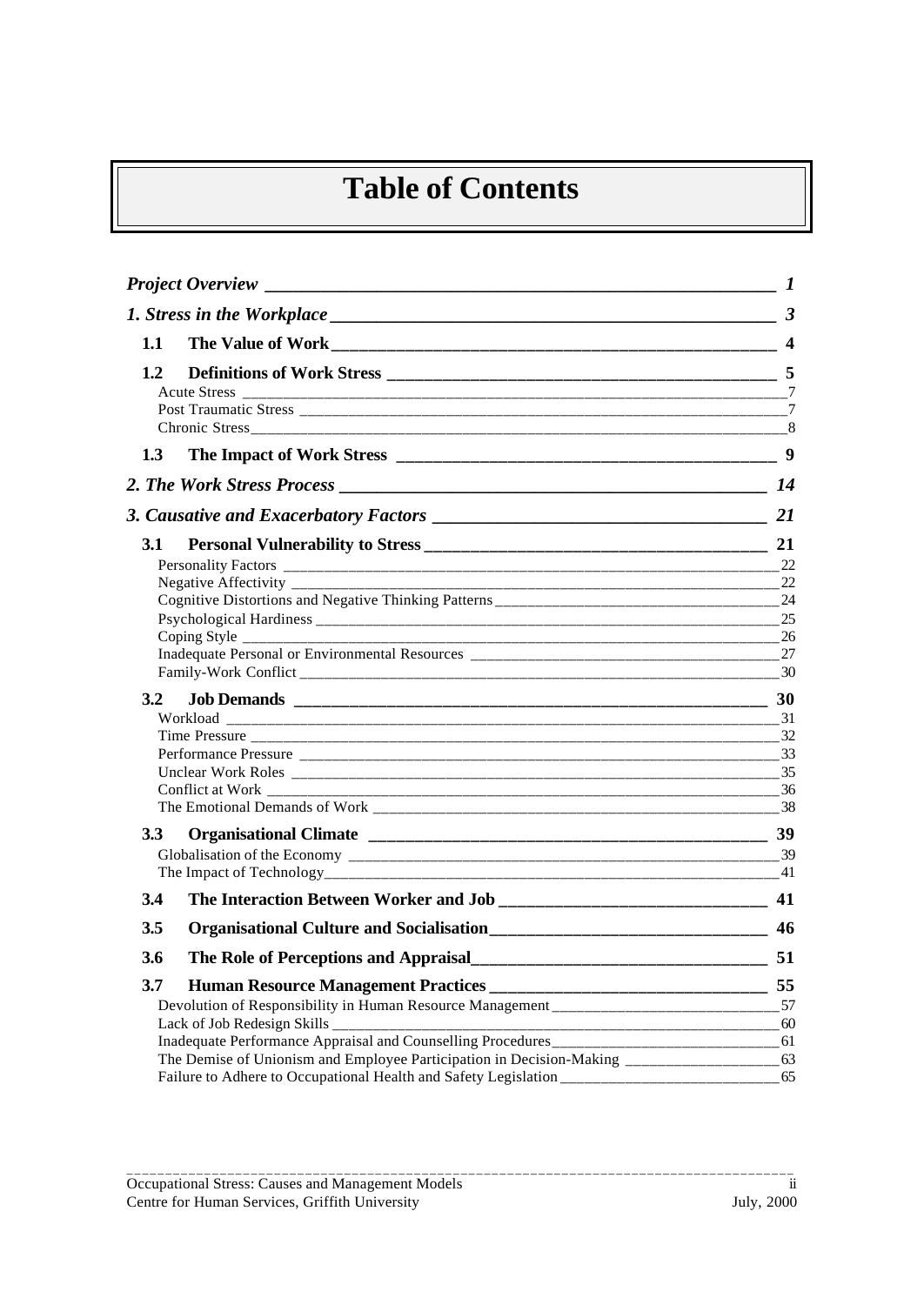| The Medicalisation and Legalisation of Stress __________________________________<br><b>3.8</b> | 66         |
|------------------------------------------------------------------------------------------------|------------|
|                                                                                                |            |
|                                                                                                |            |
|                                                                                                | 74         |
|                                                                                                |            |
| 3.9<br>Injury Management and Return to the Workplace ___________________________________       | 80         |
|                                                                                                |            |
|                                                                                                |            |
|                                                                                                |            |
|                                                                                                |            |
|                                                                                                |            |
|                                                                                                |            |
|                                                                                                | 88         |
| 4.1                                                                                            | 88         |
|                                                                                                | -90        |
| Legislative Base for the Healthy Organisation ___________________________________              | 93         |
| 4.2                                                                                            |            |
|                                                                                                |            |
|                                                                                                | 99         |
| 4.3                                                                                            |            |
|                                                                                                |            |
|                                                                                                |            |
|                                                                                                |            |
|                                                                                                |            |
|                                                                                                | <i>116</i> |
| 7. References                                                                                  | <i>120</i> |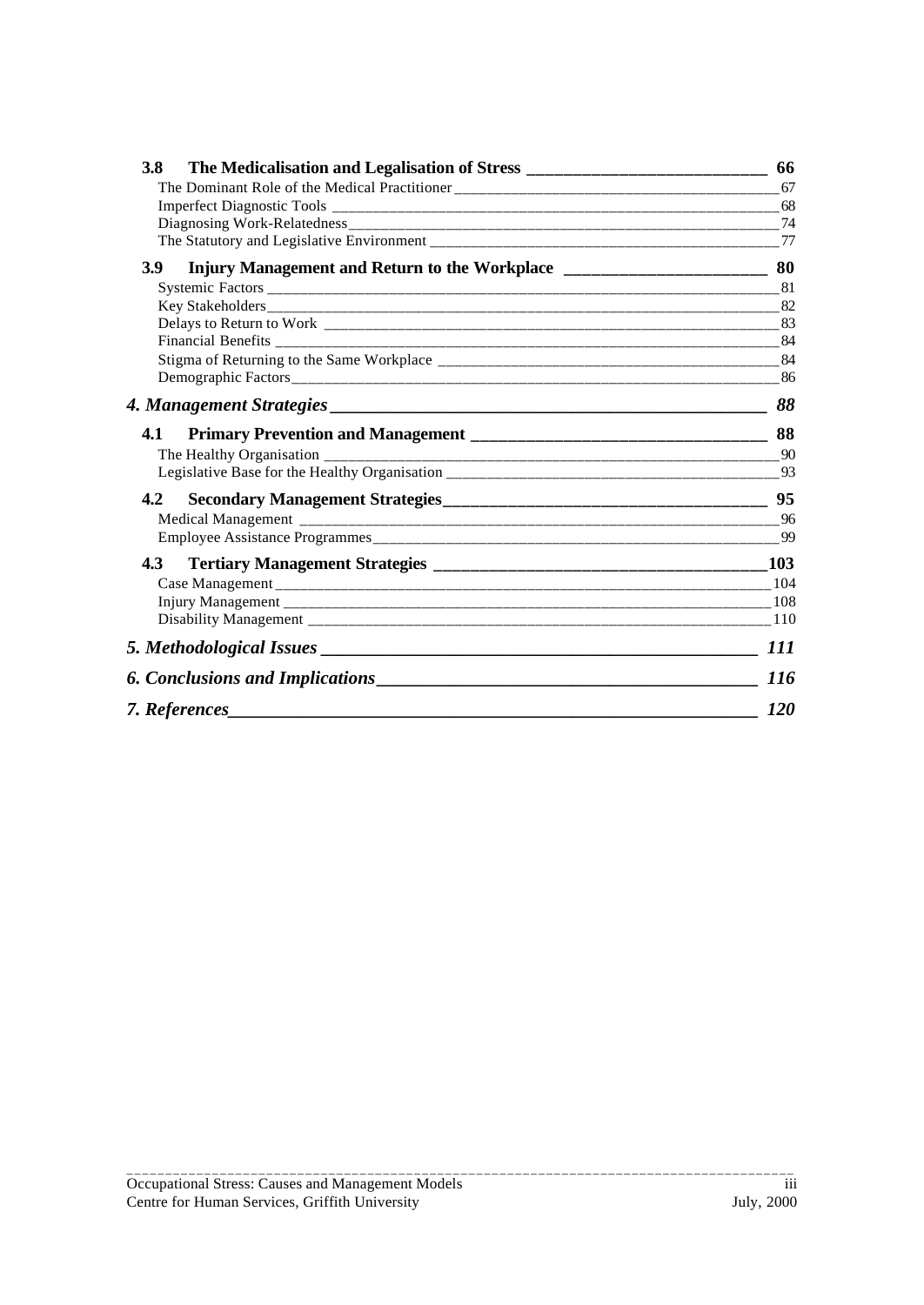## **Project Overview**

<span id="page-5-0"></span>The Western Australian Workers' Compensation system, like many other jurisdictions, has recently undergone a major review designed to investigate spiraling costs associated with its administration. One area where costs have been found to be particularly high, regardless of the jurisdiction, is the area of occupational stress<sup>1</sup>. The Western Australian review indicated a need to focus on achieving the broad objectives of equity, early return to work and safe workplaces rather than focusing on the causes of increasing costs (Pearson, McCarthy & Guthrie, 1999). However, of all the injury types dealt with through the compensation system, work-related psychological injury (i.e., occupational or work stress) presents the greatest barrier to the achievement of these objectives because the area is plagued by conceptual confusion, practical barriers and delays.

The phenomenon of increasing occupational stress was formally identified in 1989, when the Commonwealth Commission for the Safety, Rehabilitation and Compensation of Commonwealth Employees (Comcare) initiated several research projects. During the subsequent decade, prolific writings have emerged about occupational stress. An abundance of precipitating or exacerbating factors have been identified and a multitude of management programmes have been initiated. During the same period, the percentage increase in claims for work-related psychological injury has been greater than any other injury (Pearson et al., 1999). Although this increase may reflect factors such as changing legislation or increased reporting, the juxtaposition of increasing claims against the increasing level of knowledge is both alarming and counter-intuitive.

Despite the volume of literature that is available about work stress, few definite conclusions can be drawn because of: (1) the elusive nature of 'work stress' as a concept; (2) methodological issues in the identification of contributing factors; (3) inadequate evaluation of management strategies; and (4) failure to consider the continuum from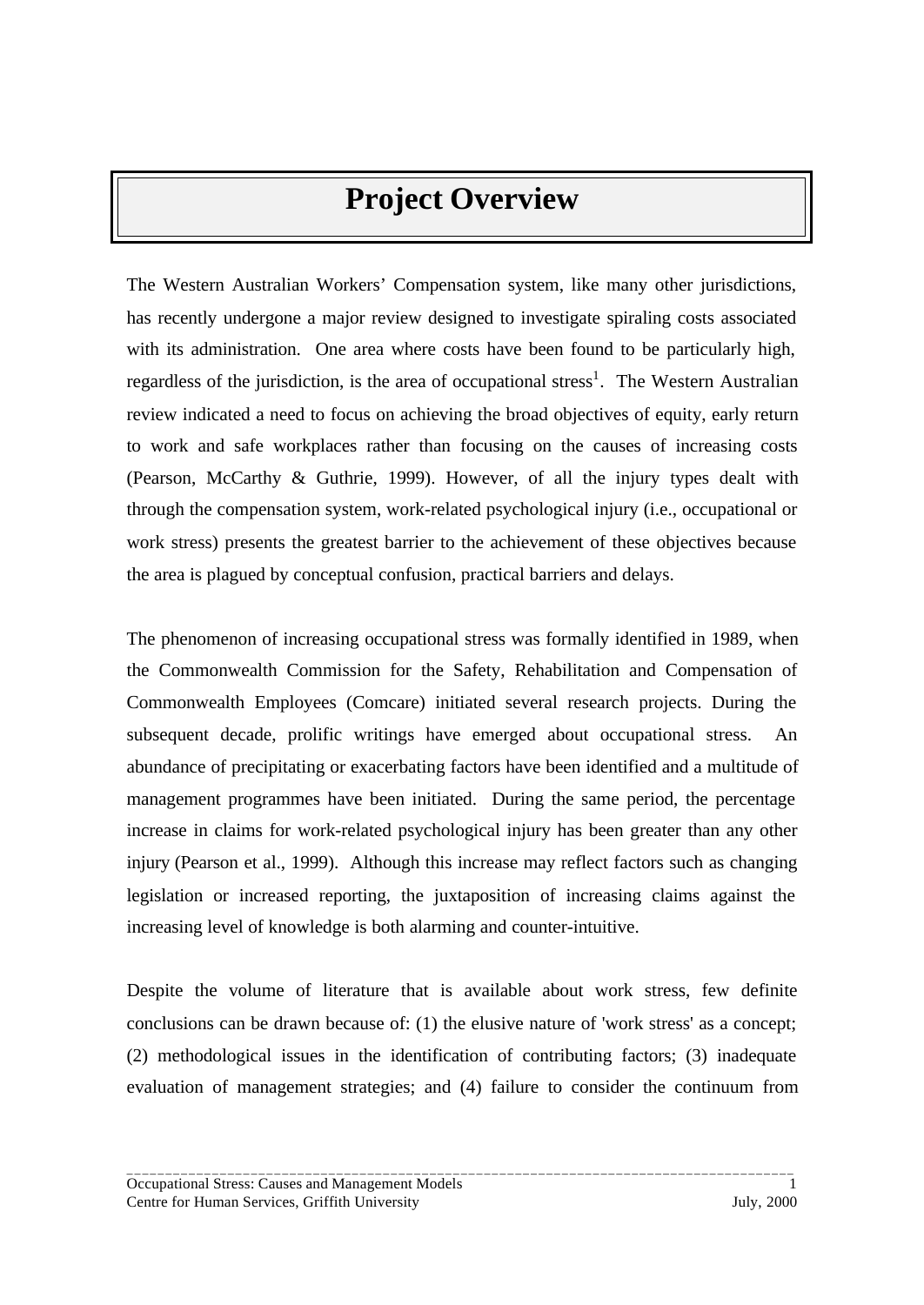prevention to return to work as a coherent, single entity rather than dealing with its components separately.

This literature review represents the introductory phase of a multi-part empirical study that will investigate work-related stress from the perspectives of all relevant parties in an attempt to (1) identify key factors which contribute to the phenomenon of work stress; (2) examine the problems and success factors associated with the management of workrelated stress claims; and (3) investigate the practices associated with the return to work process for people with psychological conditions. Prior to initiating the empirical studies, there was a need to synthesise the vast array of literature on this topic and draw some relevant conclusions regarding the following critical issues:

- 1. the definitions, incidence and impact of stress in the workplace;
- 2. the factors that are believed to contribute to the occurrence of stress and/or a claim for psychological injury or illness  $2$ ; and,
- 3. the management strategies that are currently adopted in response to occupational stress.

While it is acknowledged that workers who experience stress at work may not proceed to the point of lodging a claim for psychological injury, it is necessary to understand the entire experience of work stress. Consequently, this review will examine issues in relation to the experience of both work-related stress and the lodgement of a claim for psychological injury.

- **1 The terms 'occupational stress', 'work stress', 'job stress' and 'work-related stress' are used interchangeably in the literature and across different jurisdictions.**
- **2 Stress at work is usually referred to as psychological injury or illness. Jurisdictions differ in terms of whether they classify stress as an injury or an illness. In Western Australia, stress is generally considered to be a disease.**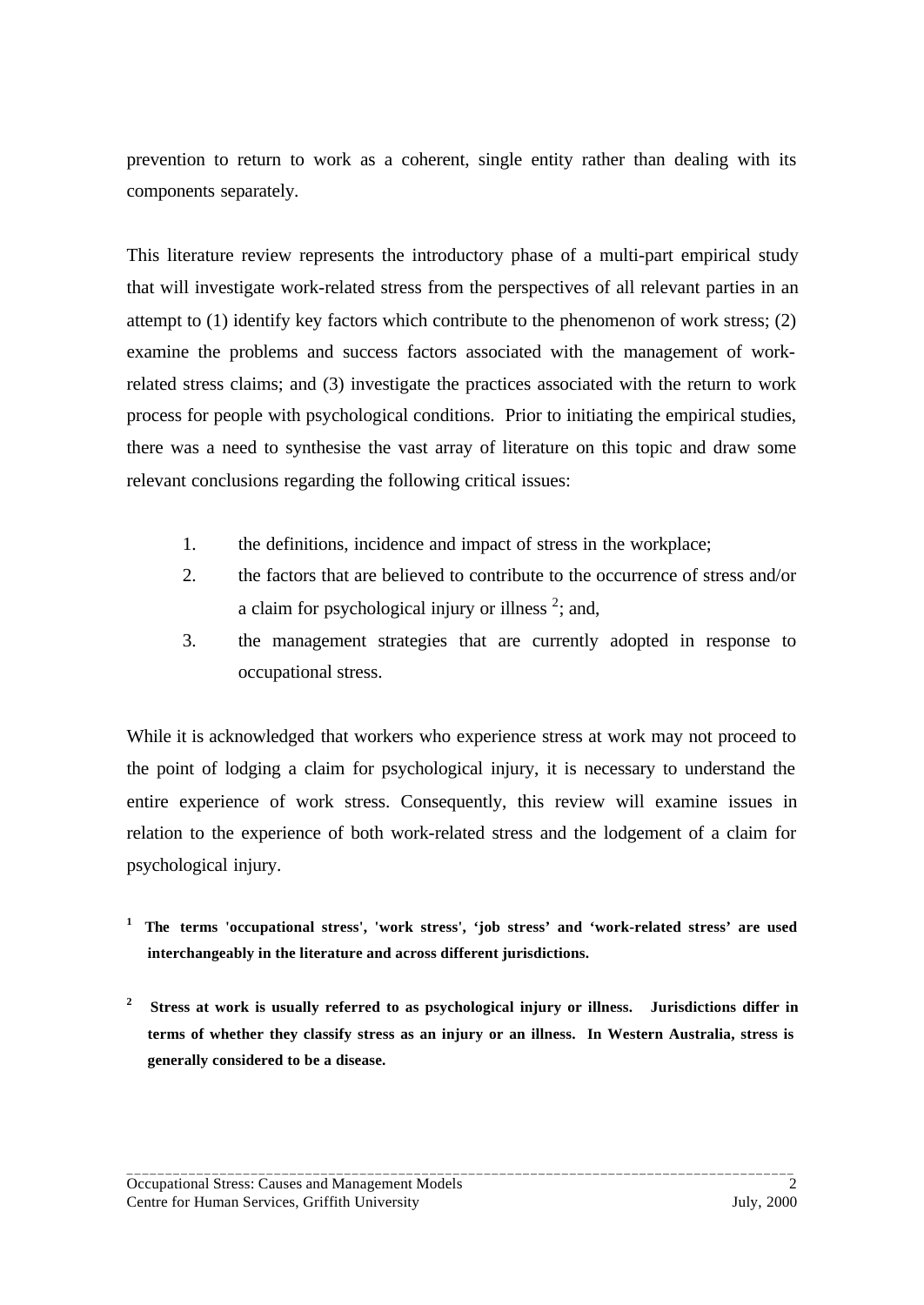### **Stress in the Workplace**

<span id="page-7-0"></span>Occupational stress and workplace health have become issues of great concern over the last decade, both internationally and nationally. Given the value of work in this society, the amount of time spent at work and the current changes that are affecting the nature of work, it is not surprising that work stress appears to be increasing (Szymanski, 1999). For instance, as a result of the rapidly changing global economy, organisations now operate in cultures of increased speed, efficiency and competition. Consequently, economic imperatives and the need to retain competitive advantage have resulted in restructuring and uncertainty. For instance, workforces are constantly being downsized, small organisations are merging or being subsumed by larger more competitive organisations, and change is the only constant.

These changes to the nature of work, together with definitional changes in the legislation, have paved the way for an alarming rise in claims that are associated with chronic stress in the workplace. In previous years, stress claims were mostly associated with the experience of a traumatic and/or life threatening event, such as violence, injury or a critical incident of some kind. Occupations most at risk of experiencing these types of events included police and prison officers, medical and paramedical professionals, banking staff, and community care workers (National Institute for Occupational Safety & Health – NIOSH, 1999). In recent years, however, the number of claims has been steadily increasing and the reported cause for these claims has moved away from traumatic stress to chronic conditions (Bull, 1996). This type of stress creates enormous costs, both financially and in human-terms, although the costs are difficult to quantify as a result of misleading statistics, unreported instances, staff turnover and inconsistent recording.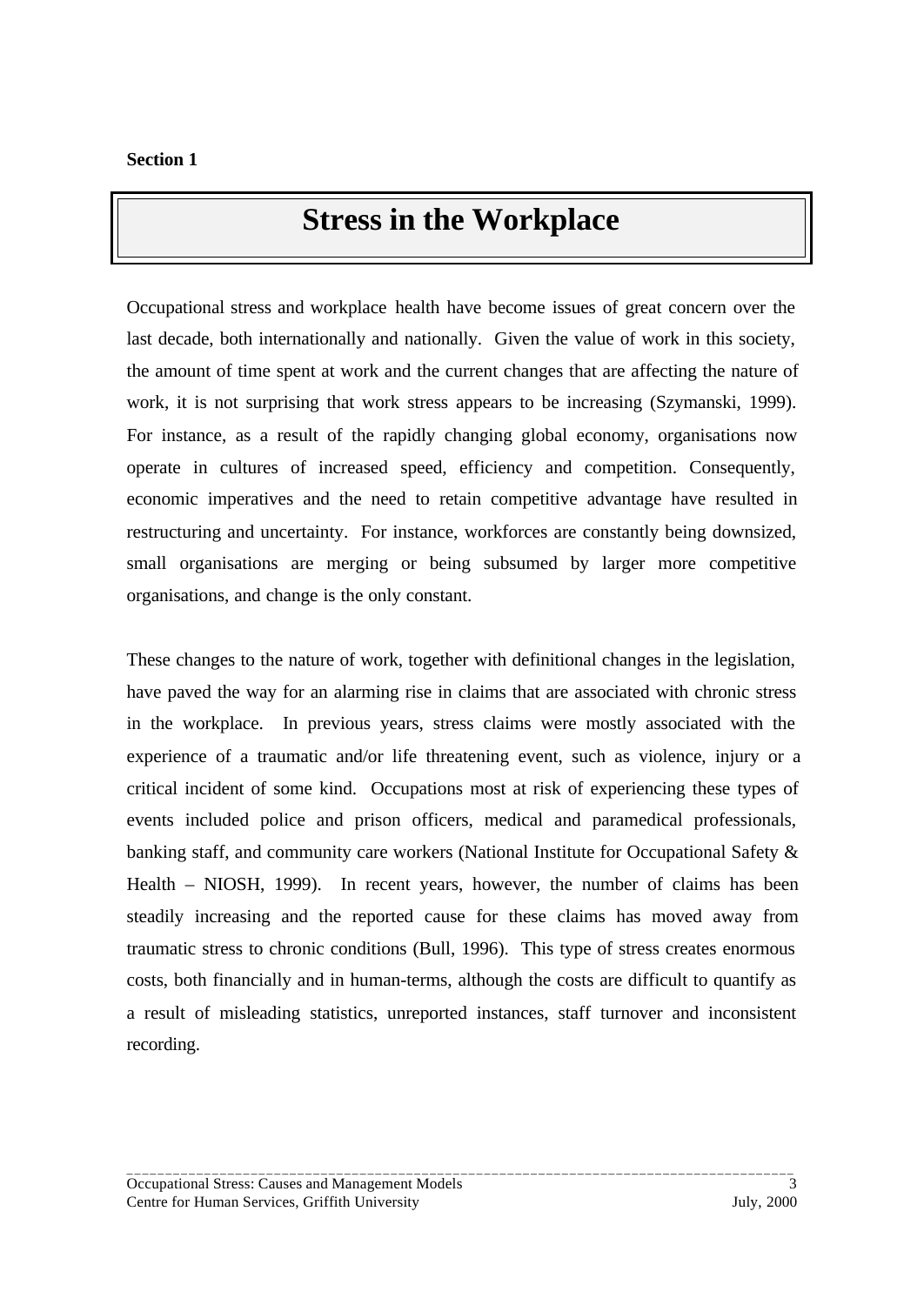### <span id="page-8-0"></span>**1.1 The Value of Work**

Any discussion of work stress must avoid making the impression that work is a psychologically 'dangerous' activity as it is not necessarily inherently stressful. Indeed, the intrinsic value of work to the health and life satisfaction of the worker is well recognised (Probert, 1990). Early philosophers such as Freud and Adler contended that work forms an integral part of basic human existence. In his well-accepted theory of development, Erikson (1950) noted the importance of work to an individual's sense of selfhood. Motivational theorists such as Maslow (1968) have suggested that work does not only fulfill basic needs for security, food or shelter, but also provides a means by which higher level needs, such as need for competence, meaning and social engagement are met.

More recent researchers have shown that work is integrally involved in the process of identity development and self-esteem (see Winefield, Winefield, Tiggemann & Goldney, 1993). Work, therefore, plays a major role in people's lives and wields an important influence on their sense of well-being and identity (Barling, 1990; Feather, 1990). It provides a medium by which people identify themselves in society (Symanski, Ryan, Merz, Trevino & Johnston-Rodriguez, 1996); and can be influenced by economic, societal, cultural and individual factors. As noted by Kielhofner (1995), a person's identity is a function of his or her validated social roles, particularly those associated with occupation. Consequently, the loss of such valued roles can lead to psychological distress and subsequent loss of function.

For many individuals, the loss of work has been associated with extremely negative reactions that include psychological or physiological distress, loss of social contact and suicide (Jahoda, 1979; Keita & Sauter, 1992; Marshall & Hodges, 1981; Winefield, 1995). Many studies, both national and international, have found a relationship between unemployment and a range of measures of poor health. In addition to loss of income, unemployment has been found to lead to a breakdown of social relationships and an increase in stress and anxiety (Junankar, 1991), loneliness and depravation of social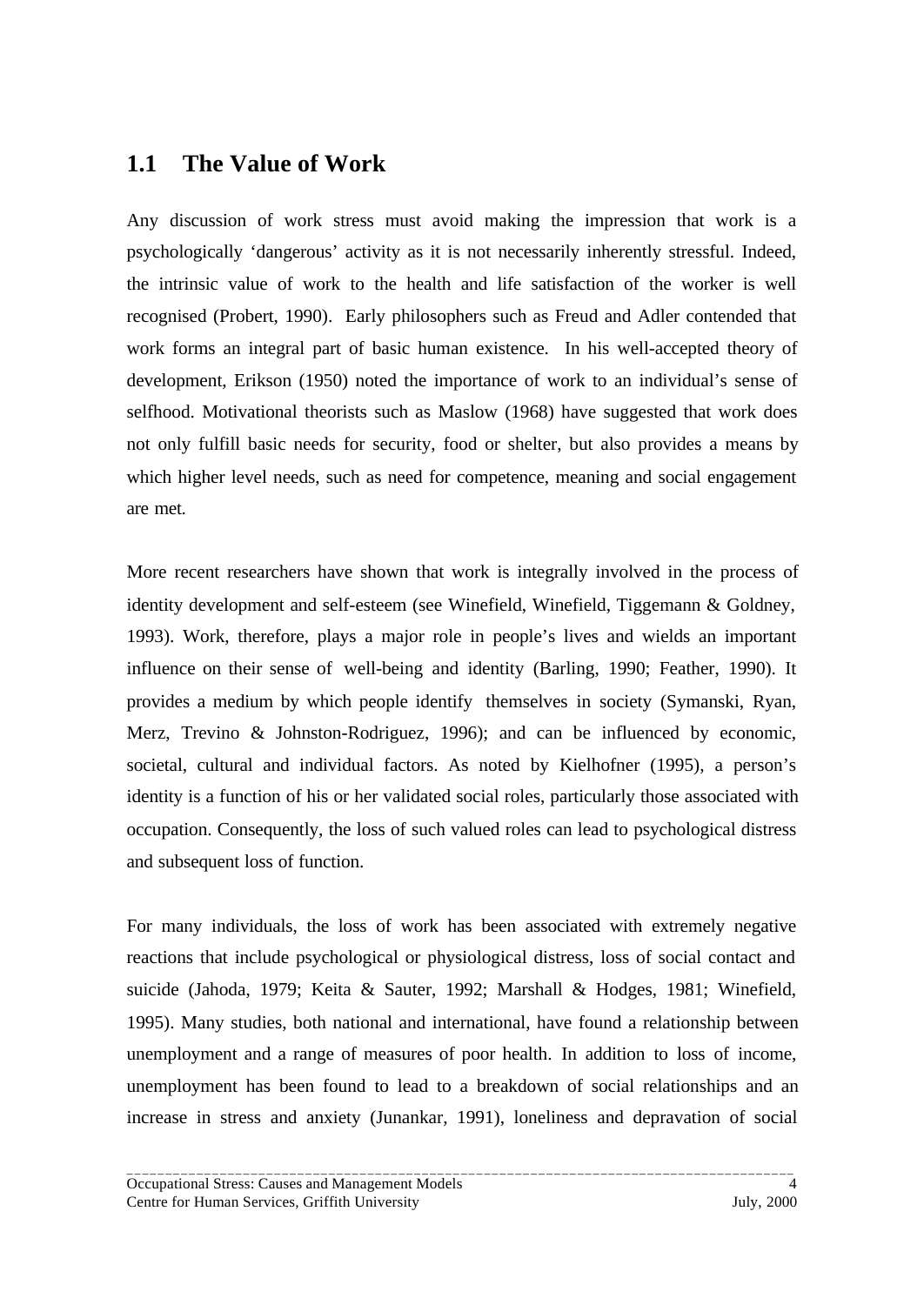<span id="page-9-0"></span>position (Leeflang, Klein-Hesselink & Spruit, 1992), reduced social support, poor health, a higher incidence of handicap and chronic illness (Mackenbach, 1992; Mathers, 1994; Townsend & Davidson, 1992). Meta-analysis of sixteen longitudinal studies into the impact of unemployment on mental health supported the claim that unemployment has a negative effect (Athanasou, 1999).

In addition to reporting higher levels of psychological distress following prolonged periods of unemployment, the majority of unemployed people expressed a strong desire to work (Weiner, Oei & Creed, 1999). The most commonly cited reasons for wanting to work involved psychological and social gains. Clearly, people seek intrinsic rewards from their employment in addition to the traditional extrinsic outcomes (e.g., financial renumeration, promotion, security and status) (Herzberg, Mausner & Snyderman, 1959). Given the importance of work and the total number of hours spent in work by employed people, it is not surprising that it is a potential source and site of significant stress.

### **1.2 Definitions of Work Stress**

It is important to note that not all stress is negative or bad. For instance, in his early work on the topic of stress, Selye (1976) conceptualised two categories, namely good or desirable stress (eustress) and bad or undesirable stress (distress). Eustress is pleasant, or at least challenging, and can produce positive effects such as the maximisation of output and creativity. Ironically, without this positive type of stimuli, life can become stressful. In contrast, distress is evident when a person perceives himself or herself as having no ability to control a stressful event. Distress is likely to result in a loss of productivity and a decline in overall levels of well-being. Although everyone manifests a response to stress, reactions vary widely across individuals. Even at a physiological level, when confronted with a major stressor, some people experience a rapid increase in heart rate while others feel a tightness or knotting in the stomach or tension headaches (Johansson, Cavalini & Pettersson, 1996). Stress is an integral part of everyday life and simply cannot be avoided. People encounter stressful stimuli many times a day in their personal and social domains and, as work is an essential aspect of human existence, in the workplace.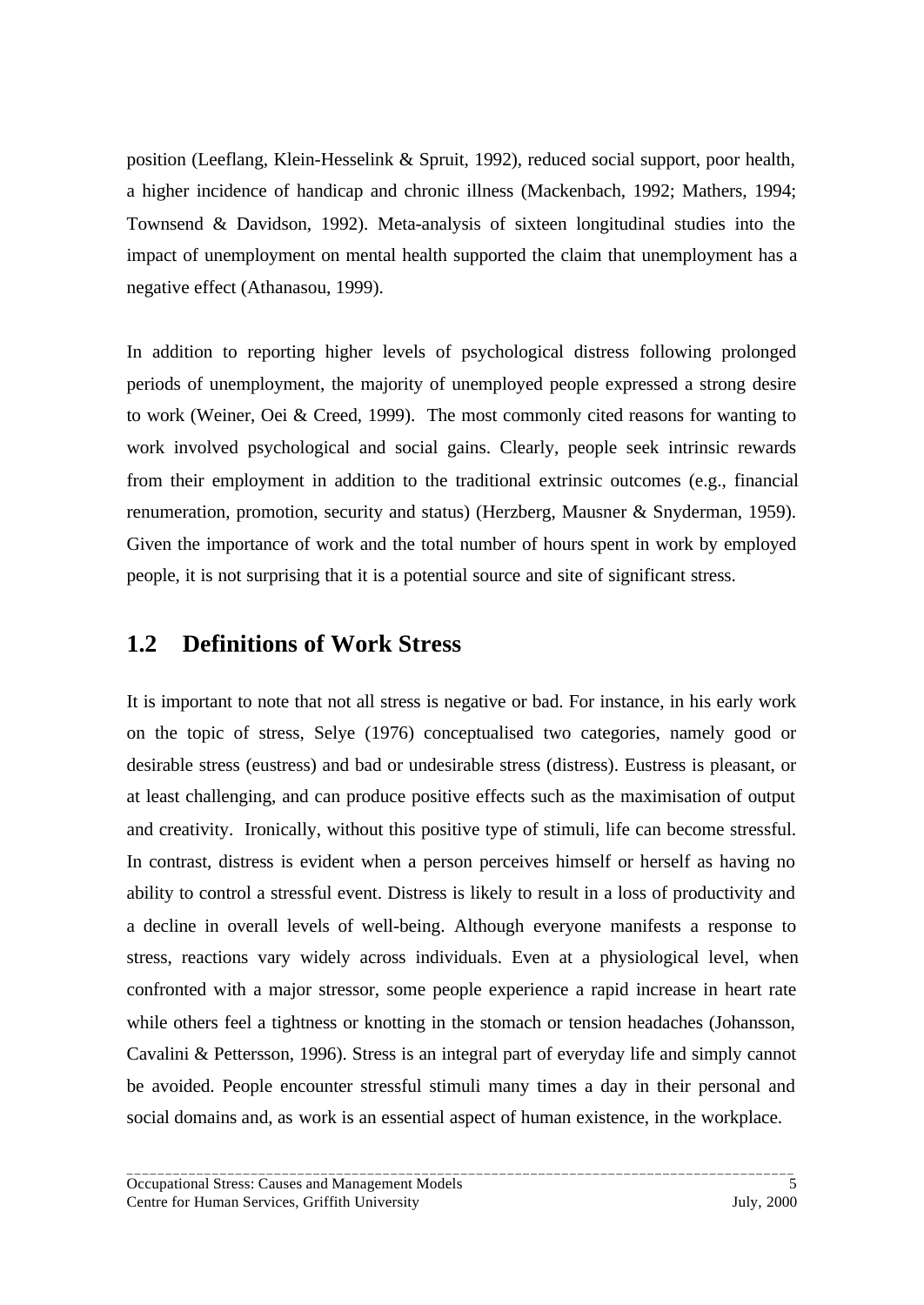Despite ongoing research and academic interest in the concept of stress, there continues to be a lack of consensus regarding its definition. To complicate this issue, stress is a term that is used in many different ways (Lasky, 1995). For instance, most often in colloquial language, the term 'stress' is used to denote a response or reaction to negative conditions. In empirical literature, this type of stress is usually referred to as strain and represents an outcome variable (Spector & Jex, 1998). The second major use of the term is in relation to the actual demands that are placed on humans. Similarly, the formal dictionary definition of stress is "to put pressure or strain on an object or ... a person" (Macquarie Dictionary, 1982). In an academic context, these demands are usually referred to as stressors. The third use of the term that is most meaningful in such a context refers to stress as a process. This term acknowledges the fact that stress is a multi-faceted concept that occurs in a temporal and dynamic manner; and which is influenced by the interaction of a multitude of contributory factors (Cotton, 1996). For instance, Shirom (1982) defined stress as an individual's perception that environmental demands (stressors) exceed his or her capabilities and resources, thus leading to negative outcomes. Similarly, Selye (1976) described stress as an imbalance between the body's resources and the demands made upon it. The stress process has also been conceptualised as fully recursive and cyclical (Lazarus & Folkman, 1984). Specifically, the psychosocial and physical outcomes of the stress process have the potential to influence future outcomes by becoming additional stressors or by depleting the coping ability and resources that are available to the individual. Consequently, stress is a constantly changing and circular process, a proposition that raises significant implications for research and practice.

In accordance with the 'stress-process' definition, work stress has been described as an incompatibility between the individual and his or her work environment (Humphrey, 1998). A more specific definition was provided by NIOSH (1999), who defined work stress as being the harmful physical and emotional responses that occur when the requirements of the job do not match the capabilities, resources, or needs of the worker.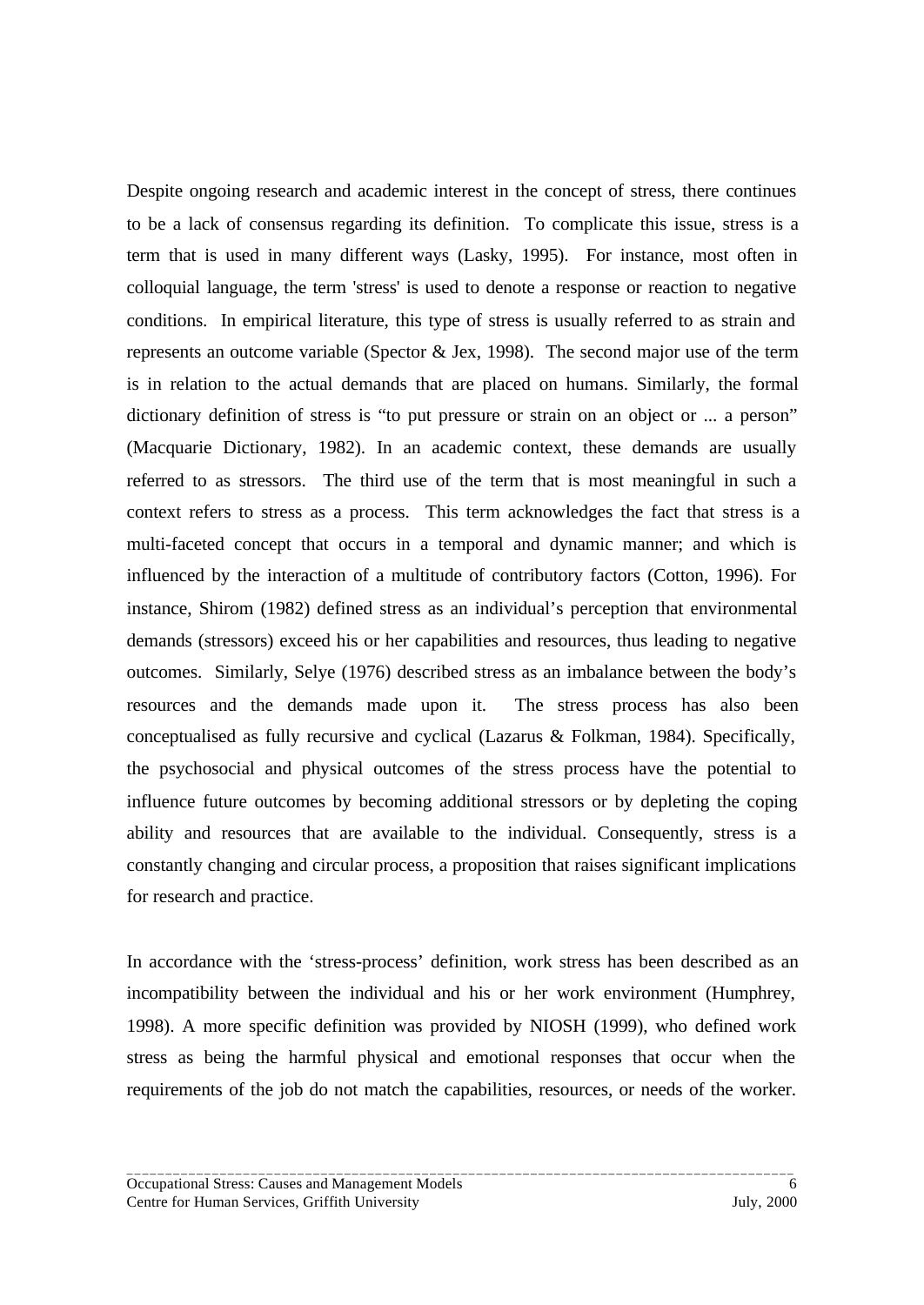Of further interest is the conceptualisation offered by Lazarus (1991) who postulated that occupational stress is a process, involving a transaction between an individual and his or her work environment. The worker's response to work stress can be either psychological, physical or both (Cooper & Cartwright, 1994; Kristensen, 1996; Santos & Cox, 2000), and is usually categorised as being either acute, post traumatic, or chronic.

#### **Acute Stress**

The term 'acute' refers to sudden onset. Stress of this nature usually involves a rapid response to an abrupt, single, easily identified cause that will often respond positively to some form of intervention (Guyton, 1981; Schuler, 1980). In an acute stress response situation, a person's arousal state (anxiety) will rise sharply and then start to decline. For example, a person may experience acute stress in response to a negative situation such as abuse, an unexpected bereavement, conflict in the workplace (i.e., being involved in a dispute with a customer or a co-worker), commencing a new position, the introduction of new procedures, or awaiting renewal of a contract. In this acute phase, there is an increased sense of arousal that can produce physiological responses such as a dry mouth, diarrhea, heart palpitations or cognitive problems (Guyton, 1981). For the majority of people who experience an acute stress response, return to 'normal' life within a short time period is expected.

#### **Post Traumatic Stress**

When events in the workplace are life-threatening (i.e., as can be experienced among military personnel, police, fire fighters, paramedics, service workers exposed to armed robberies, or workers involved in large-scale disasters and accidents), a more ongoing form of stress response can develop, namely post traumatic stress disorder (PTSD) (Anshel, 2000; Humphrey, 1998; Paton, 1999; Pflanz, 1999). Post-traumatic stress disorder develops as a delayed and/or deferred response to an acute stressful event or situation (either short or long lasting). This event usually has a particularly threatening or catastrophic nature, with the potential to cause pervasive distress in almost anyone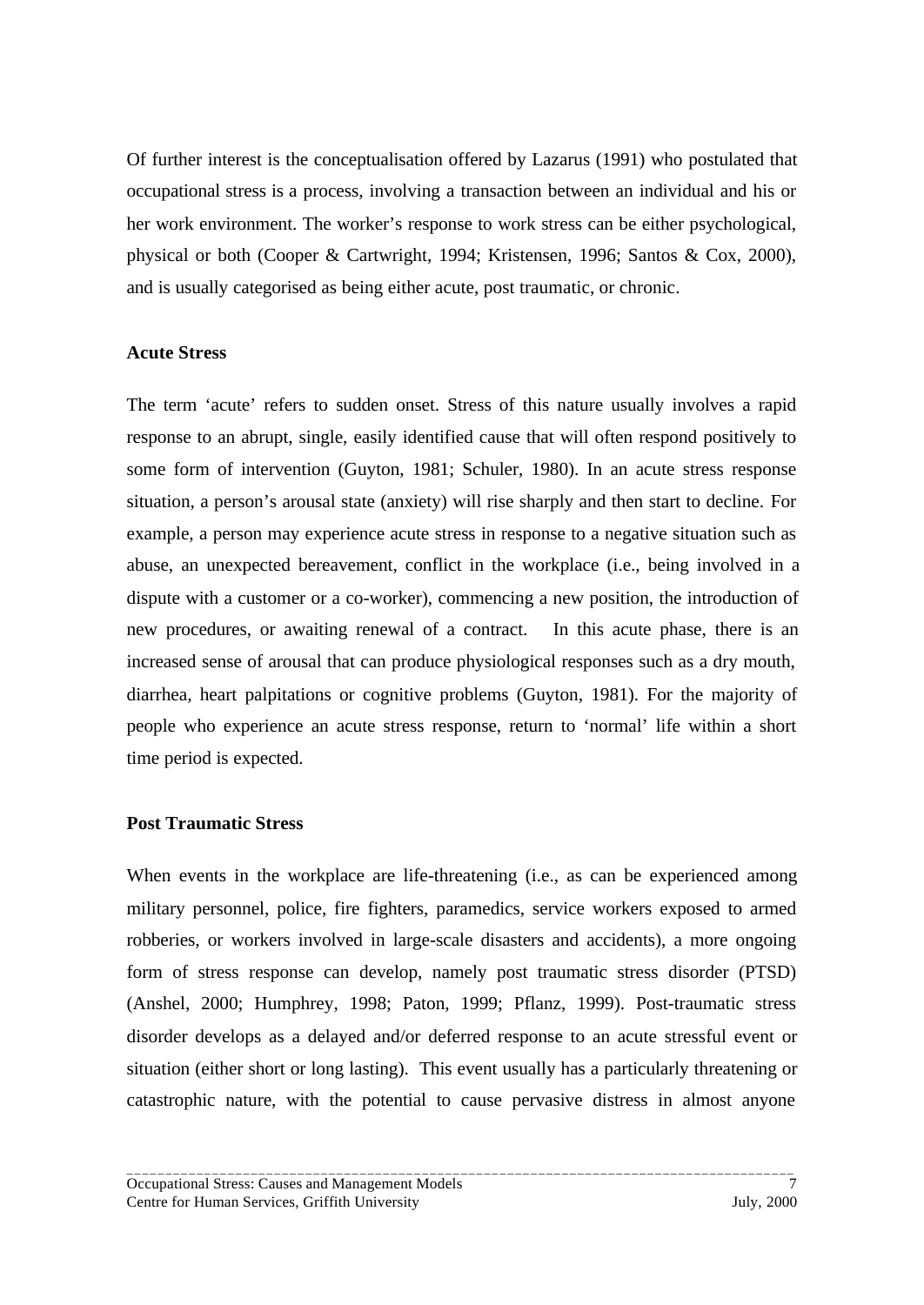(World Health Organisation - WHO, 1992). This stress response is usually unremitting. Anxiety and depression are often associated with PTSD, and suicidal ideation is not infrequent. Other commonly cited co-morbidity conditions arising from PTSD include panic disorder, anti-social personality disorder, substance abuse and agoraphobia (Green, Lindy, Grace, Leonard, 1992; Keane & Wolf, 1990; WHO, 1992).

In simple terms, PTSD develops following stressors of traumatic intensity. These traumatic events are likely to include, but are not limited to, torture, sexual abuse/rape, a serious life-threatening accident, combat, human-made disasters, or the witnessing of a violent act (Alzono, 2000; Humphrey, 1998). According to Koopman, Classen, and Spiegel (1994) and Tomb (1994), PTSD can be considered present if subsequent events trigger intrusive distressing recollections. It can also be considered if the individual experiences repeated dreams about the event, a numbing of responses, avoidance of activities or situations reminiscent of the trauma, and sensitivity to stimuli of the original traumatic event. It is important to note that according to current diagnostic guidelines (American Psychological Association - APA, 1994), PTSD is not usually diagnosed unless there is evidence that it has developed within six months of a traumatic event of exceptional severity. However, a diagnosis may be possible if the delay between the event and the onset was longer than six months, provided no alternative diagnosis (i.e., anxiety, depressive episode or obsessive-compulsive disorder) is likely and the clinical manifestations are typical of PTSD (e.g., intrusive recollections, dreams, sensitivity to stimuli) (WHO, 1992).

#### **Chronic Stress**

Unlike the major events that are thought to precipitate acute stress or post-traumatic stress disorder, chronic stress is a cumulative reaction to a build-up of pressures over a long period of time. This type of response tends to begin gradually and proceed slowly. Chronic stress is best defined as an ongoing internal reaction to external circumstances when the ability to cope with those circumstances is impeded (Evoy, 1998). Unlike acute stress where a return to normality is expected within a fairly short period of time, chronic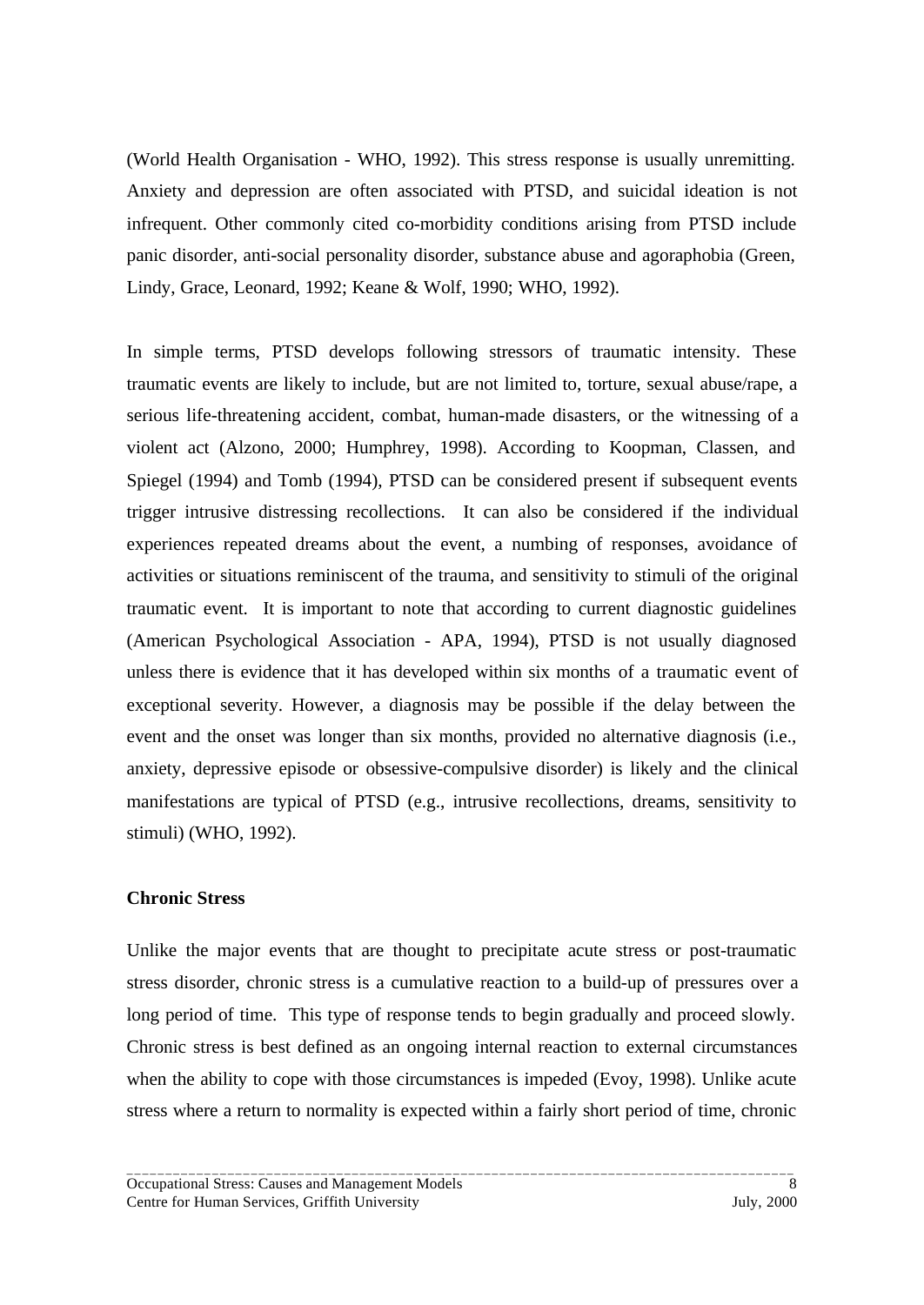<span id="page-13-0"></span>stress usually manifests itself in various ongoing physical and/or psychological symptoms such as hypertension, sleep disturbances, coronary heart disease, stroke, poor concentration, withdrawal and depression (Cooper & Payne, 1988; Minter, 1999). Moreover, chronic stress may, over time, lead to a weakening of the immune system. Indeed, it is not unusual for a person to experience prolonged symptoms of illness but be unaware that chronic stress is the cause (Guyton, 1981).

In recent years, there has been a recognition of the fact that cumulative adversity can be equally important as acute traumatic incidents in the development of stress-related conditions (Alonzo, 2000). This conclusion supports the early findings of Lazarus and his colleagues (1977) that 'daily hassles' were more powerful predictors of poor mental health than significant life events. The ongoing occurrence of irritating or frustrating demands wears down or overwhelms an individual's coping capacity. While there is little doubt as to what constitutes an acute traumatic stressor, these chronic work characteristics are more difficult to define, creating significant problems for management and research.

### **1.3 The Impact of Work Stress**

Over the last decade, the escalating costs associated with workplace stress indicate an international trend among industrial countries (Karasek & Theorell, 1990; Shergold, 1995). For instance, in the United States the number of stress claims has trebled in the last year with 15 percent of all workers compensation claims being for stress. The cost to organisations of this level of occupational stress lies anywhere between 200 and 300 billion dollars per year as a result of high staff turnover, increased health and workers' compensation claims and decreased productivity (Wojcik, 1999). In addition, recent figures emanating from Britain have indicated that approximately 70,000 workers are absent from work due to occupational stress every year (McKee, 1996), costing the nation around seven billion pounds in lost productivity, worker entitlements and health care. A subsequent result of these factors is the loss of 40 million working days per year (Shergold, 1995).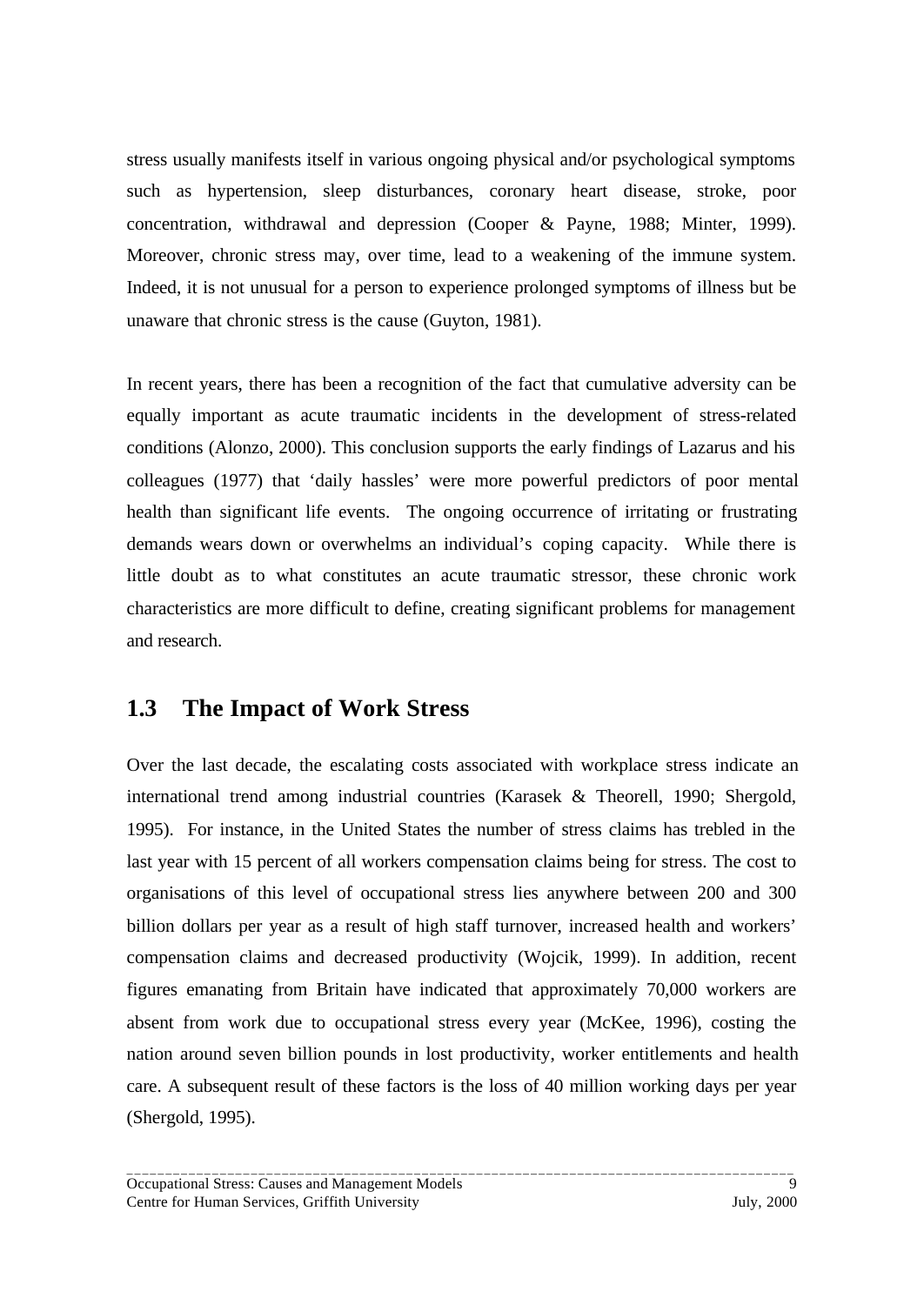Hodgson, Jones, Elliott and Osman (1993) reported that in the one year, 5.9 percent of workers surveyed in England and Wales recorded having an illness that was caused or made worse by work. Almost 14 percent of the population reported they had suffered work stress or depression in the previous year. Three occupational groups showed raised rates of stress, namely teachers, welfare workers and other health professionals. The stress rate among teachers was particularly marked, being over four times the average.

The Canadian Compensation Board (1996) found that 60 percent of Canadian workers 'felt negative stress in the workplace', and 80 per cent of this group stated that stress was adversely affecting their job performance and health. Workers between the ages of 25 and 44 years, as well as managerial and professional employees were identified as the groups that tended to be more likely to lodge a stress claim. In another study conducted by the Northwest Life Insurance Company (1991) in America, 35 percent of those interviewed said that their job was extremely or very stressful and 26 percent said that their job was the greatest stressor in their life. This study also found that the incidence of stress-related disabilities had doubled from 6 percent to 13 percent between 1982 and 1991.

In line with these trends, Australia has also witnessed a significant rise in reports of occupational stress, in both the private and public sectors. Indeed, one of the most visible costs of occupational stress is that associated with workers' compensation claims (Toohey, 1993). Although a relatively limited number of claims are related to workers who experience occupational stress, the cost of returning these individuals to the workplace is considerable. This cost is mostly associated with the delay of lodgement and/or acceptance of claims, compounded by the potential chronicity of the condition (Kenny, 1998; Toohey, 1993). Other factors that can increase the cost of stress claims include the likelihood of misdiagnosis and the negative perception of key stakeholders such as employers, co-workers, and rehabilitation providers that hinder appropriate treatment (Kenny, 1995a; Kenny, Kable, Kroon, Quinn & Edwards, 1999).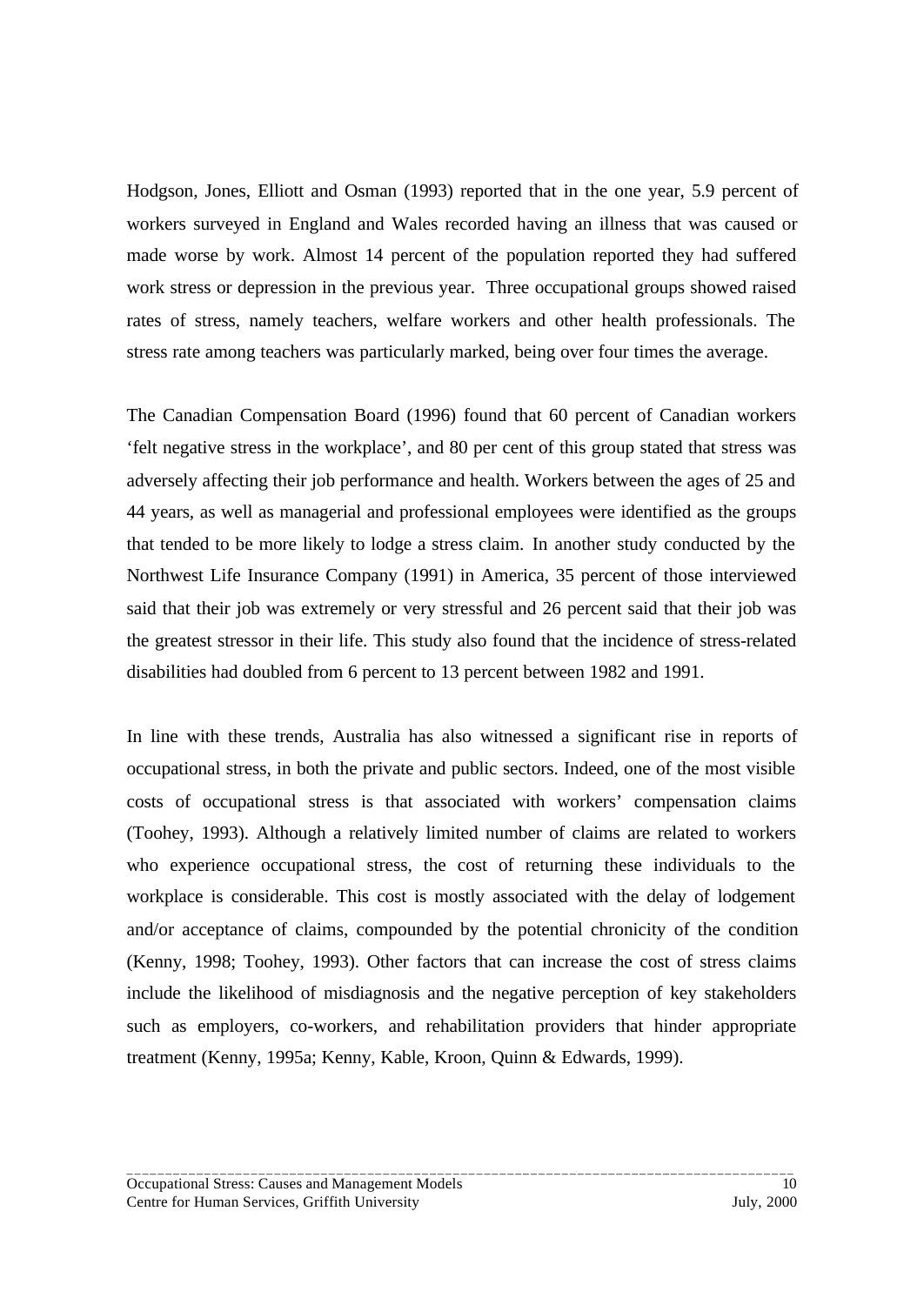In his review of the Commonwealth compensation system during the year 1991-1992, Toohey (1993) revealed that only 4 percent of claims were stress-related, but accounted for 18 percent of the costs of overall claims for that year. Similarly, recent research relating to workers' compensation claims in Western Australia revealed that 2.2 percent of overall lost-time claims were lodged for occupational stress, and these claims accounted for an excessive amount of claim-related costs (WorkCover WA, 1999). Trends showed that there has been a decrease in the number of stress claims for which liability had been accepted in the Western Australian system. Indeed, between the period 1998 to 1999, although the percentage of stress claims remained constant (i.e., approximately nine percent of all claims received), there was a notable decline in acceptance of claims. Of the 713 occupational stress claims lodged in Western Australia during this period, only 221 were accepted (30.9 percent). Similar trends have been found in Commonwealth and other State compensation systems, whereby there has been an increase in claims lodged but a reduced rate of acceptance. Further, other jurisdictions have also found that the small percentage of accepted stress claims tend to be accompanied by high costs.

In researching the costs associated with workplace injuries, the direct costs, including weekly payments, medical and rehabilitation costs can be calculated readily. However, the indirect costs of workers compensation are estimated to be between four to eight times greater than the direct costs (CCH Australia, 1990). Indirect costs for workplace injuries for employers include increased insurance premiums, lost productivity time, additional labour costs for a replacement worker and costs involved in administering the claim. Furthermore, as the CCH Australia report described, workplace injuries ultimately impact on the community through the effect they have on family, unemployment, loss of prospects for further career development and the potential to create a general decline in quality of life (Foley, Gale & Gavenlock, 1995; Kelly, 1995; Sarantakos, 1996).

There is evidence that the incidence of stress in the workplace is greater than indicated by available statistics, not only because of the inadequacy of the statistics but also because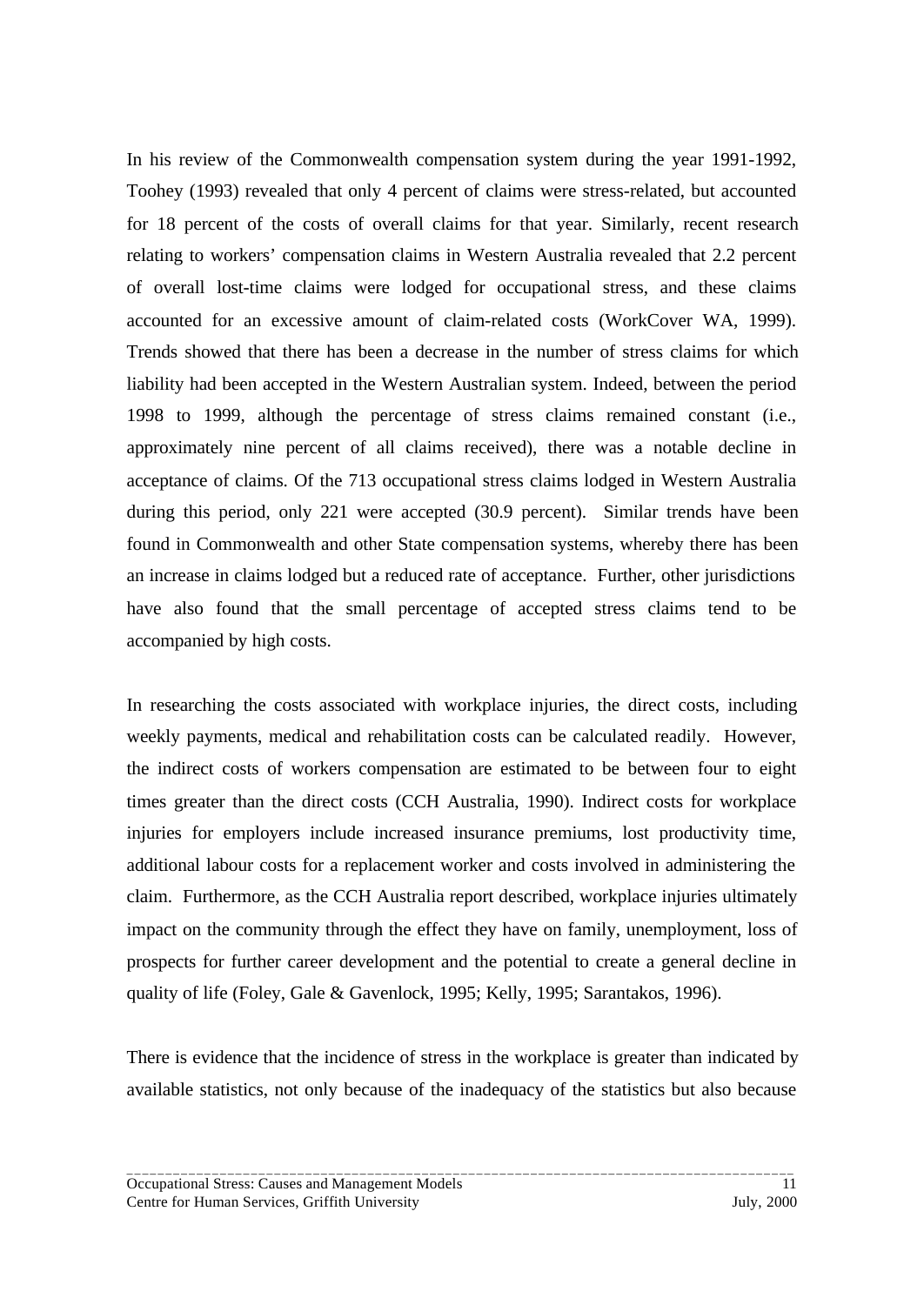these claims only represent a small proportion of the actual incidence of work stress. For example, data from the United States showed that the percentage of the general population that develops a psychological disorder in any year is between 28 and 30 percent and that, in the workplace, the incidence could be as high as 18 to 20 percent of employees (Cotton & Jackson, 1996). Recent research in Australia has indicated that while over one in four workers had taken leave for stress, only four percent had claimed workers' compensation (The Australian Council of Trade Unions - ACTU, 1998). Justification in workers' reluctance to report stress at work include "fear of retribution and difficulty in gaining acceptance from employers and medical practitioners that stress at work is a legitimate explanation for ill health…they are unwilling to claim workers' compensation" (ACTU, 1998, p. 23). The associated stigma of acquiring a mental health condition may also negatively impact on the lodgement of a workers compensation claim for stress.

Many workers may suffer from occupational stress for some time without reporting it to their employers or claiming for occupational stress through the workers compensation system. A study conducted by McKenna (1996) showed that 42 percent of workers who participated in the study had taken leave from work during the past 12 months due to stress. Most leave was taken as sick leave and only five percent claimed workers' compensation. Research has also uncovered the possibility that many workers do not report their 'injury' until the situation and the injury have become very serious and, therefore, difficult to treat and rectify. For instance, Douglas and Bain (1996) found that the prevalence of work stress did not equate with the frequency of claims for psychological injury. They associated this discrepancy with several factors, particularly highlighting organisational deterrents and access to information about entitlements.

Over the last decade occupational stress, regardless of whether a claim has been lodged or not, has become an issue of great concern. Where workplace matters once focused on the safety issues of physical working conditions (such as hazardous materials, noise, cleanliness, lighting and physical work overload), concern is now concentrated on the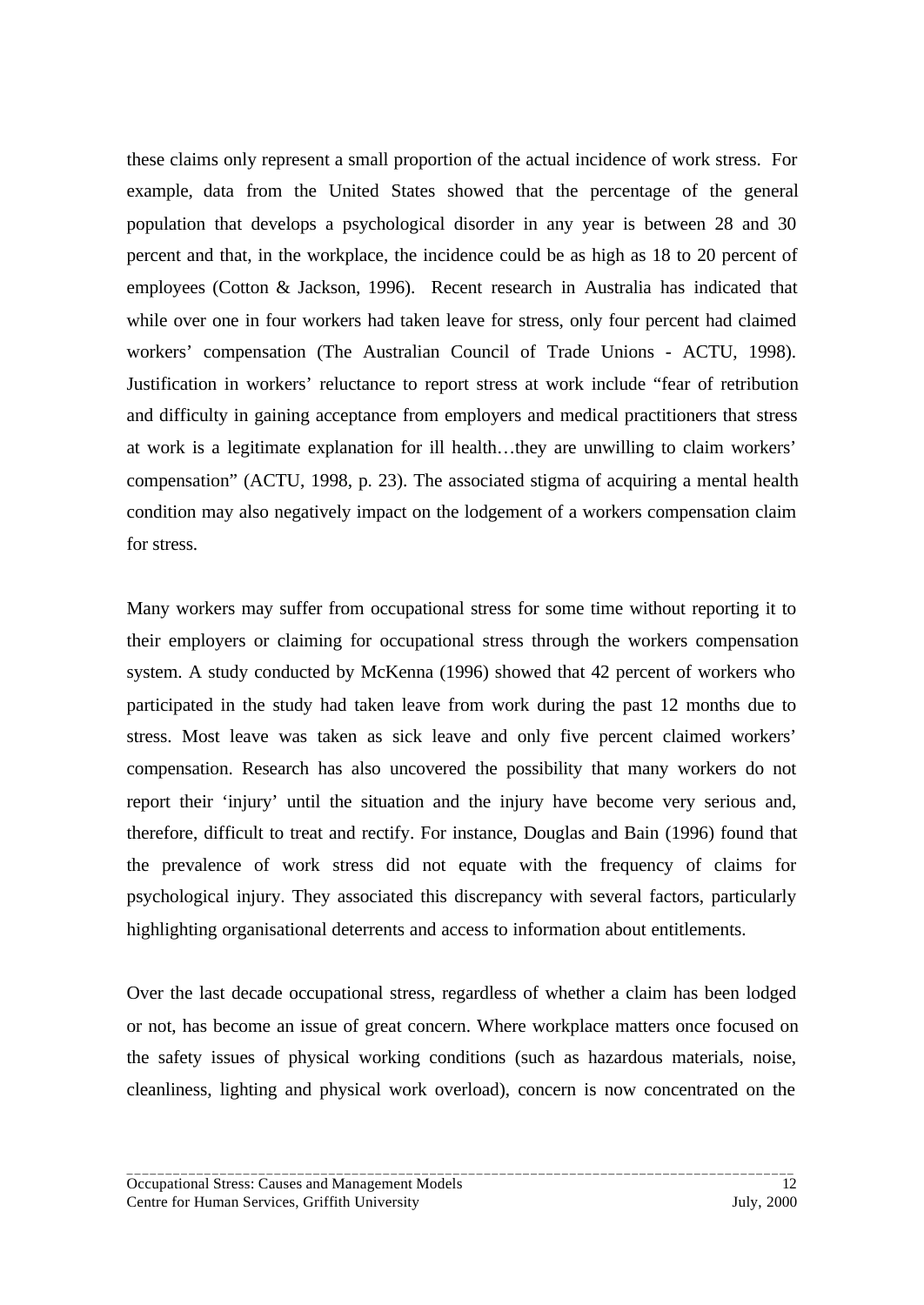escalation of complaints relating to psychological pressures (Ivanevich, Matteson, Freedman & Phillips, 1990; Toohey, 1995; Vagg & Spielberger, 1998). Several studies have linked stress in the workplace to such factors as increased absenteeism (Cooper & Cartwright, 1994), poor work performance (Kohler & Kamp, 1992), health problems and staff turnover (Cooper, 1986; Farrington, 1995; Guppy & Gutteridge, 1991; Kalimo & Vuori, 1991). A recent study that examined the effects of stress on allied health professionals, found that high levels of stress were associated with depression, anxiety, sick leave and propensity to leave (Quine, 1998).

Several studies over the last fifteen years have provided support for the involvement of stress as a risk factor in the aetiology of illness and disease (Cooper & Cartwright, 1994: Lazarus and Folkman, 1984; Quick, Quick, Nelson & Hurrell, 1997). Indeed, Guyton (1981) postulated that a person who experiences long term or chronic stress may potentially experience such debilitating illnesses as hypertension, coronary heart disease, stroke or peptic ulcer. Moreover, Humphrey (1998) in a recent review of the medical literature, found that prolonged and unyielding nervous tension developing from psychological stress, can result in psychosomatic disorders which can lead to serious diseases. These include cirrhosis of the liver, high blood pressure, cancer and heart disease.

Clearly, unresolved stressful situations keep a body in a constant state of activation and increase the likelihood of 'wear and tear' to biological systems. Fatigue results as a compromise in the body's ability to defend itself; and an increased risk of illness, injury and disease have all been found to escalate with stress (National Institute of Stress and Health - NISH, 1999). Stress is therefore held to be causally responsible for a vast and varied range of negative health outcomes that not only affect the individual, but also the employer and society in general. These outcomes contribute to the hidden costs of stress in the workplace that are difficult, if not impossible, to quantify.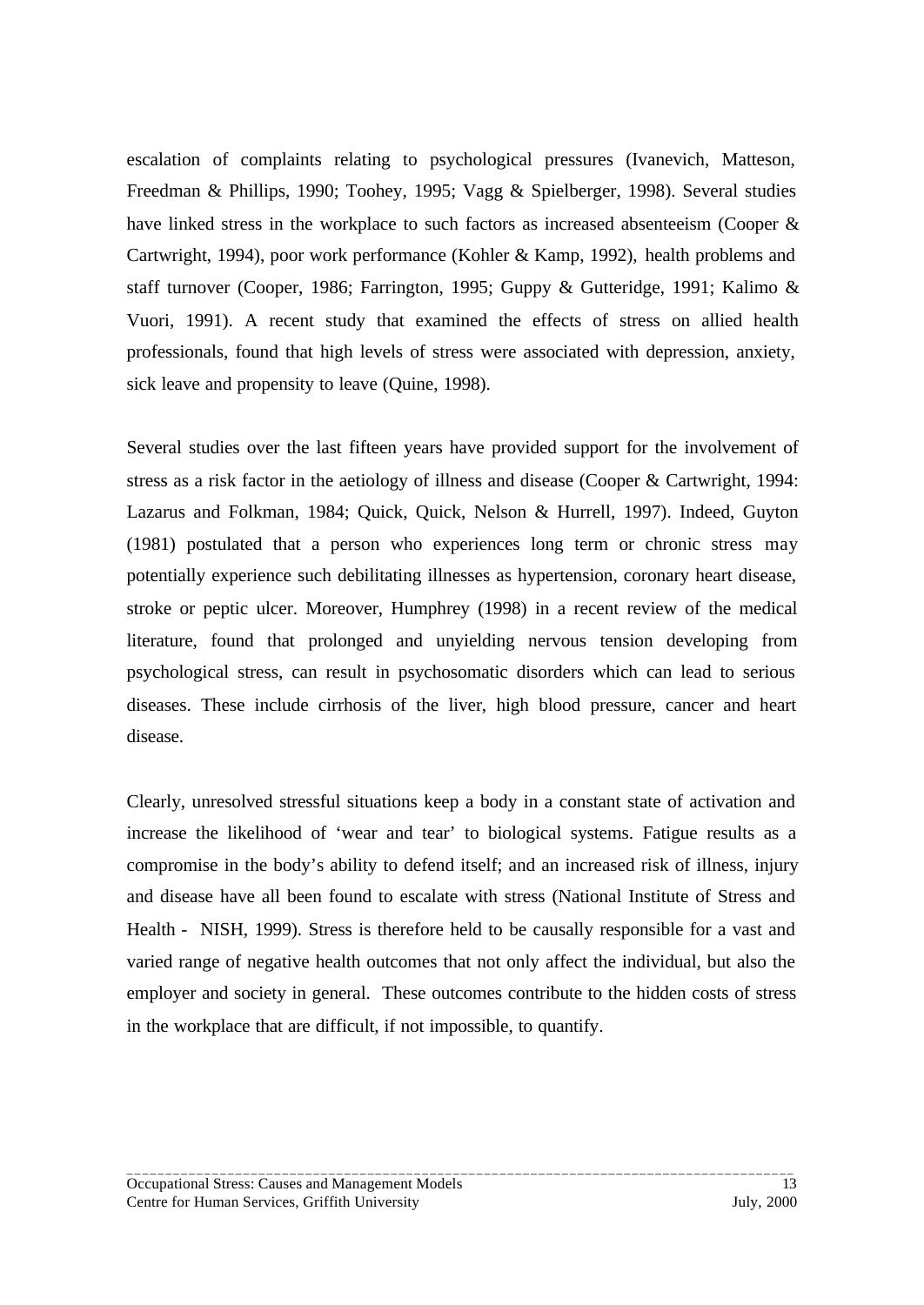## **The Work Stress Process**

<span id="page-18-0"></span>To fully understand the phenomenon of work stress, it is necessary first to document the process that most commonly occurs for workers in this situation. The model shown in Figure 1 has been developed to depict the most negative scenario or trajectory that could be expected for an individual who is experiencing work stress. The personal experience of work stress at the level of the individual worker is represented by the solid line. Highlighted in bold and arrowed boxes in the model are the factors (i.e., points, pressures and events) that are likely to contribute to the stress process from the time the individual enters an employment relationship. Although not represented in the model, it is assumed that individuals could exit the employment relationship at any time. However, assuming they do not exit, there will be significant points of pressure on that relationship, represented by small circles.

The model also represents the three major phases of management, namely primary, secondary and tertiary, and assumes that changes in the management of work stress at any point in the process could shift the trajectory to a more positive direction. For instance, primary prevention strategies implemented early in the development of a new employment relationship could prevent the experience of stress and, thus, prevent the decline in performance. Similarly, a decline in performance, if managed successfully at the secondary stage, need not continue to a point of disengagement and appropriate tertiary management could enable a worker to return to the workplace effectively.

This review will focus on the work stress process, as depicted in the model. The factors that contribute to the stress process will be examined in more detail and the management strategies that are most commonly implemented at each stage of the model will be outlined. Prior to examining these factors, the work stress process depicted in the model will be described fully.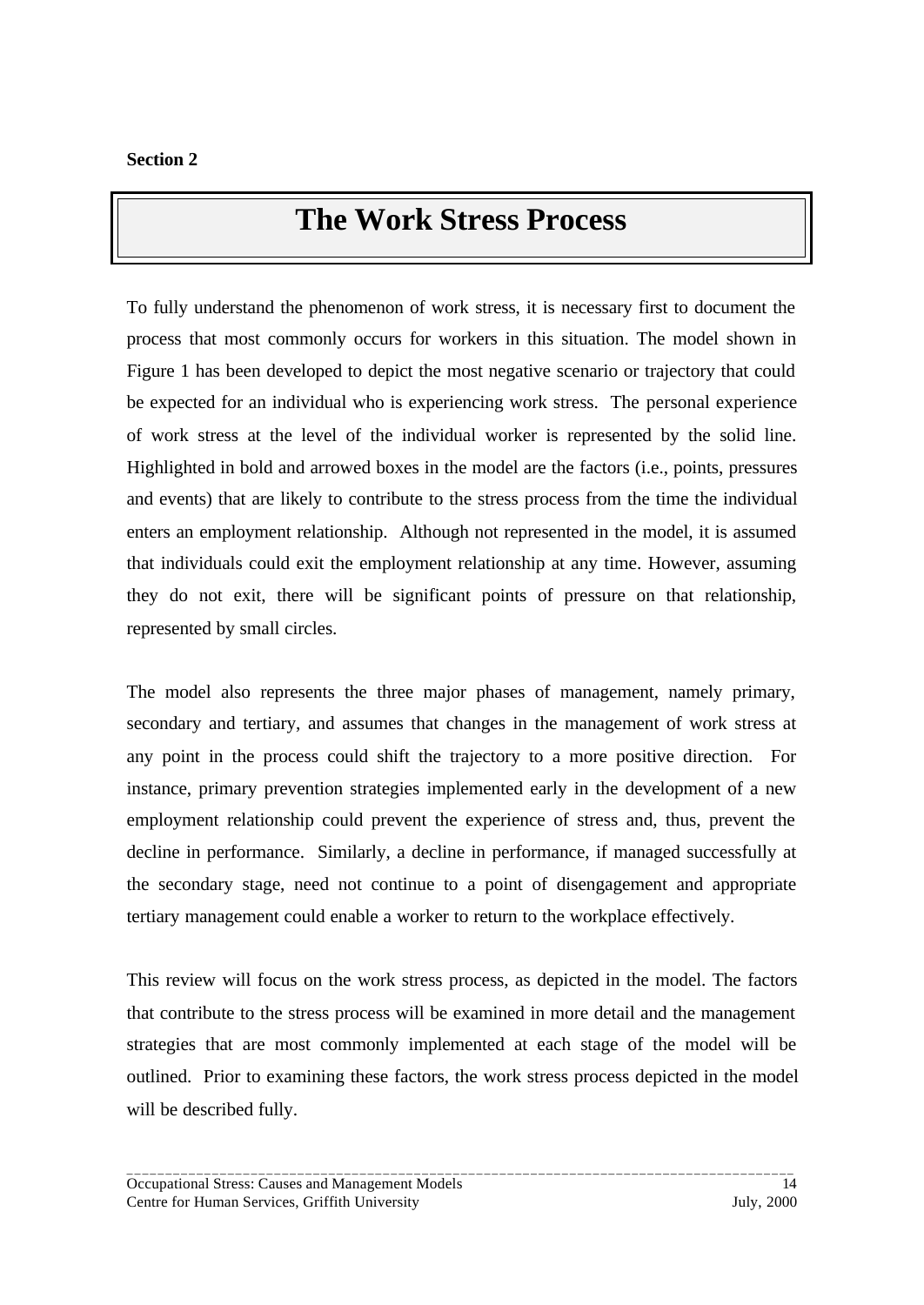

\_\_\_\_\_\_\_\_\_\_\_\_\_\_\_\_\_\_\_\_\_\_\_\_\_\_\_\_\_\_\_\_\_\_\_\_\_\_\_\_\_\_\_\_\_\_\_\_\_\_\_\_\_\_\_\_\_\_\_\_\_\_\_\_\_\_\_\_\_\_\_\_\_\_\_\_\_\_\_\_\_\_\_\_\_\_\_\_\_\_\_\_\_\_\_\_\_\_\_\_\_\_\_\_\_\_\_\_\_\_\_\_\_\_\_\_\_\_\_\_\_\_\_\_\_\_

Figure 1. The Work-related Stress Process: A Model of the Negative Trajectory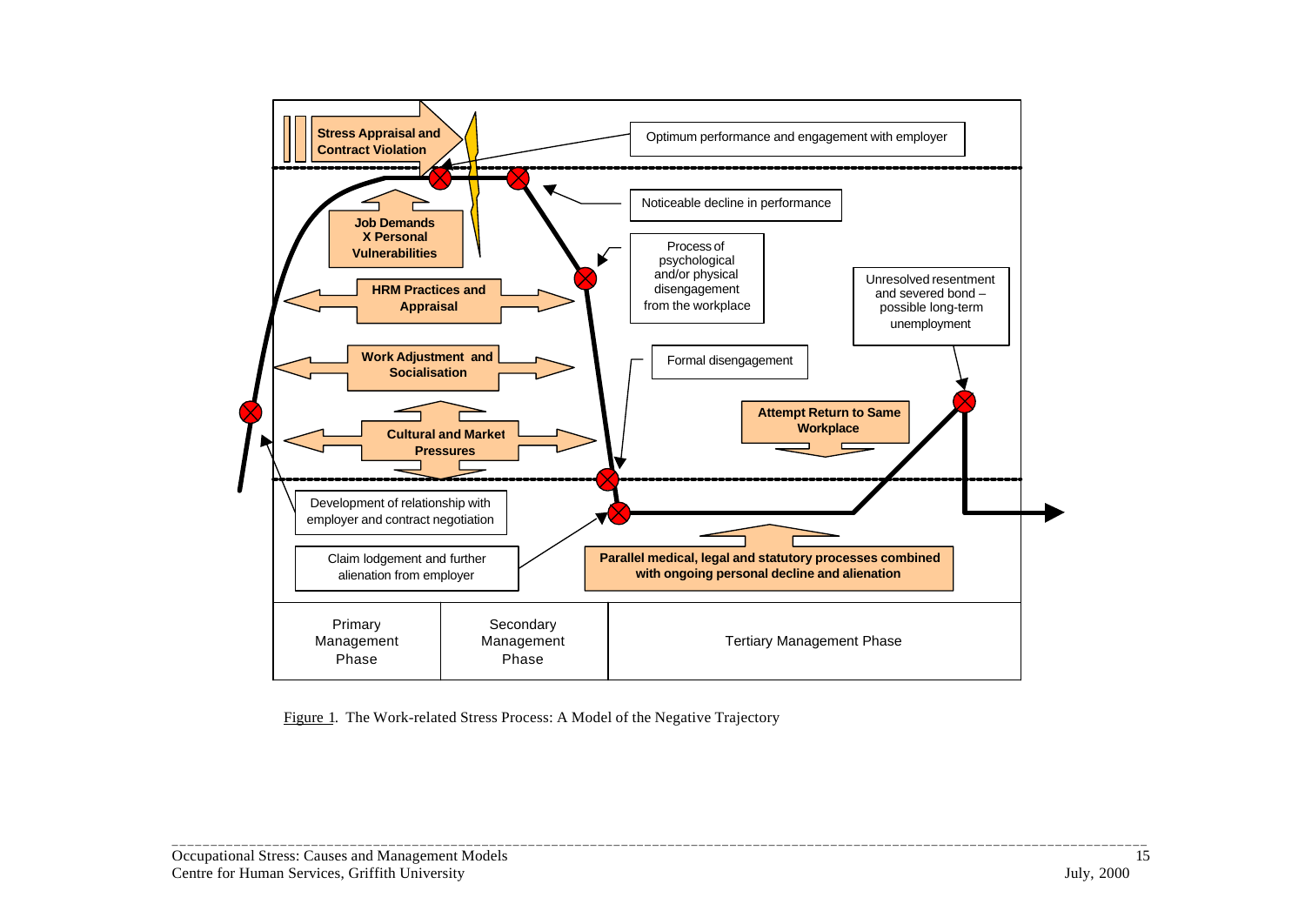Any movement into employment involves a match between an employer or organisation and an employee. As many researchers have agreed, both the job itself and the person, bring vulnerabilities and characteristics that contribute to the stress process (Kenny, 2000). For instance, research has clearly acknowledged the fact that some individuals have a predisposition towards negative thinking or affect, have fewer coping resources than others or an inability to utilise effective coping strategies (Netmeyer, 2000). Section 3.1 will outline the most common vulnerabilities and risk factors that have been identified in workers.

Although vulnerabilities are important, there is a growing presence of people in the workforce who already have a psychiatric condition or have experienced psychological difficulties in the past. Any attempt to manage and eliminate the 'risk' of psychological injury by screening employees for vulnerability will impact negatively on the humanistic movement towards fairer and more equitable employment practices. Rather than screening for vulnerability and focussing negatively on workers, it is important to understand the demands associated with particular jobs, in an effort to ensure that those demands are reasonable. Although jobs differ in the level of demand they place on individuals, research has identified a set of reasonably common pressures, role difficulties, conditions and negative events that are likely to contribute to the stress process. The specific characteristics of jobs that contribute to stress will be discussed in Section 3.2.

It is important to note that irrespective of the demands of particular jobs, stress seems to have become an inevitable part of working life in the current labour market. Trends in the global economy have altered the way in which the employee-employer relationship is defined and have escalated the demands placed on both parties. Many of these forces are unchangeable and non-negotiable. These broad influences have been labelled the organisational climate and will be discussed in Section 3.3.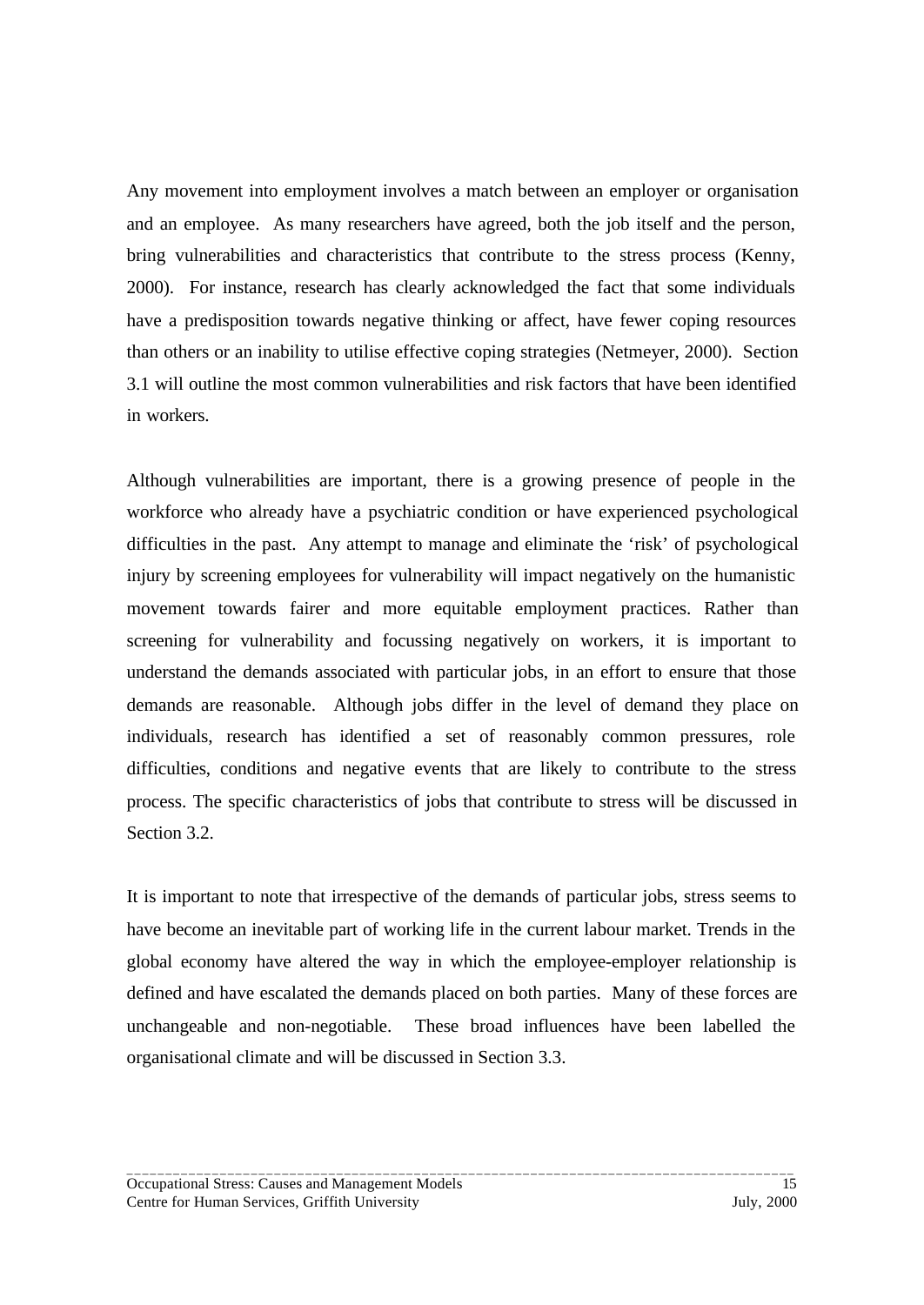Rather than focussing on either the worker or the job, most contemporary organisational theories have acknowledged Lewin's (1952) proposition that behaviour is a function of both factors. Stress cannot be attributed to the vulnerabilities of the person or the demands of the job/environment independent of each other. Instead, stress results from the degree to which the two fail to 'fit' together (Blau, 1981). The fit between the person and the environment can depend on how well the individual's skills and abilities match the practical job demands and requirements, or how well the individual's psychological and social needs are matched by the job environment. The greater the discrepancy, the greater the likelihood of work stress (Lofquist & Dawis, 1969). Researchers have questioned the notion that perfect fit is associated with the absence of work stress and clearly, this is unlikely (Dollard, 1996). Indeed, as will be discussed in the Section 3.4 highly stressful work can be offset by the fact that some workers derive satisfaction from challenge, risk or change. Without these qualities, the person-environment fit would be deficient (Dollard, 1996).

While the interaction between the worker and the job is an integral component of the work stress process, this interaction occurs in the strong socialising context of work. Over time, this context transforms newcomers into participating and effective -- or ineffective -- members of that work-culture. As will be discussed in Section 3.5, particular work cultures and socialisation processes are likely to encourage specific definitions, interpretations and responses to stress. In addition, certain types of workplace practices, coping strategies or vulnerabilities may be associated with different cultures. The process of socialisation itself is considered to be stressful, particularly during the first nine months or so when workers are attempting to define the expectations of their workplace (Nelson, 1987). In many cases, the expectations that accompany the culture may be unreasonable or conveyed in such a subtle manner that workers can only learn by trial and error, leaving them vulnerable to costly repercussions when cultural norms are inadvertently violated. According to Nelson (1987), socialisation failures leave new workers feeling alienated and stressed. In contrast, those who have been 'wellsocialised' may be less likely to experience stress in response to unreasonable demands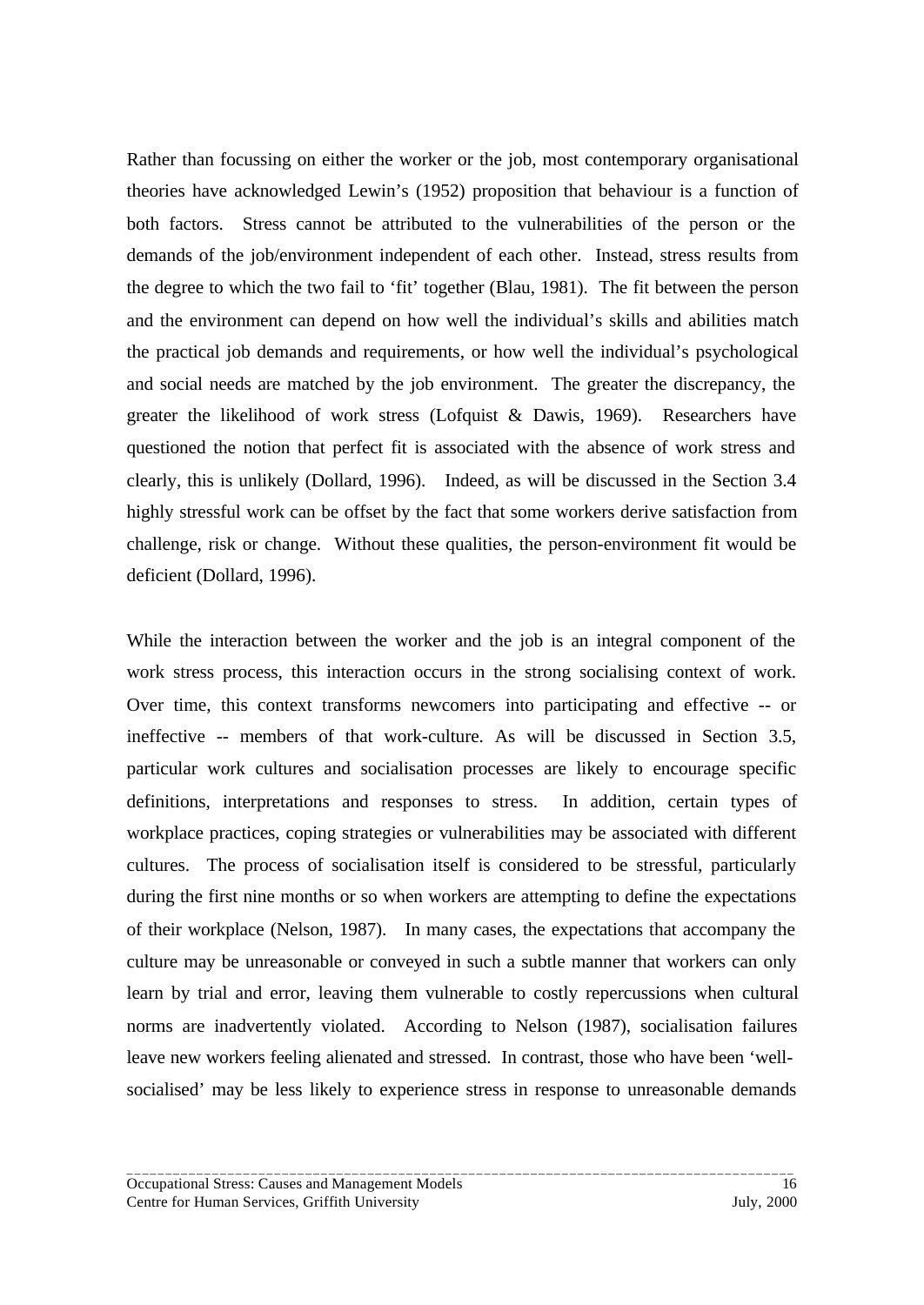of the job. An even more negative outcome of socialisation is the possibility that workers may become either less or more likely to report stress, irrespective of their experience, depending on the requirements of the work-culture.

Socialisation is not a one-way process (Kielhofner, 1995). Indeed, socialisation is usually accompanied by a process of 'contracting' and relationship-building that occurs between employees and employers. During this process of contracting, an individual who fills a new role will negotiate with his or her employer and may shape the work environment as much as the environment shapes its workers (Swanson & Fouad, 1999). Employment is a reciprocal relationship - both at the practical level and at the psychological level (Jones, Flynn & Kelloway, 1995). At the practical level, employees simply exchange labour for remuneration -- an exchange that is often governed by a physical employment contract. However, at the psychological level, employees offer commitment to an organisation in return for perceived support from that employer. In the optimum employment relationship, this psychological contract will be flexible in response to changes in the employment context. Stress-related difficulties are most likely to occur when violations of the psychological contract are seen as deliberate. In this case, one party is perceived as having been able to keep the implicit commitment but not having done so, either due to self-serving actions or negligence. When a violation of contract is perceived to have occurred, individuals will interpret their situation and seek to understand the meaning of their loss. This subjective interpretation or appraisal of the situation forms the centre of most theories of work stress (e.g., Lazarus & Folkman, 1984). Section 3.6 will discuss the significance of these subjective issues.

Once the loss associated with a contract violation has been appraised as being stressful, the bond between the worker and the employer is likely to begin deteriorating. Ironically, the relationship between workers and employers is further damaged by the responses that are often instigated when the symptoms of stress become evident (i.e., human resource management strategies such as performance appraisal). These processes can alienate the worker from his or her workplace as will be discussed in Section 3.7. As the worker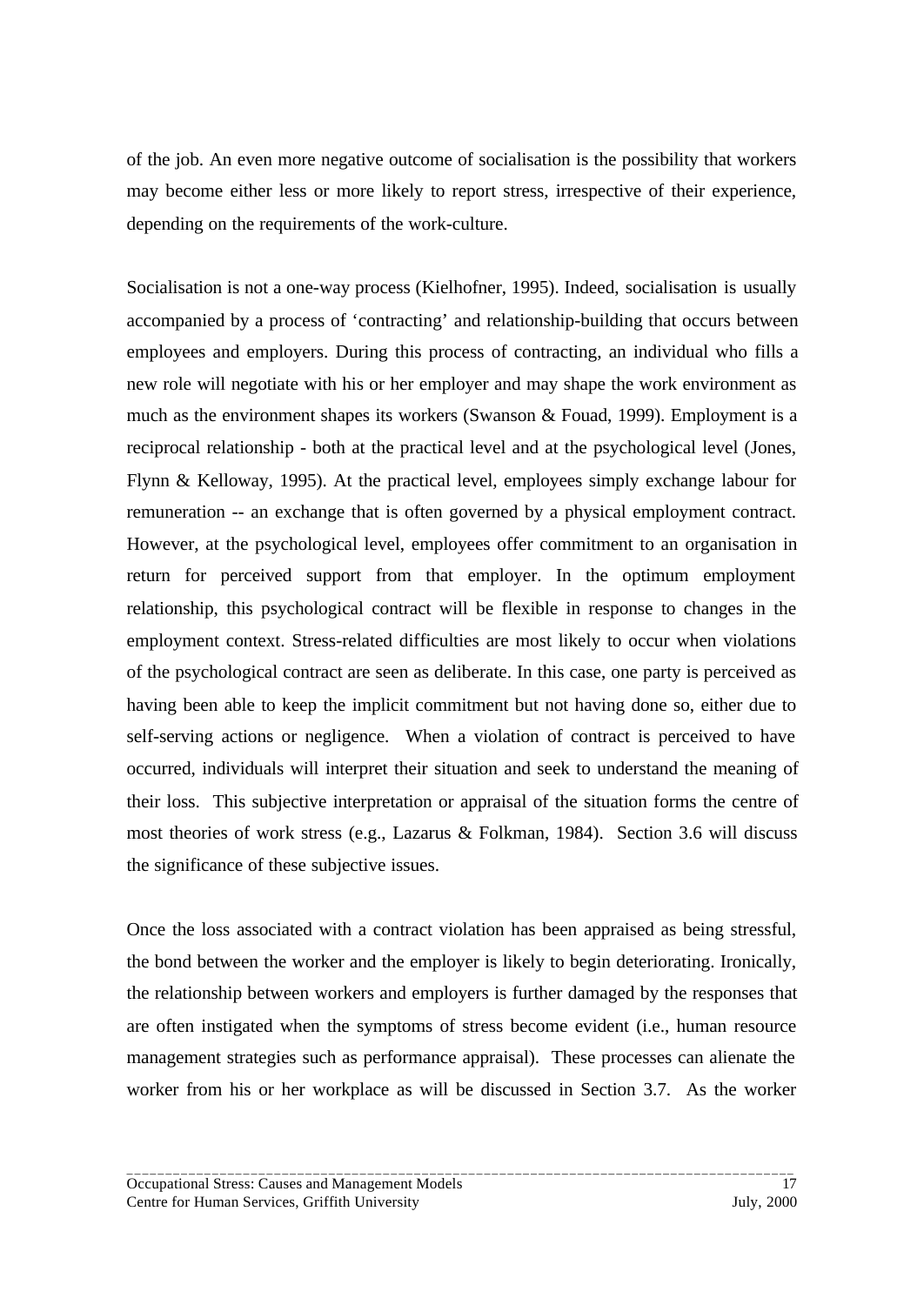moves further away from the important role of worker, the social relationships and supports that accompany that role deteriorate (Keilhofner, 1995).

At some point in this process, the worker's condition becomes a medical and/or legal problem as well as an organisational problem. Cotton (1996) suggested that the entire work stress process tends to be 'over-medicalised' and is more appropriately managed in the workplace than by medical practitioners. Specifically, he concluded that many people are not well suited to their occupational choice, and that problems arising from this mismatch (including stress) should not become medicalised and legalised under the compensation system. The medicalisation process is likely to introduce third parties into the already disrupted relationship between the worker and his or her work place. Higgins (1996) warned that it is the responsibility of this 'third party' (i.e., the medical practitioner) to ensure that the medical certificate is not used as a "device to shift the focus from a management issue to a medical problem" (p. 61).

If a claim for psychological injury is lodged, the period for which the individual is without a functional role or relationship with an employer, is extended markedly. Indeed, at this stage the relationship with the employer can become hostile, or at least oppositional and adversarial. This situation places both the worker and the employer in 'victim' roles, having to prove their argument and defend their position. More players enter into the relationship and the likelihood of resolution is minimised. The work stress process becomes a legal and statutory process that is poorly understood by both workers and their employers, leading to increased stress. The concurrent medical, legal and statutory processes can exacerbate psychological conditions and obscure the impact of work stress on the injured worker, thus inhibiting recovery. The issues associated with this environment are discussed in Section 3.8.

Keilhofner (1995) noted that if the employer-employee relationship is not restored quickly or, at least replaced, the long-term outcome for the worker is likely to be negative. In cases of work stress, the loss of work-related roles and relationships has the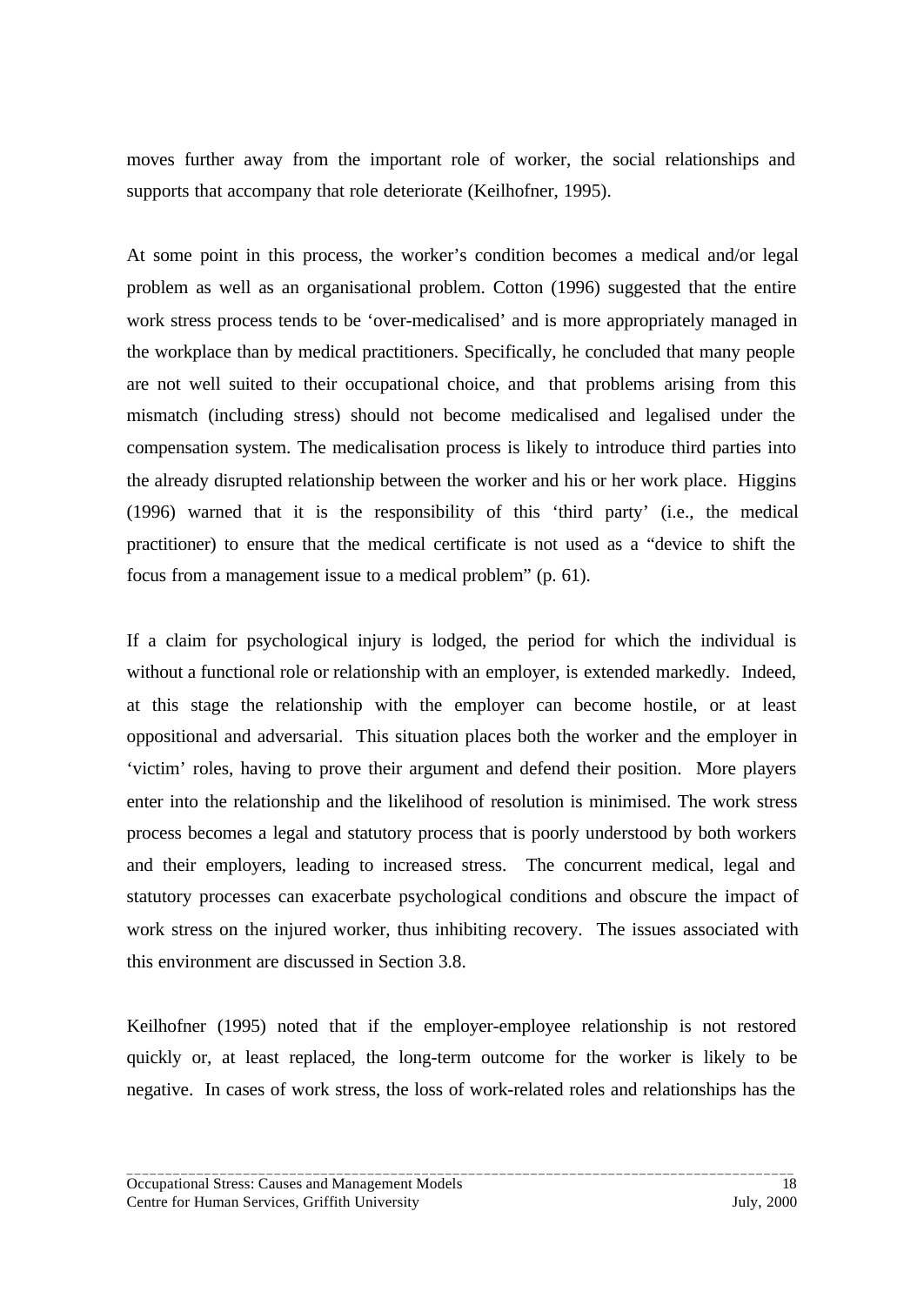potential to exacerbate the psychological condition of the worker, thus complicating the diagnosis and management of work-related injury. While this process represents a similar experience to that associated with most work-related injuries, the weakening of the bond between employer and employee represents a particular problem in cases of occupational stress as the bond is likely to have already deteriorated significantly prior to the formal recognition of injury. A major implication of the formal medical, statutory and legal processes used to manage work-related injury is that no new roles or relationships are developed for some time. Thus, rehabilitation practices are likely to confront significant challenges that could be avoided. Further, vocational rehabilitation usually involves graduated return to the workplace, preferably the existing workplace. However, in cases of work stress, return to the workplace represents a return to the factors that precipitated the work stress process initially. As a result of the focus on the worker during medical, statutory, legal and rehabilitation practices, it is unlikely that the workplace will have significantly altered. This situation leaves the worker vulnerable to repeated psychological injury, but with less resilience and the added stigma of a mental health condition. These rehabilitation issues are discussed in Section 3.9.

In terms of the management of stress, the model depicted in Figure 1 clearly shows three major phases at which management strategies can be implemented. At a primary prevention level, management of stress has involved the development of occupational health and safety legislation in an attempt to create 'healthy organisations'. The most common method of management, however, occurs at the secondary level, once stress has been identified. These strategies include interventions such as Employee Assistance Programmes and psychological counselling. Tertiary management begins once stress, and its symptoms, have been identified as a 'condition'. At this stage, workers are usually managed individually though medical or psychiatric interventions. When, or if, a claim for compensation is lodged, management becomes a statutory and legal task that can differ across the various jurisdictions. Significant complications arise as a result of these statutory and legal management systems as they profoundly alter the nature of the relationship between employers and employees. Often it is only when the administration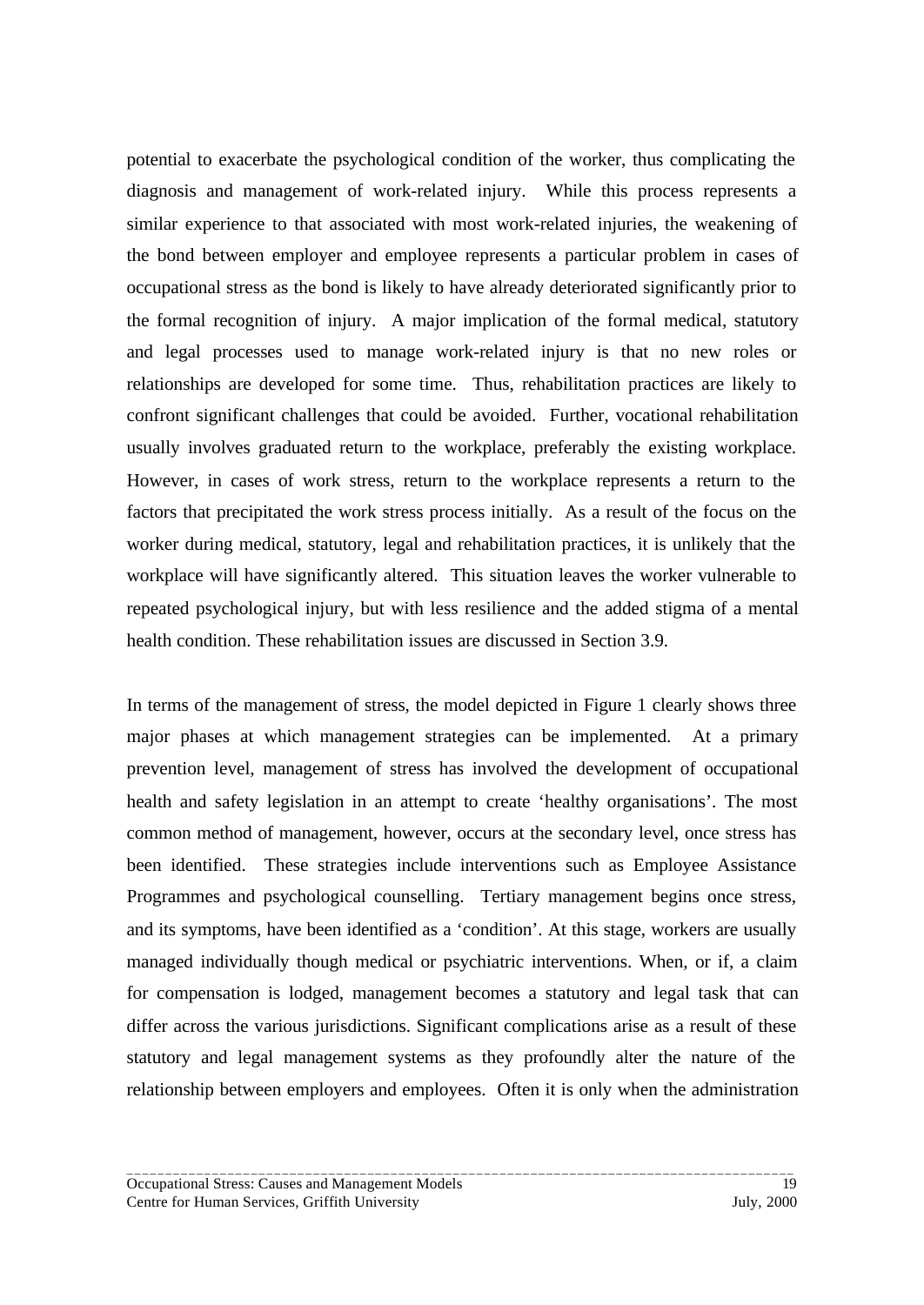of a claim has been finalised, that workers move into a 'return-to-work' phase. At this point, they must change the mindset that has developed during prior phases (i.e., medicalisation and legalisation) and must now willingly attempt to return to either the existing workplace or a new position. The management strategy that most commonly guides rehabilitation is case management and/or injury management.

If managed well, the injury management and vocational rehabilitation process has the potential to create a cyclical effect in that the experiences of both rehabilitated employees and employers will influence the manner in which they manage the workplace in future. Unfortunately, however, each phase of work stress management appears to be unconnected to other phases. Management of the work stress process could be defined as a series of 'bandaids', each needing to be slightly larger than the one before as problems and issues have become ingrained in previous stages.

The final sections of this review will examine the methodological issues that plague research in this area and should be addressed in any further research. The review will provide guidance for the development of proposals for further research that can address these methodological problems, while providing a sound basis for recommendations about the management of work stress. The purpose of the empirical studies that will follow this review will be to identify ways in which the work stress management process can be improved to prevent negative trajectories such as that outlined in this Section.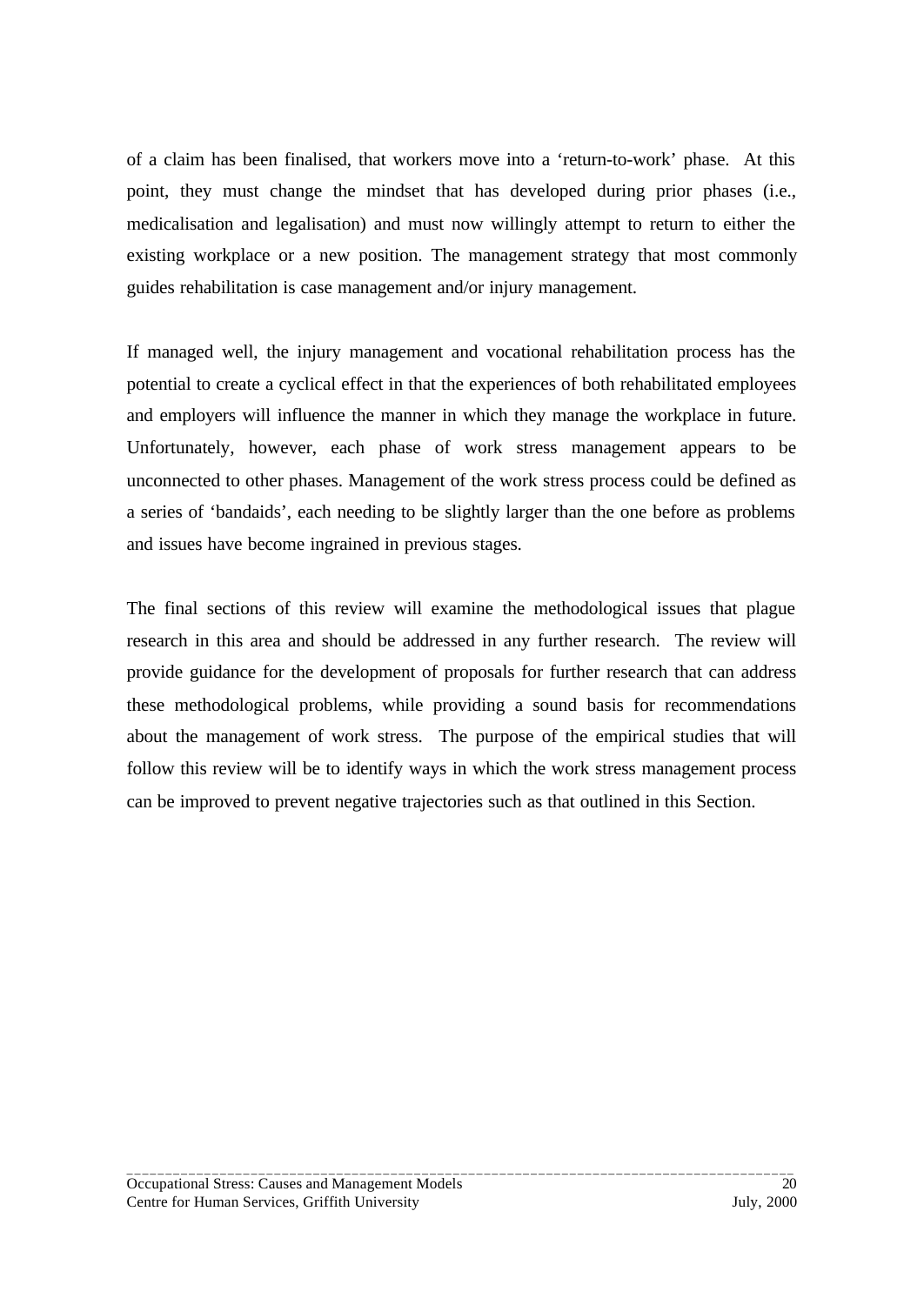## <span id="page-26-0"></span>**Causative And Exacerbatory Factors**

As suggested by the model described in Section 2, there are several points in the work stress process at which causative or exacerbatory factors could be identified. In particular, movement along the trajectory could be associated with factors such as:

- ♦ Personal vulnerabilities;
- ♦ Characteristics of the job;
- ♦ Organisational climate;
- ♦ Congruence between the person and the environment;
- ♦ Perceptions and appraisal by the worker;
- ♦ Culture and socialisation processes;
- ♦ Human resource management practices;
- ♦ The medical, statutory and legal processes; and
- ♦ Injury management and return-to-work practices.

Each of these causative and exacerbatory factors will be discussed in more detail below.

### **3.1 Personal Vulnerability to Stress**

Specific personal characteristics appear to affect the degree to which particular events or conditions are perceived as being stressful (Ganster & Schaubroeck, 1991; Kobasa, 1979; Perlin & Schooler, 1978; Watson & Pennebaker, 1989). Since the 1940s, a massive volume of research has identified an infinite list of personal variables that are likely to contribute to the experience of stress. These factors are assumed to be associated with a greater likelihood that individuals will experience stress, be unable to manage stressful demands, take longer to recover from the effects of stress, or suffer negative outcomes as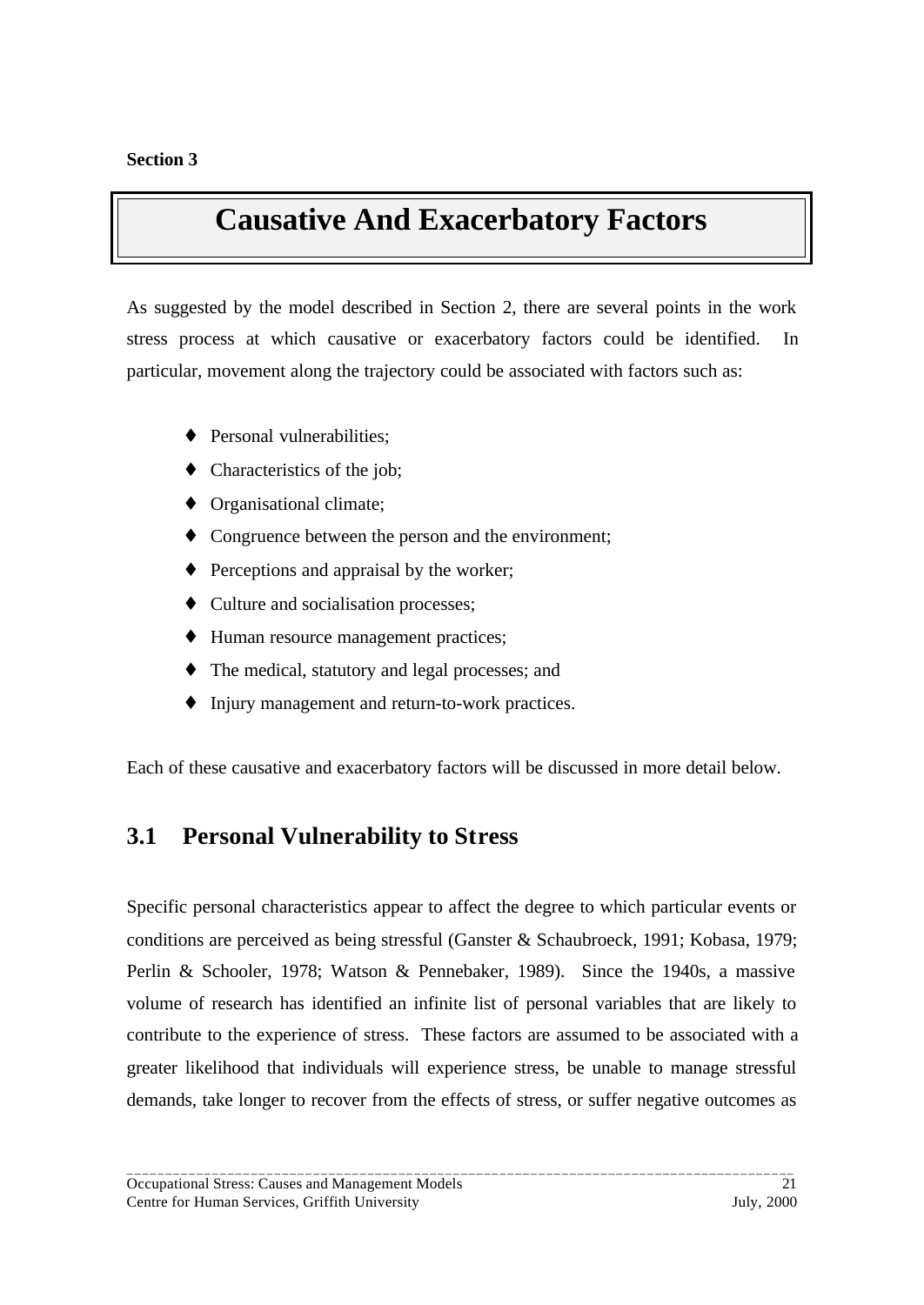a consequence of stress. It has also been claimed that such factors may even increase individuals' susceptibility to events that result in negative experiences or emotions (George, 1992). The factors that have been identified include ingrained personality variables, cognitive, behavioural or affective response styles, and access to practical or emotional resources. This section will review the most commonly cited factors considered to be associated with increased stress at work.

#### **Personality Factors**

According to Cotton (1995), there cannot be a 'work-caused' personality disorder. He stated that workplace factors may aggravate a pre-existing personality disorder or accelerate its manifestation, but not cause it. Further, some personality conditions may be associated with episodic reductions in personal and vocational functioning, irrespective of current employment conditions. In some cases, the personality disorder itself may be a factor in the generation of stressful employment conditions, such as interpersonal conflict with colleagues and supervisors. This conflict may inaccurately appear to be causally related to the onset of stress symptoms in the individual. In this regard, Cotton found that among claimants reviewed for 'fitness for continued duties', there were several undiagnosed personality conditions that were likely to have precipitated long-term, but low level, interpersonal and vocational difficulties for those claimants.

#### **Negative Affectivity**

There is a fairly consistent finding that some individuals exhibit a general tendency towards negative responses irrespective of the type of stimuli experienced in their environment. This general tendency, called negative affectivity (NA), was identified in early research conducted on personality psychology (Watson & Clark, 1984) and refers to a "broad range of aversive mood states including anger, disgust, guilt, fearfulness and depression" (Watson & Pennebaker, 1989, p. 234-5). NA is believed to be a stable disposition towards a negative mood-state that permeates much of the individual's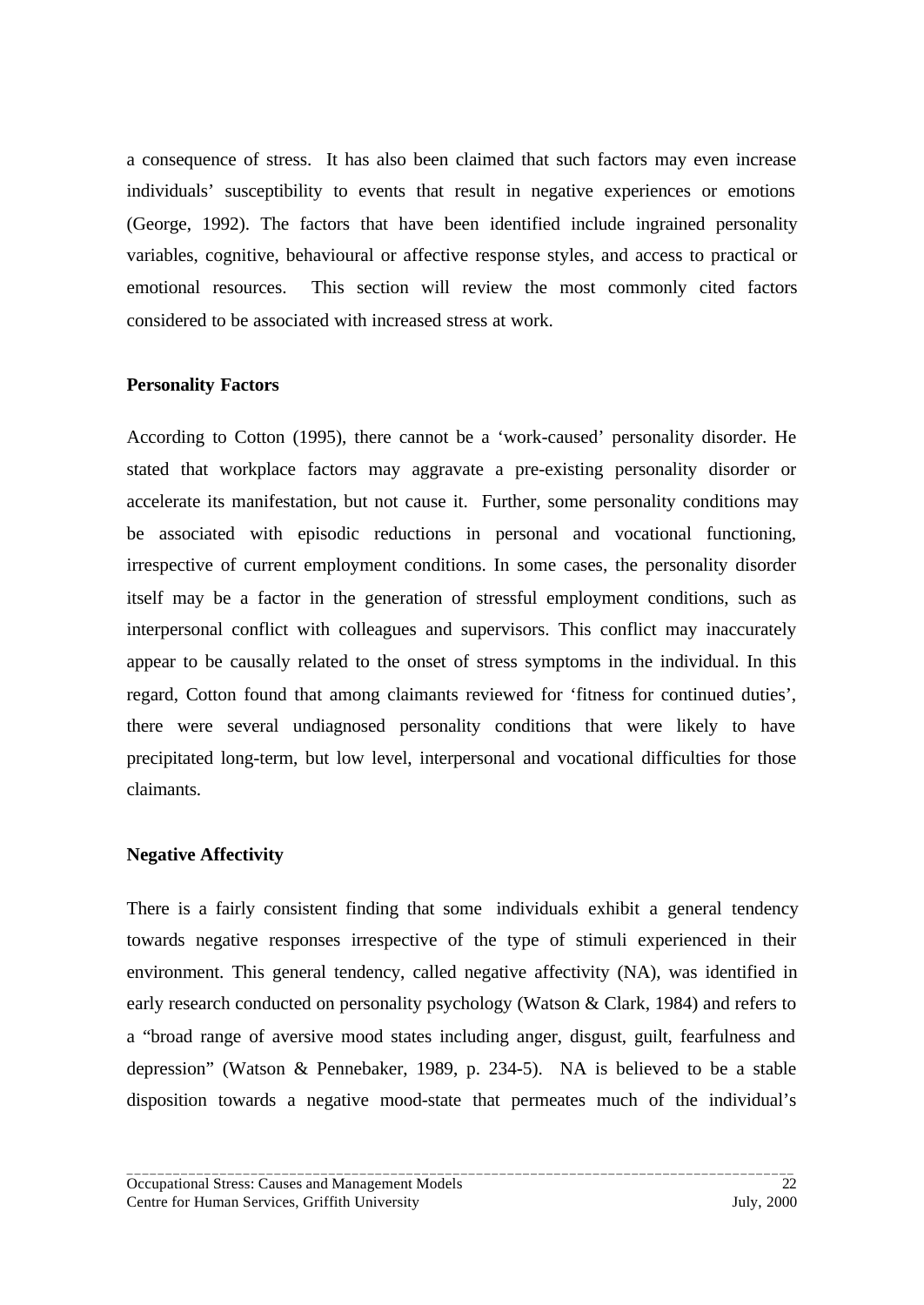attitude and behaviour towards events, oneself and others, regardless of the situation (Watson & Clark, 1984). Researchers have proposed three mechanisms that underlie the relationship between NA and stress. These are: a) a predisposition to interpret situations negatively (Watson & Clarke, 1984); b) an increased tendency to selectively process information that emphasises negative aspects of a particular situation (Necowitz  $\&$ Roznowski, 1994); and c) a decreased tendency to actively control the environment (George, 1989; Judge, 1993).

According to Watson Pennebaker and Folger (1987), individuals with high NA are capable of experiencing a great deal of stress and discomfort, even in relatively innocuous contexts and their perception of stress is likely to persist even if negative working conditions are altered dramatically. This trait is likely to influence how individuals experience their environment as well as how they perceive their own wellbeing. As such, NA has been thought to account for many relationships that emerge between self-reported events and subjective well-being (Brief, Burke, George, Robinson & Webster, 1983). Long-term psychological stress may be confused with NA because it is highly related to measures of depressive symptoms (Brief et al., 1983) and may also influence an individual's evaluation of perceived stress (Watson & Pennebaker, 1989). Indeed, researchers have found that NA is inherently confounded with typical measures of stress -- both work and non-work. As a result, the presence of NA is likely to result in artificially inflated correlations between stress and outcome (Brief et al., 1983). In fact, researchers have found that NA could account for much of the relationship between work stress and burnout (Brief et al. 1983) and may be the construct that underlies both perceptions of stress symptoms and negative mood (Watson et al., 1987). Consequently, NA is an important factor for consideration in relation to an individual's work-related stress.

In a study of first level managers, Parasurman and Cleek (1984) reported that NA increased the dissatisfaction associated with role overload. Despite the fact that only a few of the interactions tested in this study were found to be significant, NA showed direct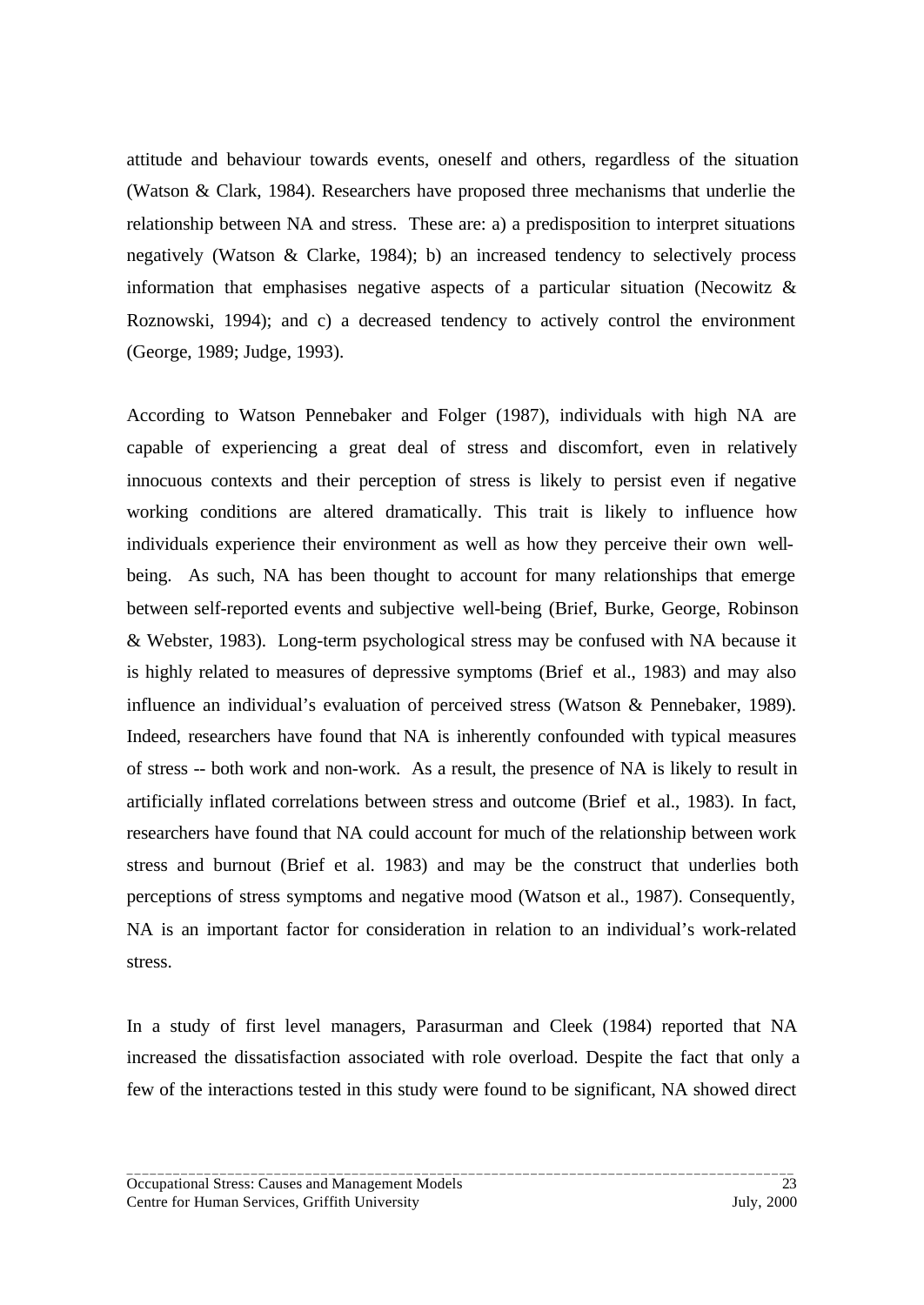effects with perceived stress and job satisfaction. The researchers concluded that such findings demonstrate the importance of prior susceptibility in influencing stress reactions. Further, Parkes (1990) found an interaction effect between NA and work demands in the prediction of mental strain in trainee teachers. However, NA did not moderate the work support-outcome relationship, prompting the interpretation that only impersonal quantitative stressors, such as work load, rather than interpersonal forms of stress, such as lack of support from colleagues and peers, are affected by an NA bias. Overall, the evidence is more supportive of NA having a direct effect, rather than a moderating effect, on work stress.

### **Cognitive Distortions and Negative Thinking Patterns**

Cognitive theorists have postulated that a range of 'thinking' patterns are likely to impact on whether or not individuals experience stress in the workplace. Well-known researchers in this area (e.g., Beck, 1984; Ellis, 1962) have identified patterns that occur regularly amongst those who experience difficulty coping with life demands. Specifically, individuals whose interpretations of events are characterised by over-generalisation, pessimism, extreme or dichotomous views, catastrophising, the attribution of blame and rigid or inflexible ideas are most at risk of experiencing stress. These patterns are responsible for the onset of significant depression and distress (Beck, 1984; Seligman, 1994).

The work of Rotter (1966, 1982) and Seligman (1994) added an important dimension to this research. Specifically, these researchers identified the importance of the patterns with which individuals interpreted their ability to control their circumstances. Rotter noted that some individuals tend to consistently interpret their circumstances as being controlled by external forces. This external locus of control (Rotter, 1966, 1982) has been linked to negative outcomes following events, lowered performance and ongoing depression (Hiroto, 1974; Rotter, 1982; Seligman, 1994).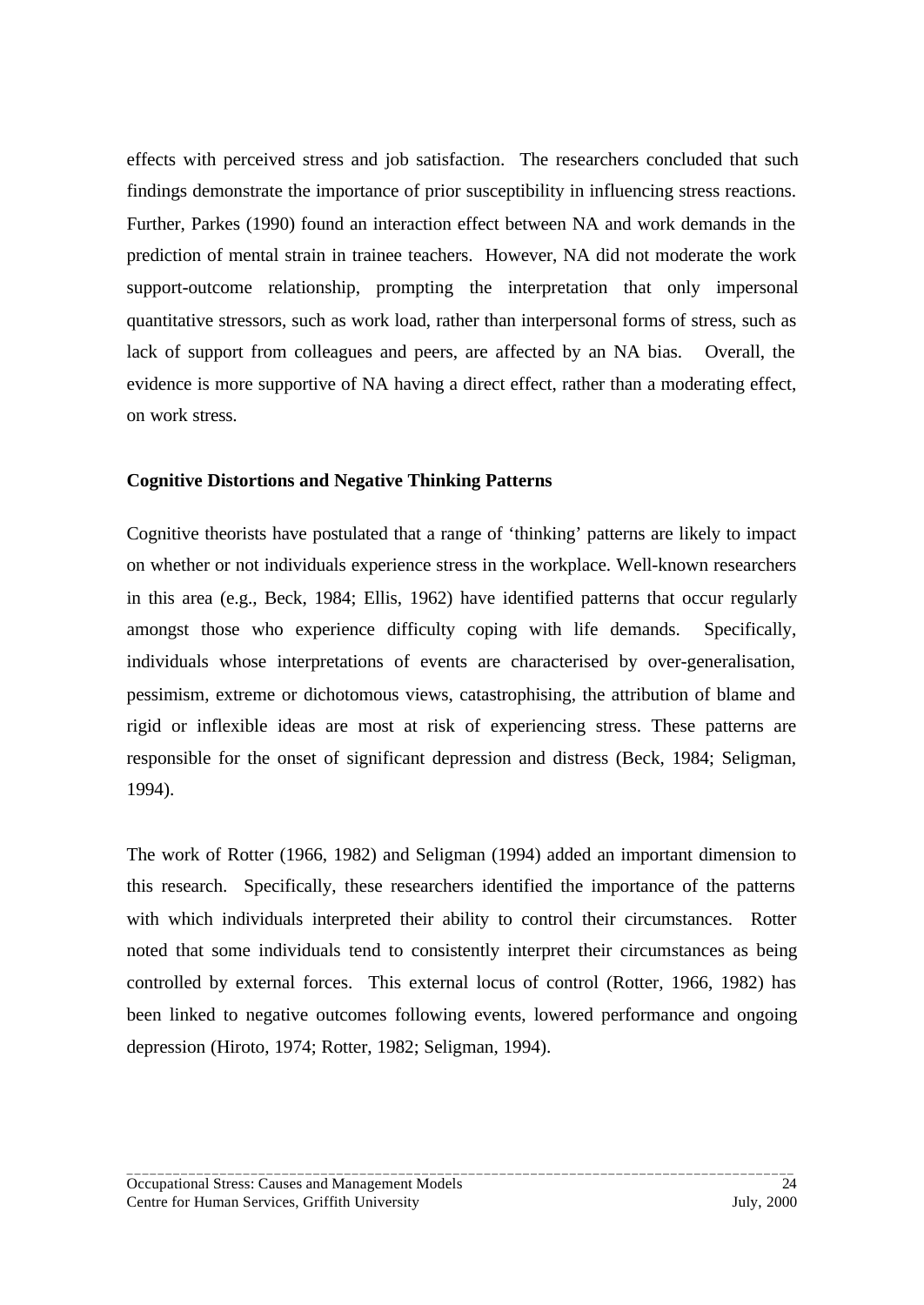Further, when faced with similar stressful situations, individuals with an external locus of control are less likely than individuals with internal locus of control to believe that they have a significant effect on outcomes. People with an internal locus of control are more likely than those with an external locus of control to take charge of the event and act to re-negotiate their situation. Those with an externals locus of control, however, are likely to be passive and defensive, feel helpless in stressful situations and experience stress (Anderson, Hellriegel & Slocum, 1977; Gemmill & Heisler, 1972). Finally, those with an internal locus of control are more likely to attribute positive and negative organisational outcomes to their own actions and, cope better with higher levels of stress. This leads to lower incidence of sickness, and hence, lower absenteeism (Robbins, Marsh, Cacioppe & Millett, 1994).

### **Psychological Hardiness**

In contrast to negative affectivity and pessimism, 'hardiness' is a term given to a particular cluster of personality characteristics that have been identified among people who appear to cope well with stress (Kobasa, 1979). Hardy individuals believe they can influence their environment, are deeply involved in or committed to the activities of their life, and view change as a challenge (Rosenweig & Kast, 1984). In fact, psychological hardiness has been shown to moderate the stress-strain relationship and people with high levels of these three qualities have been found to be resistant to the deleterious effects of stress (Kobasa, 1979).

A central characteristic of hardy individuals is their capacity to perceive stressful situations as challenging instead of threatening or overwhelming. Research has found that this individual difference variable significantly moderates the stress-strain relationship. For example, in a study of middle to upper class businessmen, Kobasa (1979) found that executives who experienced highly stressful events and who displayed hardiness recorded significantly less illness than those without hardiness. Similarly, a longitudinal study found that hardy workers showed smaller increases in blood pressure and serum triglycerides in response to increasing role ambiguity (Howard, Cunningham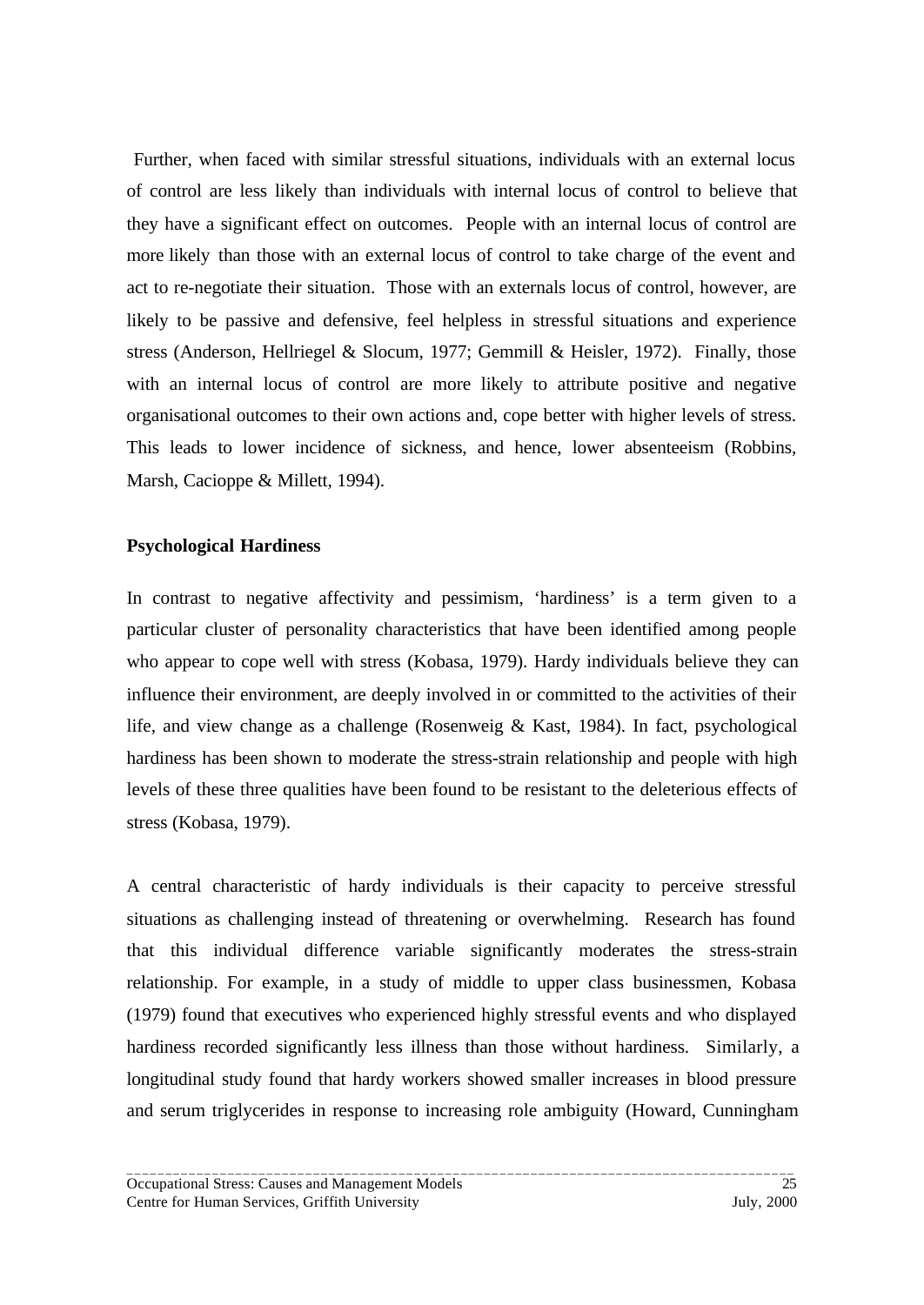& Rechnitzer, 1986). Further, Manning, Williams and Wolfe (1988) found a direct, rather than moderating role, of hardiness in that hardy individuals reported higher levels of job satisfaction, fewer somatic complaints, less depression and less anxiety compared to non-hardy individuals. It would seem, therefore, that hardy individuals seek ways to gain control and tend to view their situation more optimistically than non-hardy individuals and are, therefore, less likely to perceive the existence of work-related stress.

It is important to note that these personal vulnerability factors are not static and can vary in the individual across time and context. For example, individual determination together with support and assistance from management can aid an individual to take more control over their work events. Further, organisations can assist employees by structuring rewards and recognition for individual initiatives and performance in order to help them to move towards a more internal orientation (Robbins et al., 1994).

### **Coping Style**

The ways in which individuals cope with stress is thought to have a significant impact on outcome, presumably because it enables individuals to execute some control over the demands that are placed on them (Diamond, 1990). In defining the ways of coping, Lazarus and Folkman (1984) identified two broad types of coping strategies, namely, problem-focused coping and emotion-focused coping. The primary aim of problemfocused coping is to confront the event, either by altering the situation (environmentdirected) or by acquiring necessary information, skills or assistance (self-directed). In contrast, emotion-focused coping is a palliative response that aims to eliminate negative emotional reactions to the event. Emotion-focused strategies usually involve attempts to avoid the negative emotions associated with a problem situation through strategies such as suppression, wishful thinking or distraction.

Researchers have proposed that a third group of coping responses can be identified, namely perception-focused coping (Pearlin & Schooler, 1978). This group can include strategies such as positive re-appraisal, minimisation or seeking meaning (Parry, 1990),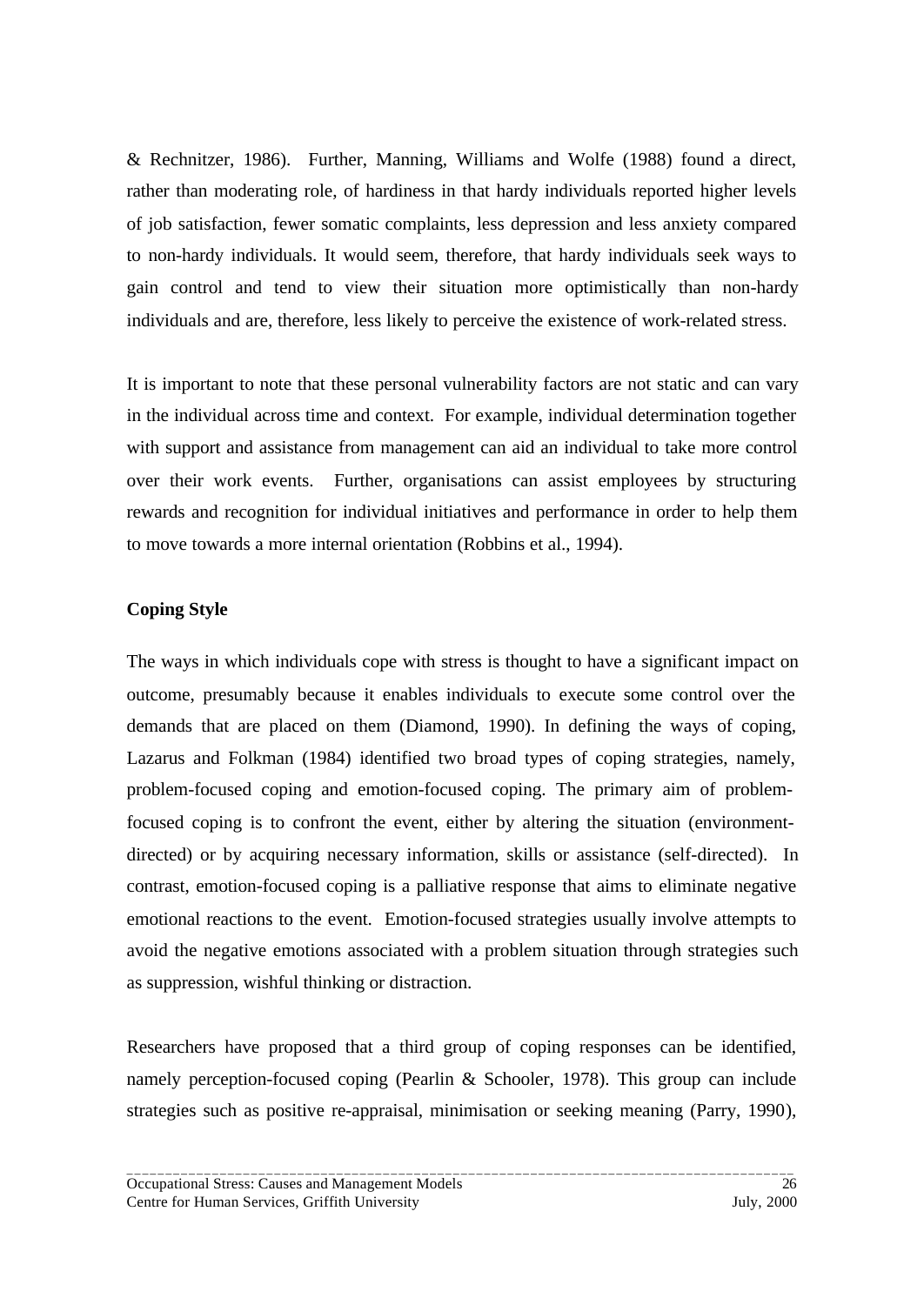and generally involve attempts to minimise the threat associated with a problem, redefining the problem or redirecting attention to a different aspect of the situation. The characteristic that appears to differentiate these strategies from emotion-focused and problem-focused coping is that they tend to focus on cognitions and perceptions rather than on emotions or behaviours (Holohan & Moos, 1983).

Coping research has become fairly sophisticated over recent years (Lazarus, 1993). Researchers are examining the possibility that specific types of coping strategies are most effective in response to particular situations and conditions. Although the findings are still inconclusive in relation to this goodness-of-fit hypothesis, it is generally accepted that coping skills are an asset for most people. Nevertheless, there is some evidence that negative consequences are associated with the use of maladaptive coping strategies, namely drinking and smoking, avoidance and suppression (Sulsky & Smith, 1999).

#### **Inadequate Personal or Environmental Resources**

According to some research findings, access to sufficient personal or environmental resources should mediate the relationship between stressors and outcome by encouraging individuals to interpret their circumstances positively and implement successful coping strategies. However, researchers have found multiple functions for resources, suggesting that the means by which they influence outcome following stress is unclear. For instance, some researchers have found that resources, or lack of resources, have a direct impact on outcome (Norris & Murrel, 1987). In this case, resources appear to have a 'symptomdamper' effect, in that individuals with more resources tend to experience better outcomes than those with low resources, irrespective of the existence of stress. In contrast, other researchers have found that resources act as 'stress-buffers' by eliminating the negative relationship between stress and outcome (Cohen & Edwards, 1988). The stress-buffer or moderator hypothesis suggests that resources reduce individuals' susceptibility to stress-related pathology and protect them from its deleterious impact. Thus, those with high levels of resources experience less intense reactions to stress or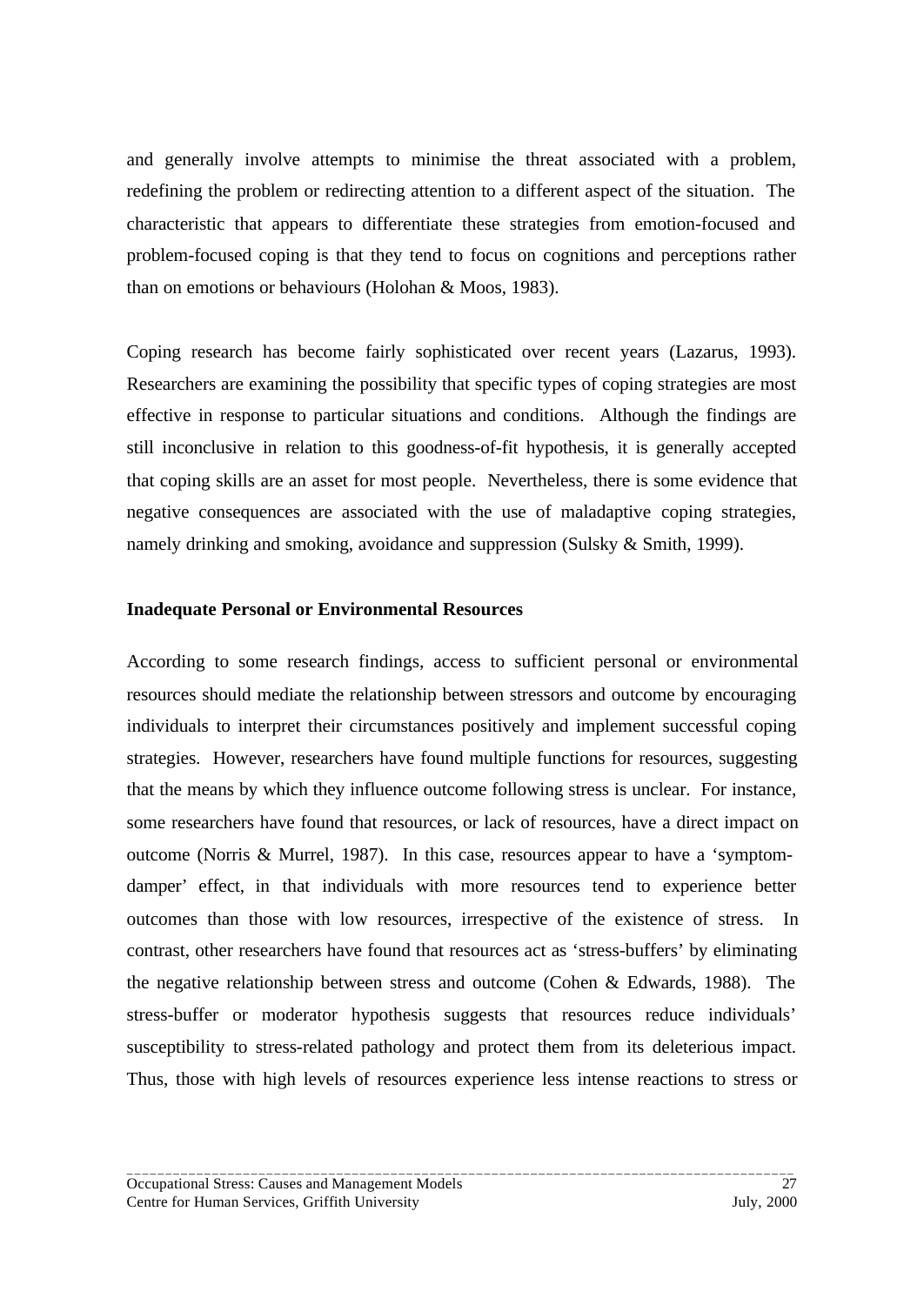recover from the negative impact of stress more quickly than those with fewer resources (Stroebe, Stroebe, Abakoumkin & Schut, 1996).

Personal resources have been defined as the relatively stable characteristics that enable some individuals to resist the deleterious effects of stress and adjust effortlessly across a range of situations (Menaghen, 1983). Although the stress and adjustment literature is replete with studies demonstrating the beneficial effect of personal resources on wellbeing, the most commonly cited resource is self-esteem. Self-esteem is usually considered to reflect the extent to which individuals believe themselves to be capable, successful and worthy (Kivimaki & Kalimo, 1996). It is widely recognised that individuals who have positive beliefs about themselves and their abilities are more likely to demonstrate successful outcomes following a stressful life event than individuals who have negative beliefs (Cohen & Edwards, 1988; Holohan & Moos, 1985; Terry, 1991). Indeed, evidence has supported the important role of self-esteem as a predictor of wellbeing (Ellsworth, 1995), especially in the emotional and behavioural domains (Leary, Schreindorfer & Haupt, 1995).

However, the specific mechanism by which self-esteem is associated with positive outcomes is unclear (Greenberg et al., 1992). Several researchers have speculated that high self-esteem protects individuals from the threats associated with stressful events because they are more likely to seek positive information about themselves and their situation (see Kernis, Cornell, Sun, Berry & Harlow, 1993). Specifically, it has been found that individuals with high self-esteem tend to overestimate their abilities (Smith, Norrell & Saint, 1996) and can hold unrealistic views about the degree of control they have over situations (Taylor & Brown, 1988).

In addition to personal resources, aspects of the environment are likely to represent valuable coping resources for individuals who are confronting major life events. In this respect, an extensive body of research has corroborated the importance of social support for psychosocial well-being following a life crisis (see Kessler, Price, & Wortman, 1985).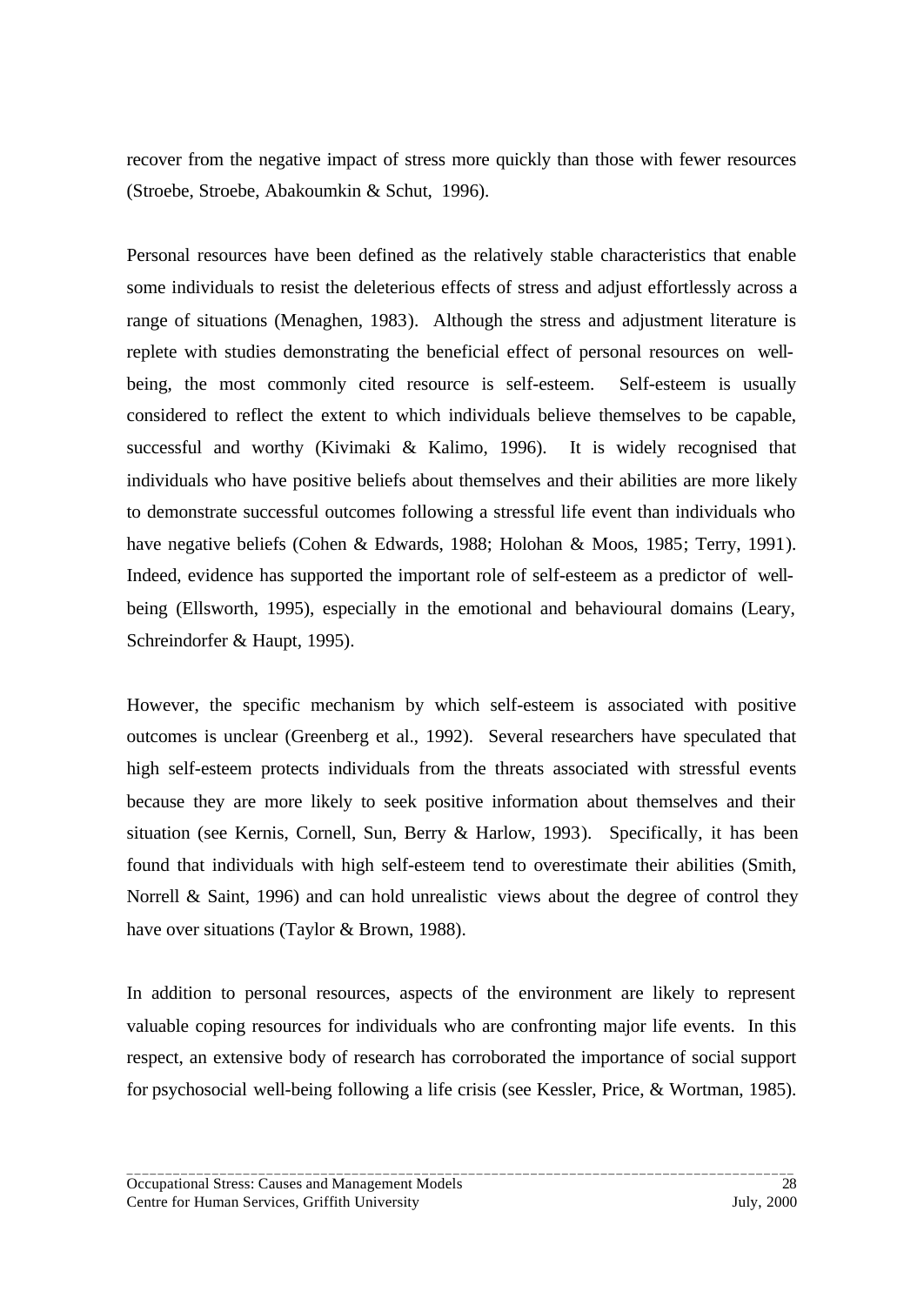Social support is defined as the existence or availability of people on whom the individual can rely and who are a source of self-validation (Sarason, Levine, Basham & Sarason, 1983). Thoits (1986) took this definition further and conceptualised social support as coping assistance because it supplements coping efforts, whether they are focused on emotions, problems or perceptions. In line with this suggestion, research has found that support usually consists of three types, namely practical assistance, emotional comfort or information and advice (House, 1987). These categories of support mirror the coping styles that are most often proposed to exist (McColl, Lei & Skinner, 1995).

For some time, researchers have focused on the amount of contact individuals have with their support sources and the size of their support network (Kessler et al., 1985). However, considerable evidence has accumulated to suggest that unhelpful interactions or misguided attempts to be supportive can be damaging (Thoits, 1986), and that the subjective sense of being supported is more important to eventual adjustment than the actual size of the support network (e.g., Cobb & Jones, 1984).

Many studies have confirmed that low levels of perceived support are related to higher levels of distress following negative events, both in the short-term (Rogers & Kreutzer, 1984) and the long-term (Hall et al., 1994). However, other findings relating to social support have yielded different results. For instance, in a study of people who have contracted HIV, Pakenham, Dadds and Terry (1994) found that social support did not protect individuals from the stress associated with their illness. Similarly, Rahim and Psenicka (1996) found no role for workplace social support in the prediction of psychological symptoms following work-related stress. Other researchers have suggested that excessive social support can be harmful for adjustment following stressful life events (Krause, 1995; Stroebe et al., 1996).

Another environmental resource that is mentioned in the stress literature is financial status. For the most part, financial status is examined as a cause of stress or a consequence of stress (Pierce, Frone, Russell & Cooper, 1996), but is rarely examined as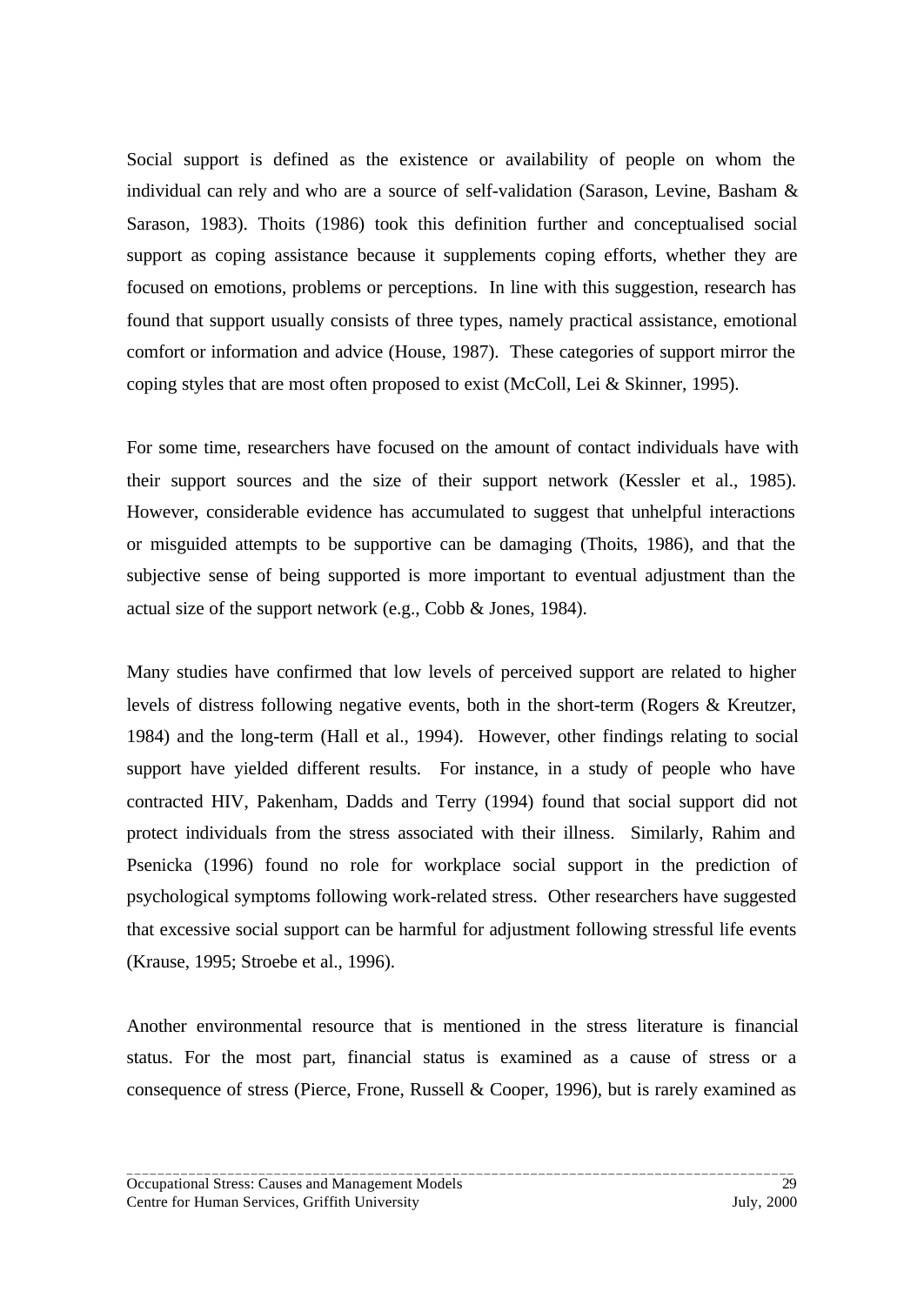<span id="page-35-0"></span>a resource. In this regard, Hermann and his colleagues (Hermann, Whitman, Wyler, Anton & Vanderzwagg, 1990) reported that financial strain was a significant predictor of emotional distress, even when the effects of personal resources were held constant. Similarly, Melamed, Grosswasser, and Stern (1992) found that psychological adjustment was significantly related to perceived economic independence.

#### **Family-Work Conflict**

Family and work are inter-related and interdependent to the extent that experiences in one area affect the quality of life in the other (Sarantakos, 1996). The family is an integral part of the economic process (Edgar, 1991; VandenHeuval, 1993), and when hiring an employee, an employer automatically accepts the worker's family obligations (Sarantakos, 1996). This phenomenon is known as 'spillover'*.*

Demands associated with family and finances can be a major source of 'extraorganisational' stress that can complicate, or even precipitate, work-place stress (Lasky, 1995). The fact that extra-organisational and intra-organisational influences on the work stress process are virtually indistinguishable creates significant problems for the study and management of stress in the workplace. The occurrence of stressors in the workplace either immediately following a period of chronic stress at home, or in conjunction with other major life stressors, is likely to have a marked impact on outcome (Russo & Vitaliano, 1995), presumably by depleting the level of resources the person can devote to dealing with a work-related event (Terry, 1991). Thus, better adjustment might be expected if work stress occurs in isolation than if it occurs in conjunction with other stressors.

### **3.2 Job Demands**

Although personal vulnerabilities are recognised as an important predictor in the work stress process (Cotton, 1996), it is also important to note that workers each bring different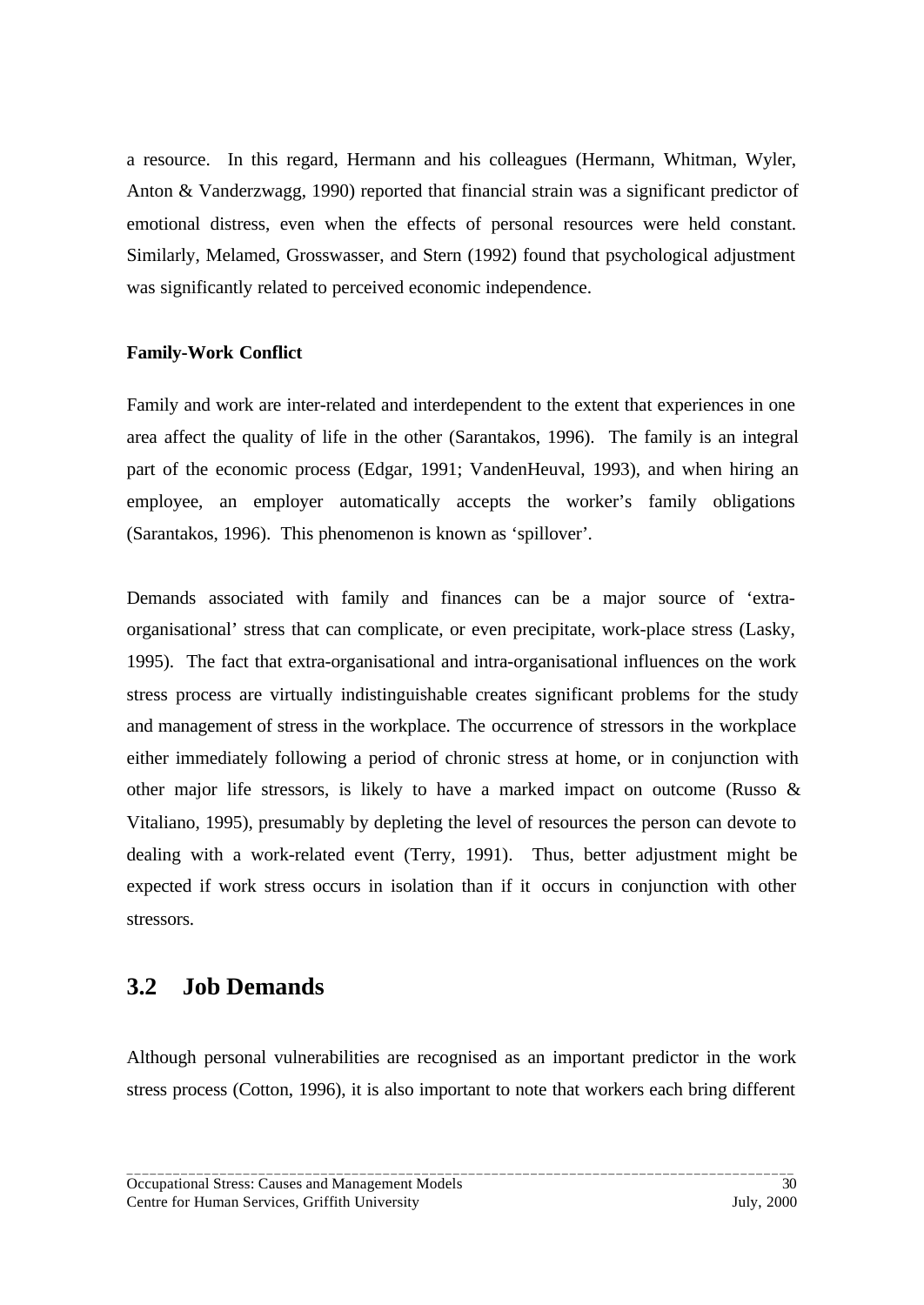skills to the workplace as well as a range of vulnerabilities and strengths. The elimination of vulnerabilities from the workplace is not possible, nor desirable, as the success of a workplace often depends on the diversity of personalities from which it is constructed (Dollard, 1996). With the changing nature of the workforce and the inclusion of inherently vulnerable individuals in that workforce (e.g., those with pre-existing psychiatric illnesses or disabilities, and those without adequate social support or financial resources), employers cannot avoid vulnerability. The inclusion of these individuals in the workforce is hinged on the notion of equity for all workers -- exclusion on the basis of 'alleged' vulnerability to stress would be a significant threat to human rights. Risk management strategies that focus on the exclusion of vulnerable workers are subject to false-positive identification errors that are costly at a broader level than just that of the individual or the organisation.

As Douglas and Bain (1996) noted, work environment factors can be less "fixed than personality traits, and….more open to intervention by employers and employees" (p. 4). Therefore, it is clearly more fruitful to examine other causes of stress in the workplace, such as job characteristics. In this regard, the job-related factors that have been found to influence stress include pressures such as heavy workload, poor work conditions, time pressures, unclear work roles, conflict in the workplace, and the emotional demands of work.

## **Workload**

Workload is often described in quantitative terms and can be considered to be excessive when the volume of work exceeds the ability of a worker to meet the demands over a specified period of time (French & Caplan, 1973). In qualitative terms, excessive workload would mean that the requirements of the work exceeds the skills, abilities and knowledge of a worker (Sauter & Murphy, 1995; French & Caplan, 1973).

Several studies have highlighted the deleterious consequences of high workloads or work overload. For instance, a recent study established that work overload and time constraints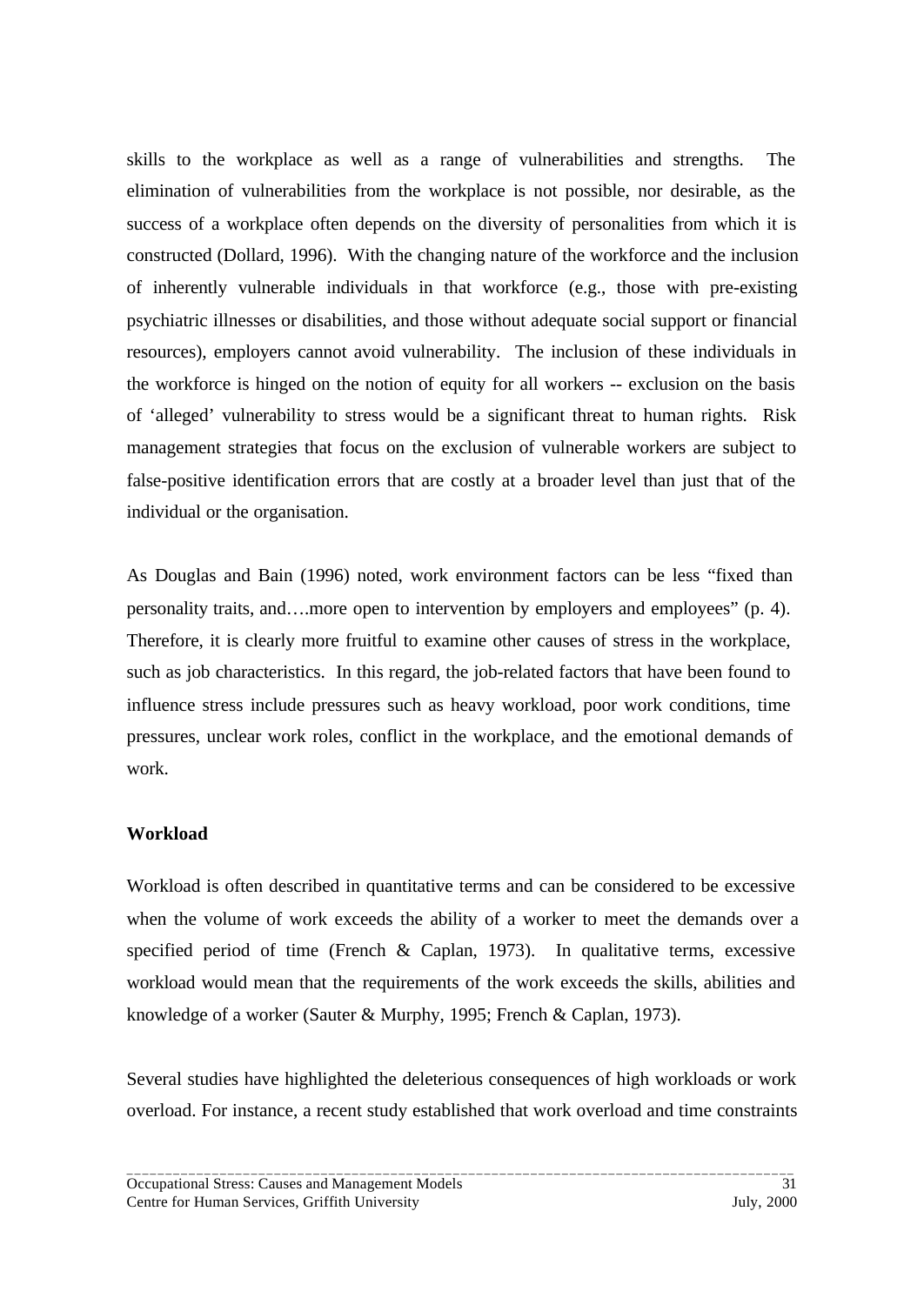were significant contributors to work stress among community nurses (Wilkes et al., 1998). A study of work stress among professionals found that teachers and nurses were most likely to experience work overload and that this factor, concomitant with other interruptions to work, has the potential to result in unbearable work demands (Chan, Lai, Ko & Boey, 2000). As women are most likely to enter these occupations, the pressure of high workloads is likely to be exacerbated by the conflicting demands of home life. In this regard, the study concluded that workload was not an isolated source of work stress but tended to be combined with other factors in the prediction of stress. Clearly, the pervasive influence of globalisation on the workplace has resulted in increased organisational demands upon the worker. As a consequence, there is a high potential for workers to be adversely affected.

#### **Time Pressure**

The issue of unrealistic time constraints and deadlines is as important as work overload – indeed the two factors usually occur in combination. Several studies have found a strong relationship between work stress and time factors. These factors have included such concerns as insufficient time for planning, inability to complete required tasks in the allocated workday resulting in work being taken home, constant interruptions relating to other work demands (i.e., meetings), and unreasonable deadlines (Humphrey, 1998; Sauter & Hurrell, 1999). Indeed, a recent national study into the changing workforce found that the proportion of workers bringing work home from the job once a week or more, has increased by 10 percent since 1977. Most workers in this study reported a change in their perceptions of work pressures in that 66 percent agreed with the statement, 'I never seem to have enough time to get everything done on my job' (Swamberg, Galinsky & Bond, 1999). Other research that examined the impact of long hours on managers, found that a range of stress-related symptoms, including excessive fatigue and headaches, were predominately associated with the need to manage excessive workloads and simultaneously meet unrealistic targets and deadlines (Townley, 2000).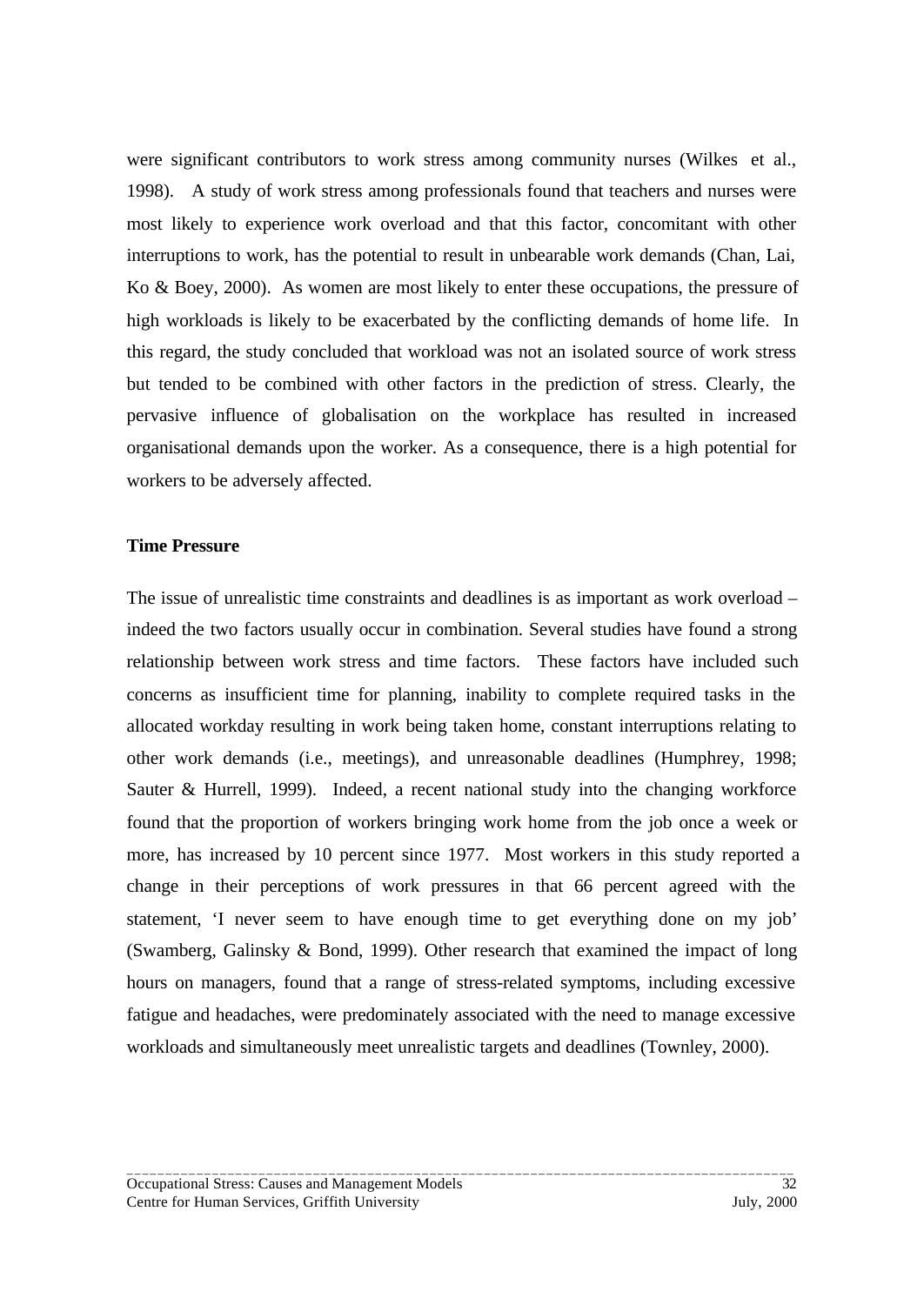A growing number of organisations have adopted longer working hours, possibly in an effort to maximise productivity. As a consequence, more workers are committed to complex and odd shifts (Scabracq & Cooper, 2000). This trend is reflected in the prevalence of the twelve hour working day that has been adopted by many Australian workplaces (Heiler, 1998). In a study conducted by the Australian Bureau of Statistics (1998), it was found that full-time workers were working 42.5 hours per week on average, a figure that has increased since previous years. Recent research into the effects of this extended shift has suggested that there are grounds for concern over the impact of extended working hours on the physical and psychological health of workers (Bent, 1998). Along with the marked increase in the number of hours worked per day, there has been the unprecedented growth in the amount of overtime worked. According to a recent review of overtime in the manufacturing industry, in the United States, average weekly overtime increased from 1.6 hours to 4.9 hours over a seven year period. What is notable about this survey is that whilst the employment rate within the manufacturing industry declined during the year of 1999, total overtime hours remained stable in the same year. This suggests that fewer workers maintained productivity levels by working an increased amount of overtime and, potentially, experiencing significant time pressure (Hetrick, 2000).

### **Performance Pressure**

A major consequence of the rapidly changing global scene is the increased pace workers are required to maintain to ensure maximum productivity and enhance competitiveness. In addition to the need to maintain high organisational performance, there is a requirement for workers to perform multiple tasks in the workplace to keep abreast of changing technologies (Cascio, 1995; Quick, 1997). These organisational changes have been found to be potentially detrimental to workers' health. Indeed, recent research has found performance pressure in professionals to be one of the most stressful aspects of their work (Cahn et al., 2000). Other studies have highlighted concerns regarding the changing nature of work and its link to an increased risk of injury and illness (Babson, 1993; Townley, 2000).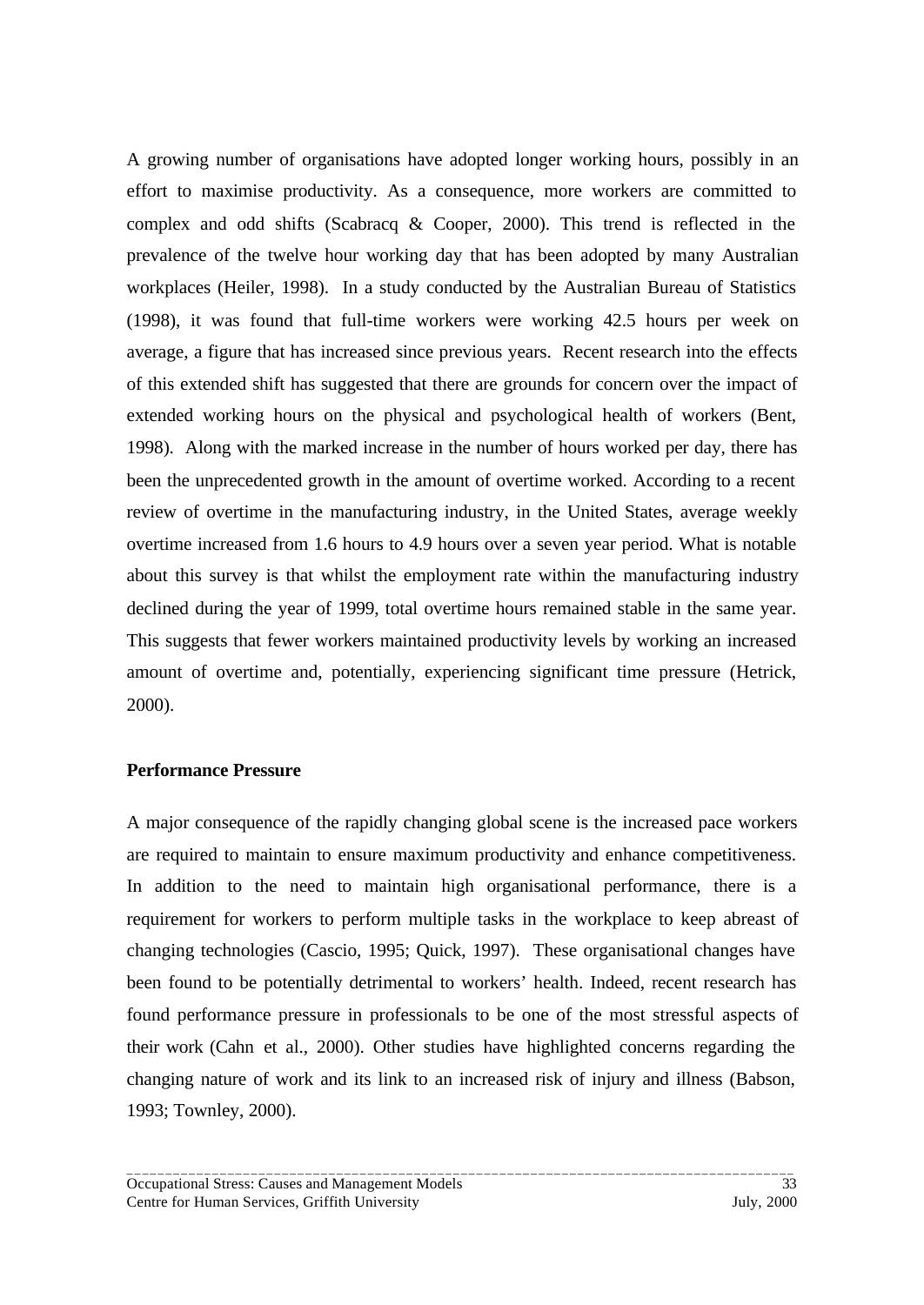In this regard, a recent survey of managers in the United Kingdom indicated that the majority were unhappy with the current workplace culture where they were required to work extended hours and cope with large workloads while simultaneously meeting production targets and deadlines (Townley, 2000). The results of this study highlighted a range of stress-related symptoms including excessive tiredness, headaches and a loss of temper as being associated with such workplace demands. Further studies have established an association between increased working hours and impoverished family and social life (Cahn et al., 2000), thus exacerbating the impact of work stress.

Many organisations subject their workers to further 'performance pressure' by monitoring their activities and/or output in the workplace. In order to maintain and enhance productivity, workers often find their work practices scrutinised by others on the team. Monitoring and/or surveillance of the worker is rapidly becoming a well-accepted procedure in many occupations. In the past, only a few occupations were monitored (predominately telephone operators to check the quality of the service provided), however, the trend has now embraced a range of occupations and a plethora of service industries (Humphrey, 1998). The impact of such monitoring is a sense of pervasiveness among employees, a loss of the freedom to interact with co-workers and receive support, reduced co-operation, increased mistrust, and more competitiveness among co-workers. A potential consequence of practices such as these for the worker is the increased likelihood of experiencing work-related stress.

In contrast to performance pressure, under-utilisation of skills has become a significant problem in recent years. It is well recognised that pressure results from the degree to which the environment inhibits or promotes utilisation and development of skills and abilities. Under-utilisation of a worker's skill-base usually occurs when the worker is performing tasks that are often simple in nature and offer little challenge. The primary cause of under-utilisation is the fact that many people are over-qualified for the positions that are available. However, under-utilisation can also result from a worker being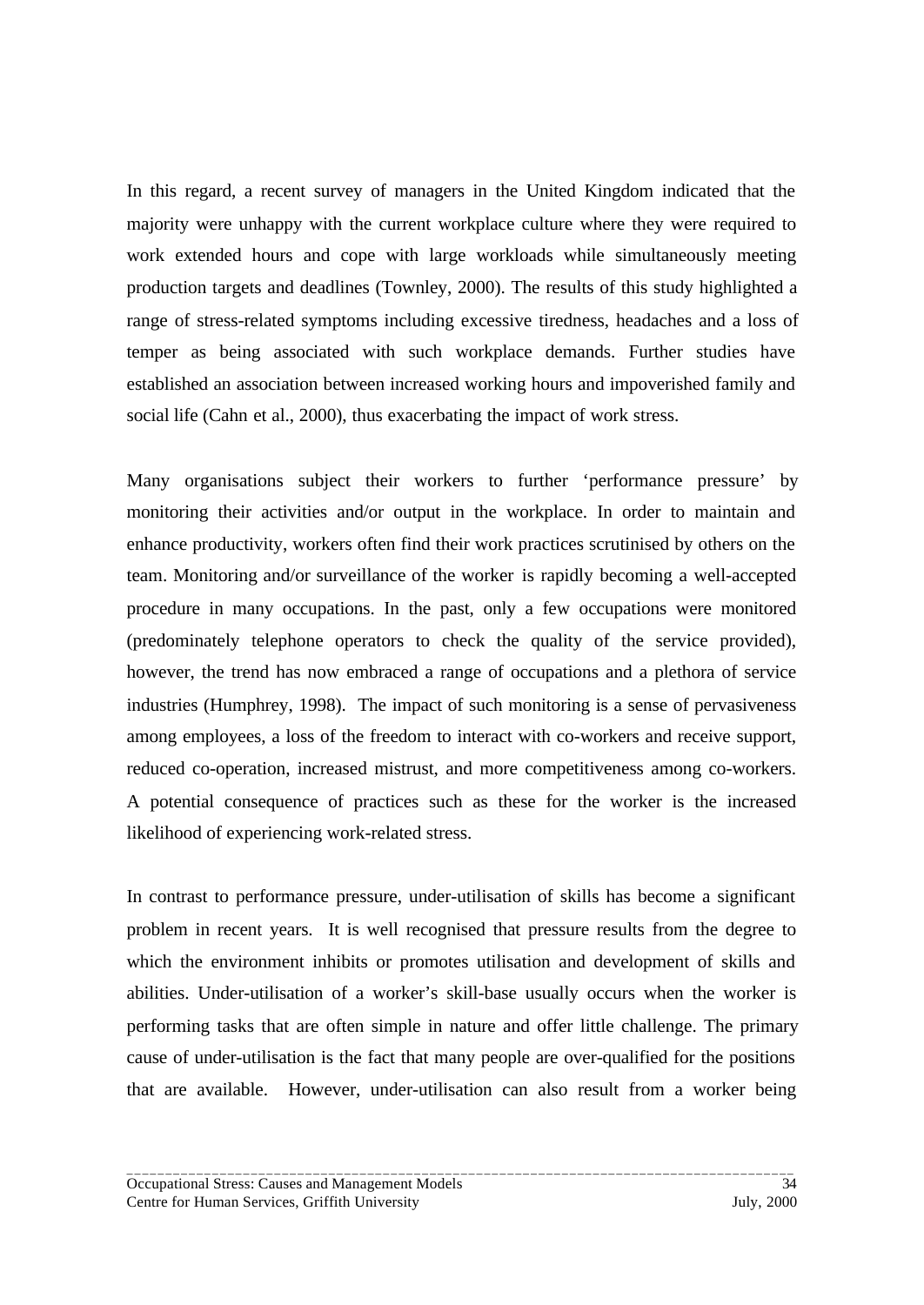prevented from undertaking training to acquire new skills. This barrier results in an inability to progress to more complex tasks (Muchinsky, 1997). Under-utilisation of work skills and low skill variety are found to be detrimental to the health and well-being of the worker (Karasek & Theorell, 1990).

### **Unclear Work Roles**

High levels of occupational stress are likely to be evident in organisations where there are elevated levels of role ambiguity and role conflict (Anderson, 1991; Cooper, 1991; Duquette, Kerouac, Sandhu & Beaudet, 1994; Hatton & Emerson, 1993; Rose, 1995). The effect of these constructs on negative job-related attitudes and behaviours is pervasive (Cordes & Dougherty, 1993; Rosenzweig & Karst, 1991; Steers & Mowbray, 1985). Role ambiguity exists when an individual lacks information about the requirements of his or her role, how those role requirements are to be met, and the evaluative procedures available to ensure that the role is being performed successfully (Beehr, Walsh & Taber, 1976; Cordes & Dougherty, 1993; Cooper, 1991; Dyer & Quine, 1998; Ursprung, 1986). Role ambiguity has been found to lead to such negative outcomes as reduced confidence, a sense of hopelessness, anxiety, and depression (Jackson & Schuler, 1985; Muchinsky, 1997).

Role conflict, a construct often associated with role ambiguity, presents when the individual experiences incongruous job expectations, and can also occur when the individual is required to fulfill several different roles (Cooper, 1991). Role conflict has been defined as two or more sets of role expectations such that the realisation of one set makes it difficult or impossible to actualise the other (Kahn et al., 1964). Role conflict can lead to negative job attitudes and behaviours that include a decrease in job satisfaction, an increase in anxiety, a reduction of trust and confidence in the organisation and damaged interpersonal relations with co-workers and supervisors (Caplan, 1982; Fisher & Gitleson, 1983; Kahn, 1974). Conflicts of this nature are reported to be prevalent in such occupations as human services, military and police, where the division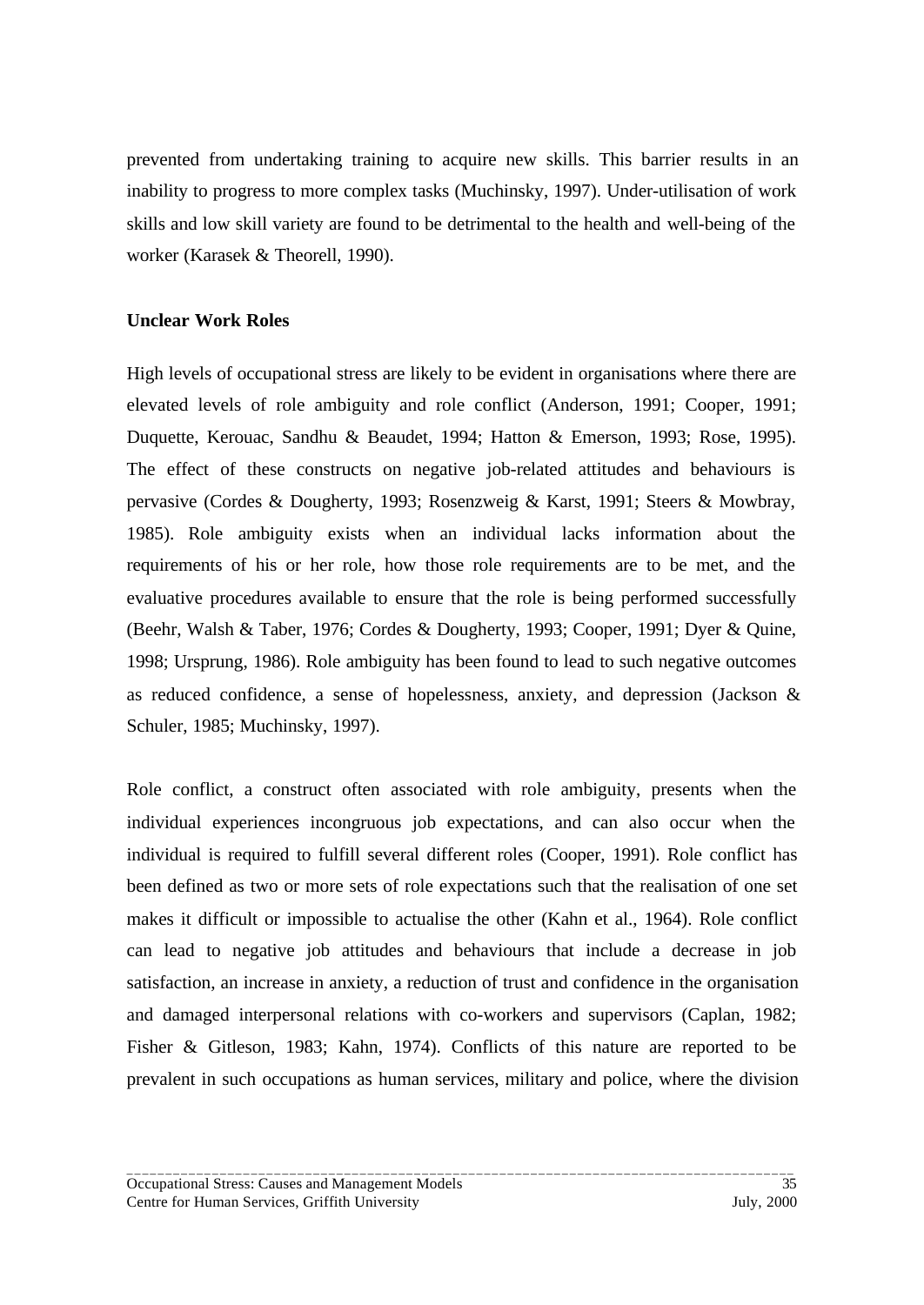of time and the roles required at any point in time cannot always be clearly predicted (Muchinsky, 1997).

Both role ambiguity and role conflict have been shown to increase emotional exhaustion and depersonalisation, while decreasing feelings of personal accomplishment (Cordes et al., 1993; Lee & Ashforth, 1991; Miller, Zook & Ellis, 1989; Siefert, Jayaratne & Chess, 1991). A recent study reported that stress among vocational placement coordinators was associated with high levels of role conflict (Flett & Biggs, 1992). Similarly, a study of job satisfaction among health care social workers found that role conflict and role ambiguity emerged as significant predictors of emotional exhaustion and work stress among these workers (Siefert, Jayarante & Chess, 1991). Several studies, using meta-analysis, have demonstrated consistent relationships between role ambiguity/conflict and low levels of job satisfaction, a lack of interest in work, increased levels of anxiety, decreased commitment, and a propensity to leave the organisation (Fisher & Gitleson, 1983; Fox, Dwyer & Ganster, 1991; Jackson & Schuler, 1985; Miles, 1975).

However, a study conducted by Bedeian and Armenakis (1981) found that the relationships between role ambiguity/conflict and the propensity to leave a job were negligible, after accounting for the effect of job satisfaction. This finding has been replicated by other researchers (Kemery, Mossholder & Touliatos, 1985; Netemeyer et al., 1990) indicating that role conflict and role ambiguity may not have direct effects on the propensity to leave a job. Instead, these constructs may indirectly affect other constructs, such as job satisfaction or organisational commitment, which may then impact upon the level of job stress a worker may be experiencing.

### **Conflict at Work**

Conflict in the workplace has been identified as a significant source of stress for some workers, as reflected by the fact that many stress claims can be linked with the mismanagement of conflict at work, negative interpersonal interactions with co-workers, and negative reactions to management decisions (Cotton & Fisher, 1995; Shergold,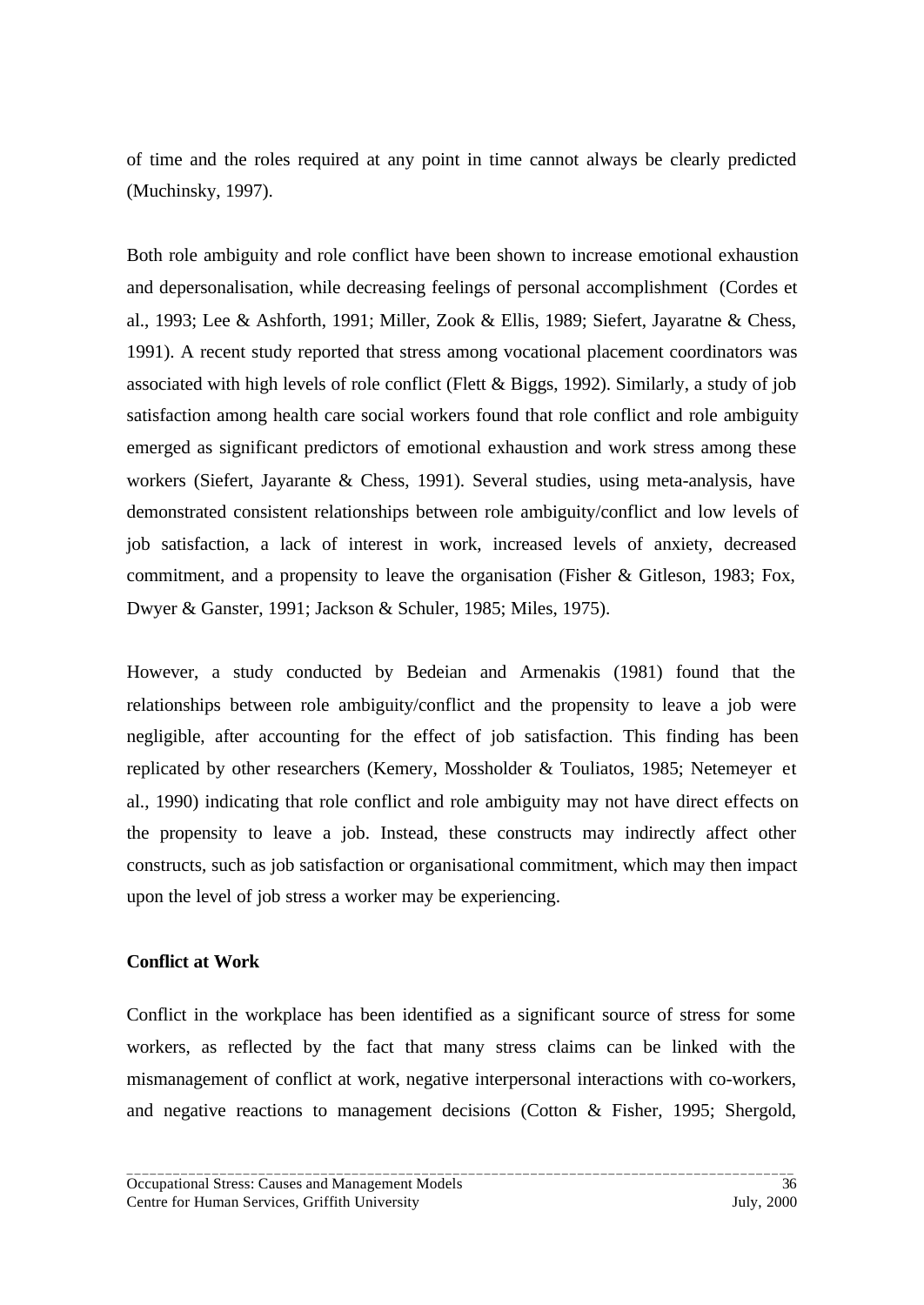1995). Toohey (1994) defined conflict as a serious, on-going occurrence of strife between employees or between the employee and those in supervisory or management positions that does not include trivial or fleeting matters. In relation to the outcome of conflict in the workplace, Toohey (1994) argued that workers who have a limited range of options to deal with situations that are distressing at work are more susceptible to deleterious effects on their psychological well-being. Conflict is pervasive across all types of organisations and can manifest itself in a variety of ways including emotional turmoil (i.e., anxiety, tension, and frustration), increased absenteeism, job turnover, violence and, from a group conflict perspective, strikes and demonstrations (Cooper & Payne, 1988; Toohey, 1994). Furthermore, conflict can include both overt situations, whereby a worker may be the victim of an aggressive or violent act, or more subtle forms of disagreement such as differences of opinion or expectations (Robbins, Waters-Marsh, Cacioppe & Millet, 1994).

Traditionally, conflict in the workplace has been perceived as being 'negative' or 'bad' and has often resulted in harmful consequences for an organisation's performance. However, it is important to note that not all conflict is detrimental to the workplace or to the worker. Indeed, several studies have established a positive relationship between conflict at work and innovative decision-making and productivity. For instance, one study found that among twenty-two teams of system analysts, the more incompatible groups were likely to be the most productive (Hill, 1974). Nevertheless, conflict can, and indeed does, result in destructive consequences for the worker and the organisation. In this regard, a study of four hundred respondents from a broad range of organisations identified conflicts with supervisors as one of the most significant stressors associated with the majority of maladaptive behaviours at the workplace. These included excessive drinking and taking frustrations out on co-workers (Sulsky & Smith, 1999; Toohey, 1994). Moreover, a recent study among nurses found a strong association between workrelated stress and unsatisfactory relationships with peers, supervisors and patients (Piko, 1999). A recent Asian study found that workers tended to tolerate unfair treatment and unpleasant work conditions in an attempt to avoid open conflict with their co-workers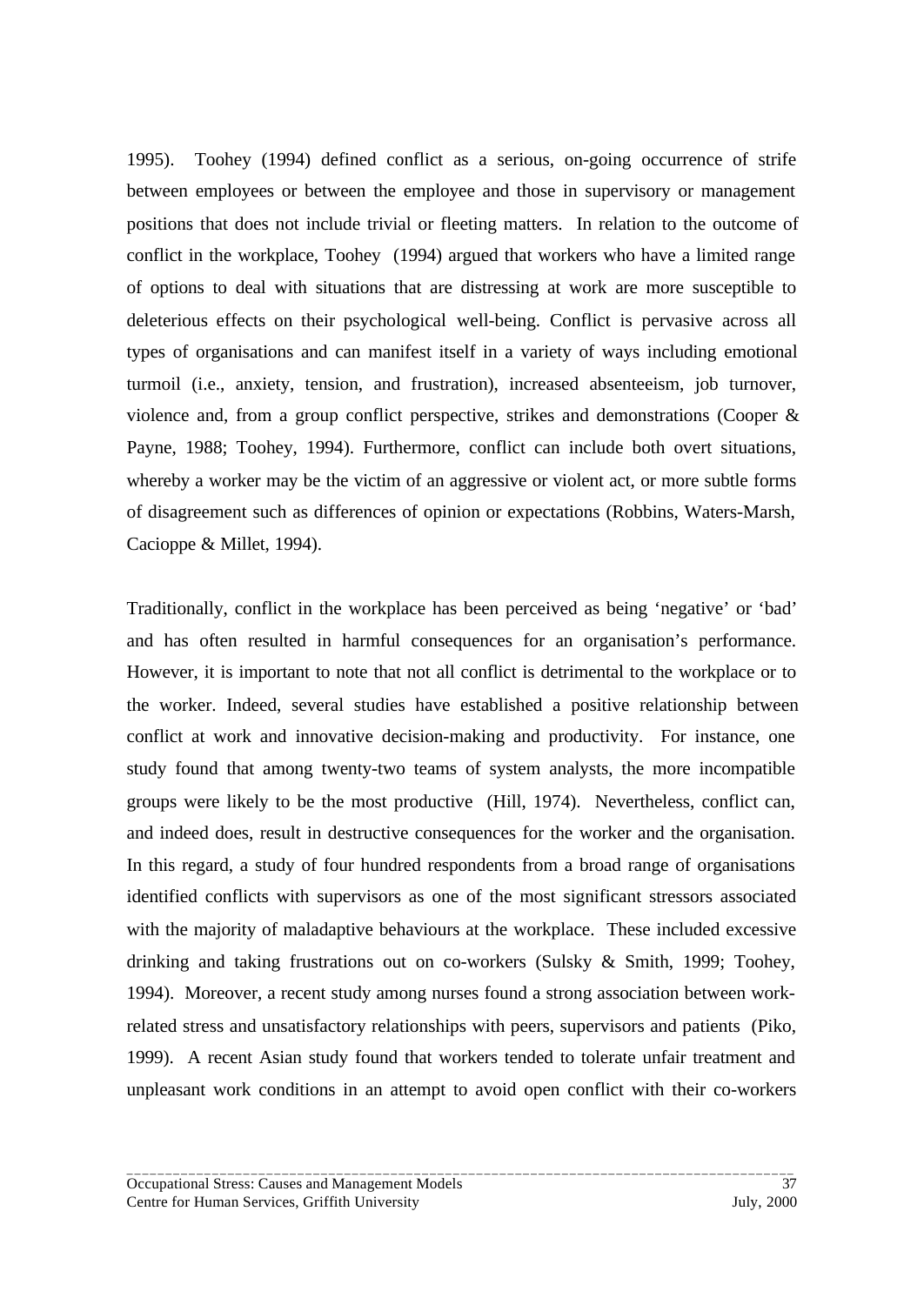(Chan et al., 2000). The study found that this phenomenon was particularly evident in nurses, lawyers and engineers. Clearly, it is important to understand the potentially negative impact that conflict in the workplace may have upon worker well-being and, subsequently, the organisation.

#### **The Emotional Demands of Work**

In most workplaces, there is a need to balance the demands of personal and family life with the demands of the employer. Naturally, emotional events in one sector will impact on performance in the other sector but, to some extent, all workers must manage their emotions effectively in the workplace to create a publicly acceptable image. Hochschild (1983) referred to this activity as 'emotional labour' which has been defined as "the effort, planning and control needed to express organisationally desired emotions during interpersonal transactions" (Morris & Feldman, 1996, p. 987). Briner (1999) noted that some jobs are extremely demanding in regard to emotional labour (e.g., debt collectors, flight attendants, hairdressers, nurses, etc.). In many of these jobs, emotional labour is directly requested by employers, presumably because of its impact on organisational outcomes (i.e., increased number of clients as a result of 'happy' workers), the performance of the individual worker and the maintenance of workplace morale (Briner, 1999). However, the need to monitor and control emotions at work has also been found to be associated with stress among workers in the public service sectors (Wharton & Erickson, 1995). In these professions, workers are regularly required to deal with the negative tension created by emotional dissonance (i.e., expression of emotions that differ from those they are feeling, faking an emotion or hiding an emotion).

The need for emotional labour has also been found among individuals in physically dangerous professions (e.g., firefighters, police and other emergency personnel) where there is an ongoing fear of harm or death and in emotionally dangerous professions (e.g., nursing, medical, human and community services) where there is ongoing exposure to human suffering and tragedy. In these professions, there is an enormous demand to manage and prevent the expression of emotions such as fear or sadness, replacing these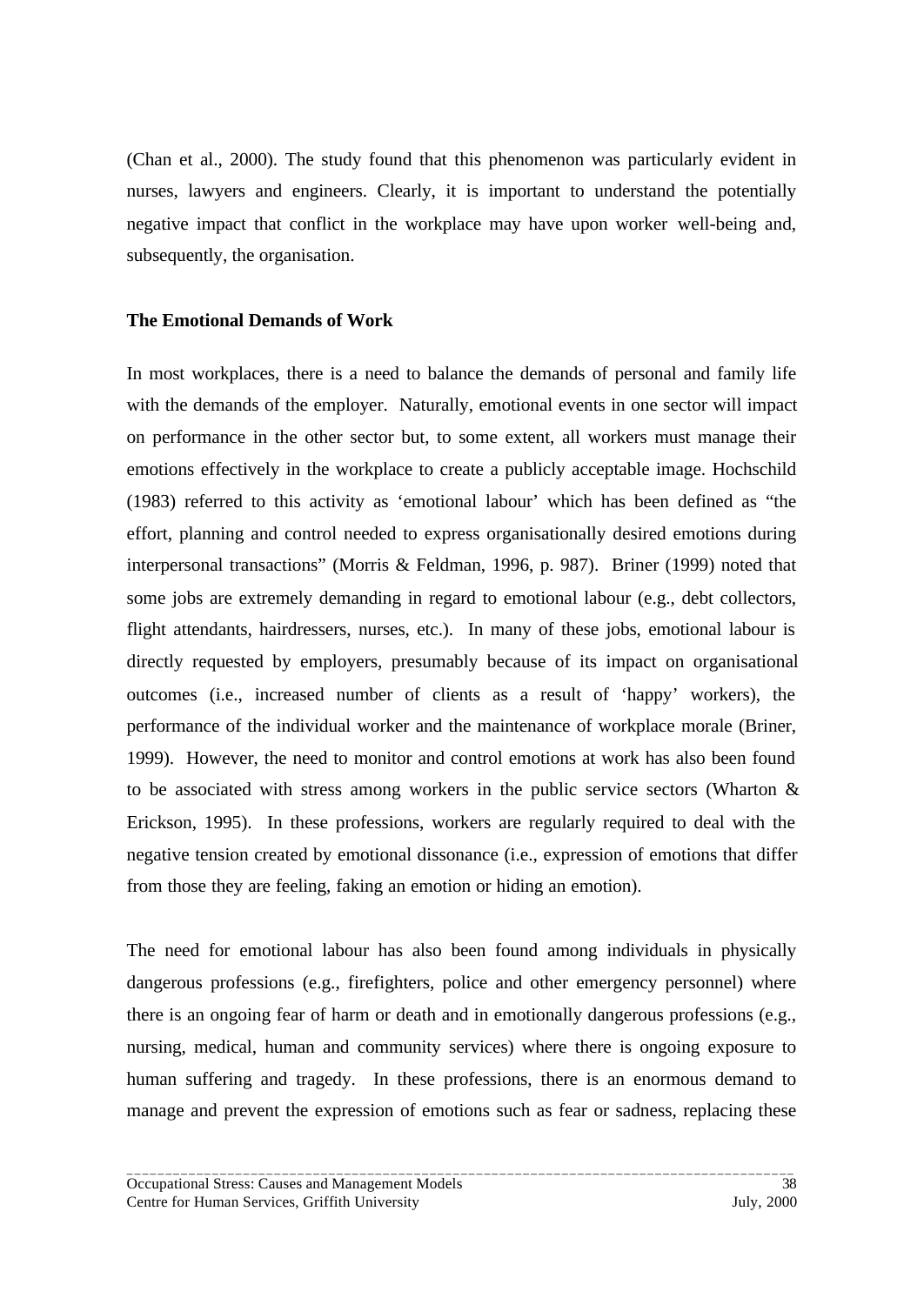with courage and calm (Beaton, Murphy, Pike & Jarrett, 1995). In fact, the ability to manage these emotions is applauded as an indication of professionalism. Morris and Feldman (1997) suggested that it is this dissonance, between felt and expressed emotions, together with the frequency and duration of the demand for emotional labour, that will determine the impact of emotional labour on worker well-being.

# **3.3 Organisational Climate**

As already noted, the nature of work and the workplace has changed significantly over the last decade, with major consequences for the experience of work stress. Two of the most significant forces in recent years have been globalisation of the economy and the rapid development of information technology. These forces have created an organisational climate that is characterised by increased pressures and demands for productivity. In the search for competitive advantage within the economy, work is being outsourced or conducted in virtual workplaces by a temporary workforce (Belous, 1998; Medcof & Needham, 1998). Employees often find that they have multiple roles in organisations, leading to role conflict (Cooper, 1991). Further, they must contend with constantly changing co-workers, poorly defined tasks, and job insecurity. At the same time, workloads have increased in response to greater demands for productivity and the increased speed with which communication can occur in the workplace (Jacobs, 1994).

## **Globalisation of the Economy**

The influence that gobalisation of the economy has on changes in the contemporary environment of organisations is well recognised (Carrithers, 1992; Cascio, 1995; Kochan, 1997; Schabracq & Cooper, 2000). Globalisation refers to the large volume of business transactions that move across the globe at an increasingly accelerated rate (Graddick, 1992). This phenomenon has promoted escalating domestic and global competition and the rapid movement of financial markets (Cascio, 1995; James, 1997). Accompanying these global trends is the demand for high organisational performance that necessitates tougher competition, rapid changes in information technology,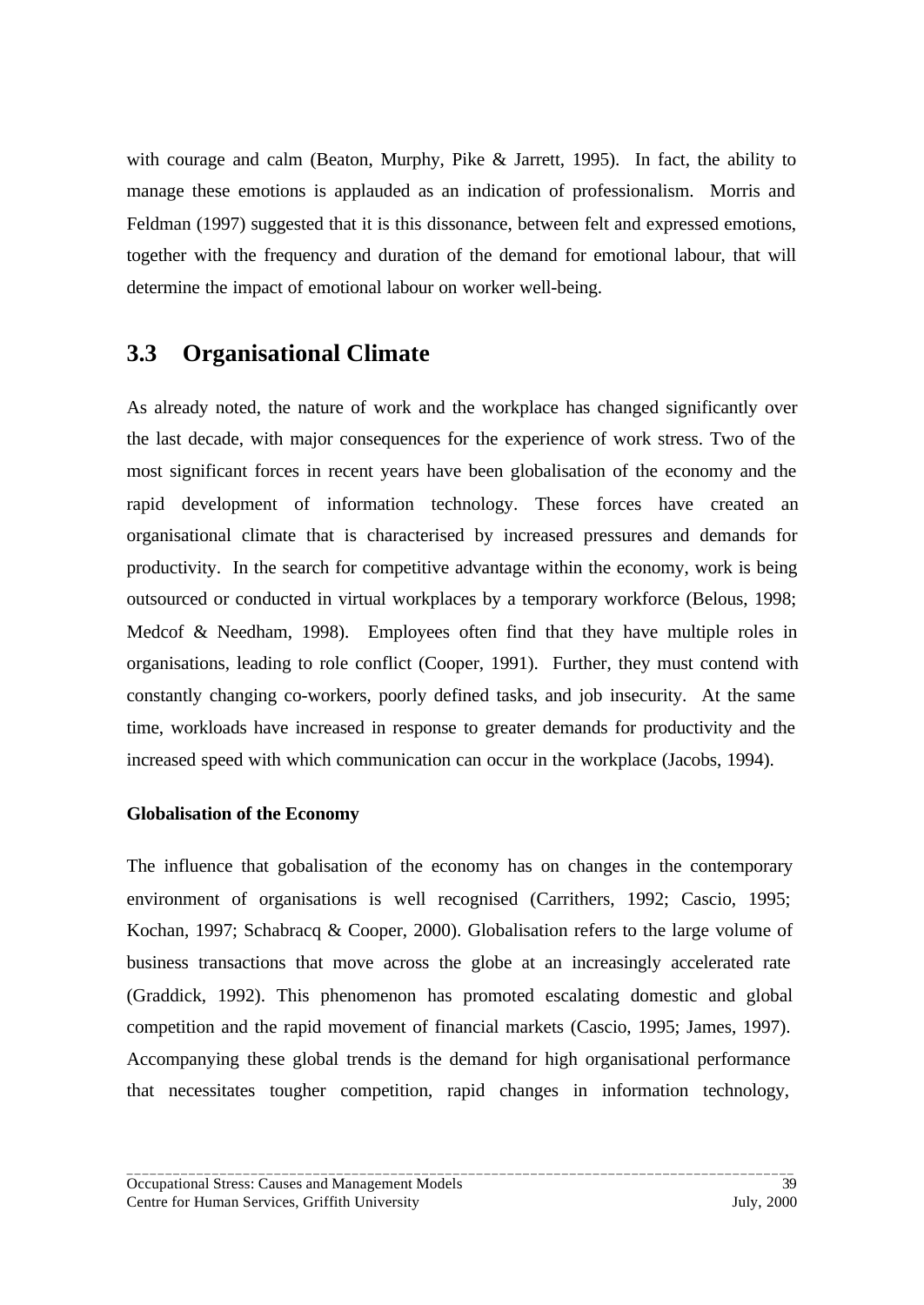increased productivity, greater organisational and worker flexibility, and lower costs in the provision of goods and services (Berwald, 1998; Carrithers, 1992; Kirby, 1999; Kochan, 1997).

Among the consequences of operating in such an increasingly complex global environment is the potential for the worker to experience increased strain and work stress. For instance, globalisation has resulted in a flood of redundancies, in an effort to downsize and minimise costs, which has ultimately resulted in increased demands on the remaining workforce (Kirby, 1999; Maslach, 1999). To maintain and enhance productivity and keep abreast of global market demands, workers are under increasing pressure to work longer hours (Heiler, 1998; Hetrick, 2000; Townley, 2000), work at a faster pace (Bousfield, 1999; Humphrey, 1998), increase workloads (Townley, 2000), and become multi-skilled (Sauter & Hurrell, 1999). A major change, common to many organisations, has been the introduction of longer work shifts (Heiler, 1998; Thomas, 1998).

In an attempt to achieve higher levels of product quality and maintain competitive advantage, many organisations have levelled out hierarchical structures, reduced overall number of employees and adopted such practices as self-managed teams and leaner production processes (Cascio, 1995; Sauter & Hurrell, 1999). This has resulted in increased responsibility and ill-defined work roles for workers (Johns, 1998; Thomas, 1998). New employment relationships have resulted in jobs becoming less stable and secure. For example, temporary employment has increased by 400 percent since the early 1980's and it is predicted that by the year 2020 a quarter of the workforce could be working in non-traditional employment arrangements (Judy & D'Amico, 1997; Kochan, Smith, Wells & Rebitzer, 1994). Workers are required to perform many and varied tasks, work as team members, self-manage, and learn new work tasks rapidly as the organisation changes to remain competitive. As a result, jobs have become ill-defined, exacerbating issues such as role ambiguity and role conflict. These factors, in turn, have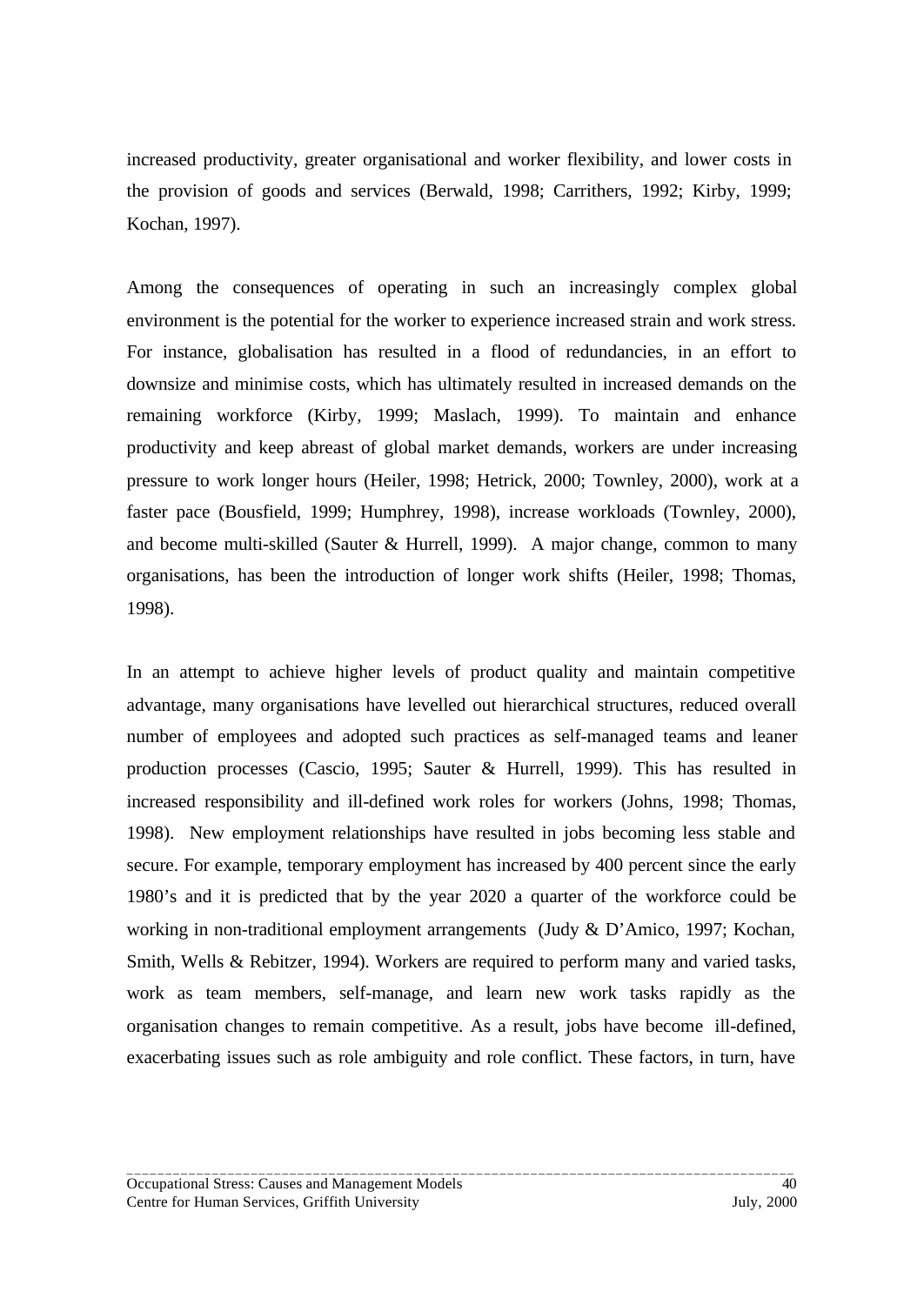the potential to lead to work stress and illness (Dunette, 1998; Lee & Ashforth, 1991; Jackson & Schuler, 1985; Johns, 1998).

### **The Impact of Technology**

In addition to the onslaught of globalisation, the development of rapidly changing technologies has influenced the working environment. These advances in technology have resulted in the downsizing of many organisations as tasks that were undertaken by manual labour become automated. Technology has also enabled a profound increase in the automated monitoring of performance in the workplace (Aiello & Kolb, 1995), thus increasing performance pressure. A variety of worker activities are now under surveillance as organisations can record telephone usage, real-time computer performance (i.e., number of key strokes per minute) and even the length of restroom breaks. According to Humphrey (1998), intrusions of this nature are effecting millions of workers worldwide in such industries as the airlines, government agencies, insurance companies and telephone companies.

Rosch (1991) coined the term 'technostress' to refer to the frustrations, anxiety, dehumanisation and depression that is increasingly evident in 'high-tech' work environments. He, and many other researchers, have indicated that technostress is becoming a growing concern among workers. Technostress is particularly relevant in industries where information overload stems from the sheer volume of information that is obtained from facsimile machines, cellular telephones, conference calls, electronic mail and personal pagers.

## **3.4 The Interaction Between Worker and Job**

Most researchers have acknowledged the need to examine the complex, and sometimes subtle, interactions between workers and their workplaces rather than focussing on either component individually. As Cotton (1996) noted, personal vulnerabilities are probably the most significant predictors of the experience of stress. However, organisational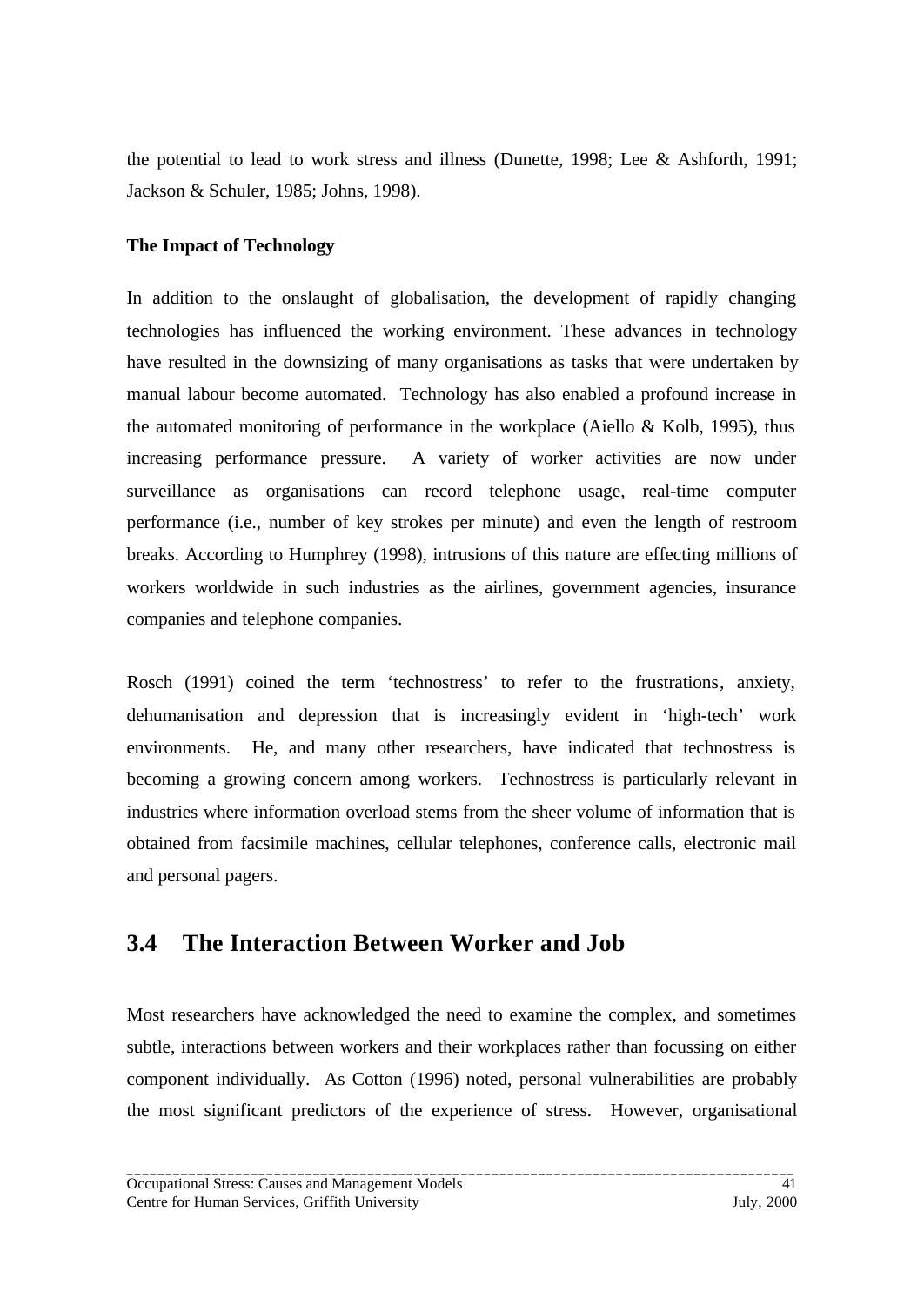demands are likely to be the strongest determinants of morale and organisational commitment (Jones, Flynn & Kelloway, 1995). As Cotton (1996) suggested, claims for compensation in cases of psychological injury are most likely to occur when the experience of stress is combined with low morale in the workplace (see also Schofield, 1996). This notion clearly gives credence to the importance of the interaction between a worker and his or her environment.

Several popular models of work stress have acknowledged the role of the interaction or match between workers and their jobs. The assumptions that underlie the Person-Environment Fit model (Swanson & Fouad, 1999) stated that individuals will seek out work environments that are congruent with their characteristics. They search for environments that will enable them to express their skills, abilities, attitudes, values and needs (Holland, 1997). Lofquist and Dawis (1984) noted that when an individual's skills and abilities match those required by the job, the match will result in 'satisfactoriness'. When the individual's attitudes and values match the rewards that are available in the job, then the worker will experience satisfaction. This theory indicates that both satisfactoriness and satisfaction are necessary conditions of work adjustment. Thus, strain is the result of a discrepancy between person and environment at either level.

Other research has suggested that the interaction between the worker and his or her job is important because the negative effect of job stressors can be offset by benefits the individual derives from the work environment. Although dissatisfaction with one's job has been primarily considered to be an outcome of the work stress process (Cherniss, 1980), some research has shown that satisfaction with one's work content may actually provide an important buffer against the negative effect of stress (Macdonald & Upsdell, 1996). For instance, an Australian study conducted by Geare (1989), found that job satisfaction or enjoyment at work was high for those who perceived their stress level to be 'just right', but also for those who reported that their stress was 'too high'. Performance in the job did not differ across the groups, although those who reported high stress also reported more physical symptoms of strain and medical treatment over the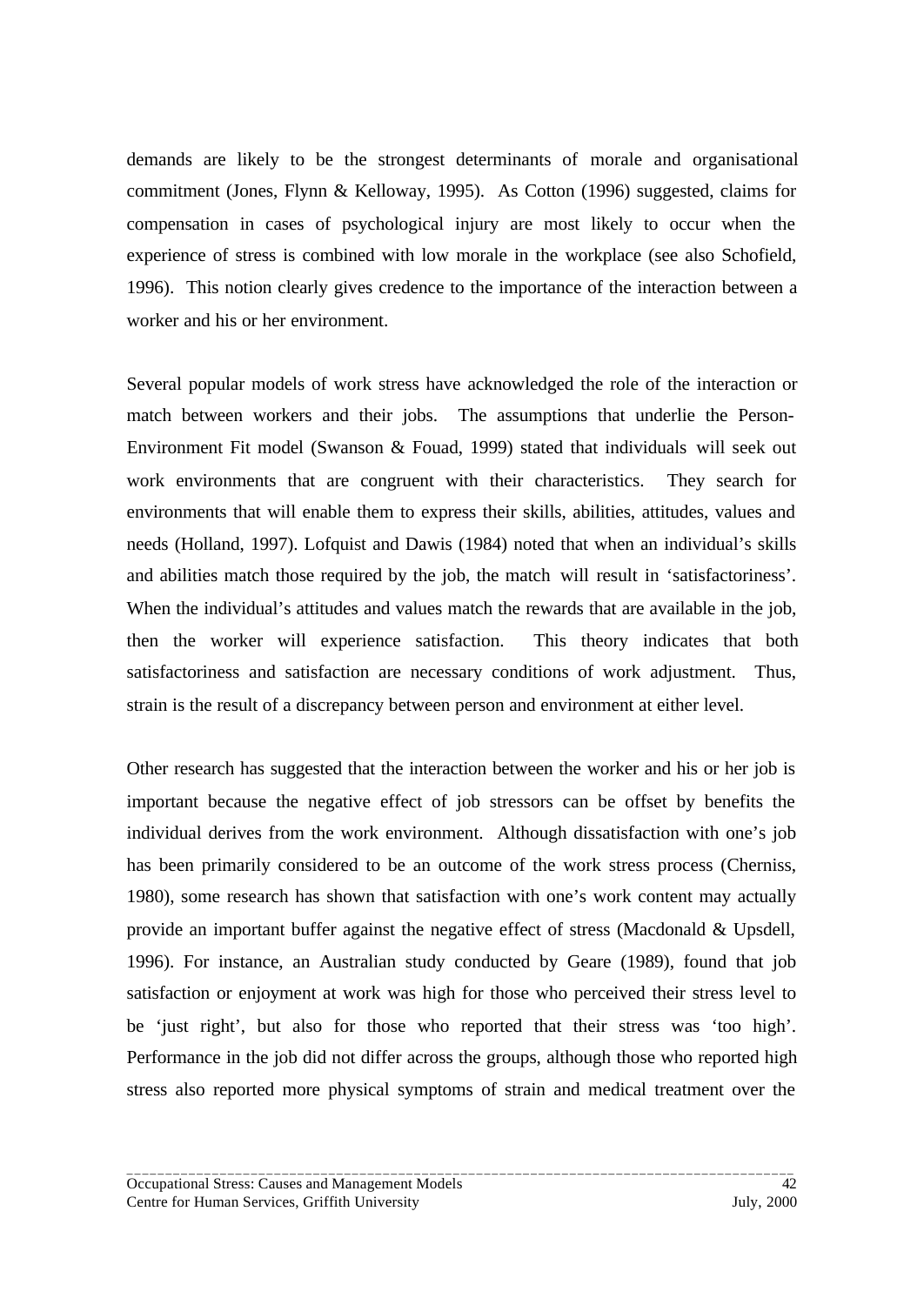previous five years. As will be discussed later, it is possible that greater contact with the medical profession actually caused the perception that stress was too high rather than stress causing medical attention. Nevertheless, it is possible that these workers who reported high stress were gaining other positive benefits from their stressful work.

Along similar lines to these findings, the effort-reward model (Siegrist, 1996) suggests that there must be a perceived balance between the effort that is required in a job and the rewards that are gained. In two longitudinal studies of German factory workers and middle managers, Siegrist (1996) found that the combined 'effort-reward imbalance' variable was a significant predictor of several behavioural and physical indicators of stress. This model supports the supposition that the negative effects of job stress can be prevented if other aspects of the job provide positive outcomes. Maslach (1999), in her reformulation of her burnout model, suggested that workload and hours spent at work may not be considered to be stressful if the work is associated with sufficient rewards, such as meaningful outcomes, recognition or control.

The converse of the effort-reward model is the effort-distress model (Lundberg  $\&$ Frankenhauser, 1980). This model predicts that the need for effort (i.e., due to high workload) would be most damaging to workers if it was accompanied by a negative evaluation of the task (i.e., distress, meaninglessness, boredom, irritation, etc.). Similarly, the experience of hindrances that prevent the outcomes from one's effort were found to be associated with negative outcomes (Cavanaugh, Roehling, Boswell & Boudreau, 1999). The interaction between job effort and boredom or frustration has been found to significantly predict physical symptoms of stress among data entry workers, sawmill workers and assembly line workers (Frankenhauser & Gardell, 1976).

Warr (1987) suggested that affective well-being at work was determined with reference to two separate dimensions, pleasure and arousal. According to Warr, the highest level of well-being at work was associated with high levels of both arousal and pleasure, whereas low levels on both dimensions would result in depression. This contention has been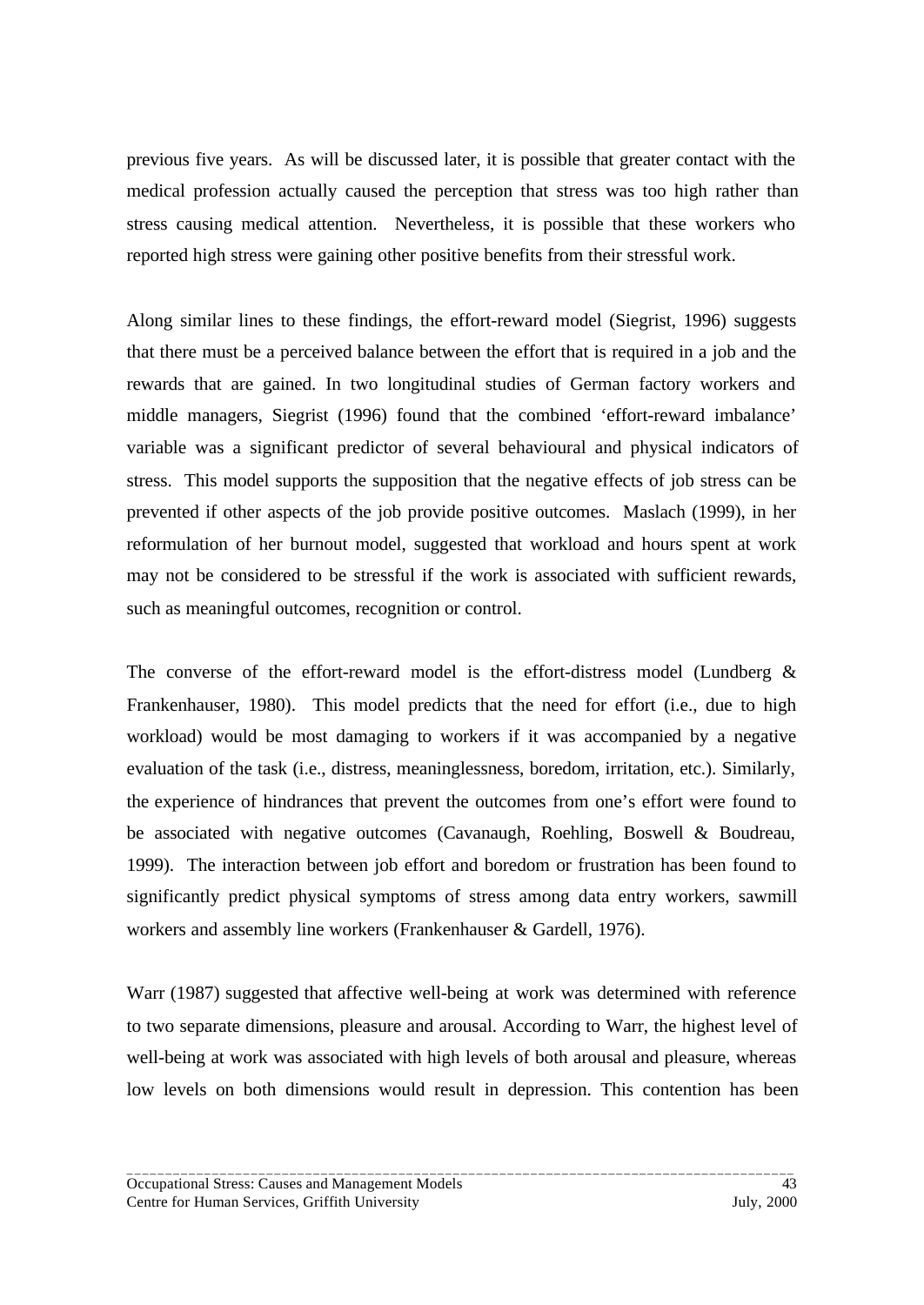supported by the finding that the perception of a job as exhilarating (and presumably arousing) may be an antidote for the stressful demands of physically or emotionally dangerous professions (McIntosh, 1995). Similarly, Cavanaugh and colleagues (1999) found that a high level of challenge in a job was associated with high levels of satisfaction and intention to stay in that job. In an alternative interpretation of the arousal hypothesis, Lyng (1990) suggested that dangerous or challenging work may actually provide individuals with an opportunity to feel a sense of control, probably as a result of the training, fitness and skills that are required to accomplish their duties. This conclusion concurs with those of Maslach (1999) and Karasek (1979) regarding the importance of control as a buffer against stress.

In relation to control over work demands, Karasek's (1979) simplistic, but popular, model of job strain clearly reflects the importance of the complex interaction between workers and their environment. In his model, Karasek (1979, 1981) highlighted the importance of controllability over the work environment. Job decision latitude refers to the potential for control or discretion over work activities (e.g., opportunities to make decisions about the work, the use of variety of skills, and the organisation of work activities). According to Karasek (1979), job strain occurs in response to the interaction between job demands and job control. He asserted that highly demanding jobs were more likely to result in psychological and physical ill health if they were also associated with low levels of control over the work. The interaction between these two factors creates four possible types of work, namely (1) low strain work characterised by low job demands and high control, (2) high strain work created by high demands and low control; (3) passive work characterised by low demand and low control; and (4) active work characteristed by high demands but also high control. The most negative consequences for workers have been associated with high strain work (Radmacher & Sheridan, 1995), indicating that a sense of control can ameliorate the negative effects of high job stress.

Although there is mixed support for the specific tenets of the demand-control model (Dollard, 1996), the opportunity for control has been identified as a crucial determinant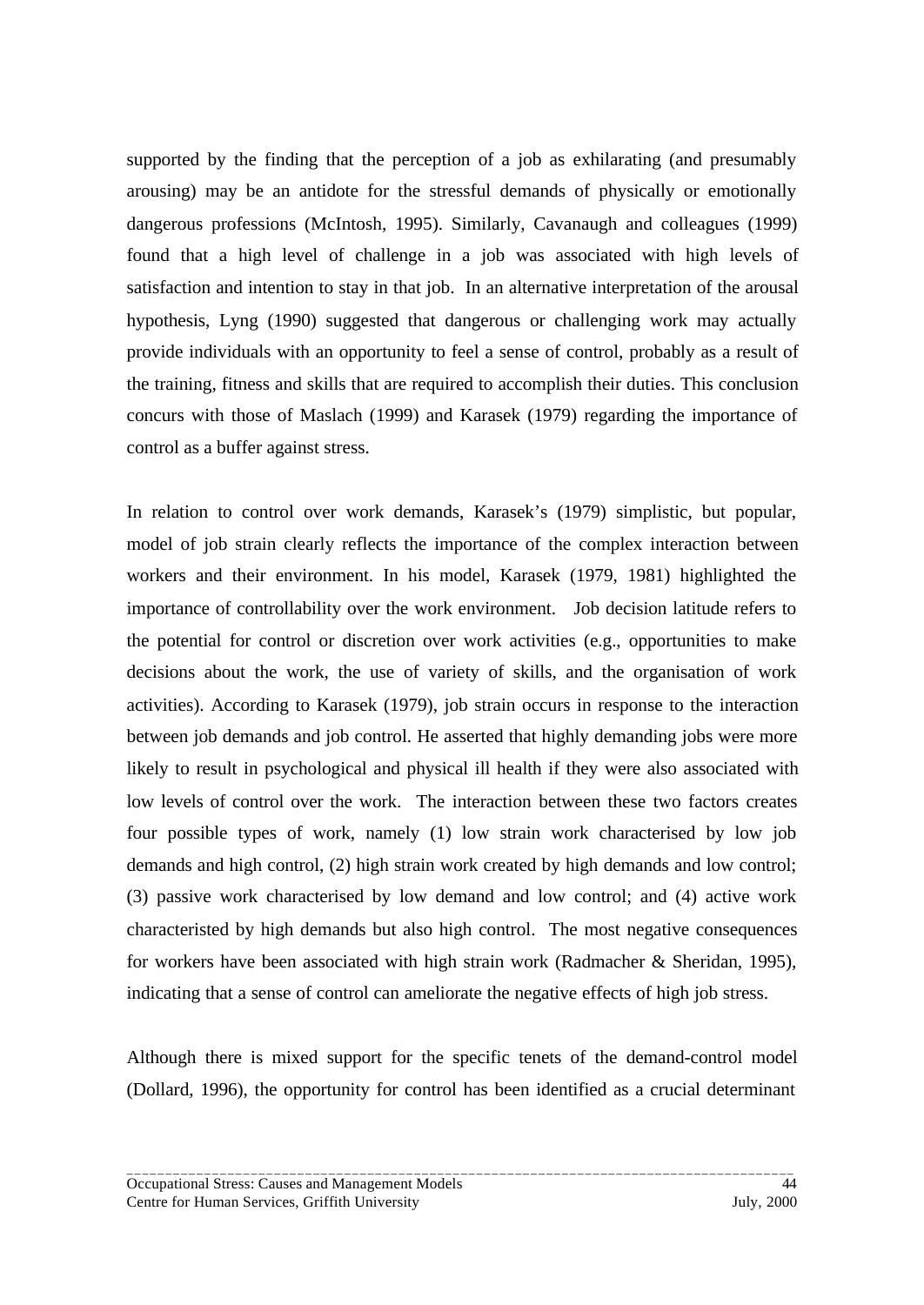of mental health in the workplace (Muchinsky, 1997). Control in the work place can generally be defined as the ability to exert some influence over the environment so that it becomes more rewarding and less threatening (Ganster, 1995). There are many different dimensions of control that can be applied to the work environment. The opportunity for control has two main elements, namely the ability to make choices and act on those choices, and the potential to predict the consequences of an action. According to Frese (1989), control includes the ability to control work content, the work place and the environment in which work is undertaken. Control has been examined in the context of a worker's participation in decision-making and job autonomy, as well as control over aversive work events, work content, work pace and work hours (Cotton, 1995). Regardless of the type of control, however, there seems to be a general acknowledgement of the importance of control for the mental well-being of workers (Sauter, Hurrell & Cooper, 1989).

Lack of control has been identified both as a source of stress and critical health risk for some workers (Long, 1995). A recent study amongst university teachers found that a reduction in control over work was strongly predictive of work stress (Fisher, 1994). Further, research has found that workers who are unable to exert control over their lives at work are more likely to experience work stress and, consequently, impaired health (Sutton, Kahn, Sauter, Hurrell & Cooper, 1989). Many studies have found that high job demand and low control (referred to as decreased decision latitude) lead to job dissatisfaction, mental strain and cardiovascular disease (Long, 1995). Indeed, Israel, House, Schurman, Heaney, and Mero (1989) concluded that the ability to control or influence work factors, such as speed and pace of production, is linked to incidence of cardiovascular disease as well as to psychosomatic disorders, job satisfaction and depression. Lack of control may also result in feelings of frustration, low morale and, loss of self-esteem (Rhodes, 1986). The extent to which individuals are able to control their work environment may determine the effectiveness of particular coping strategies and, thus, the extent to which personal and organisational goals are met. One study found that the influence workers believed themselves to have as a result of participation, rather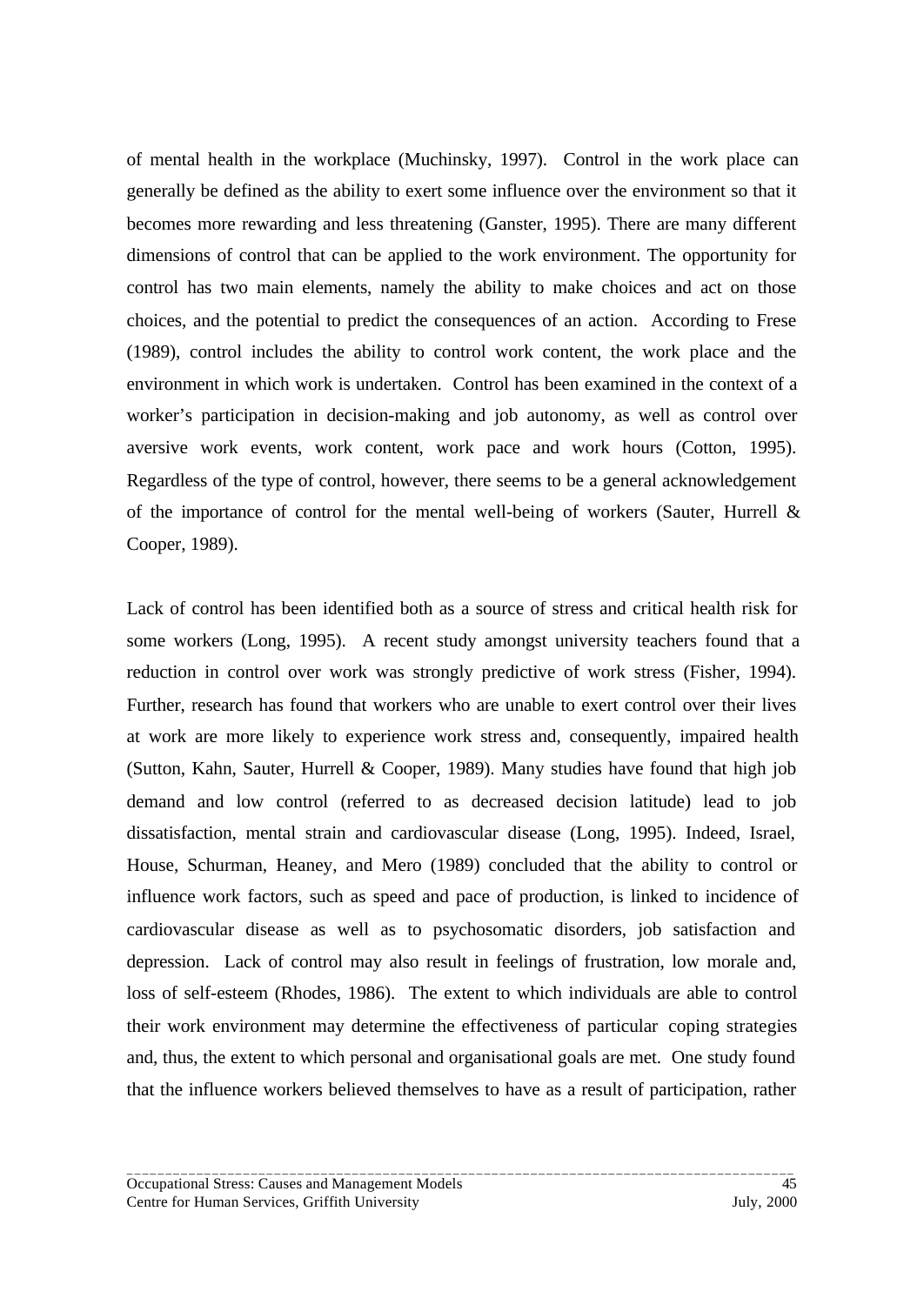than participation per se, reduced job stress and ill-health (Israel et al., 1989). Further, Jackson (1983) found that participation (attendance at staff meetings) had a negative correlation with perceived job stress and a positive correlation with perceived influence.

Other studies have indicated that the inability to be involved in decisions that affect one's work is particularly stressful for most workers (Schaubroeck et al., 1991) and that nonparticipation in decision making can lead to such negative consequences as lowered selfesteem, job dissatisfaction, and emotional distress for the worker (Beehr & Drexler, 1986; Dawson, 1989; Spector, 1986). Several researchers have proposed that enhancing worker's commitment to organisational goals can be achieved by allowing workers to exercise control over meaningful aspects of their work through their participation in organisational decision-making (Arches, 1991; Dawson, 1989; Manz, 1986). Indeed, the National Institute for Occupational Safety and Health (NIOSH, 1988), recognised the need for workers to be given the opportunity to have input into decisions or actions that affect their jobs and the performance of their tasks.

## **3.5 Organisational Culture and Socialisation**

In addition to examining the traditional personal and organisational factors in the prediction of work stress, researchers have begun to examine the role of the broad context in both the experience and reporting of stress. Cherniss (1991) defined this context as the structures that contribute to the unique 'culture' of an area and, over time, socialise those who work within that culture. It has been suggested that the conflicts and pressures that arise as a result of these cultures may have a greater impact on psychological well-being than any personal or job factors (Leiter, 1991). Indeed, as Cotton (1996) noted, it is these factors that will be associated with reduced workforce morale, a condition that is thought to be associated with claim lodgement.

Organisational culture embraces the values, character, attitudes, language and beliefs of an organisation. Culture influences the behaviour of its members and the way in which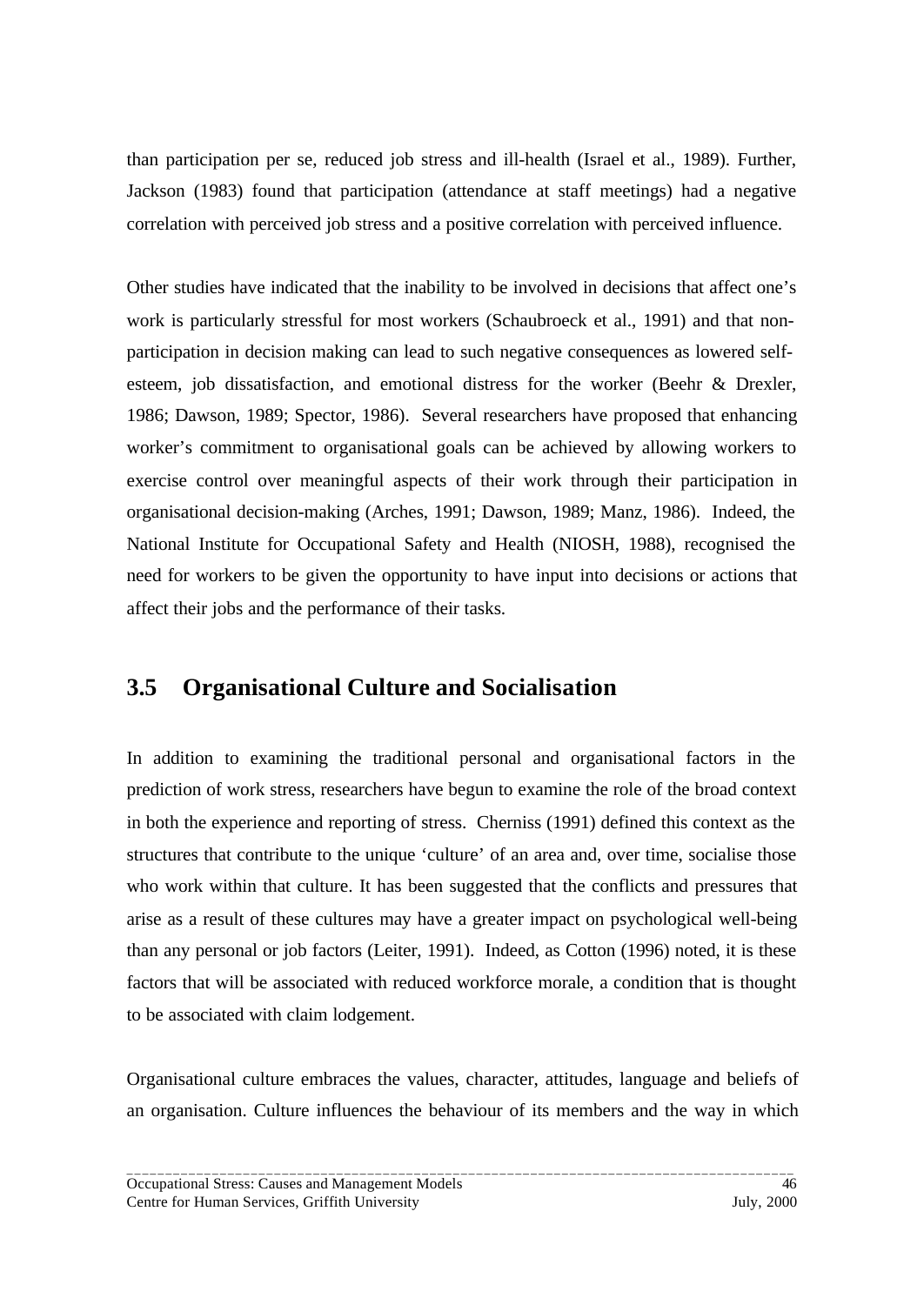those members discern and construe the behaviour of others (Muchinsky, 1997; Robbins, Waters-Marsh, Cacioppe & Millet, 1994). Schien (1990) postulated that organisational culture is a system of shared meanings and common understandings. These meanings form a pattern of basic assumptions that are identified or devised by a specific workgroup as it learns to deal with external difficulties and integrate internal circumstances. It is these shared meanings that distinguish one organisation from another. Most organisational cultures consist of a dominant culture that signifies the core values shared by the majority of the organisation's members, and many sub-cultures that reflect common experiences and difficulties shared by smaller groups of members (Robbins et al., 1994). Sub-cultures are most likely to be delineated by geographical boundaries or by designations in the workplace.

The first point at which culture can influence an organisation is through the socialisation of new workers. Socialisation refers to the adaptation process a new employee experiences on entry into the organisation and is the procedure for identifying and learning norms, values and behaviours that permit acceptance as a member to that organisation (Van Maaen, 1976). The initial entry stage is the most critical in the socialisation process as the worker is likely to be unaware of prevailing beliefs and customs and will, therefore, cause disruption to the existing culture. The new beliefs and assumptions employees bring with them challenge or disconfirm the existing culture (Schein, 1990). Recent research has indicated that in order to gain status as a member of an organisation, a worker experiences periods of internal conflict and adjustment when initially introduced into the work environment (Bullis, 1993). According to Albrecht and Bach (1997), it is important to ensure that the new worker is fully informed about all aspects of the job and the organisation during this period of socialisation, to ensure that the worker's expectations about the organisation are not unrealistic.

Work cultures can influence both the experience of stress and the reporting of stress, or the likelihood of stress claim lodgement. The types of work cultures that can influence the experience of stress and/or the reporting of stress are likely to be those characterised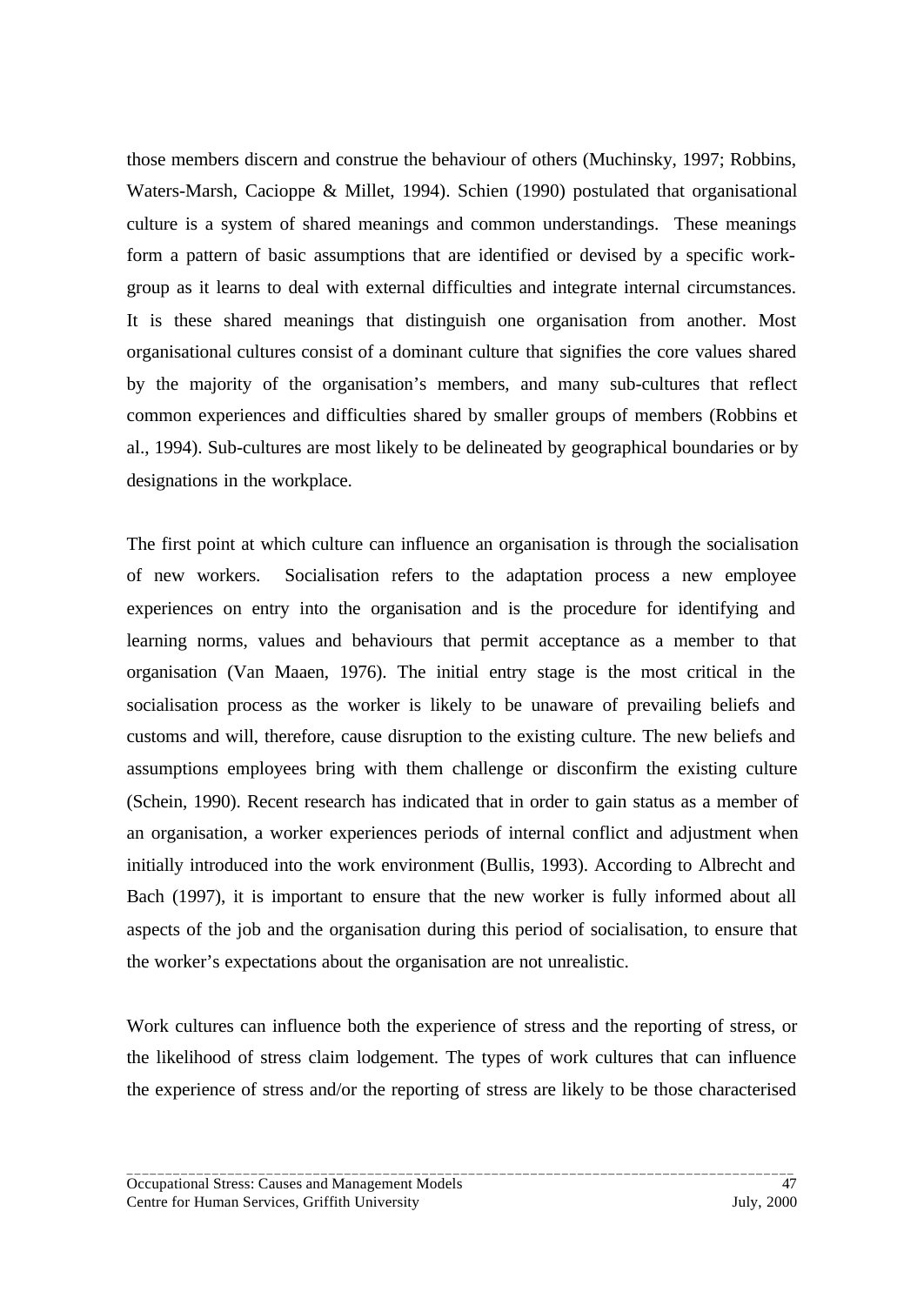by hostility and mistrust (Hart, Wearing & Headley, 1995; Rodridguez, 1997; Winslow, 1998), poor communication (Kyriadou, 1999) or lack of control (Winslow, 1998). Research has shown that workplaces characterised by hostility and mistrust will have a two-fold negative impact on workers in that they will increase the experience of stress at the same time as decreasing the reporting and treatment of stress.

The impact of hostile cultures has been studied extensively. Acts of aggression, violence and harassment in the workplace have been found to be escalating and are becoming a major cause of work-related disability, illness and death (Biles, 1999; Hepburn, Corneil & Barling, 1999). Traditionally, workplace violence has been narrowly defined to include only physical assault or homicide that occurs at the place of work (Hales, Seligman, Newman & Timbrook, 1988). More recently, this definition has been expanded to occupational violence and includes behaviours such as verbal threats, sexual and emotional harassment, bullying, and incidents that cause physical and psychological harm (Ellis, 1999; Thomas, 1992; Varita, 1995).

A common form of workplace violence is 'bullying'. Workplace bullying involves the constant, intimidating and often offensive and abusive behaviour, abuse of power or unfair penalties that have the potential to leave the recipient feeling upset, threatened, humiliated, or vulnerable (Ellis, 1999). The effects of workplace violence are widespread and have the potential to result in reduced productivity and morale, absenteeism, increased incidents of illness and a propensity to leave (Anshel, 2000; Parker, Griffith & Holdaway, 1999; Stockdale & Phillips, 1989). Hostile and aggressive work cultures are particularly prevalent in occupations such as the military where a collective identity is promoted and individuals are expected to respect the values and norms that transcend individual self-interest. Workplace bullying and harassment are common denominators in ensuring that this group identity and shared interest are preserved (Winslow, 1998). Recipients of bullying in the military, or similar cultures, usually find themselves deliberately ostracised from the group and/or severely punished. Recent research found that police officers experience more stress-related physical and psychological complaints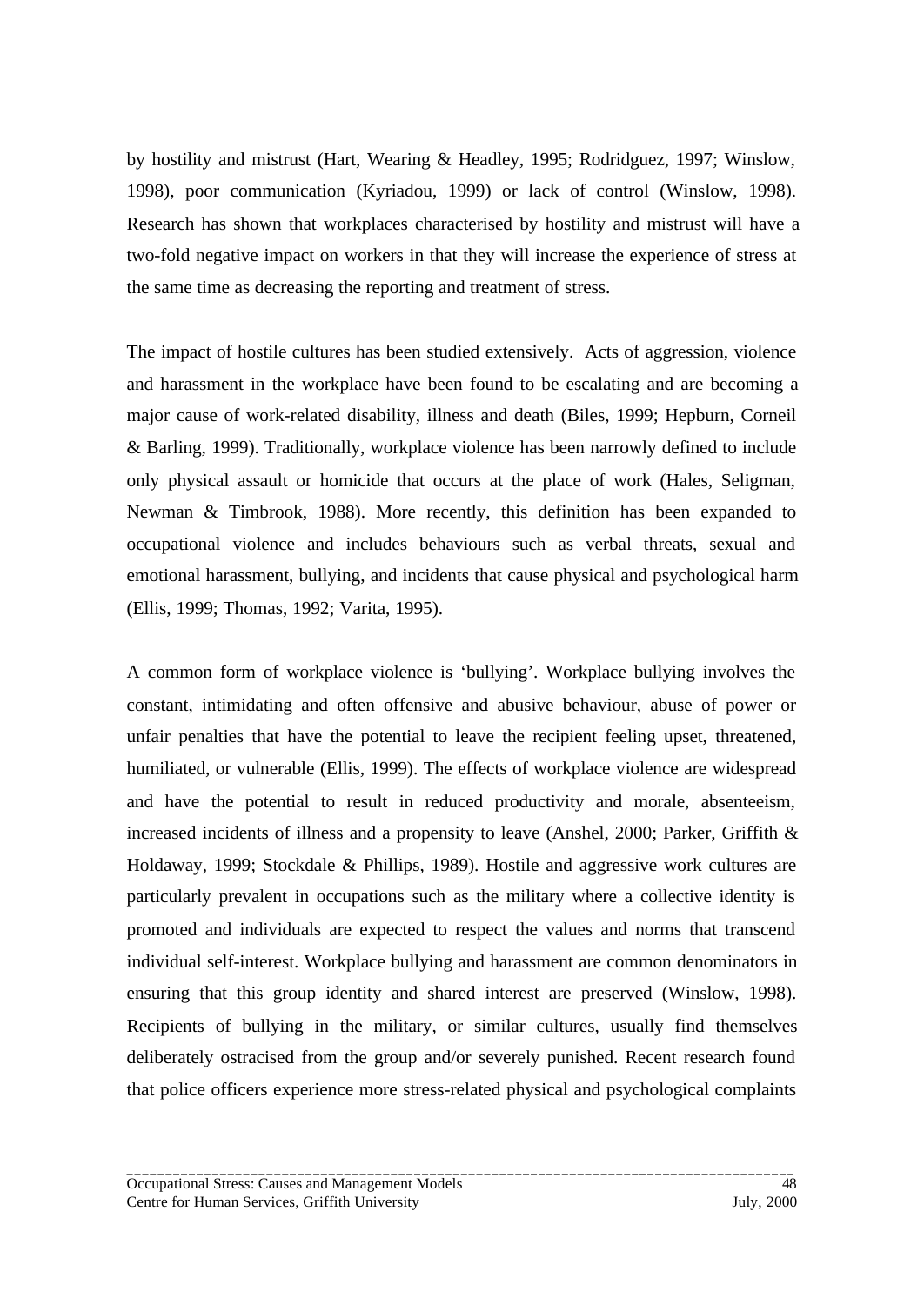than workers in most other professions, presumably as a result of violence in their culture (Lobel & Dunkel-Schetter, 1990). A further study of policewomen established an association between harassment at work and a heightened sense of anxiety about work performance. These women reported that they constantly had to 'prove' themselves to be capable of undertaking work that is predominately male dominated (Parker et al., 1998). Clearly, such factors have the potential to cause significant strain and/or stress on the individual.

Although the culture within an organisation is a vital component of its functioning, Jones and May (1995) noted that organisations do not exist in a vacuum and are influenced by a range of external factors. They suggested that the broad culture within which organisations operate is defined by the interaction of five major forces, namely, political, legal, economic, societal and technological. Although these forces are not considered to be inherently stressful, Cherniss (1991) suggested that it is not uncommon for them to create a negative working environment that will engender stress.

Of particular concern for stress in the workplace is the fact that economic constraints are likely to create value-clashes for employees. It has been noted that psychological distress will occur for workers when two sets of values are discrepant (Jones, Flynn & Kelloway, 1995). Indeed, stress seems to have a greater prevalence in industries where economic constraints and bureaucratic forces clash with the values that are instilled in workers during their training, namely in the health, community and human services sectors. Workers in these industries continually face conflicts created by the fact that they are accountable and committed to large employers, but professionally, ethically and morally devoted to their clients. More than ever before, there is an overriding directive that workers in the service sector will continue to achieve humanistic outcomes, but for large numbers of clients, with minimal expenditure and in short periods of time. In an age of transparency and accountability, they must find ways to balance the competing demands of employers, funding bodies, clients, families, governments and society (Buys & Kendall, 1999).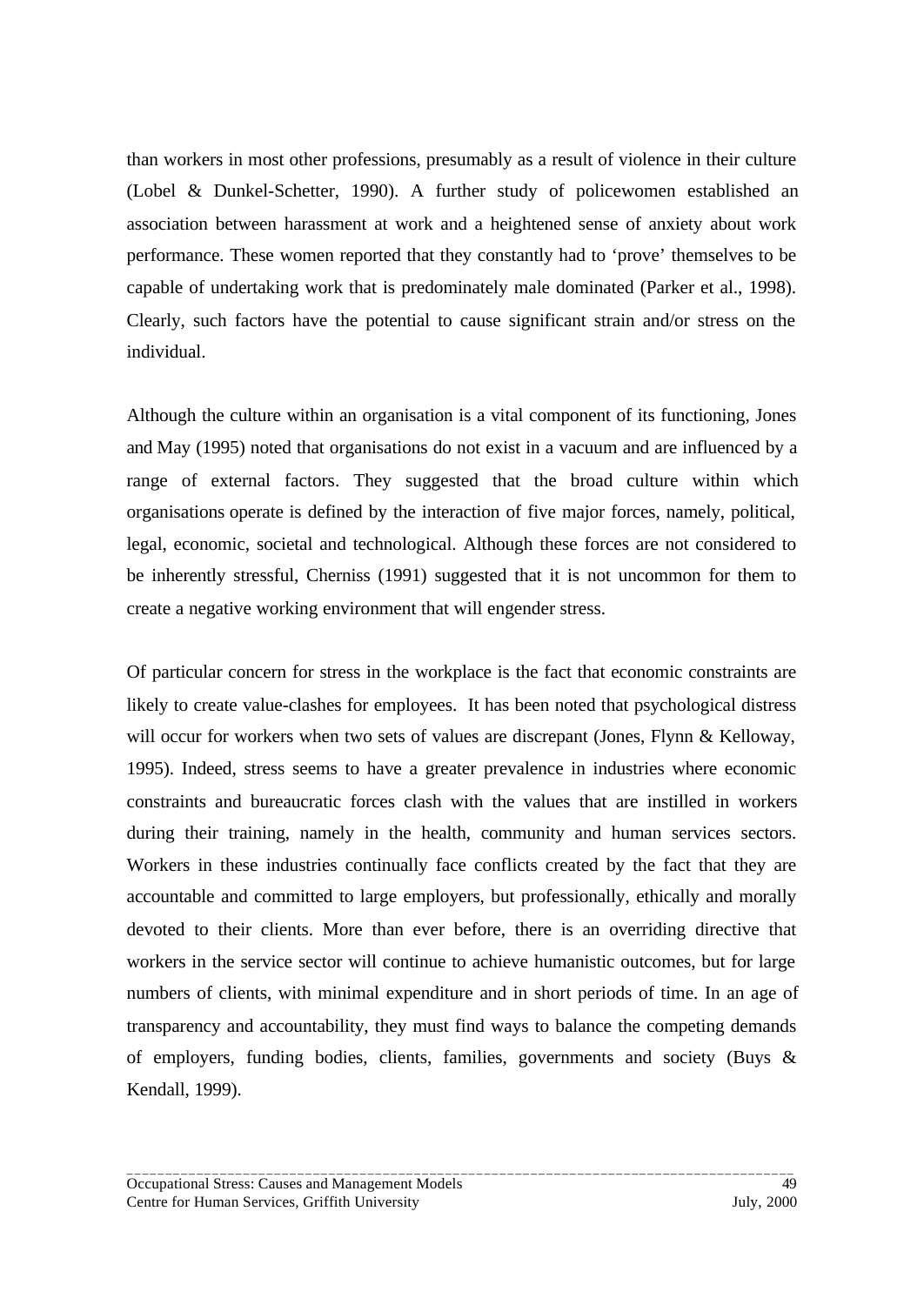For instance, research has shown that work practices and professional values are constantly being undermined for nurses in that they are required to provide quality care for patients on the one hand, but are expected to conserve resources on the other. They are also required to provide quality care for an unrealistically large number of patients within each shift (Cullen, 1995). These value-clashes have the potential to cause low morale, feelings of being devalued and consequently, create stress for the worker. As the culture of workplaces change under the force of economic constraints, workers must also become less idealistic in terms of their work practices and more flexible about values. Similar findings have been reported in relation to teachers who believe that, on leaving university, they will provide an optimal service to the children they teach. When they are unable to do so due to external constraints in the global environment, they are 'shattered' (Friedman, 2000). Failure to consider the impact globalisation has had on workplace culture and the worker will ultimately result in deleterious effects for workers, the organisation and the labour force in general.

Although the culture of an employment environment is extremely difficult to study, it does offer a potentially meaningful point of intervention. Most traditional methods of data-gathering (e.g., questionnaires, surveys, interviews) will produce only superficial information (Schein, 1990). Even analyses of written policy will not divulge sufficient information about organisational culture as it is the interpretation and implementation of those policies that determines culture, along with other subtle factors such as implicit norms, assumed values and degrees of participation in work life (Jaffe, 1995). Furthermore, culture can originate from an hierarchy of structures at the level of the industry, the organisation, the specific work-group and at the level of small groups of individuals communicating with each other (Michela, Lukaszewski & Allegrante, 1995). Thus, culture can be multi-layered and difficult to define. To fully understand culture, an anthropological style of research is necessary.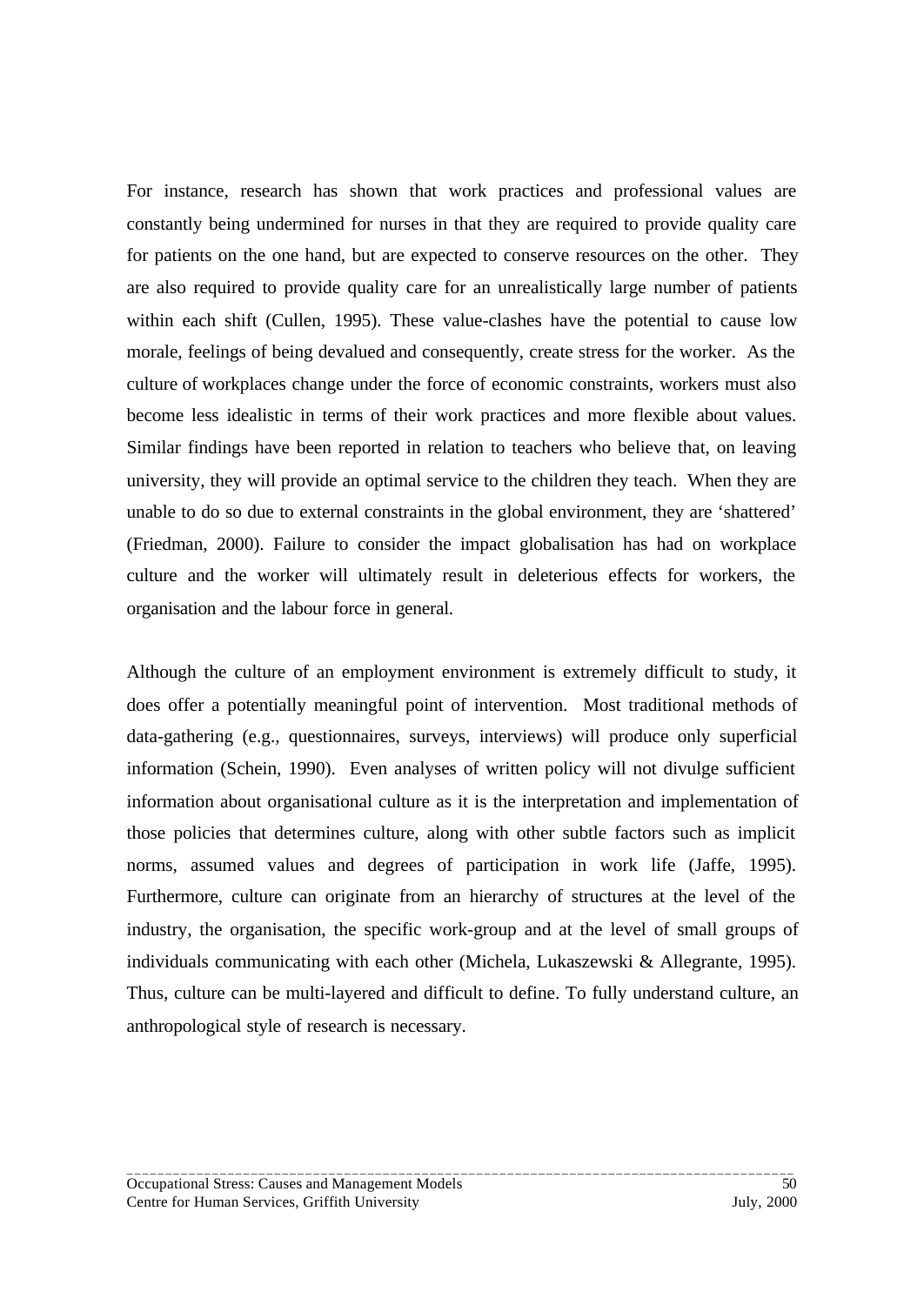## **3.6 The Role of Perceptions and Appraisal**

It is important to note that control can differ according to the degree of actual control that is available in the environment. However, of equal importance is the extent to which an individual believes that he or she has control. Researchers have noted that the extent to which individuals judge their situation to be controllable may be as important to the stress process as the actual controllability of the event (Conway & Terry, 1992). This conclusion has been based on extensive findings that individuals can create opportunities for control, even in the most adverse circumstances (Taylor & Brown, 1988). The perception of control has been linked to mental health following stressful events. Specifically, individuals who perceive themselves to have high levels of control over their situation are more likely to implement successful problem-solving coping and are more likely to adjust successfully than individuals who perceive little opportunity for control.

Perceptions also have an important impact on the work stress process during the development and breakdown of the psychological contract. As noted earlier, the psychological contract is an unwritten, and often unspoken, agreement between the worker and the employer. This agreement usually centres around the provision of commitment by the worker in exchange for support from the employer. Organisational commitment has been defined as the strength of an individual's identification with, and involvement in, an organisation as shown by a belief in, and acceptance of, the organisation's goals/values, a willingness to exert effort on behalf of the organisation and a desire to maintain membership in the organisation (Brooke et al., p.139). This affective tie to the organisation has been linked to low levels of intention to leave (Wolfe & Feeley, 1999). On the other side of the contract, organisational support involves the extent to which the organisation is perceived by workers to respect their personal needs, values and goals. On the basis of this exchange, a psychological contract is established (Rousseau, 1995).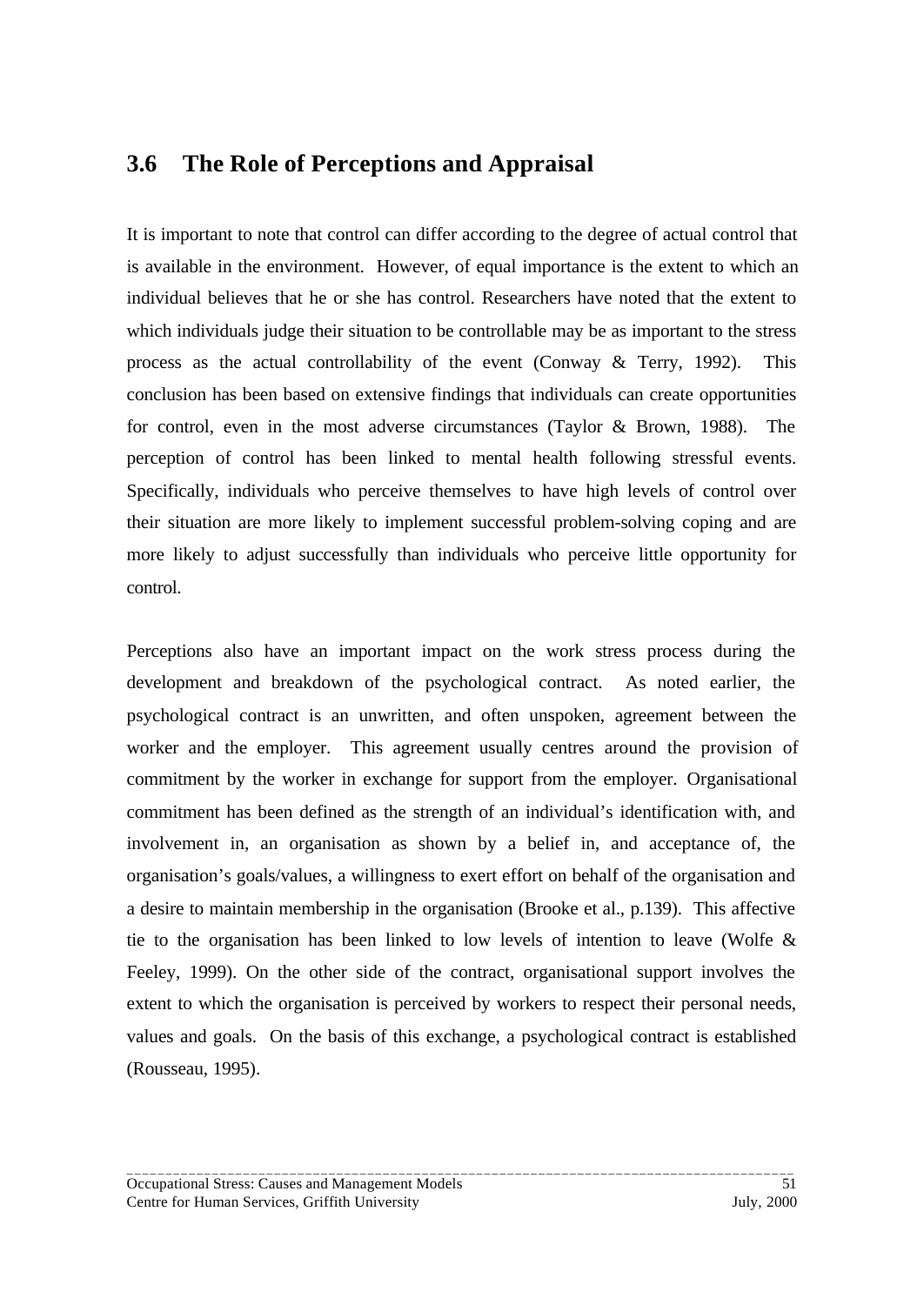Information on which employees build their psychological 'contracts' with organisations comes directly from the organisation or its representatives in the form of statements, promises and policies; or indirectly through observations of co-workers, practices and common values. Rarely are psychological contracts validated or confirmed by both parties, leaving them vulnerable to perceived violations that can trigger adverse reactions and behaviour by the 'injured' party (Rosseau, 1995). Violations are usually inadvertent in that both parties may be willing to maintain their commitment to each other but have misinterpreted the contract. Given the subjective nature of contracts, inadvertent violation is virtually unavoidable. Similarly, contracts can be breached due to disruption that is beyond either party's control, for instance, when both parties are willing to continue their commitment but are no longer able to do so (e.g., closure of a workplace, illness etc.). According to Heaney and Joarder (1999), unfair practices that could result in perceived violations include those that are characterised by inconsistent treatment across time or across workers, unrealistic expectations, lack of consultation and lack of responsiveness to workers' needs (Cejado, Karkashian, Gershon & Murphy, 1999).

In the optimum employment relationship, the psychological contract will operate well and will be sufficiently flexible to accommodate changes in the employment context (Anderson & Schalk, 1999), such that violations may not be perceived to have occurred. Consequently, the employee-employer relationship should continue to function and, when stress is experienced, it is likely to be dealt with appropriately. However, because psychological contracts are built on trust and perceptions, perceived violations are likely to result in intense emotional reactions (Anderson & Schalk, 1999). Research has shown that when people perceive that they have been unfairly treated, many will become angry, or even aggressive (Beugre, 1999). According to Beugre (1999), when aggression is not appropriate, people may find other ways of expression, possibly in the instigation of industrial relations activity or claim lodgement (Snell, 1995).

Most predictive models in the area of stress have given central importance to the individual's perceptions, through the concept of appraisal. Thus, these models have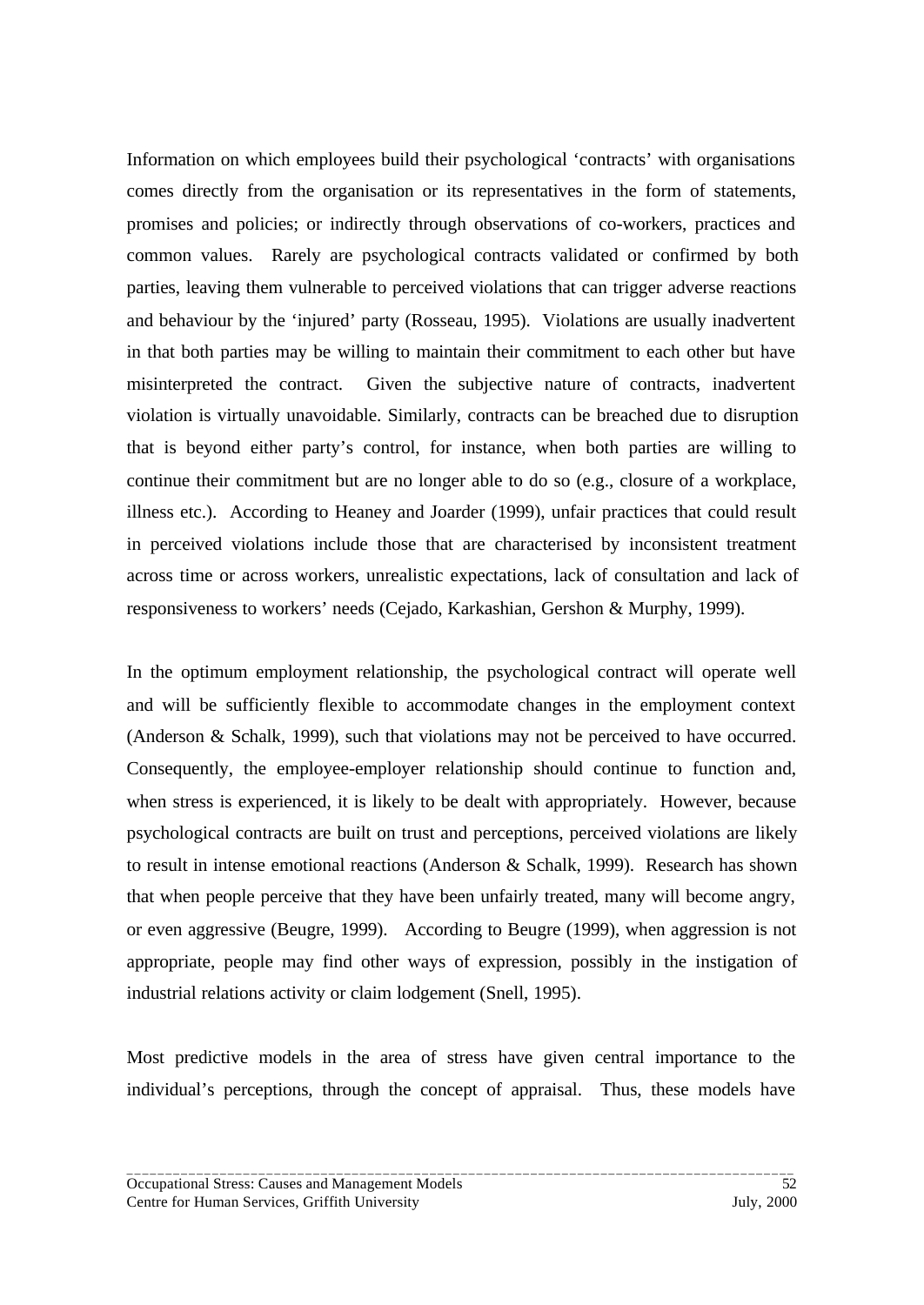given recognition to the fact that defining stress is a subjective, individual and unique process. One of the most frequently cited models of stress is that proposed by Lazarus and Folkman (1984). This model is based on the assumption that an outcome following any life event (i.e., workplace stressor) is dependent more on the subjective evaluations of the individual than on any objective characteristics of the event. Specifically, Lazarus and Folkman proposed that the subjective appraisal an individual makes of an event is crucial to the adjustment process because an event cannot be considered stressful until it has been defined as such by the individual.

Typically, stressful events are those that are appraised as extremely threatening or harmful by the individual rather than those that are appraised as being irrelevant, benign or challenging. This type of appraisal is called primary appraisal as it is likely to be the first type of interpretation the individual makes when confronted with a potential stressor. However, according to Lazarus and Folkman (1984), it is not sufficient that an event be appraised as threatening – it must also be appraised as unable to be managed. Thus, stressful events are likely to be those that the individual also believes he or she will not be able to solve or overcome successfully (called secondary appraisal). Secondary appraisal is similar to the concept of self-efficacy that has been recently reviewed by Bandura (1997) in the context of occupational stress. Rather than being a generalised tendency to believe that one has control over one's life, self-efficacy is a situationallyspecific belief that one can successfully bring about the particular outcomes that are desired in this set of circumstances. According to Bandura, individuals with a low sense of self-efficacy will experience stress and anxiety in response to excessive demands and responsibilities, whereas those with a high sense of self-efficacy will experience stress and job dissatisfaction in response to the lack of opportunities to make use of their skills and talents.

Thus, the definition of stressful events will differ across individuals, and will be those that the individual believes to be both threatening and overwhelming. Events perceived to be threatening but able to be dealt with adequately will not be regarded as stressful.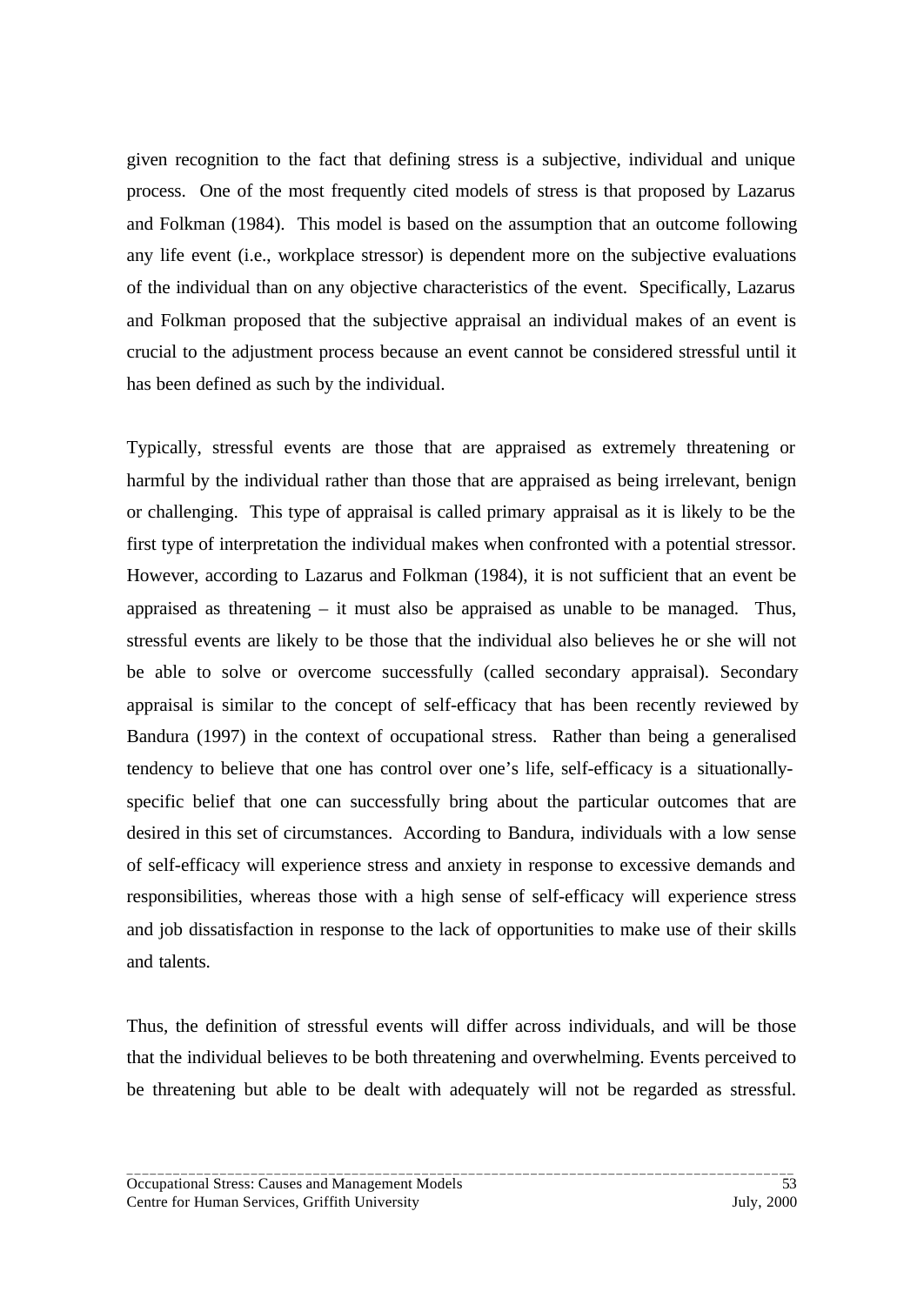Events perceived to be threatening may only be considered to be stressful if the individual has insufficient personal or environmental resources upon which to draw in his or her coping efforts (e.g., inadequate social support, financial difficulties etc.). The concept of appraisal has been articulated in various models of stress and coping. The Lazarus and Folkman (1984) model proposes that appraisal is influenced by the resources available to the person, his or her personal vulnerabilities, and the situation in which the individual finds herself or himself. Appraisal, in turn, influences the coping efforts the individual engages in, which then influences the outcome of the stress transaction.

Many other predictive models exist, but all take some form similar to the Lazarus and Folkman model. For instance, Kahn and Byosiere (1992) also outlined a mediated model where organisational characteristics (e.g., job characteristics) were antecedents to job stressors (e.g., role ambiguity, overload etc.), but the relationship between the two is mediated by properties of the person (e.g., personal resources or vulnerabilities) and the situation (e.g., support at work). These factors all impact on the appraisal process, leading to a response to stress (e.g., physical, psychological and behavioural problems) and more long-term consequences (e.g., illness, poor performance). A slightly different model was proposed by Marshall and Cooper (1979), although the central role of the appraisal process was still acknowledged. In this model, a range of environmental stressors (e.g., extra-organisational stressors, organisational climate, work relationships, job demands, and career development factors) are all mediated through the 'neurotic tendencies' of the individual, leading to stress which results in poor physical, emotional and organisational outcomes. In the Process Model of Burnout, Cherniss (1980) suggested that workplace stressors influence the way in which the individual evaluates his or her work environment (e.g., makes judgements about competence, satisfaction, fulfillment, collegiality, etc.) which, in turn, influence the attitude of the worker (i.e., the experience of stress and burnout).

The importance of the appraisal concept is highlighted in these models. For example, even if job demands and personal vulnerabilities could be identified and minimised, or at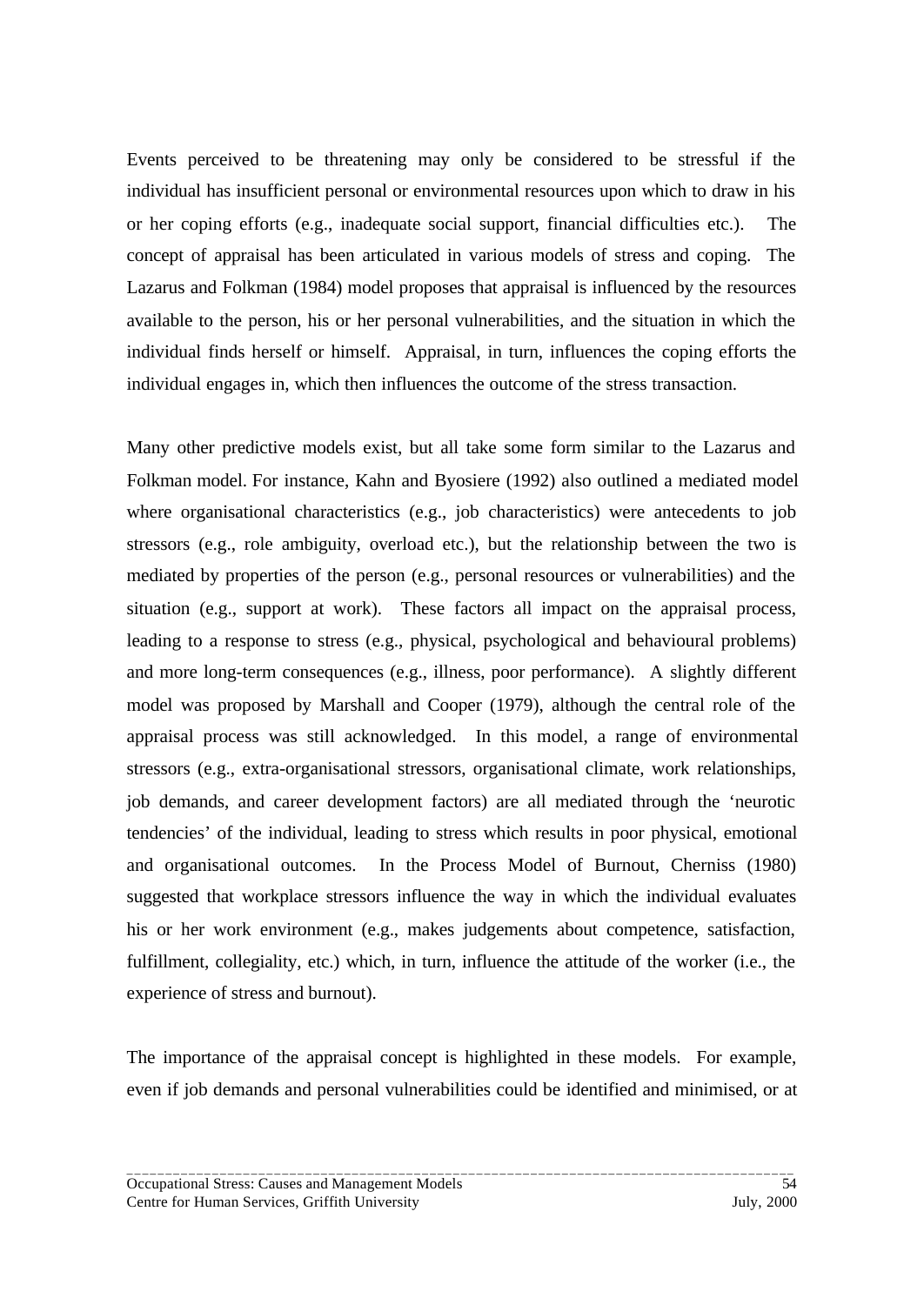least held constant in a research context, the prediction of work stress would still be dependent on the individual's interpretation of his or her current situation. Although it is acknowledged that the nature of appraisal will be influenced by characteristics of the jobrelated stressors and the qualities of the individual, it will differ markedly for each individual. Consequently, prediction of responses to stressors on a case-by-case basis is virtually impossible without indepth knowledge of that individual's interpretations, appraisals and perceptions at any particular point in time. Further, the models suggest that prediction requires an understanding of the complex interactions that exist between all the factors that have been identified as important in the stress process.

## **3.7 Human Resource Management Practices**

In an employment context where 'perpetual change' is the only certainty and job security is no longer valid (Baruch & Hind, 1999), change must be managed well. In the past decade, Australia has experienced several precipitating factors resulting in workplace change. With recession, many changes have occurred in the human resource management field, including labour market stake-out, the promotion of enterprise bargaining principles and practices, rationalisation and cost reduction within industry and the demise of award protection. Organisations are responding to the external and internal demands placed upon them by realigning their organisational structures and strategies (Callan, 1993). Decentralised, flatter and more flexible structures are evolving as opposed to the traditional highly centralised, hierarchical organisations of the past decades (Windel  $\&$ Zimolong, 1999). These flatter organisations necessitate the need for managers who are effective and efficient within the fast-moving and unpredictable environments (Atkinson, 1999). However, this devolution revolution is resulting in decisions and resources being pressed down to business unit level, that is, shifting responsibility down the hierarchical ladder whilst reducing access to necessary resources.

Consequently, innovative management and organisational strategies are constantly evolving and developing to enable organisations to manage the change process, whilst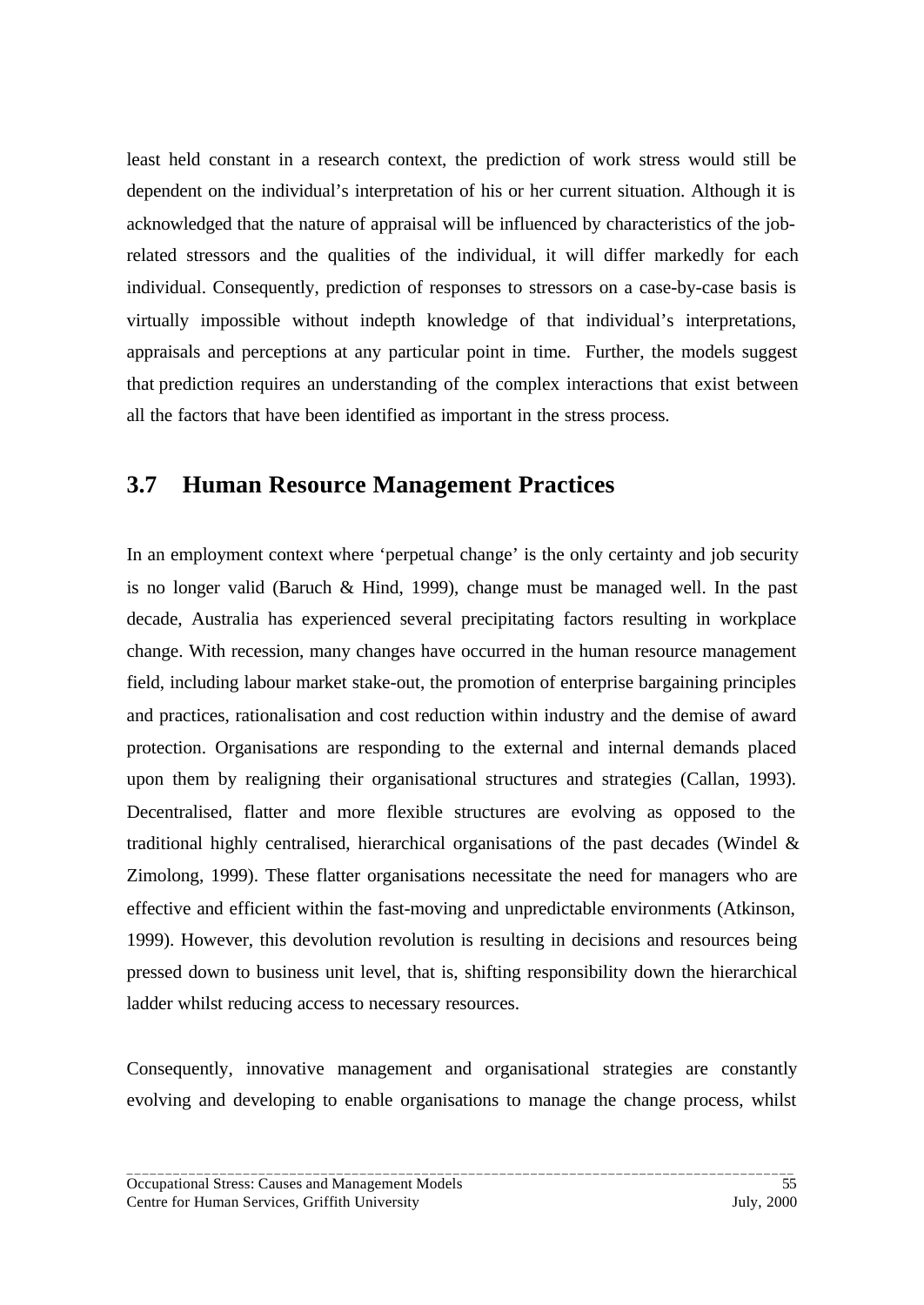still functioning as a competitive entity. While these changes do bring innovation, Baruch and Hind (1999) outlined the "chaos and uncertainty" (p. 29) that also arises in relation to the management of people within the workplace. For many employees, the force of these changes and the breadth of rationalisation within the workplace, has provided limited opportunities to respond positively to the reduced resources and increased demands. The extent to which organisations and their employees adapt to the increased stress and associated strains of work severely impacts on the organisation's continued subsistence, and on society generally (Cartwright & Cooper, 1996).

Old models of human resource management relied on the existence of a stable workplace culture that will re-emerge following change (e.g., Lewin, 1951). However, in the current climate, stability is no longer perceived to be a realistic goal in the workplace (Baruch  $\&$ Hind, 1999). As noted by Baruch and Hind, organisations may acknowledge that they are operating in a period of perpetual change but will continue to relate to employees in a traditional paternalistic manner, giving rise to expectations on the part of the employee that cannot be met. As Kramar, McGraw and Schuler (1997) reported, in order to maximise the change process and manage it efficiently, workers must change, thereby highlighting the need for effective human resource management. Organisations that mismanage the change process have generally been found to experience significant difficulties (Cameron, 1994).

Guest (1987) highlighted the fact that human resource management can be considered to be an explicit strategy in gaining a comparative and competitive advantage in times of workplace change. However, responsibility to cope with the changes being experienced by an organisation as it becomes leaner and more aggressively competitive is often left to the individual worker (Callan, 1993). As an organisation's success and survival largely depends on the management of its human resources (Pierce & Dunham, 1990), human resource management remains a priority in such perpetually changing times. However, several factors make it difficult for human resource managers to effectively deal with issues of stress in the workforce, namely the devolution of responsibility for human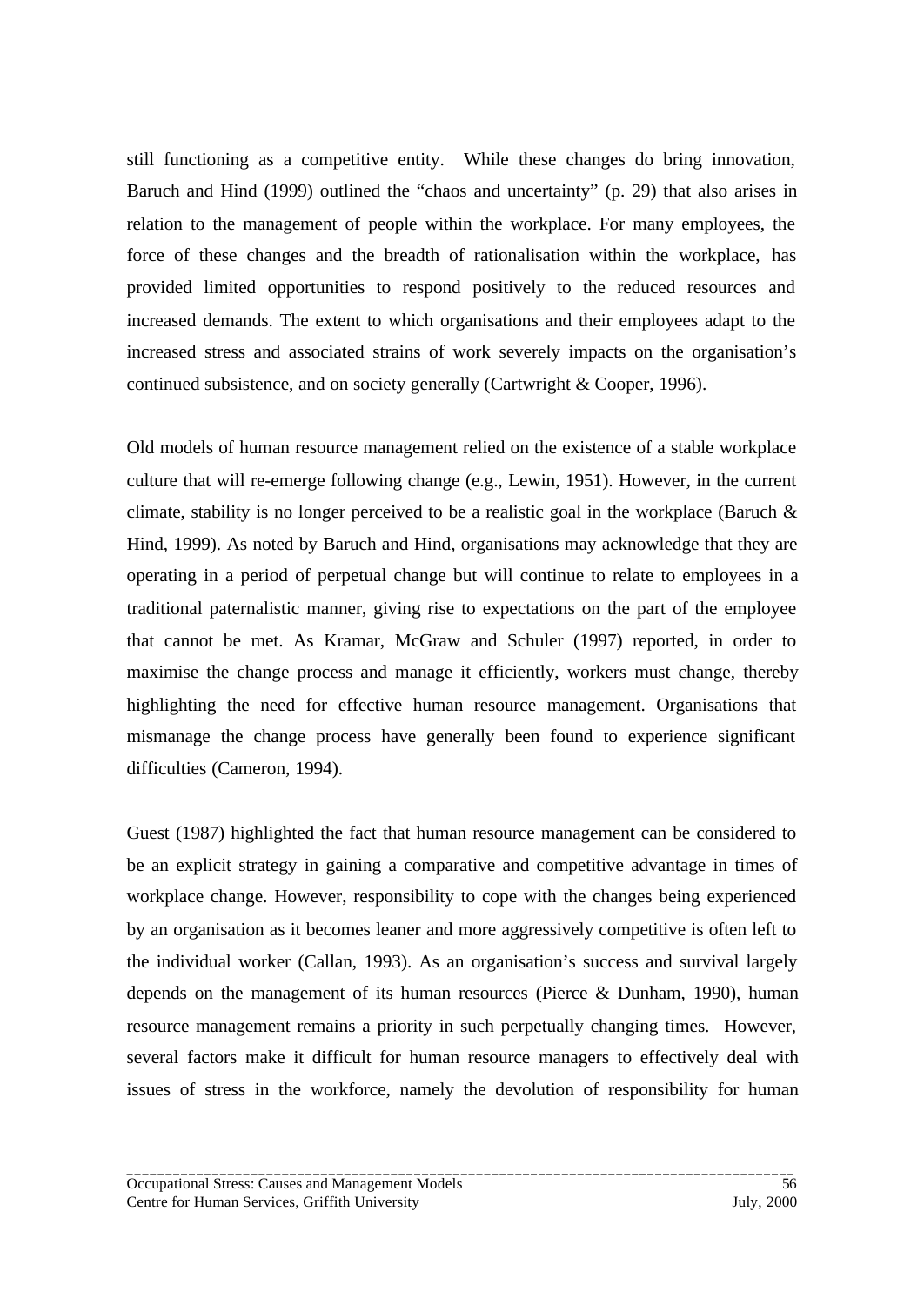resource management to line managers, the demise of unionism to encourage the participation of workers in management decisions, lack of skills in terms of job re-design strategies, inadequate performance appraisal procedures, difficulties managing the diversity of the current workforce, and failure to enforce adherence to occupational health and safety legislation in the workplace (Kenny, 1995).

#### **Devolution of Responsibility in Human Resource Management**

The centralisation of human resource practices and the consequent devolution of many aspects of the management of human resources within an organisation may increase the likelihood that psychological issues among workers will be overlooked. Traditionally, human resource managers had limited involvement in the organisations goals and were primarily concerned with short-term operational and managerial human resource needs (McCarthy & Stone, 1986). However, the extensive relationship between human resource management and the external and internal organisational environment has witnessed an enmeshment of the human resource functions. Human resource management is now operating at three organisational levels; (1) a strategic level where managers are involved in developing means to gain competitive advantage; (2) a managerial level dealing with the validation of systems that relate current conditions to future potential, such as fostering development and planning career paths; and (3) the traditional operational level where staffing and recruitment plans, job analysis, job-person fit and administration of wages are the primary tasks (Kramar, McGraw & Schuler, 1997).

This change in the focus of human resource practices, combined with the decentralisation of the organisational hierarchy, has lead to the devolution of direct human resource management to the line manager level. The tasks and decisions concerning human resource management are dispersed across the organisation rather than there being a functional presence of a large human resource department as was previously found in many large organisations (Legge, 1995). Similarly, Kramar, McGraw and Schuler (1997) noted a trend to "centralise non-routine aspects of human resources and to decentralise day to day activities" (p. 35). As a result, Tower and Perrin (1992) concluded that human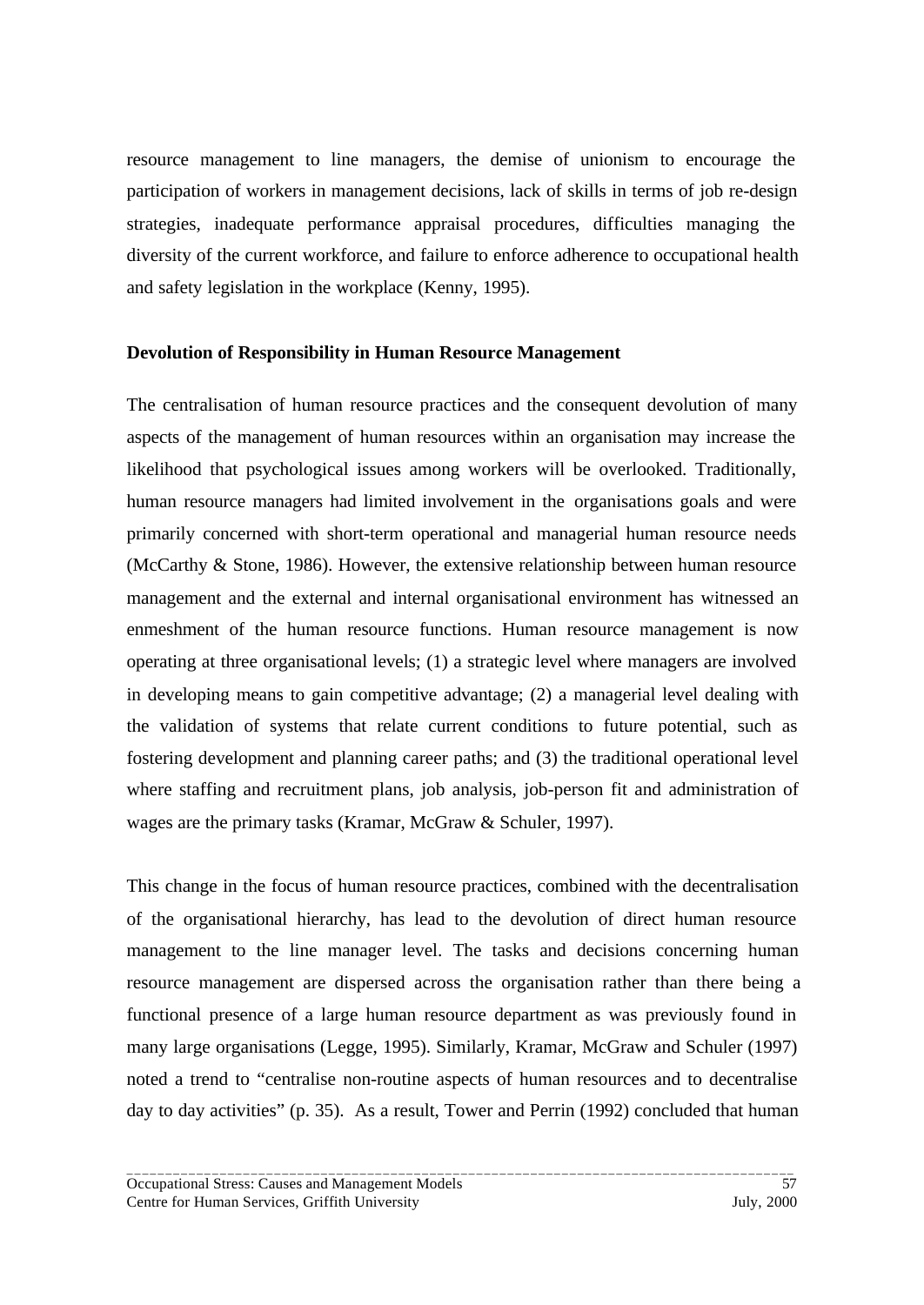resource practices should be developed and implemented jointly by line and human resource managers to acknowledge the greater involvement of line managers in this process. The consequence of this devolution is that human resource specialists are predominantly involved in the 'non-routine' aspects of human resource management, whereas line managers are required to deal with the important issues that impact on stress in the workplace, including the management of conflict, staffing issues, discipline and motivation of employees.

To be effective within their new role, line managers are required to possess an adequate knowledge of issues that may impact on the human resources under their direction, including issues of health and stress. Unfortunately, they are likely to have received inadequate training to recognise and deal with psychological issues among workers – indeed they will probably lack both skills and resources. However, as Marshall and Cooper (1981) noted, even if line managers do possess the necessary knowledge, they may fail to manage the issues effectively simply due to lack of time. In this regard, Kramar, McGraw and Schuler (1997) found that line managers devoted only one-fifth of their time to dealing with human resource issues. Indeed, both human resource specialists and line managers are likely to be overloaded with other aspects of their roles, broader organisational issues and training demands. Insufficient time is available to examine the individual performance of workers and their well-being.

Consequently, the devolution of human resource practices within organisations should cause concern, particularly in relation to employees who are experiencing stress. Problematic situations are likely to arise as a result of mismanaged conflict, poorly handled performance counselling and reactions among workers to poor delivery of management decisions (Cotton & Fisher, 1995). According to Peterson (1998), the main causes of stress within the workplace are management issues, such as discord with management and unresolved health and safety issues. Cartwright and Cooper (1996) noted that poor relationships within the working environment, such as with a supervisor or colleague, are an important source of stress. If relationships are managed poorly within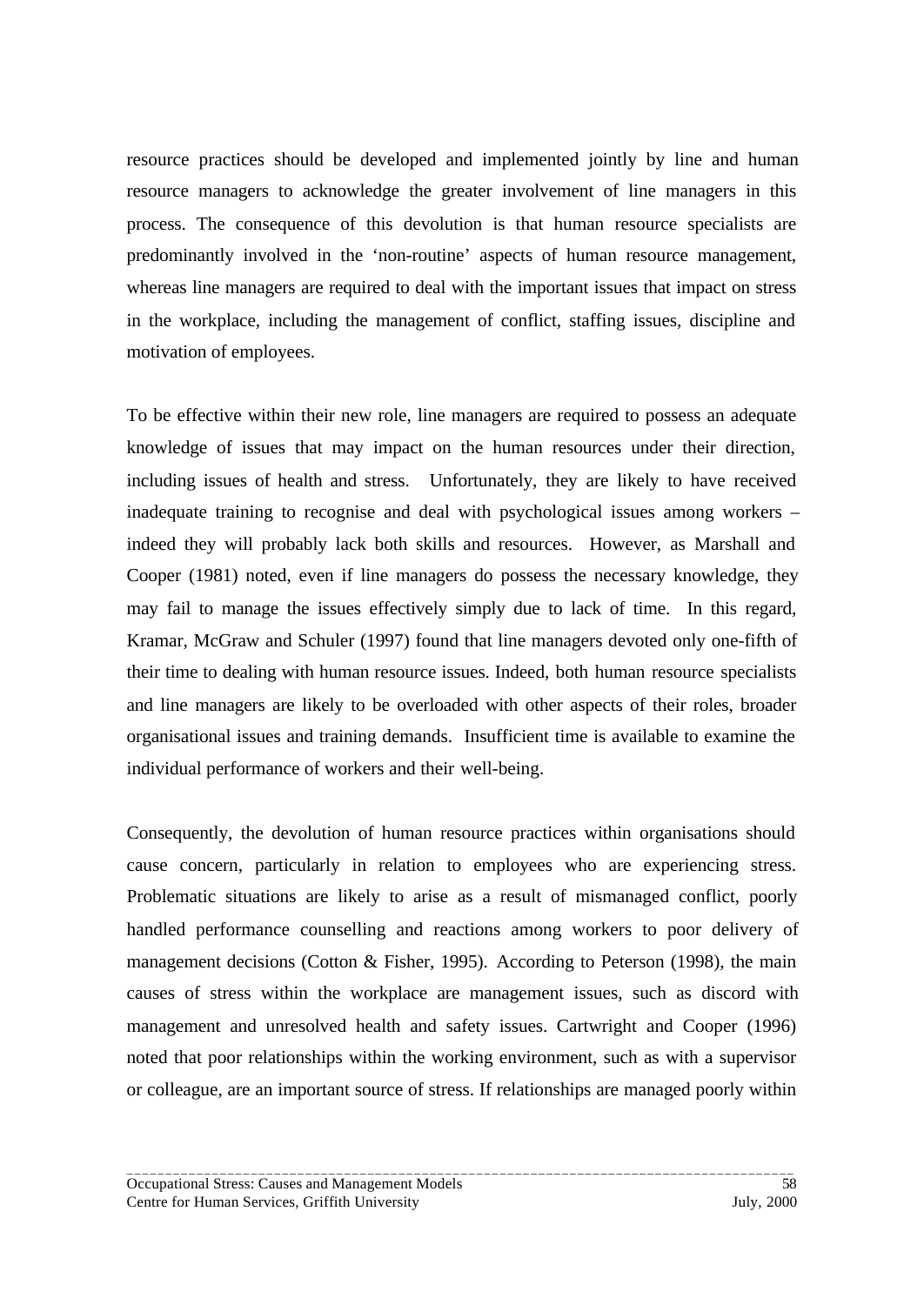the organisational environment, potentially supportive relationships that could provide a buffer against stress are damaged. Importantly, as noted by Scofield and Martin (1990), a perceived lack of support and recognition from supervisors is also a strong predictor of the experience of stress. Indeed, in a study of workers who had been the targets of bullying in the workplace, managers and human resource staff were rated as the two least helpful resources (Namie & Namie, 1999).

Melhuish (1981) noted several complex attitudinal reasons for the non-identification and mismanagement of employees who experience stress, in addition to the lack of time and resources/skills. First, there tends to be a reluctance of management to concede that their approach may be associated with ill health and stress in their workers. Although some employees may adapt well, and indeed excel, within an environment characterised by increased demands and challenges, other employees may respond with distress and decreased quality of life (McCarthy & Stone 1989; Nankervis, Compton & McCarthy, 1996). Managers must acknowledge these differences in their workers. Second, Melhuish (1981) stated that for many managers, work provides their most satisfactory role, sometimes to the detriment of other life interests such as relationships with family and friends and recreational pursuits. An examination of any problems within this work role may impact greatly on the pride and ambition of the manager. Third, Melhuish (1981) highlighted a reluctance on the part of managers to be educated in the area of prevention and management of stress-related conditions because such activities are unlikely to be considered by managers to be part of their work role. Failure of managers to accept such a role was seen as a prominent explanation for the mismanagement of employees experiencing stress. This reluctance was also recognised as the source of subsequent difficulties experienced by the employee on their return to the workplace. Finally, the actions taken by human resource workers and managers revolve around a process of determining the degree of intrusion into a worker's private domain that is warranted by an indication that the worker is psychologically unwell. Although the stresses associated with the workplace and the home cannot be distinguished easily, and spillover will occur, many managers still hold the view that discussion about personal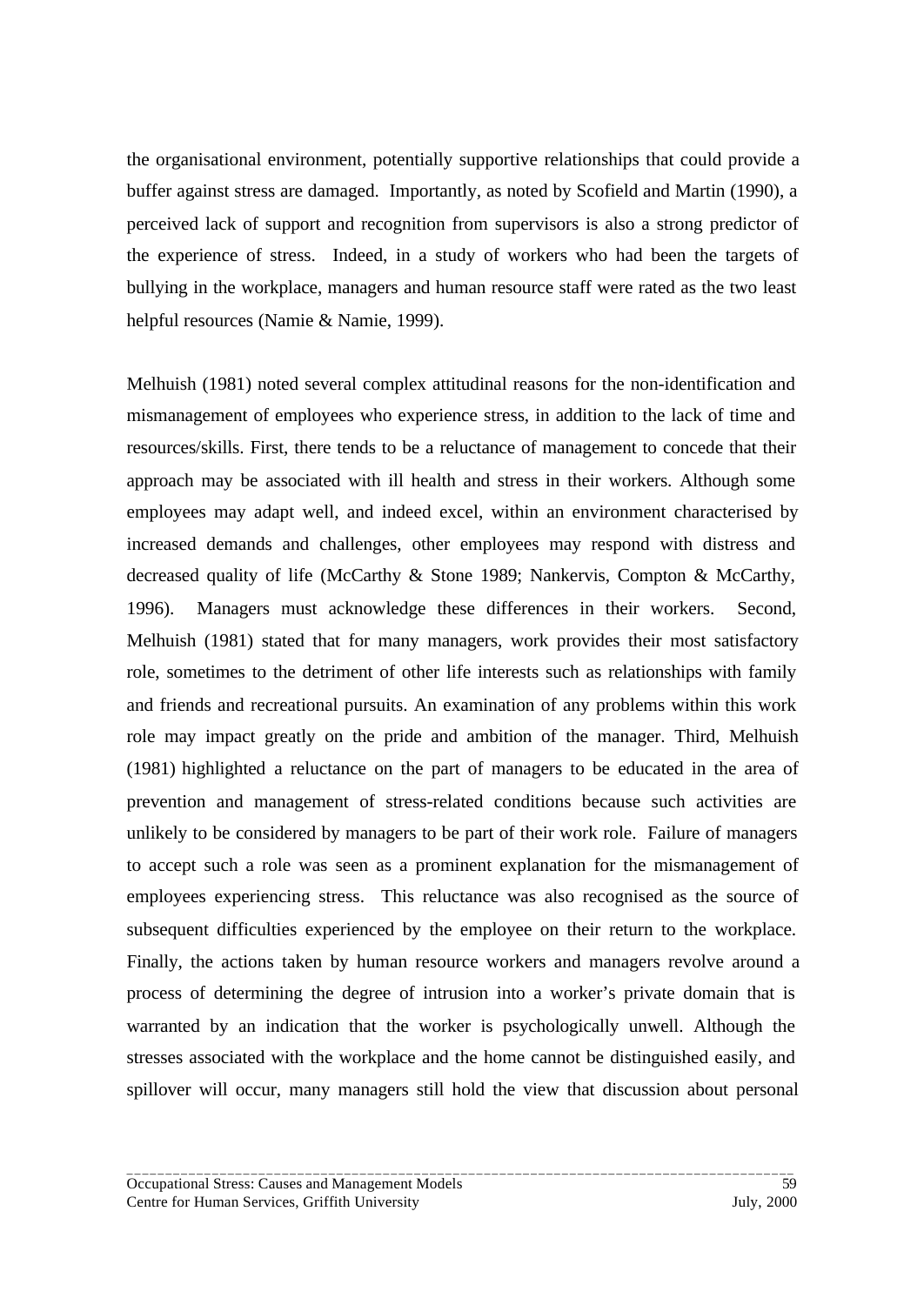problems at work represents a transgression of some invisible boundary. As a result, potentially preventable conditions in workers may not be addressed.

### **Lack of Job Redesign Skills**

One of the most important functional competencies within the human resource management is job design and appropriate selection. Proficiency within the area of job design is not only crucial to the overall strategic management of human resources but is also imperative in relation to human resource planning. Significant technological advances, such as the increased use of computer assisted design and manufacturing, has impacted greatly on workers and employment opportunities within a number of industries (Anthony, Perrewe & Kacmar, 1993). This impact has led to downsizing within those organisations and, as a consequence, increased expectations for productivity of the remaining workers. The impact of a poor person-job match (i.e., where worker skills do not meet the job demands or where an employee is not correctly trained to perform a job) are immense, as both the effectiveness of the organisation and the individual worker are likely to suffer (Browne, 2000).

Considerable research has confirmed that workers' health is influenced by the quality of job design (Anthony et al., 1993; Terra, 1995). However, the design of many jobs has changed only minimally, despite the dramatic move towards the current highly competitive and technologically powered marketplace. This situation has lead to decreased performance levels. Indeed, in highlighting the long-term consequences of poor job design, Terra (1995) purported that rigid task structure or the failure to respond to the need for changes in job design has become a "de-motivating factor in further learning and development" (p. 265).

A recent Australian study of occupational stress within the nursing profession (Healy & McKay, 1999) found that although many participants were satisfied with their current position, 67 percent reported that they had contemplated alternative occupations. These researchers found that effective job redesign would have minimised the effects of work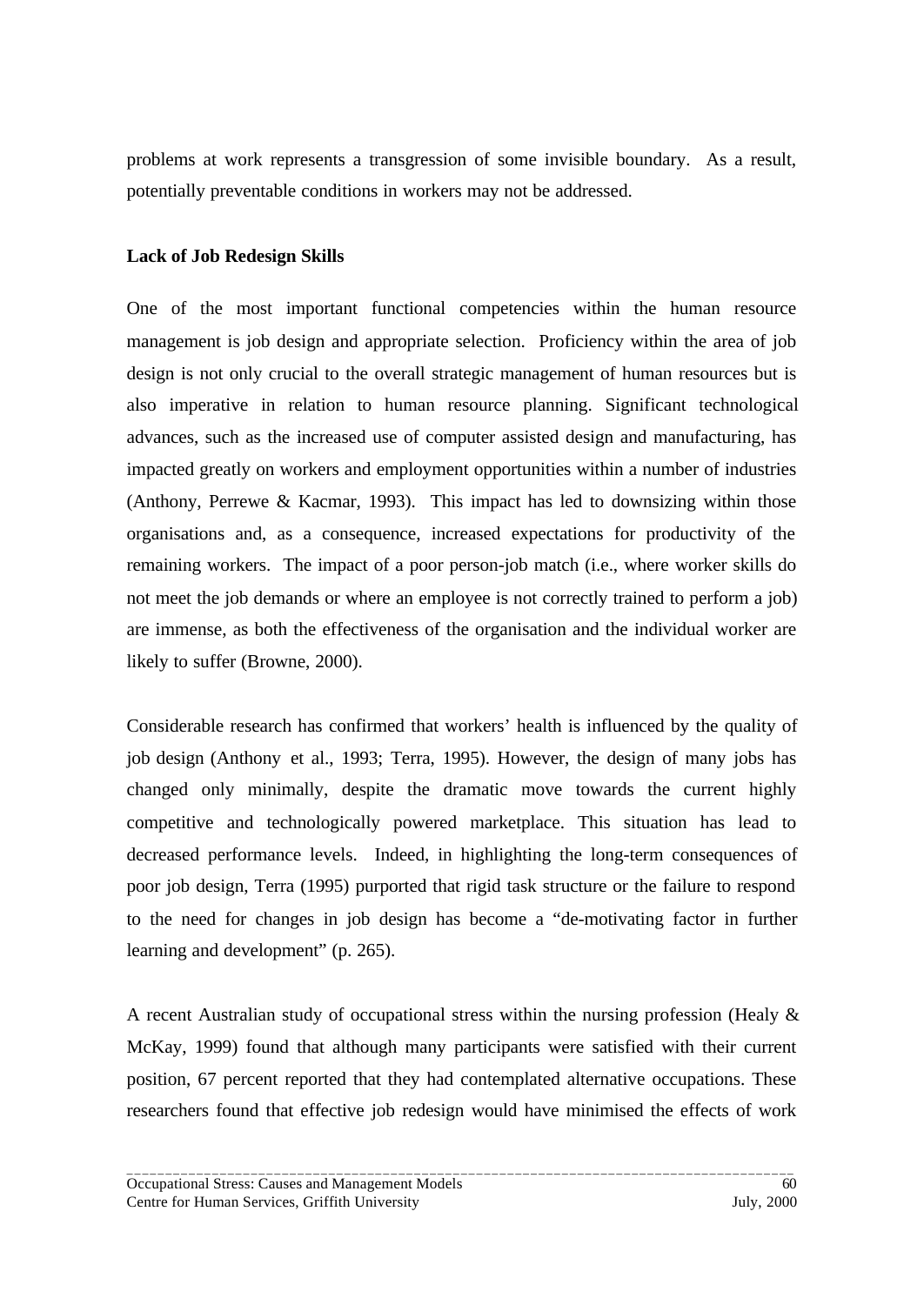stress in this environment. The trend for experienced staff to leave their jobs, or even report an intention to leave, is a critical issue for management. Job redesign therefore, may assist in improving working conditions thereby reducing the stress confronting these workers and retaining valuable resources in the workplace.

Gandham (2000) proposed that jobs require a clear design and purpose with periodic assessment of the design and the worker. This will identify training and development needs, assess employee workload and productivity, investigate ergonomic and environmental aspects, and examine general health and safety. Indeed, job redesign, as shown in a recent experiment in the Netherlands, significantly influenced indicators such as absenteeism (Terra, 1995). However, the participation of the employee within this process of job redesign is essential. Despite the impact on the worker's health and overall organisational productivity and associated costs, this inclusion and participation is relatively rare (Terra, 1995). Indeed, Sauter and Keita (1999) emphasised the need for a broader research agenda, focussing not only on the identification of health risks within a changing work-force, but also incorporating intervention strategies to decrease the occurrence of occupational stress through increased attention on job redesign.

## **Inadequate Performance Appraisal and Counselling Procedures**

When workers who are experiencing stress begin to disengage from the workplace, it is likely that there will be some indicators at the individual level, including a decline in performance, anger and absenteeism or sick leave. Often these indicators go unnoticed until such time as a major issue arises. However, when the indicators are noticed, the response of human resource managers or supervisors can be a significant cause of further decline in the worker. Indeed, Grundemann (1999) noted that the most common way in which European organisations attempted to reduce absenteeism was by tightening the leave procedures and putting workers under closer scrutiny. This practice may create even greater pressure on workers.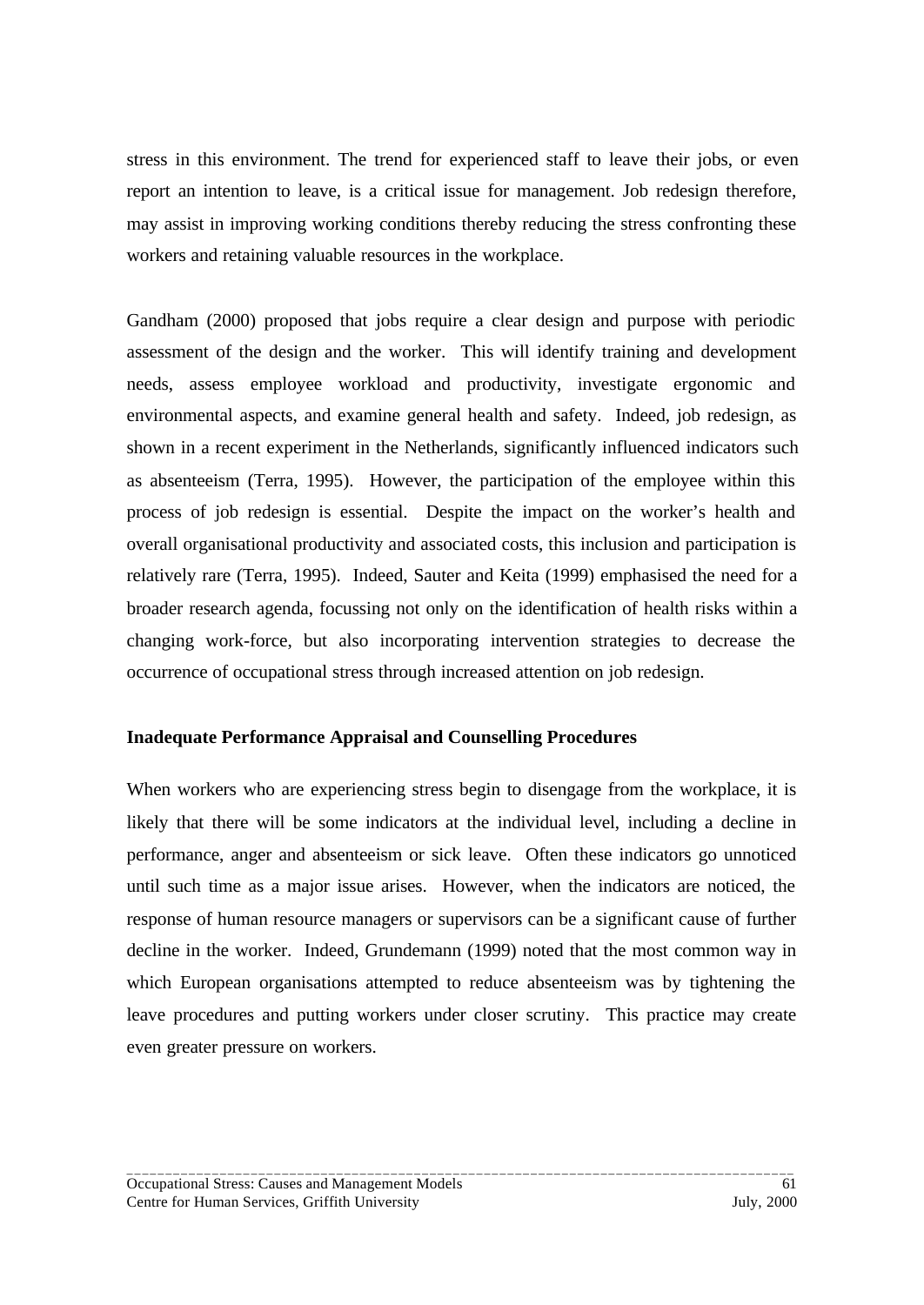For instance, noticeable performance decline usually instigates a range of performance appraisal and counselling strategies that, if not managed well, are invasive and add to the level of stress being experienced. Once performance decline has become significantly problematic, managers tend to operate in a legislative and industrial relations context rather than in any humanitarian capacity. Consequently, internal human resource policies and adversarial interactions become a driving force. As noted by Buegre (1999), aggression is often a consequence of insensitive treatment by employers. However, aggression against an employer can be expressed in the form of industrial relations action or a claim for psychological injury. Thus, the lodgement of a stress claim can become a protest (Snell, 1996). This course of action is justified by the fact that, at this stage, legal procedures are the normative way of operating in that work environment.

### **Inability to Manage the Diversity of the Workforce**

The globalisation of work and the changing nature of the workforce to include a diverse range of cultures has impacted greatly on internal policy development within organisations. There is a need for organisations to respond favourably to broader legislation that supports groups at risk of marginalisation, such as individuals with disabilities, women, ethnic minorities and indigenous populations. This requirement has meant that human resource managers must operate in a more complicated and challenging decision-making environment for which they may be ill-prepared.

With regard to diversity, the literature on occupational health and safety is limited. Kelly-Radford (1999) noted the critical importance of the potential for discrimination to occur in the selection process, especially as a direct result of poorly designed stress scales based on majority populations. For instance, issues associated with gender, ethnicity and language difficulties, and psychiatric disabilities have not been adequately dealt with in the literature on selection processes. Research has also indicated that discrimination is a strong predictor of health outcomes for workers in an ethnic minority group (Kelly-Radford, 1999).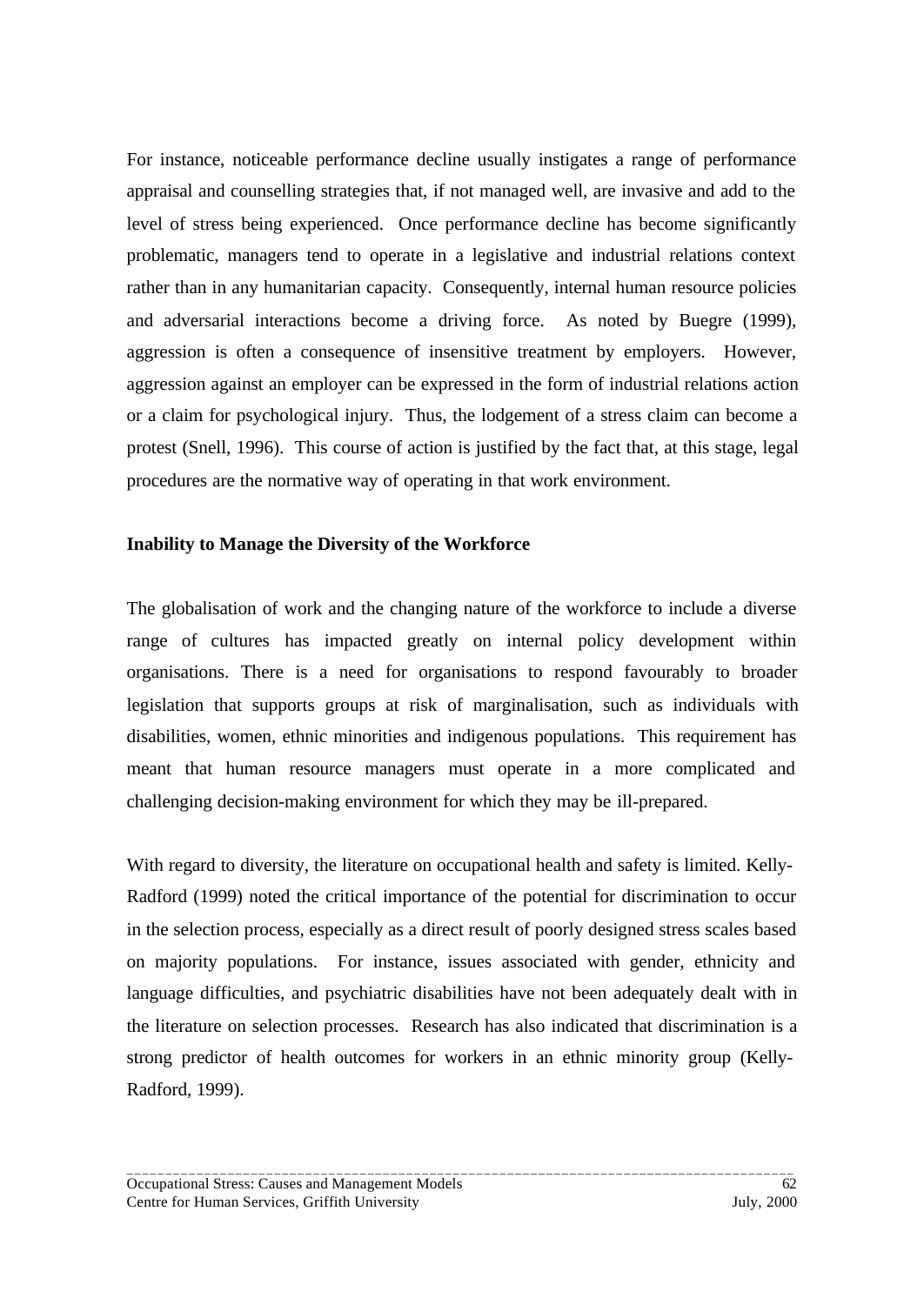Other structural changes within the Australian workforce that create a challenge for human resource managers is the increasing education level among workers (Kramar, McGraw & Schuler, 1997). As a result, the current workforce is generally more knowledgeable, better informed and, therefore, potentially more productive (Cascio, 1995). The challenge for organisations is that as people become better informed, they generally become more cynical, less accepting of authority and more critical of management performance. Younger workers, in particular, are more likely to be critical of the decisions made by supervisors and more resistant to authority (Bessant, 1996). Consequently, internal policies relating to the management of human resources and practices within the organisation need to reflect and respond appropriately to this diversity if they are to contribute to worker health rather than worker stress.

Further, human resource managers must be able to manage the younger workforce and effectively respond to a workforce with a mixed set of values. It would be logical to assume that the internal policies from which these managers operate have been "developed to carry out chosen strategies and that they reflect cultural and structural realities" (Nankervis, Compton & McCarthy, 1996, p. 40). In reality, however, internal organisational policies can contradict external policies regarding cultural or social diversity, and may at times constrict managers in their ability to respond appropriately. This internal conflict creates significant difficulties for human resource managers.

## **The Demise of Unionism and Employee Participation in Decision-Making**

Positive relationships between employer and employee, active encouragement to develop skills, and a feeling of involvement all contribute to a positive psychological contract, which in turn leads to improved productivity and job satisfaction (Rosseau, 1995). Methods for ensuring employee involvement and participation in organisational issues such as work processes, job design and working conditions has been a concern for specialists within the area of human resource management for decades (Nankervis, Compton & McCarthy, 1996).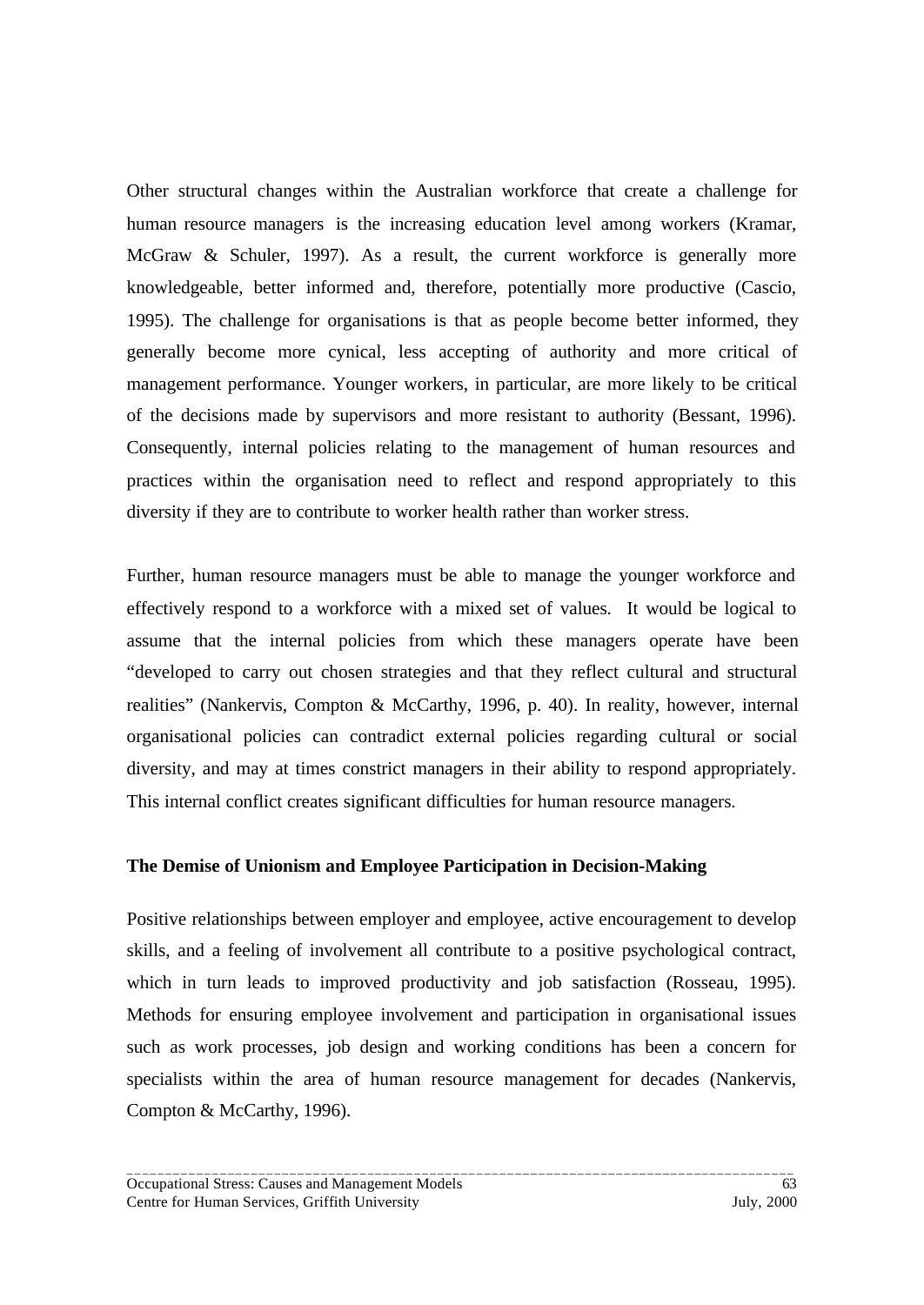In this regard, unions and the principle of industrial democracy have enhanced the quality of working life for Australian employees by formulating a psychological partnership between employees and management. In essence, industrial democracy enables employees to participate in the decision-making process about their work and employment conditions. McCarthy and Stone (1989) noted, however, that many attempts at implementing industrial democracy within the workplace was purely cosmetic as "managers were fearful of having their authority eroded" (p. 41). They further purported that organisational efforts to accommodate industrial democracy were perceived as being questionable by employees. Indeed, according to Hearney and Joarder (1999), workers who perceived themselves to have been the victim of unfair treatment by their employer were likely to view any work-site health promotion programmes as being efforts of social control rather than vehicles for personal growth or organisational improvement.

In terms of participation, the Australian Workplace Industrial Relations Survey (AWIRS, 1995) reported that 80 percent of workplaces conducted regular formal meetings between employees or their supervisors and management. However, the influence employees perceived themselves as having in relation to their job varied considerably across occupations. Managers and professionals reported high levels of influence, while plant or machine operators, drivers, labourers and related workers reported little influence.

A major contributing factor to this lack of participation is the demise of the tripartite arrangements that once existed in the workplace (i.e., with union presence representing employee opinions and propositions). Commonly cited reasons for the decline of trade union density and membership have included changing patterns of employment, corporatisation and privatisation and structural changes within the economy (AWIRS, 1995). Consequently, employees are increasingly required to independently negotiate work-related matters, such as employment contracts and grievances. As a result, the potential for participation in the decision making process has been reduced and the perception of being unsupported has increased.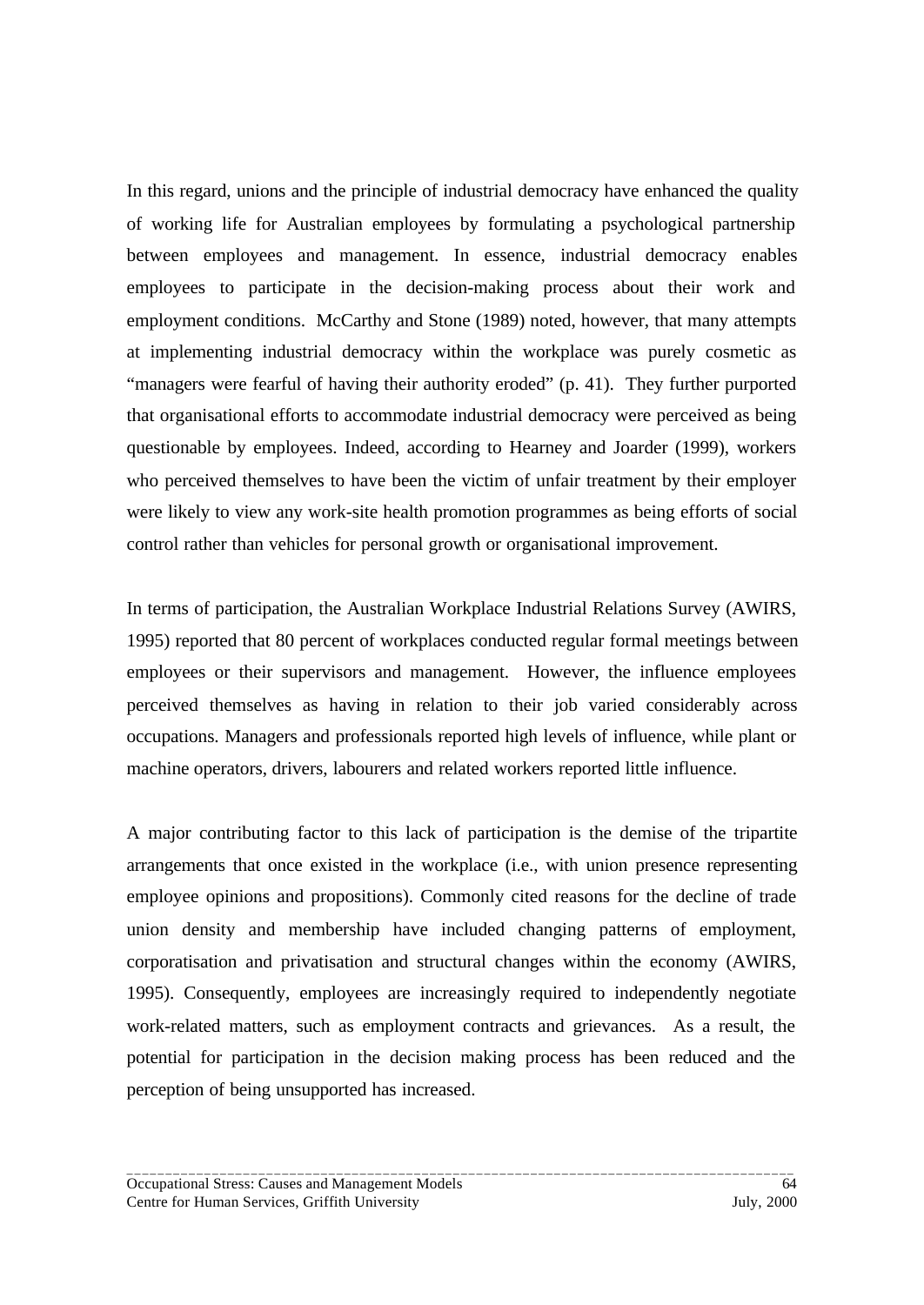Recent union-based research conducted with Australian workers' emphasised the fact that lack of involvement in management issues, namely lack of communication and consultation, were the most stressful conditions experienced by respondents (ACTU, 1998), thereby alluding to the need for more effective collaboration between management, unions and employees. This conclusion was confirmed by the reduction of stress reported among government workers following a collaborative tripartite intervention conducted in the United States (Gray, 1999). Interestingly, managers surveyed in the Australian union study also expressed concerns about their lack of participation in decision making, suggesting that lack of participation in the workplace may be a systemic issue that has infiltrated the entire organisation, or even industry in general, rather than simply reflecting the inability of individual managers to encourage participation among workers.

### **Failure to Adhere to Occupational Health and Safety Legislation**

As organisations compete to gain a comparative and competitive advantage over adversarial opponents, pressures to adhere to government legislation and achieve 'best practice standards' become extremely apparent (Kramar, McGraw & Schuler, 1997). Through occupational health and safety legislation, federal and state governments within Australia attempt to enlighten employers about their obligations to safeguard employees. According to this legislation, a major priority for management should be an effective health and safety programme to save lives, increase productivity and reduce costs (Anthony, Perrewe & Kacmar, 1993).

However, for occupational health and safety policies and procedures to be effective within the workplace, they must be administered and implemented with commitment from all stakeholders including employers, supervisors, employees, union representatives and doctors. Without written policy documents and widely promoted management procedures, it is also unlikely that any injured and/or ill worker will have a rapid and safe return to work.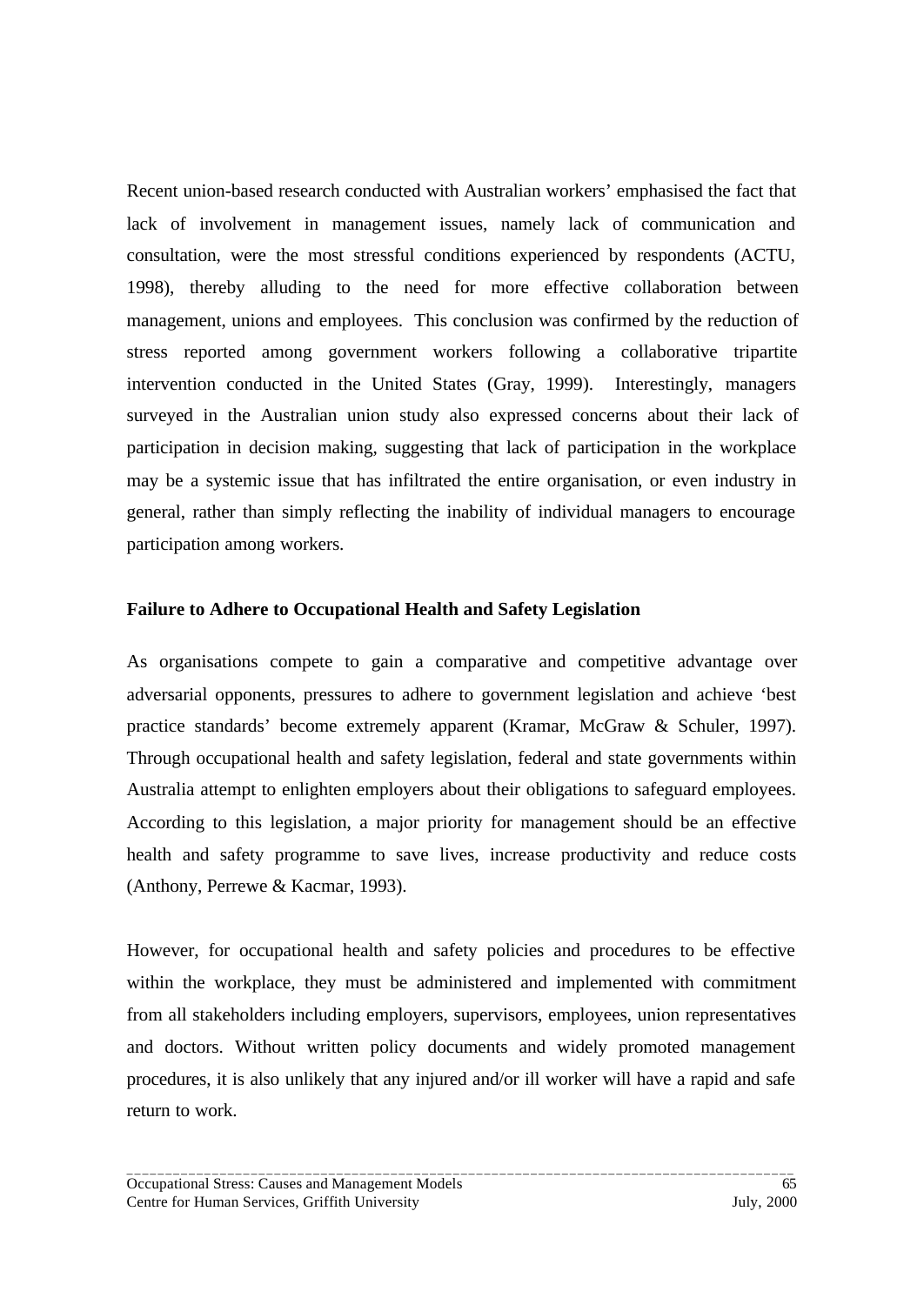According to George (1999), the reduction in funding and resources for occupational health and safety within Australia has impacted significantly on both workers and organisations. There is a strong push for issues to be resolved at an enterprise level, thereby advocating that "employers and employees can sort the problems out themselves". Moreover, the implementation of occupational policies and programmes may be difficult in organisations where good occupational health and safety practice is viewed as pure expenditure rather than as an investment in human resources (Kramar, McGraw & Schuler, 1997). Consequently, there is a need for governments to actively promote occupational health and safety legislation and to adequately fund research into these issues that will observe the extent of adherence problems and propose solutions (George, 1999).

## **3.8 The Medicalisation and Legalisation of Stress**

Many workplace stress claims arise from problems that should ideally be managed in the workplace rather than becoming medicalised and/or legalised. Vezina and St-Arnoud (1996) concluded that work stress has become a 'convenient idea' and is a repository for a range of personal and organisational problems which when "assumed to be too difficult to manage are relegated to the general classification of disease" (p. 55). As a result, the workplace causes of the stress often remain unrecognised and unmanaged. As McKenna (1996) claimed, employers can effectively avoid their responsibility through the processes of medicalisation and legalisation.

Toohey (1993) described three types of stress claims, two of which inappropriately involve medical and legal processes. The first type of claim is the 'reward' claim. This claim is often supported by management as a means of providing financial support to an employee who is close to retirement, but no longer coping, or as a way of relieving the organisation of the employee. The second type of claim is a 'retribution' claim, which is initiated by an employee as a form of punishment for 'poor treatment' received from the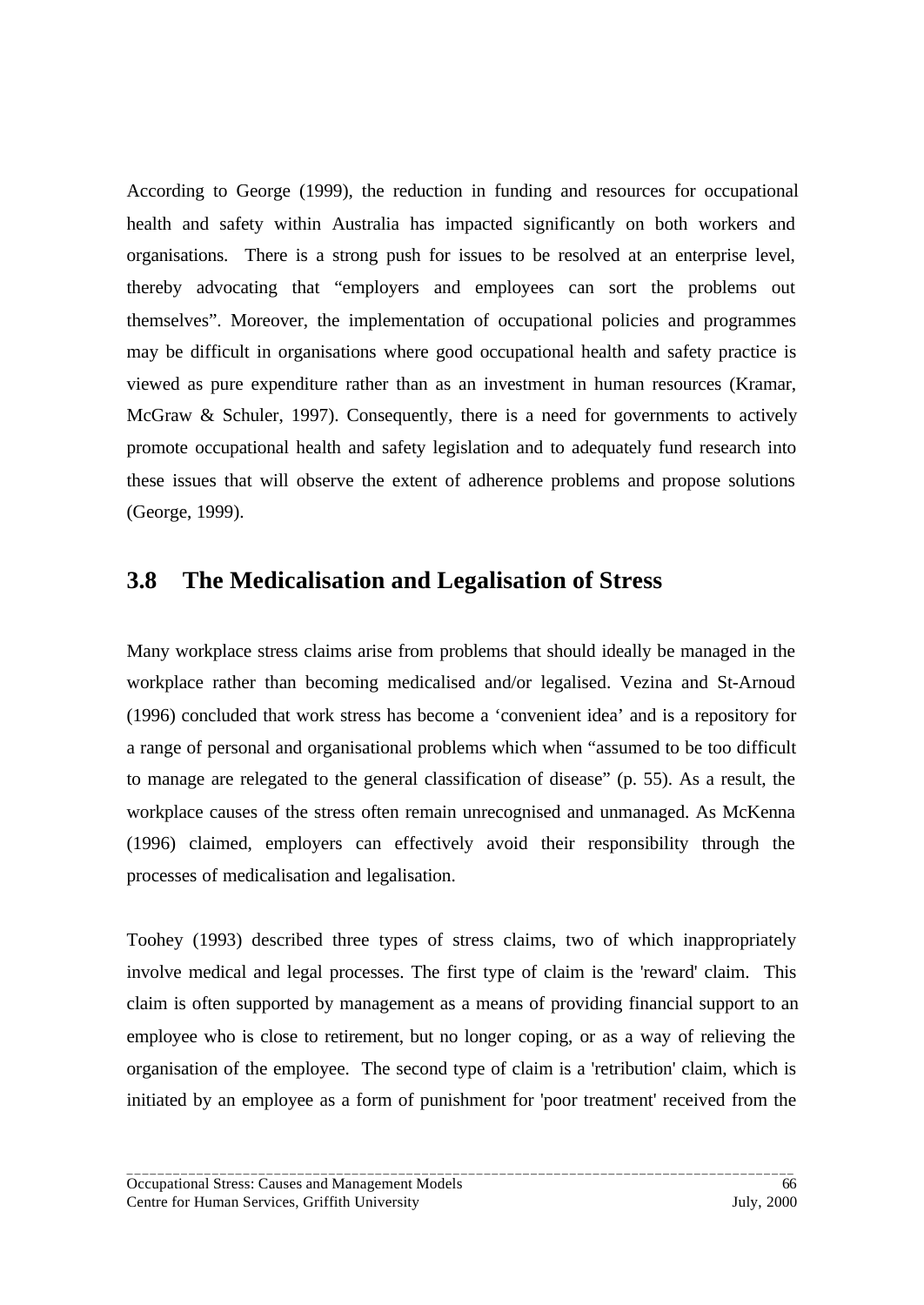employer. Although the medical system still plays an integral role in this claim, it is the legal system that becomes the focus.

The final type of claim is the 'retreat' claim where an employee withdraws from one or many work situations they have found difficult by using their symptoms as a source of escape. In this type of claim, it is likely that the inability to cope with work situations, as a result of any combination of causes, will produce feelings of distress and anxiety. These feelings are described as an illness by the worker and treating doctor. The workplace is seen as a precipitating factor, paving the way for a claim. Paradoxically, the blame that is directed towards the workplace is equally directed towards the worker because the primary focus becomes the individual and his or her illness. Perceiving themselves to be ill, workers no longer take responsibility for their inability to cope and organisations no longer take responsibility for the excessive demands they place on the employee. While workers receive ongoing medical treatment, the issues underlying their initial problems are likely to be neglected.

There are many complications created by the medicalisation and legalisation of the work stress process. First, the medical practitioner assumes a pivotal role in the remainder of the stress management process, which is unlikely to be conducive to rehabilitation. Second, the diagnostic tools that are required by a legal context are problematic and associated with stigma. Third, the legal need to determine whether or not stress is 'caused' by work is not met by a medical diagnosis, leading to confusion for workers when their claims are rejected. Finally, there are additional definitional problems that arise in a legal and statutory context.

# **The Dominant Role of the Medical Practitioner**

Most jurisdictions in Australia have nominated the medical practitioner as the 'authorised decision-maker' responsible for the diagnosis and management of stress conditions. Other rehabilitation personnel rely on the medical practitioner to certify the condition and initiate or approve all treatment, rehabilitation, and return to work activities. To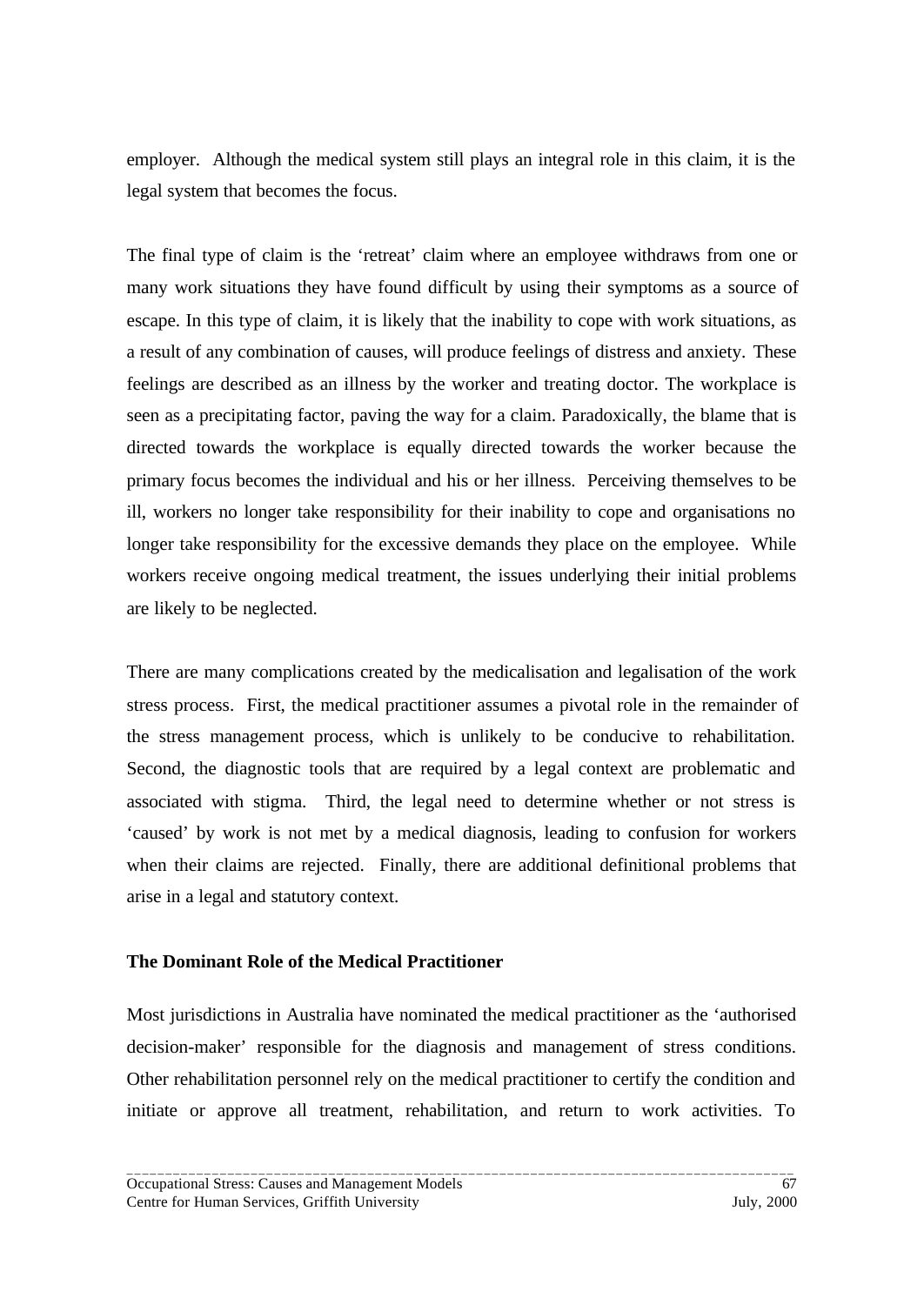successfully accomplish this task, the general practitioner must be able to make informed and fair decisions about the nature of the individual's condition, whether the worker's incapacity is related to work factors and what treatment is required. Further, the general practitioner requires a detailed knowledge of the legal and statutory framework that is used to determine and limit ongoing liability. In many cases, doctors do not have this necessary knowledge. As a result of this lack of knowledge, some jurisdictions, notably, South Australia, have altered the management system to include psychologists as decision-makers in cases of occupational stress. Nevertheless, certification of the worker still relies on the general practitioner, thus ensuring that an organisational problem becomes a medical problem.

Research conducted in Western Australia (WorkCover WA, 1999) has indicated that general practitioners can be effective in this pivotal role if they liaise pro-actively with employers in the management of workers' compensation claims. It was estimated that cost savings could be as much as \$8,282 per claim, with better return-to-work outcomes. Proactive general practitioners were also more likely to have a positive attitude to the insurer and find employers willing to provide alternative duties to injured workers. However, the role of the medical practitioner in the claim management process has been inadequately researched to date (WorkCover WA, 1999). In one of the few studies in this area, Kenny (1995a) examined key rehabilitation stakeholders (e.g., employers, rehabilitation providers) perceptions of treating medical practitioners in the management of workplace injury. Although viewed as central to the return to work process, doctors were seen as a barrier to return to work for a range of reasons. These include inadequate knowledge of the insurance system and principles of occupational rehabilitation, lack of awareness of the concept of alternative duties within the workplace, and the provision of vague or over generalised medical certificates.

#### **Imperfect Diagnostic Tools**

Toohey (1993), in his review of diagnosis written on initial and subsequent medical certificates, revealed that in 26 percent of Comcare claims, the diagnosis was recorded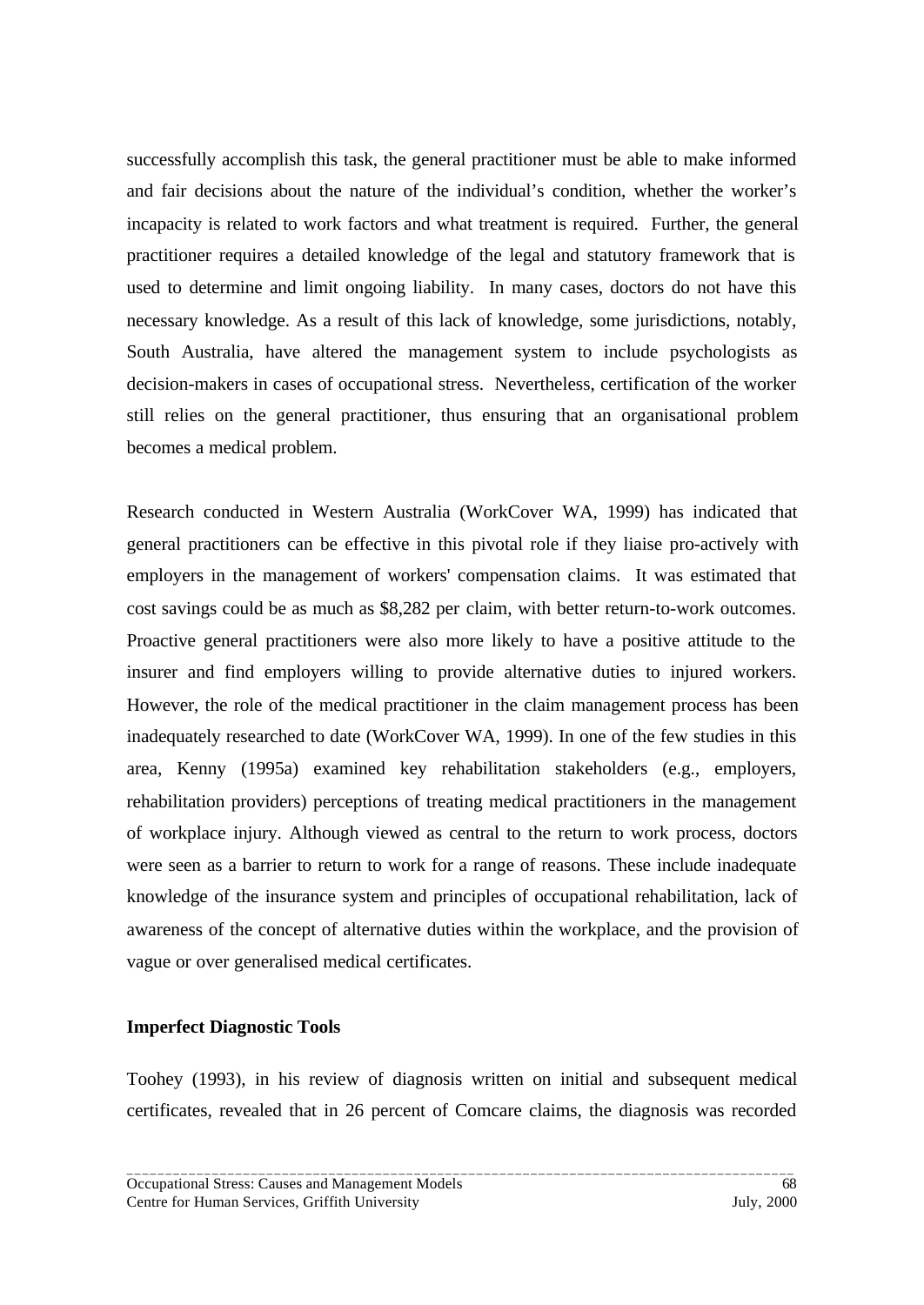simply as 'stress'. Cotton and Jackson (1996) found that the diagnoses in stress claim cases varied widely, and could be classified as maladaptive personality styles (40 percent), vocational discontent (20 percent), adjustment disorder (20 percent), clinical syndromes (15 percent), or personality disorders (5 percent). Other than adjustment disorder, these diagnoses are not acceptable in most jurisdictions. In Australia, the diagnosis of a stress condition must be made in accordance with categories detailed in the Diagnostic and Statistical Manual of Mental Disorders (DSM-IV) (APA, 1994), or the International Classification of Diseases (ICD-10). Indeed, some Australian states (e.g., Queensland and South Australia) have insisted that the general practitioner use the DSM-IV categories when writing the initial certificate, a strategy that has met with mixed success.

When DSM-IV categories are considered, the most frequent and acceptable diagnostic categories used in stress claims include adjustment disorder, major depression, anxiety, and post-traumatic stress disorder. Most jurisdictions will readily accept a diagnosis of post-traumatic stress disorder because it is usually associated with a clearly identified event and easily understood symptoms. Indeed, it was in this context that work stress was first accepted as an appropriate basis for a compensation or common law claim.

There are a number of problems associated with the use of the DSM-IV in the diagnosis of work stress. First, despite the fact that the American Psychiatric Association legitimised the concept of stress-related psychiatric illness by including the diagnoses of adjustment disorder and post-traumatic stress disorder in its DSM classification system, the role of stress as a precipitator of psychiatric illness has been controversial (Eliashof & Streltzer, 1992). In this regard, the DSM states that the "characteristic features and etiology of the conditions have been minimally studied and are not well understood" (p. 298). Prove (1996) concluded that the DSM-IV was never intended to be used as diagnostic tool in a legal setting. It was intended to assist in the conceptualisation of disorders and the standardisation of treatment and research. There is no assumption in the Manual that "each category of mental disorder is a discrete entity with absolute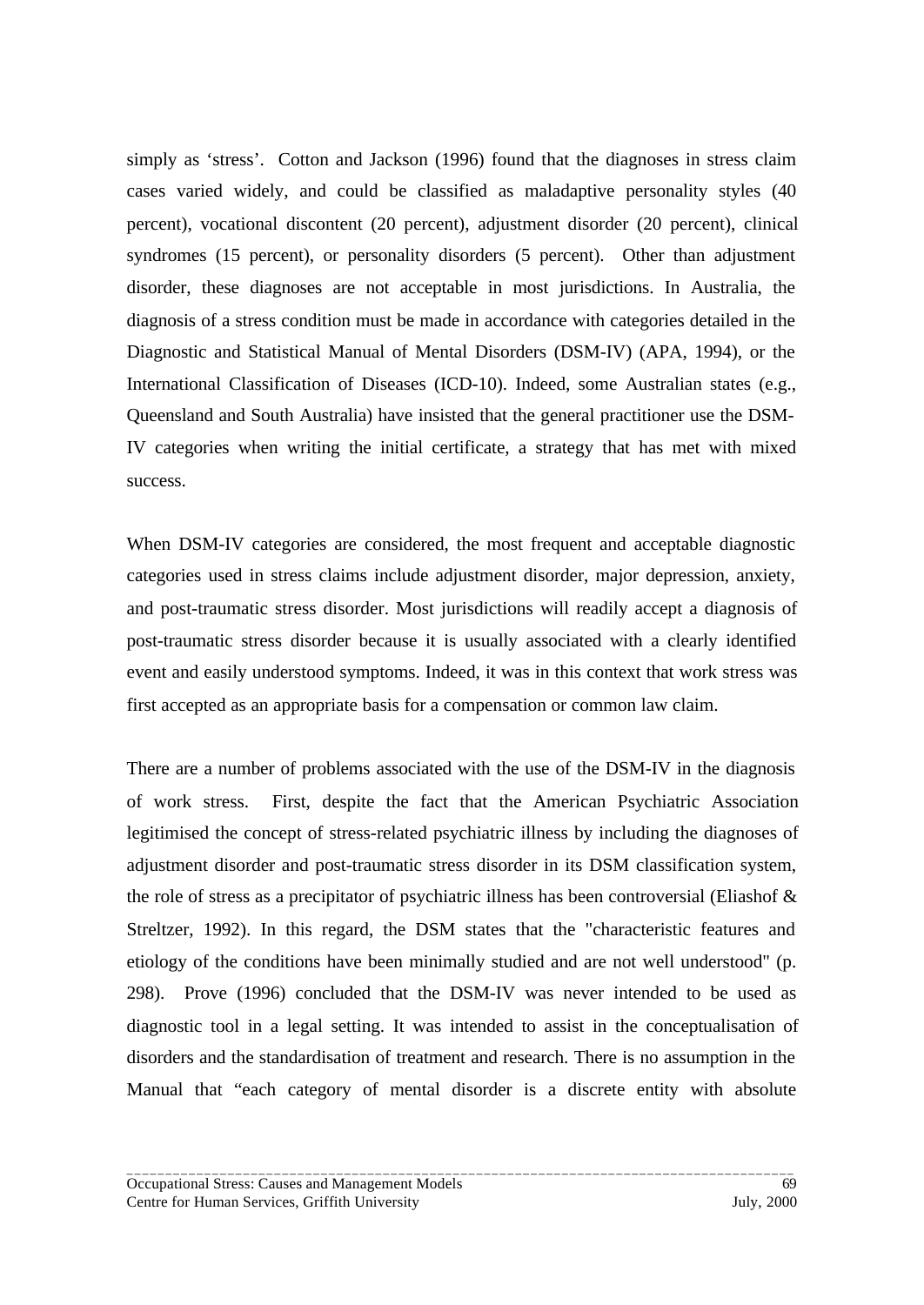boundaries dividing it from other mental disorders or from no mental disorder" (p. XXII). The Manual cautions that a diagnosis does not carry any implications regarding the cause of mental disorder and that inclusion of a disorder does not require any knowledge about its etiology. This lack of consideration for the question of causality means that the categorisation of illness is of limited value in the claims determination process as the mere existence of a condition is not a sufficient reason to allow a work-related claim. Despite this situation, the DSM-IV has become the basis of legal criteria for the diagnosis of work-related psychological disorders.

A second major problem with the use of the DSM in claim diagnosis is that the diagnostic categories, criteria, and descriptions in the Manual were designed to be used by individuals with appropriate clinical training and experience in diagnosis. It is important that DSM-IV not be applied mechanically by untrained individuals. When discussing the use of DSM-IV in forensic settings the Manual contains several cautions. Specifically, the Manual refers to the 'imperfect fit' between the questions of concern to the law and information required for a clinical diagnosis. In most situations, the clinical diagnosis of a DSM-IV mental disorder is not sufficient to establish the existence of a 'mental disorder', 'mental disability,' 'mental disease', or 'mental defect' as would be needed for legal purposes.

Unfortunately, further diagnostic problems arise in relation to the severity of the disorder. The Manual, for example, defines 'mild' as a condition where "few, if any, symptoms in excess of those required to make the diagnosis are present, and symptoms result in no more than minor impairment in social or occupational functioning". It can be possible, then, for someone with only minor impairment of work-related functioning to be given a medical diagnosis that can precipitate a course of events resulting in compensation. Thus, a reasonably minimally impaired worker may be denied access to his or her workplace for considerable time on the basis of the 'illness' or the processes involved in the management of the 'illness', leading to a decline in condition.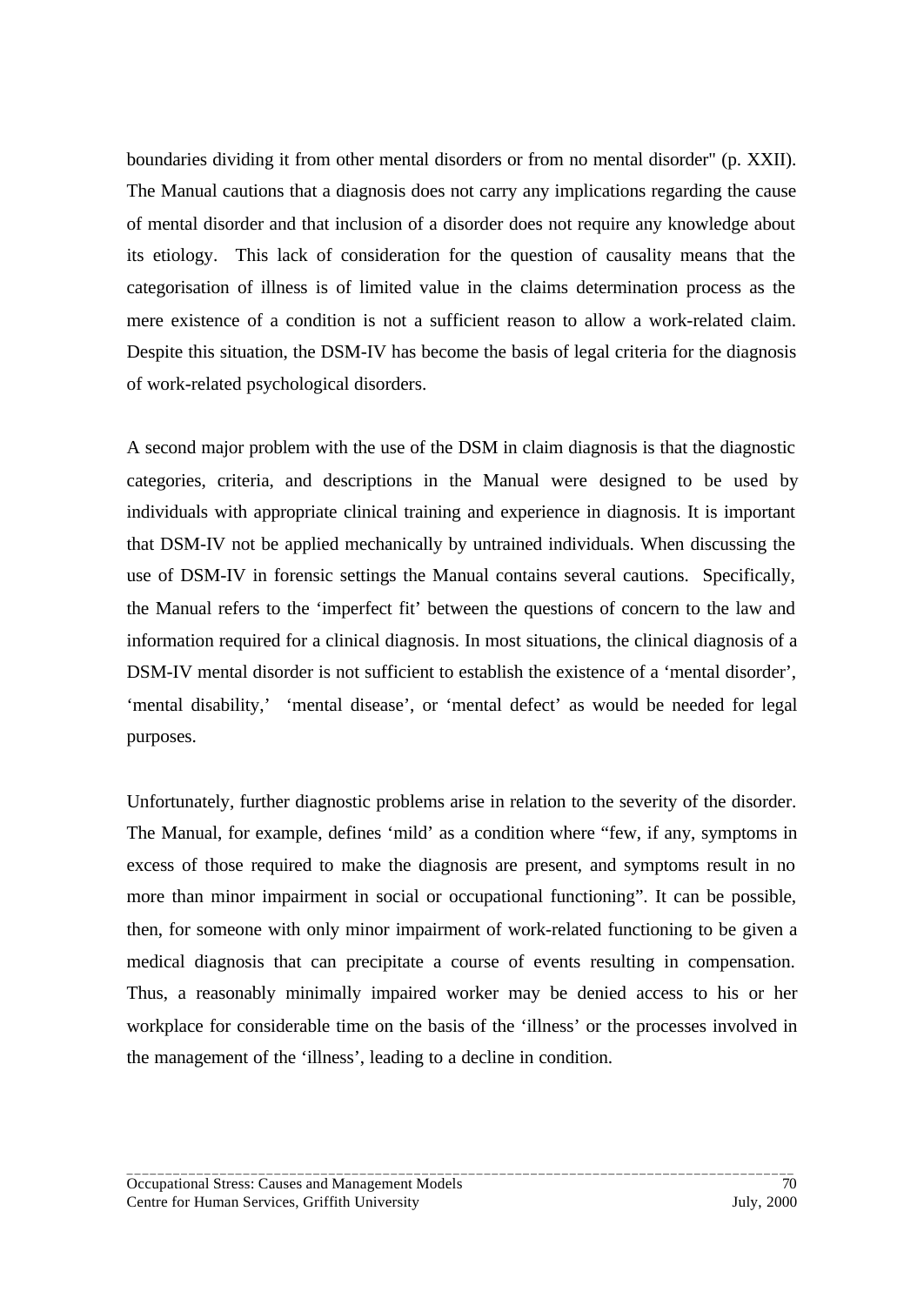The Manual also explains that the diagnosis of 'mental disorder' requires that there be "clinically significant impairment or distress". This criterion helps to establish the threshold for the diagnosis of a disorder in those situations in which the symptomatic presentation by itself (particularly in a mild form) is not inherently pathological and may be encountered in individuals for whom a diagnosis of 'mental disorder' would be inappropriate. Assessing whether this criterion is met, especially in terms of role functioning, is an inherently difficult clinical judgement. It is often necessary to rely on information about the individual's performance from family members and third parties. Given the lack of diagnostic clarity in this area there can be considerable variability in diagnosis, even from one psychiatrist to another (where a reasonably high level of diagnostic expertise would be expected). London et al. (1988) concluded that the absence of an adequate method of assessing the functional capacity of the worker creates major difficulties for the entire compensation system.

A major pitfall of using the DSM as a diagnostic instrument is that any person who lodges a claim for compensation in relation to a work-related psychological injury will, by necessity, be recorded as suffering from a 'mental disorder'. The implications of this diagnosis are significant in relation to stigma and discrimination. Importantly, a great deal of attention is focused on the diagnosis of this 'mental disorder'. In reality, there is little advantage to be gained in determining whether a stress problem is a reactive depression, an adjustment disorder, a brief stress reaction, or a post-traumatic stress disorder. However, it will matter if a serious condition or set of circumstances is not recognised, such that the person fails to gain access to appropriate assistance as a result of the diagnostic debate.

Determining which diagnostic category to allocate to workers is an extremely difficult task for an untrained doctor. Adjustment disorder is a diagnosis that tends to be made when symptoms fail to meet the criteria for another diagnosis, which occurs with an estimated incidence of 5 to 21 percent in adults (APA, 1994). Examination of the criteria for adjustment disorder in the Manual (APA, 1994), reveals that this diagnosis can be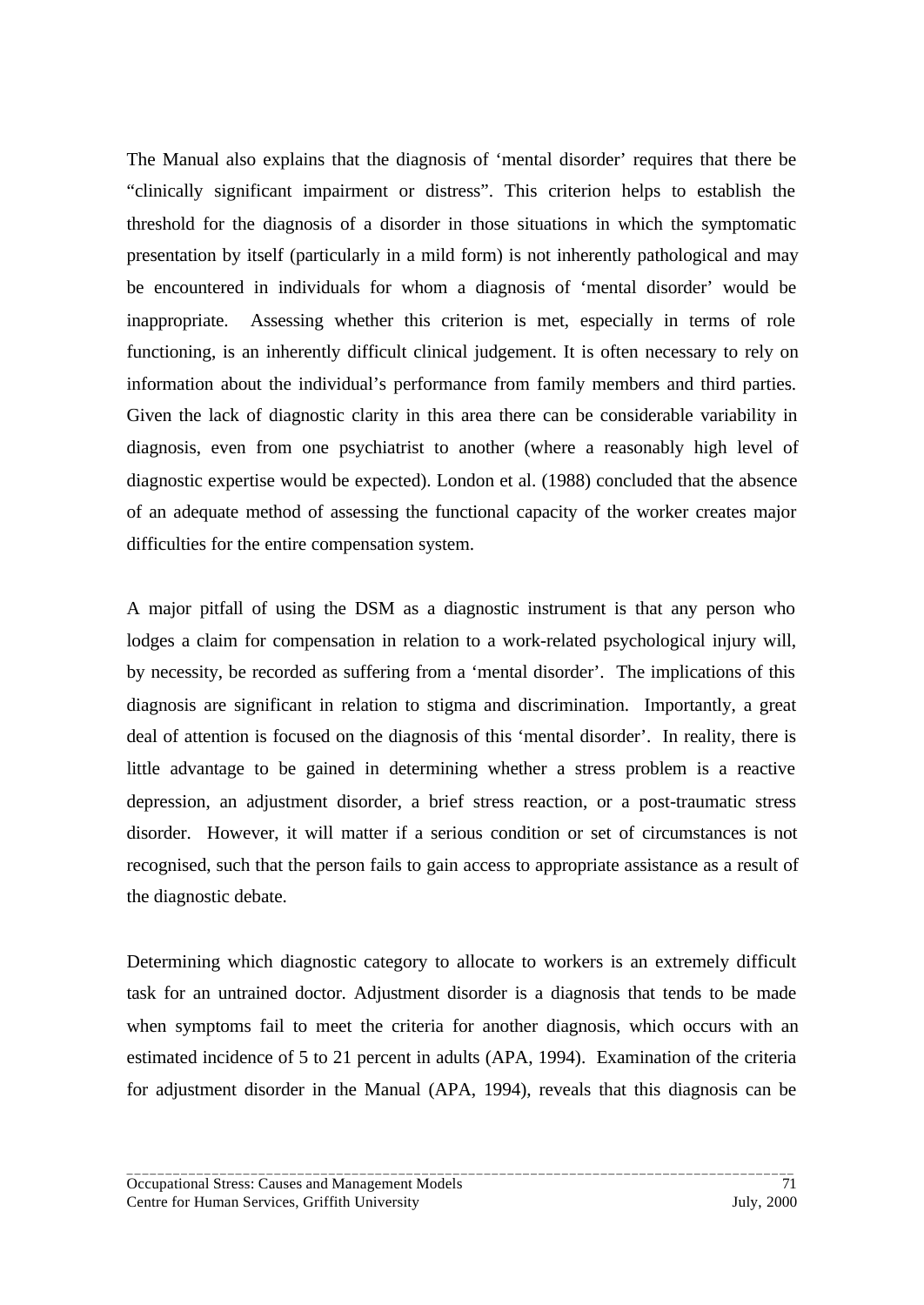made with the "development of clinically significant emotional or behavioural symptoms in response to an identifiable psychosocial stressor or stressors" within three months of exposure to the stressor. The clinical significance of the reaction is indicated either by "marked distress that is in excess of what would be expected given the nature of the stressor, or by significant impairment in social or occupational (academic) functioning". Andrews et al. (1994) suggested that adjustment disorder should be seen as occupying an 'intermediate' position between a normal reaction to stressors and more severe conditions such as post-traumatic stress disorder. The ICD-10 also specifies that the stressor should not be "unusual or catastrophic".

Despite the frequency with which adjustment disorder is diagnosed, Jones et al. (1999) recently highlighted the lack of research that has been conducted in relation to this disorder, perhaps because of its status as a residual category. On reviewing 25 articles, they concluded that the validity of the construct could not be established. The problems that were identified with this diagnostic category included lack of specificity of symptoms, and behaviours, and lack of close links with environmental factors. In this regard, several researchers have suggested that if the symptoms of adjustment disorder are expected given the circumstances, the condition should not be diagnosed as a disorder, even if those symptoms are severe (Andrews et al., 1994). Indeed, it is possible that adjustment disorder should be seen as a common and expected response to stress - whether it represents a pathological and diagnosable response remains unclear. In this regard, some research has indicated that workers who have received a diagnosis of adjustment disorder at first presentation are likely to later receive a diagnosis of personality disorder as the pattern of their functioning becomes clearer.

The diagnostic difficulties associated with adjustment disorder mirror the uncertainty that is found in other stress-related disorders, such as post-traumatic stress disorder (PTSD). PTSD is one of the most common diagnoses in the legal and compensation system, supposedly because there is an assumption that a direct relationship exists between an event and the stress symptoms. Ironically, however, this point has been a source of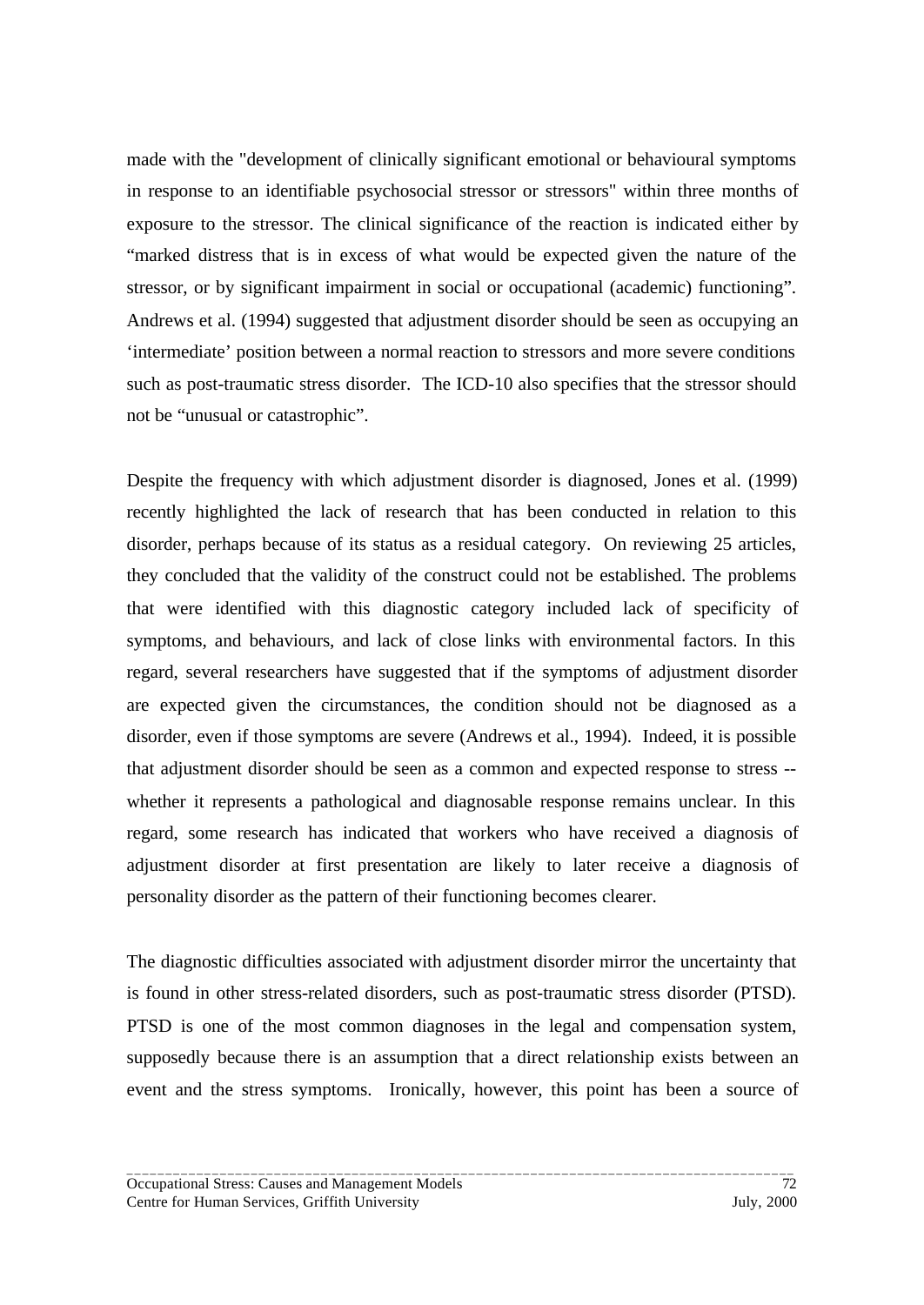debate among researchers in the area. Further, there is ongoing investigation into the reliability, validity, and diagnostic usefulness of the category within both compensation and clinical settings.

Marshall, Spitzer and Ebowitz (1999) reported that the diagnosis of PTSD was first officially recognised in the DSM-III in 1980. However, 'gross stress reaction' had been identified in the DSM-I in the absence of any criteria to assist with diagnosis. This category was described as a reaction in a "normal personality" to severe trauma, which was expected to resolve rapidly. While no relevant stress category was included in the DSM-II, the DSM-III (Revised) contained a requirement that symptoms had resulted from the presence of stressors that "would evoke significant symptoms of distress in almost anyone" and that they had been present for at least 30 days. Since the boundary between normative and pathological responses to trauma was unclear, it was felt that trauma-related diagnoses should only be applied to those individuals who had not shown clinically significant recovery after this period of time. The result of this restriction of the diagnosis was that people who displayed symptoms of PTSD, but were examined less than 30 days post-trauma were given a diagnosis of adjustment disorder. Marshall, Spitzer and Ebowitz (1999) saw this as an unsuitable process as the survivors of severe trauma would receive the same diagnosis as individuals who were experiencing relatively mild reactions to common life stressors.

The DSM-IV included a diagnosis of acute stress disorder in an attempt to address these problems. This category emphasised the presence of dissociative symptoms because they had been found to predict poor outcome and a likely progression to a diagnosis of PTSD after 30 days. According to Marshall, Spitzer and Ebowitz (1999), these deliberations about time periods and symptom characteristics have not satisfied the need to separate normative and pathological conditions, but have created an "illusion of pseudo-exactness" in the diagnosis of stress-related disorders (p. 1684).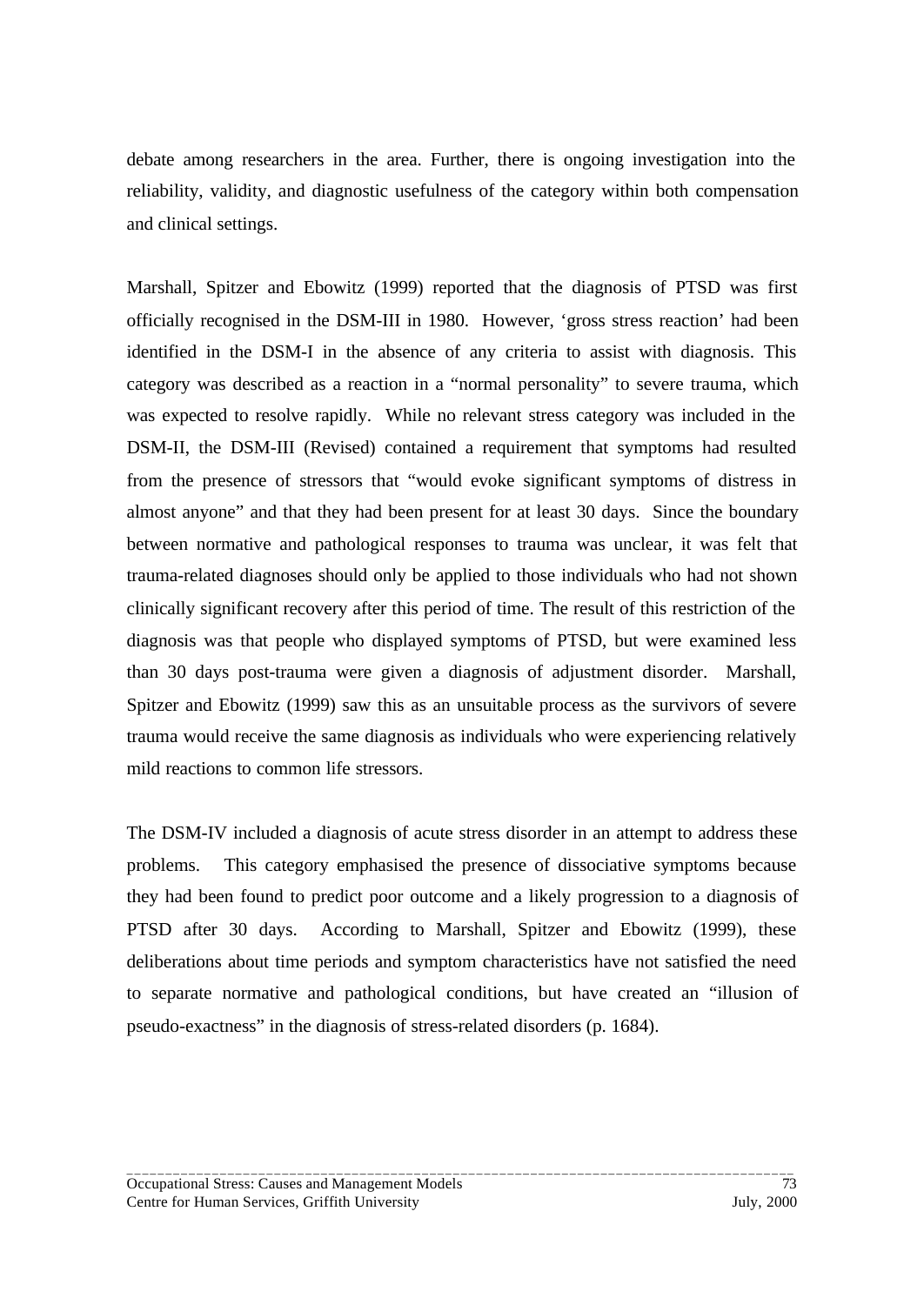Dobson and Marshall (1996) noted that the legal need to link symptoms to an event is a difficult if not impossible task, given the complexity of the relationship between stressors and outcomes. They also warned of the dangers of applying population statistics to prediction in individual cases, particularly within the legal setting. According to these researchers, the 'stressor criterion' appears to be the main source of contention because stressors cannot be considered independently of an individual's personality and their current circumstances. In other words, stressors must be considered "in the context of an individual's level of functioning before, during, and after exposure" (Dobson & Marshall, 1996, p. 219).

The inadequacy of the current diagnostic system is evidenced by the large number of people who have been irrevocably altered by their experiences, but do not fulfill PTSD criteria. These individuals are not eligible for compensation because a diagnosis is required. Significant questions have been raised regarding the fact that some people who have been exposed to multiple traumas that would satisfy the criteria in DSM, but do not develop PTSD. Clearly, "the precise elements that provide the necessary and sufficient conditions for the development of PTSD remain unknown" (Dobson & Marshall, 1996, p. 220). Similar to adjustment disorder, there is little support for the validity and reliability of the PTSD criteria as a diagnostic tool for clinical or legal purposes (Smith & Frueh, 1996).

# **Diagnosing Work-Relatedness**

A major diagnostic question for the general practitioner concerns whether or not the condition is related to work. In a compensation system, doctors are asked to make a decision not only on the diagnosis of the condition but also as to whether that injury is, or could be, caused by or substantially related to work. The medical practitioner may never have seen the place of work, nor have a clear idea of what the worker does in the course of his or her work. The doctor can make some judgement about whether the stated cause of the injury is consistent with the cause, also provided by the worker, but can not be certain. If the worker indicates that he or she has not undertaken any other activity that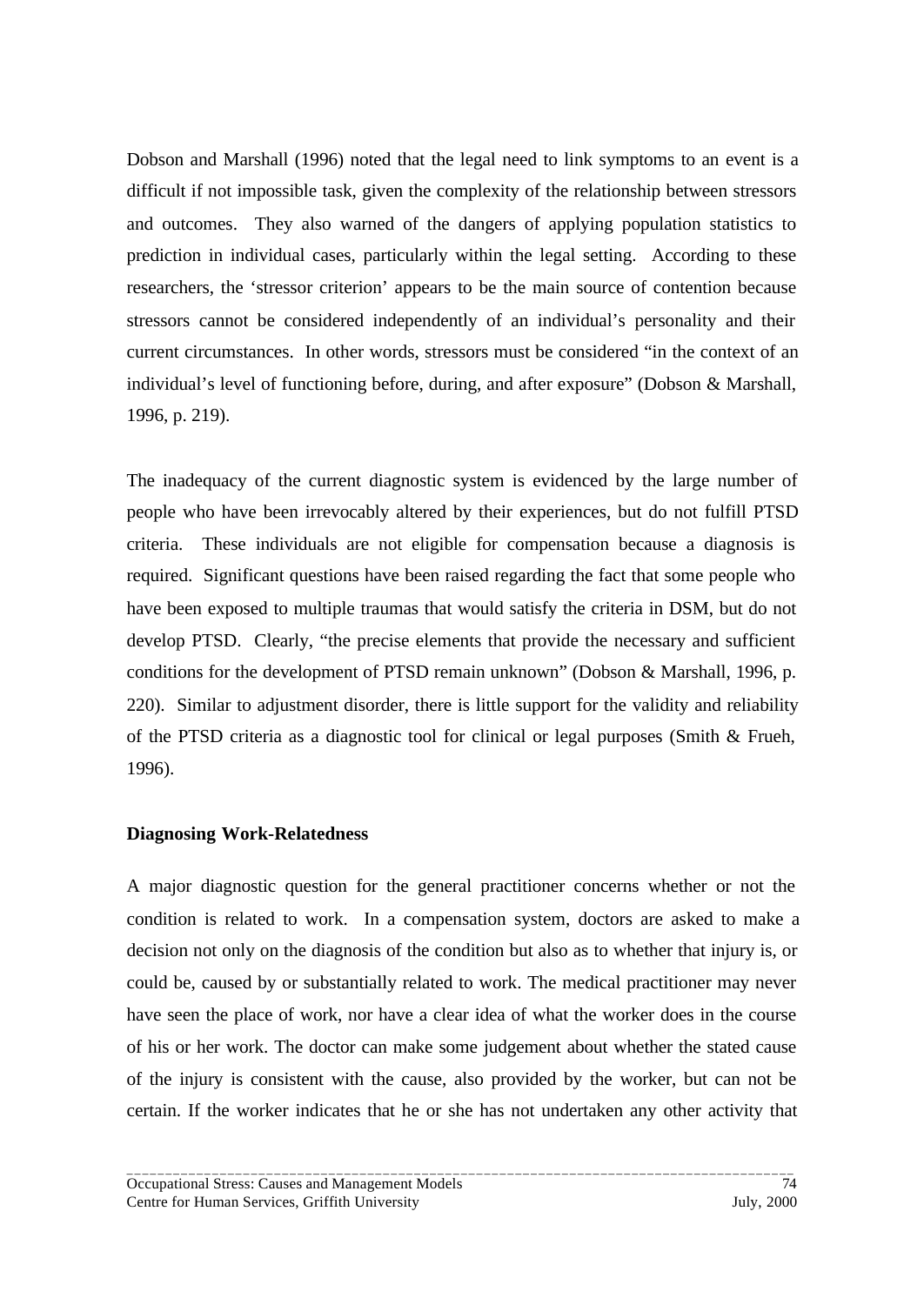may have caused the injury, it is likely that the doctor will write a compensation certificate. Most medical practitioners have no training and understand of psychiatric or psychological injury to assist them in their decision-making and minimal understanding of the work stress process. Indeed, Toohey (1993) noted that initial certificates provided by medical practitioners tended not to mention work-related factors at all.

In relation to determining what aspects of the condition are work-related, it may be extremely difficult for medical practitioners to separate the current condition reported by the worker from any underlying conditions that may have existed previously, either diagnosed or undiagnosed, and have been 'aggravated' by the work situation. To complicate this picture, a pre-existing condition that has been undiagnosed may contributed significantly to the current distress that has been attributed to the workplace. In most jurisdictions in Australia, a pre-existing psychological or psychiatric condition does not preclude a worker from successfully making a claim for compensation. However, the medical practitioner must be able to determine that work factors (not excluded by the relevant legislation) rather than the pre-existing condition lead to the current condition. Further, he or she must be able to determine when the aggravation of that condition caused by the work-related factors has ceased and the 'current incapacity to work' is, therefore, related to the original condition. When this decision is made, compensation should cease.

Higgins (1996) noted that medical practitioners responsible for the diagnosis and certification of a work-related stress injury, must first decide if the worker is suffering from an illness or is simply expressing dissatisfaction with his or her work, workplace or co-workers. He observed that although the reported symptoms may exist, they may not be associated with a recognised medical disorder that requires treatment. On this point, Higgins stated that the medicalisation of the problem complicates the picture, particularly when a certificate deeming a worker unfit for work is issued based only on the worker's self-reported circumstances or feelings.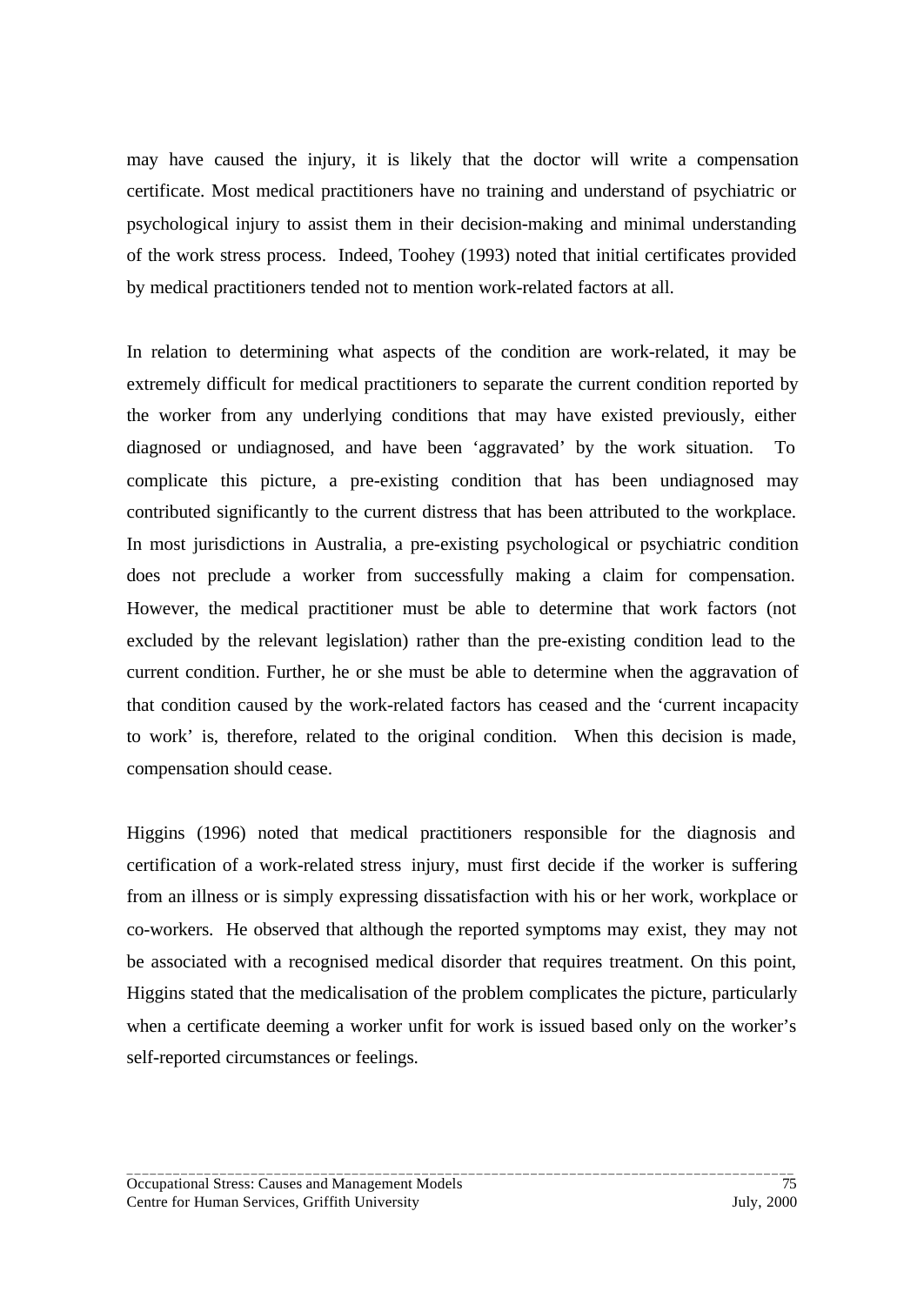Higgins (1996) acknowledged that there may be other pressures on the doctor inherent in the doctor-patient relationship, that may make it difficult for the doctor not to certify the worker. For instance, doctors could feel that they are 'forcing' the worker back into an unpleasant situation if they do not provide certification. However, Toohey (1996) observed that using the label 'medical diagnosis of work stress' can be a form of communication by which workers verbalise their emotions. They may, at some stage, verbalise these emotions to their general practitioner and, as a result, will receive a medical certificate for a condition called 'stress'. This certification provides the worker with legitimate access to paid sick leave, social security benefits or compensation. As Toohey noted, stress is often used to describe the emotional upset that occurs in response to a management action of some kind. Because this emotional reaction occurred in a work setting, it is viewed as a medical 'disease' to be compensated. Toohey concluded that the area of work stress is plagued by a general "confusion of feelings, illness and compensability" (p. 56). This translation of 'feelings' into 'disease' ensures that relevant workplace factors remain unchanged.

The issues of malingering, exaggeration and fabrication need careful consideration in the compensation and medico-legal context. Research has suggested that some percentage of claimants may be "misrepresenting" their position in some way when claiming compensation, particularly in relation to psychological injury. In a discussion of faking, London, Zonana and Loeb (1993) stated that malingering could be defined as "falsification that is deliberate, conscious, and in full awareness of the individual. . . to secure advantages associated with illness by inventing, protracting, misrepresenting, and exaggerating the complaint" (p.602). Other 'fake' presentations may be unconscious in that the symptoms have been learned as a result of gains that are achieved from the symptoms. Alternatively, there may be a conviction on the part of the worker that they have sustained permanent damage despite concrete evidence that no impairment is present. These fake presentations are not intentional.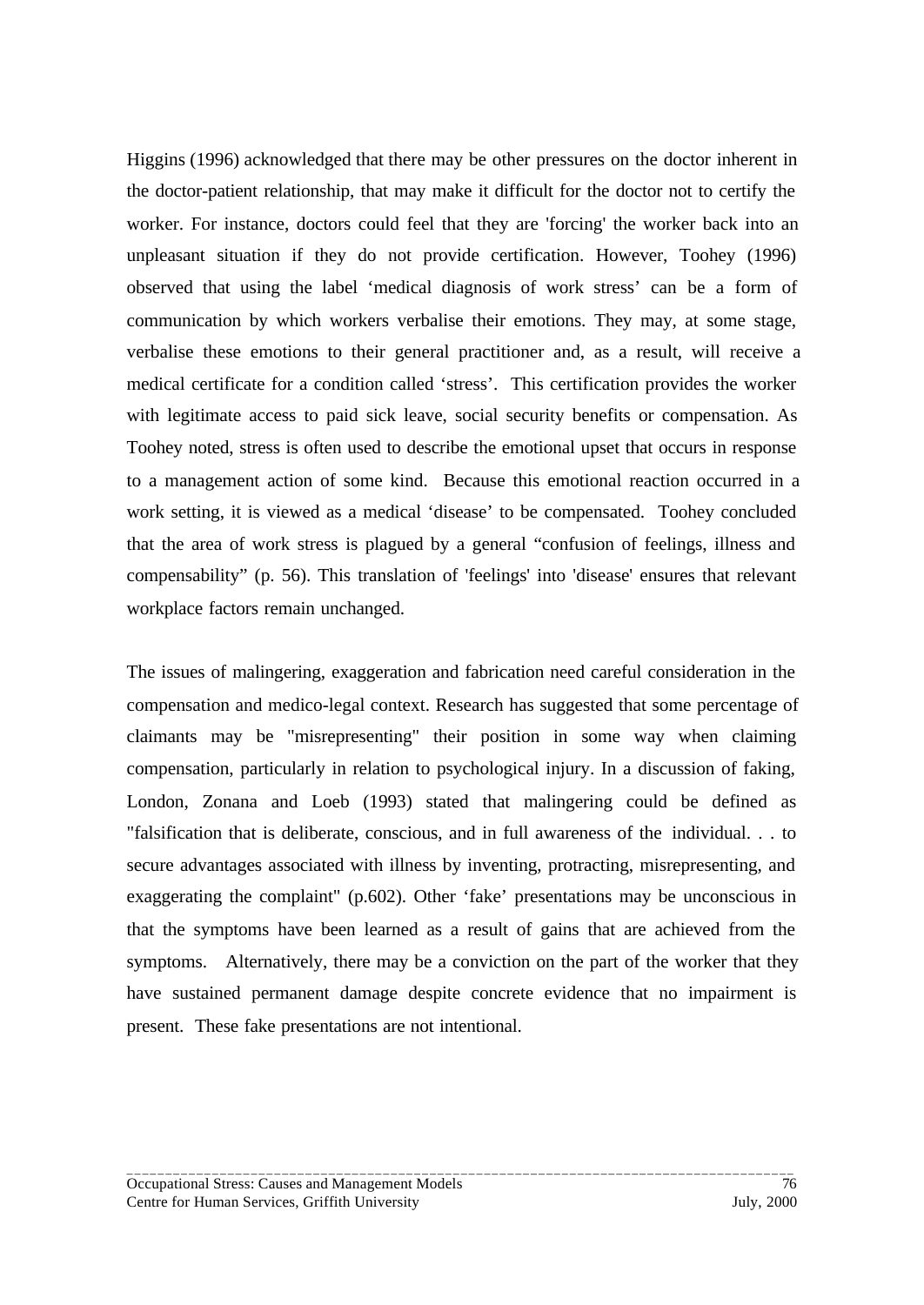Researchers have discussed the difficulties experienced by clinicians in detecting exaggeration or malingering, and have warned that there is seldom enough evidence in clinical assessments to identify fake representations. Walters, White and Green (1988), for example, examined the utility of one of the most frequently used tools for the identification of malingers, namely the Minnesota Mutli-phasic Personality Inventory or MMPI. They found little effectiveness of the scale in distinguishing malingerers from non-malingerers among a male prison population and recommended caution in using it as a diagnostic device. In a second study, these researchers examined the effectiveness of clinical interviews, using clinicians of varying experience. They found that, in general, the ability of clinicians to correctly identify an inmate who was malingering was no better than chance. Interestingly, new graduates were marginally better than clinicians who were considered to be experts in their field and had considerable prior experience.

It is unlikely that the importance of causal determination will lessen. Workers compensation law will undoubtedly continue to struggle with the central issue of what constitutes a workplace injury in the area of stress. However, current trends indicate that an over-inclusive subjective standard will give way to an under-inclusive objective standard, in response to the increasing number of claims (London, Zonana & Loeb, 1988).

#### **The Statutory and Legislative Environment**

Western Australia passed the first workers compensation Act in Australia in 1902, and other Australian States followed suit in the next decade. However, the placement of a psychological condition within a legal and statutory context has many implications. A major consequence of this environment for workers who have experienced stress-related injury is that significant confusion is likely to arise when their claims are rejected. In many cases, both the worker and his or her general practitioner have concluded that work-related factors 'caused' their current condition. However, there is every likelihood that this conclusion will be rejected by the compensation or legal system. When a claim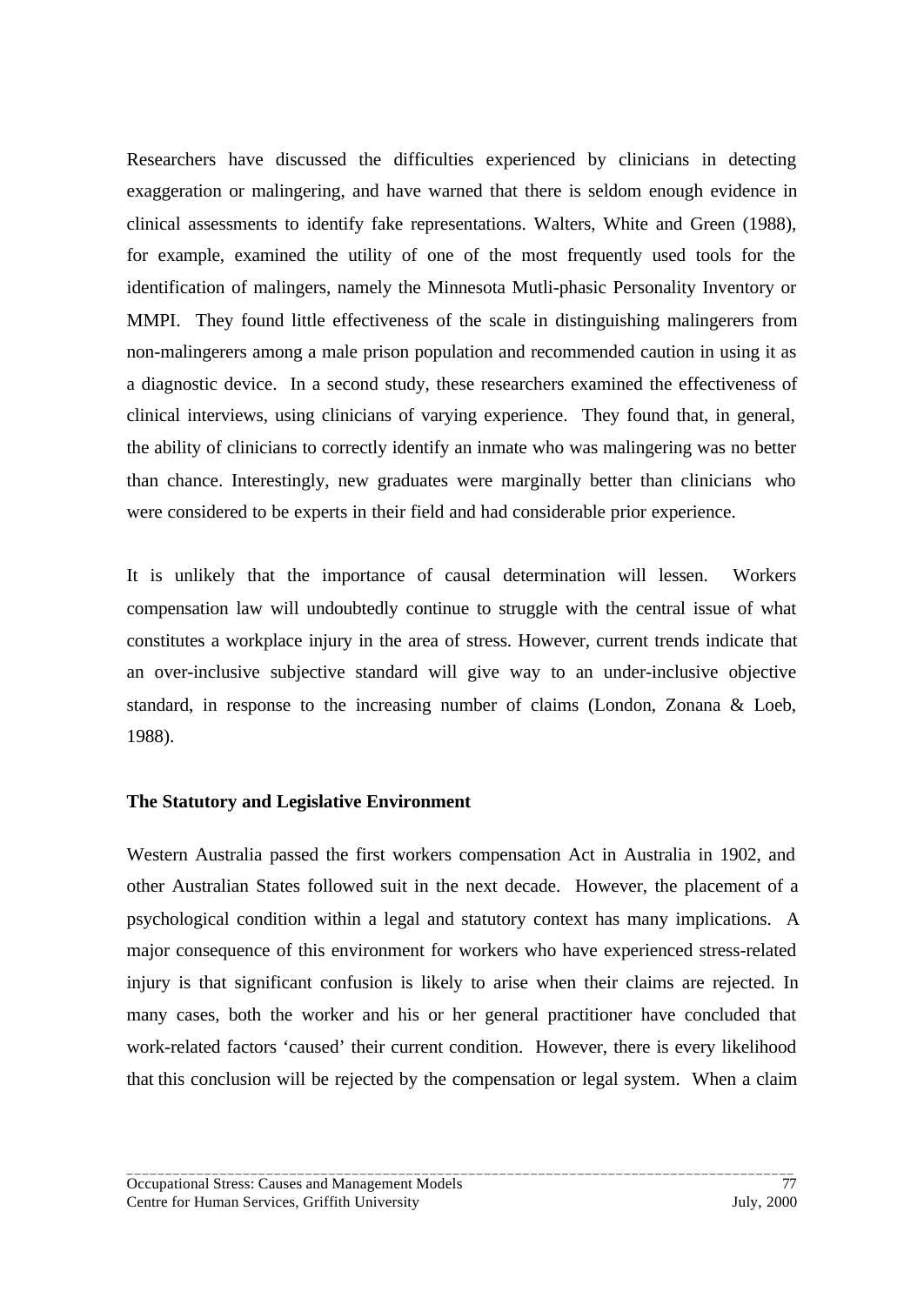is challenged or disputed, there is a strong likelihood of further conflict and a tendency to seek further legal or medical support to have the claim vindicated (Toohey, 1991).

The legal definition of work stress has raised many problems. For instance, Toohey (1996) noted that stress is not a "tangible or observable condition …[with]… a legal identity in the context of occupational health and safety and workers' compensation law" (p. 54). Indeed, in a legal context, the definition of stress has changed considerably over the years. In the 1970s and 1980s, workers compensation legislation in most Australia States was altered to allow claims for injuries associated with 'conditions of gradual onset' (Pearson et al., 1999). This change enabled the lodgement of claims for psychological injury that had occurred in the workplace over a period of time rather than only those caused by a traumatic event.

Workers compensation jurisdictions within Australia and around the world differ greatly in the way they define, determine and manage claims (O'Donnell, 2000). These differences are apparent in the legislation that governs compensation, the regulations and interpretations that operationalise the legislation, and in the procedural manuals that give operating instructions to the workers who administer the various schemes. Variations in the legislative frameworks have ranged from definitions that eliminate claims nominating chronic stressors as the source of the injury (e.g., Canada, and some parts of the United States of America), to more liberal definitions that make it difficult to exclude any psychological or psychiatric injuries (e.g., Queensland).

Occupational stress claims are often defined by considering both the type of injury and the workers response to the injury (Quick, 1999). For example, a physical-mental categorisation occurs when a worker sustains a physical injury and the psychological reaction to that injury becomes disabling. When a mental (psychological) provocation at the workplace leads to a physical reaction (i.e., stroke, ulcers, fatigue), then the claim is categorised as mental-physical*.* Finally, a mental-mental categorisation is made when psychological damage (i.e., post-traumatic stress disorder, severe depression) results from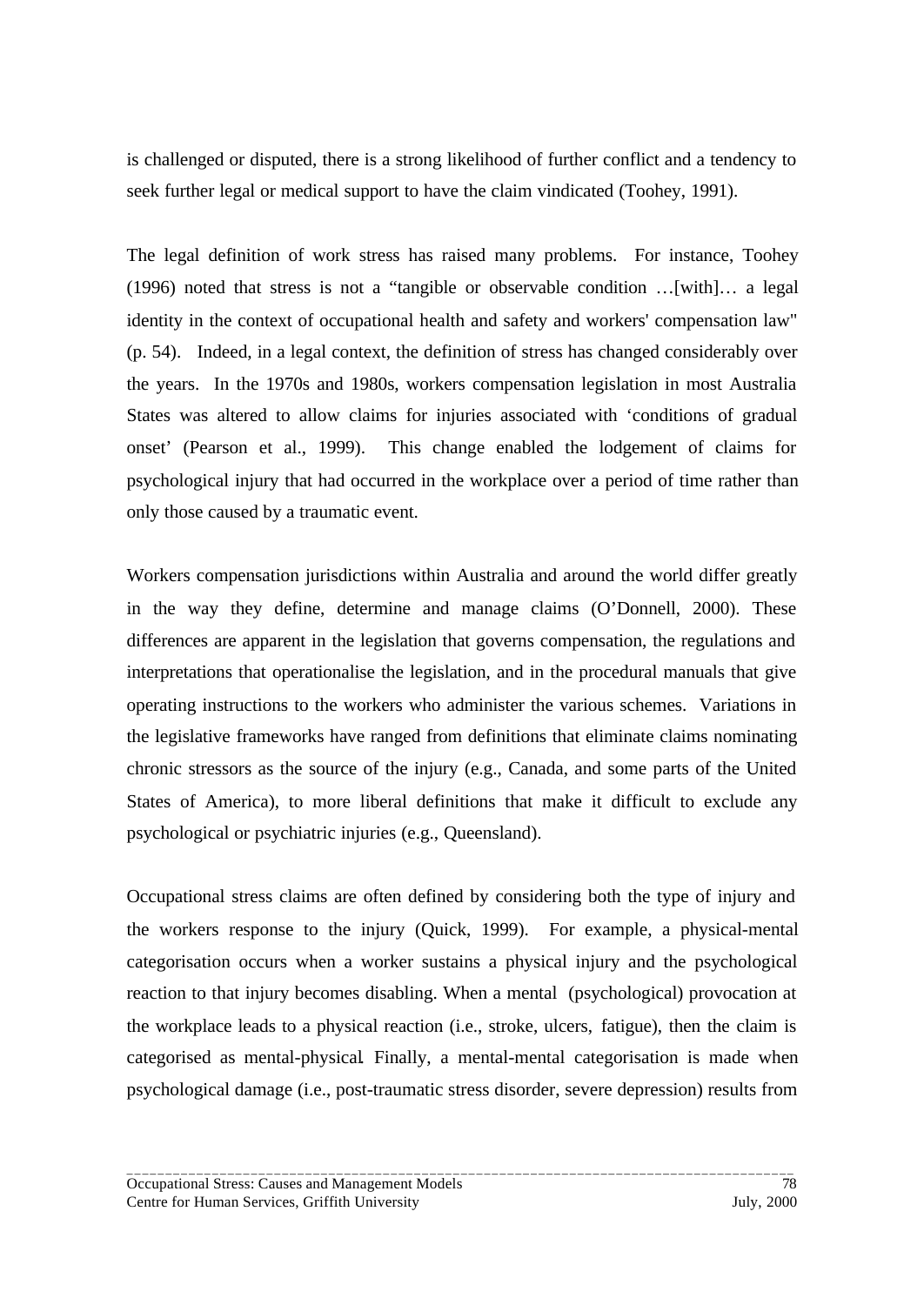psychological stimuli at the workplace. It is these claims that form the basis of the current report and represent the greatest problem in terms of management as they are difficult to attribute to the workplace. The same problem does not exist with physicalmental injuries as the cause of the psychological trauma is easily identifiable due to its physical nature. Similarly, mental-physical injuries are easier to attribute to the workplace as they are often associated with a traumatic event. The Canadian Compensation Board, in 1996, concluded that mental-mental injuries were the most problematic because "both the injury and the stimulus or the cause of the injury are not as visible as injuries or stimuli of a physical nature" (p. 3).

Several changes to definitions in legislation over time have influenced the entitlements of workers, ease of access to compensation for stress, and tests that must be satisfied in the certification and investigation process. For example, in Australia, Douglas and Bain (1996) mentioned the impact of the "Timb's Case" in 1993. The effect of the case was that claims for stress could be accepted when the contribution of employment was slight "thereby broadening the compensation option for employees whose stress might otherwise have been expressed through sick leave and ill health retirement or limited productivity at work" (p. 3). This judgement and others have triggered a series of changes to the legislation in an attempt to limit the liability of the compensation schemes.

Because of the difficulty associated with determining the causative factors involved in the development of the injury, most Australian jurisdictions have instituted fairly rigorous exclusion criteria and investigative processes. Most states in Australia have clauses in the legislation that exclude claims arising from 'reasonable management action'. In addition, work must be 'a significant contributing factor' or 'the major contributing factor'.

The claims determination process regarding occupational stress is particularly problematic in the legal setting as the 'facts' of the case are open to many interpretations. As a result of differing interpretations, decisions to accept or reject claims are often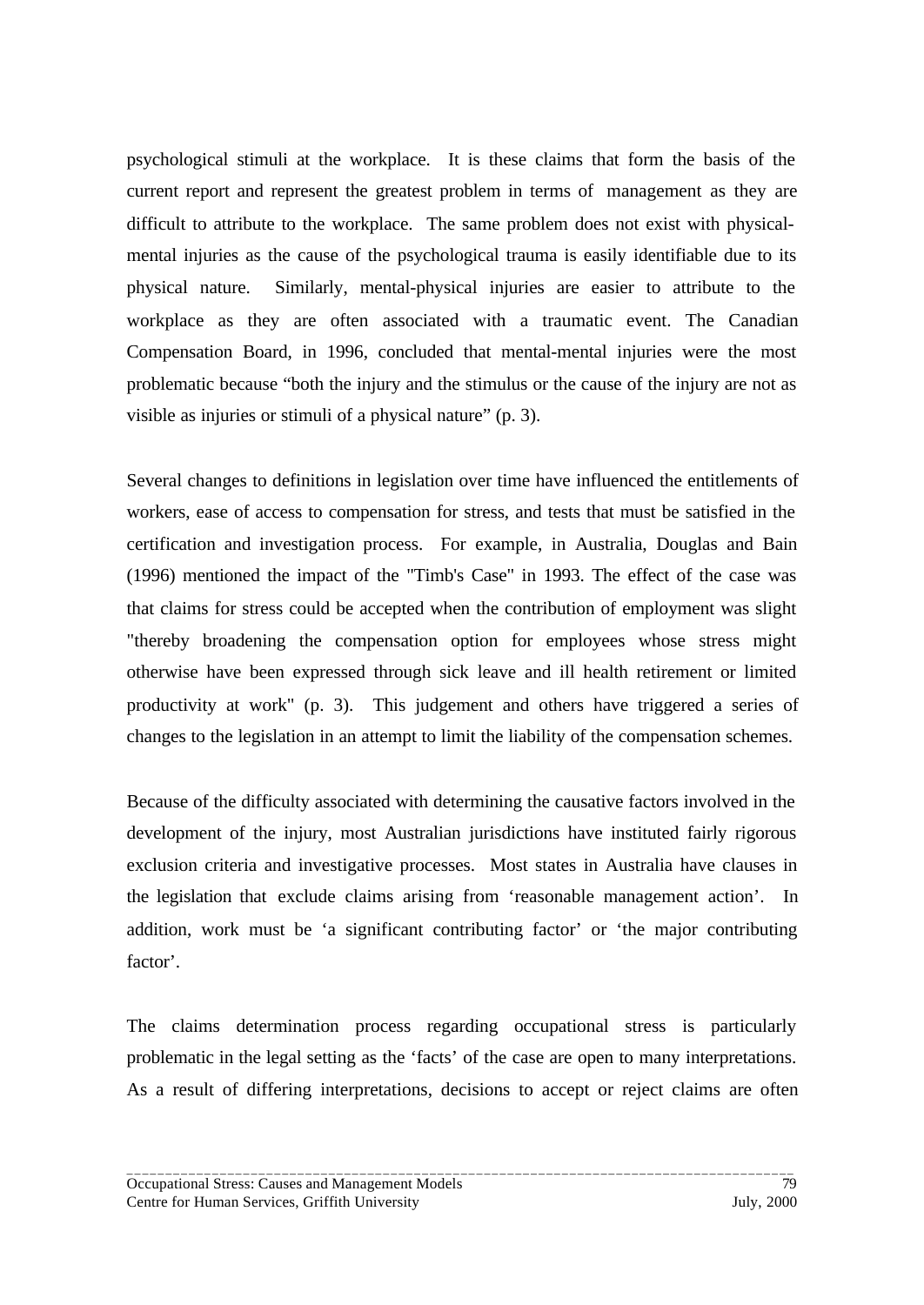made, overturned and then appealed on the basis of conflicting medical evidence, a situation that leads to considerable stress for the injured worker and delays in the instigation of rehabilitation. According to London, Zonana and Loeb (1988), even more significant difficulties arise when a claimant has a pre-existing mental disorder or when there are other significant non-work sources of stress, such that the difficulty of determining the probability of a causal link to the workplace is reduced.

# **3.9 Injury Management and Return to the Workplace**

Occupational stress is a prominent issue because of the impact it has on productivity and health and the financial cost of this damage (Nowland, 1997). Significant cost reduction can occur through the utilisation of proficient rehabilitation strategies and interventions within the workplace. Unfortunately, however, the complexity of issues associated with occupational stress can impede the return to work process. The diverse range of key stakeholders each with their own, and often conflicting agenda, the dyadic and triadic coalitions that emerge within and throughout the process, and delays in referral and intervention can significantly impede the management and rehabilitation of a worker with a psychological injury. As Ellis (1995) pointed out, the integration of management policies, occupational health and safety legislation, human resource management practices, and effective rehabilitation strategies will provide a win-win situation for all parties. In contrast, Gunningham (1994) argued that, in certain circumstances, workers are entitled to protection from hazards, regardless of the losses incurred by organisations in terms of costs or productivity decline.

In its current form, however, rehabilitation remains a separate activity that may not occur until some time after a claim has been determined. Consequently, the return to work process is fraught with problems and barriers. Research documenting the obstacles to return to work for injured workers has highlighted three types of factors, namely factors about workers, factors that are associated with the system and modulating factors (Tate, 1992). Systems factors include the workers' compensation process, the adversarial relationship with the employer, human resource and health and safety policies and labour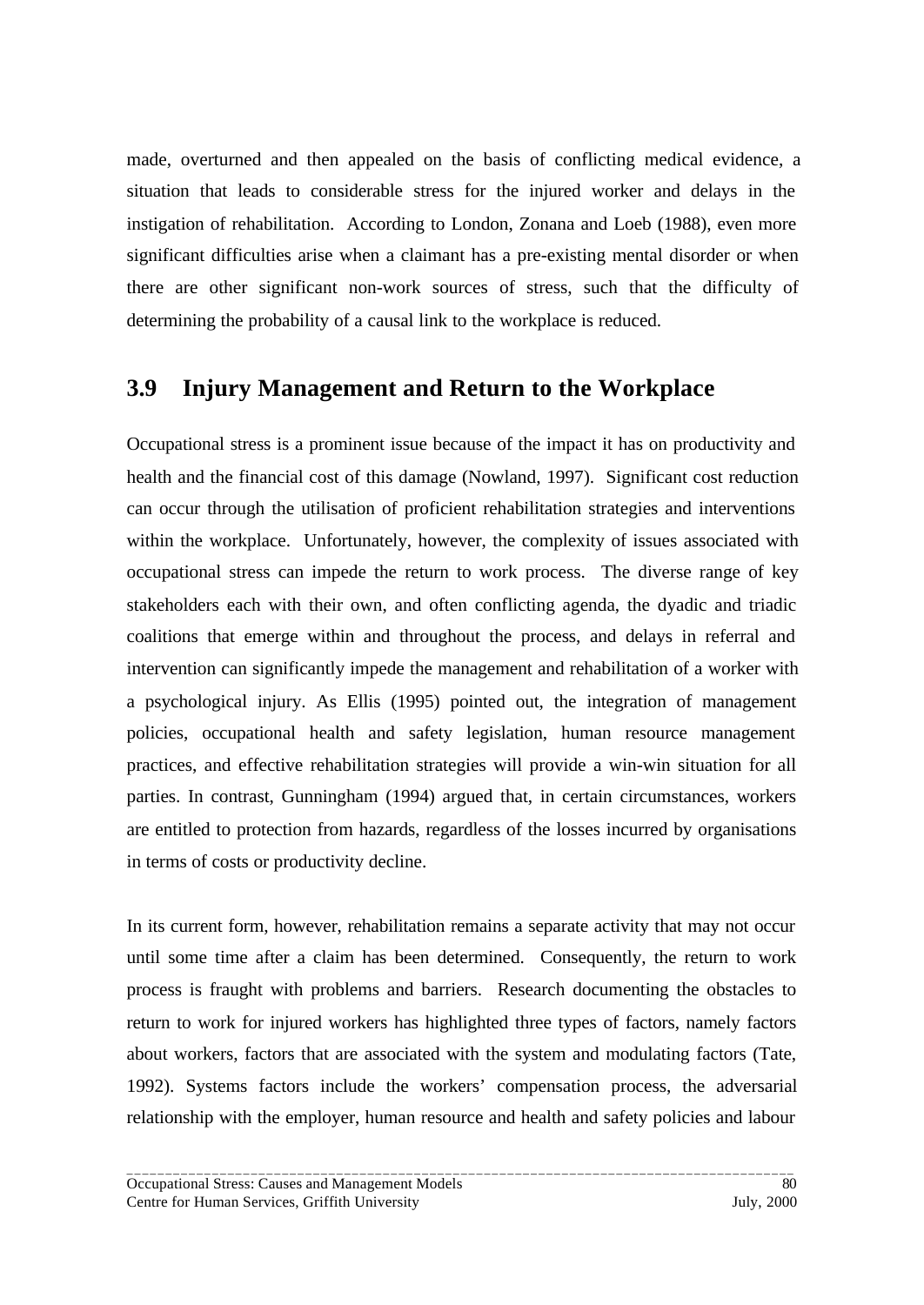policies. Subject factors include psychological, demographic and injury-related characteristics, while modulating factors are those that moderate or mediate the relationships between systems and subjects. If not handled in an efficient manner, the complexity of the dynamics operating within and between these three sets of factors can endanger the likelihood that the worker will be restored to a substantive employment role. Toohey (1995) concurred that occupational stress should not be viewed solely as a medical or health issue, but should be recognised as the potential or actual loss of human resources for the organisation thereby directly impacting on its effectiveness.

### **Systemic Factors**

Systemic factors are a major barrier to return to work. For instance, research has consistently found that the adversarial system is particularly detrimental to the return-towork process (O'Donnell, 2000). The adversarial system has been described as slow, inconsistent, costly and unable to predict the needs of individuals (Woodhouse, 1974). However, it is the contradictory incentives that are created by this system that has a major impact on rehabilitation and return to work. For instance, the focus of return to work initiatives is health and functioning, whereas the focus of an adversarial system is disability, pain and suffering (O'Donnell, 2000).

Tate (1992) argued that systems need to be carefully examined to fully comprehend the barriers to return to work. She noted that the successful return to work of injured workers is often obscured by the dynamics and complexities associated with the system. Tate also proposed that the motivations of key parties in the return to work process (i.e., insurers, workers, and employers) differ greatly from each other, and can be determined by issues of political and financial gain. These conflicting and hidden agendas can complicate the return to work process (Kenny, 1995a).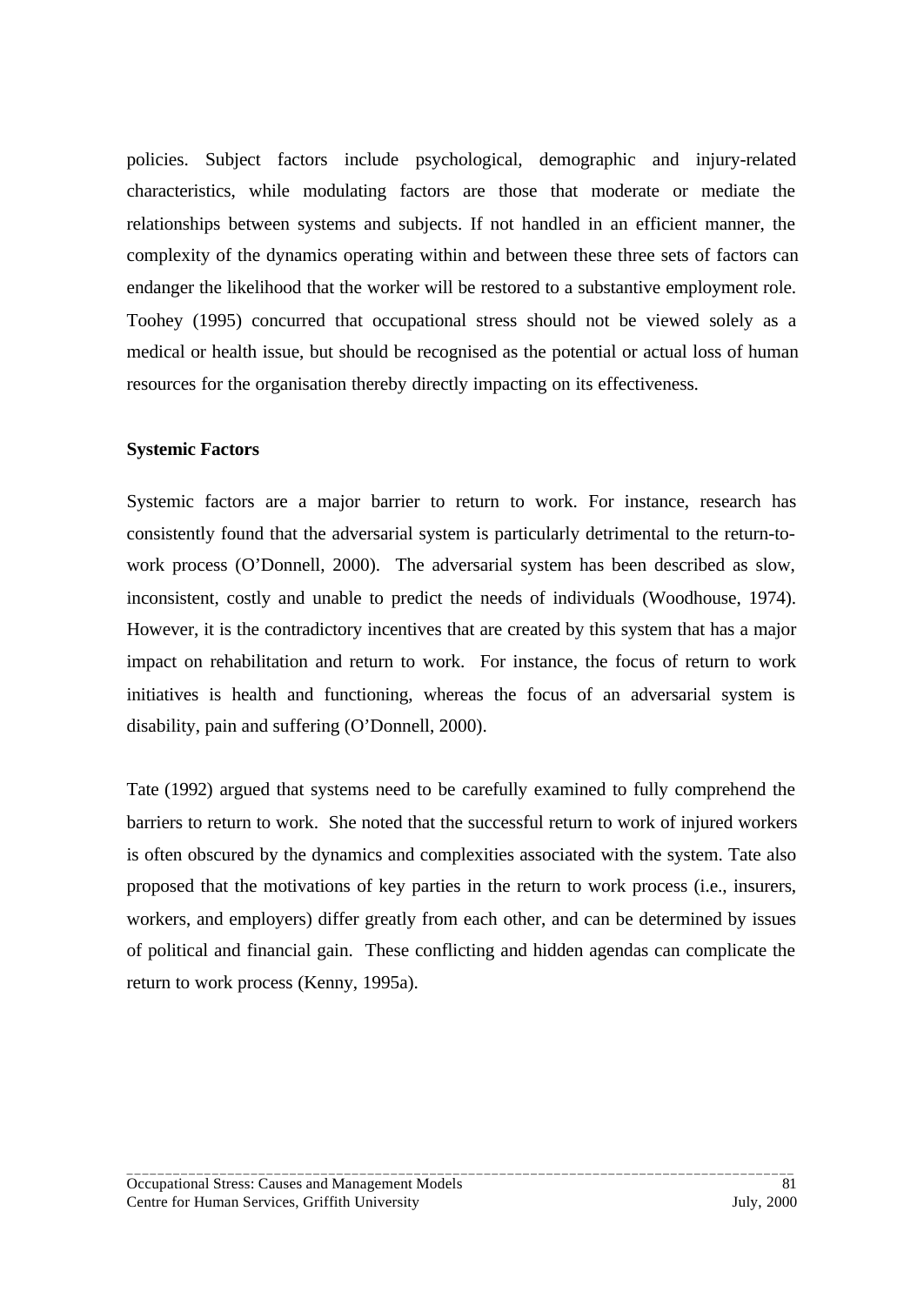### **Key Stakeholders**

The involvement of so many key stakeholders ensures the need for efficient information systems to disseminate essential information. In this regard, Kenny (1995a) reported that 85.5 percent of injured workers experienced difficulties communicating with key stakeholders, particularly employers and health professionals. It was further reported that injured workers were vulnerable because of the lack of information they received. Specifically, it is usually not the responsibility of any stakeholders in the system to inform the worker about progress of their claim. Therefore, the potential difficulties experienced by an injured worker, in attempting to negotiate a smooth transition into the workforce, can be extensive.

In a study of the relationships between injured workers and their employers in New South Wales, it was found that both parties were dissatisfied with the systems involved in the occupational rehabilitation process (Kenny, 1995a). The reasons for dissatisfaction cited included insufficient knowledge of legislative requirements, breakdown in communication among all relevant stakeholders, negative perceptions by the employer of the injured worker, and a lack of understanding of procedures associated with occupational rehabilitation. Furthermore it has been reported that conflicting and unreported agendas between stakeholders significantly influences return to work outcomes and creates barriers to teamwork (Kenny, Kable, Kroon, Quinn & Edwards, 1999). Therefore, rather than ascribing poor return to work outcomes solely to worker motivation, disengagement from the rehabilitation process should be examined in terms of systemic issues.

The perceptions of employers can also adversely effect an injured worker's opportunities for rehabilitation and return to work. Kenny (1995) described a conflict of interest between the needs of the employer and the needs of the injured worker. Whereas workers may have been formerly described as loyal employees, once injured, they are inadequately treated. The rationale to support adverse employer perceptions is not unlike the 'deviant role' imposed upon an individual with a disability by society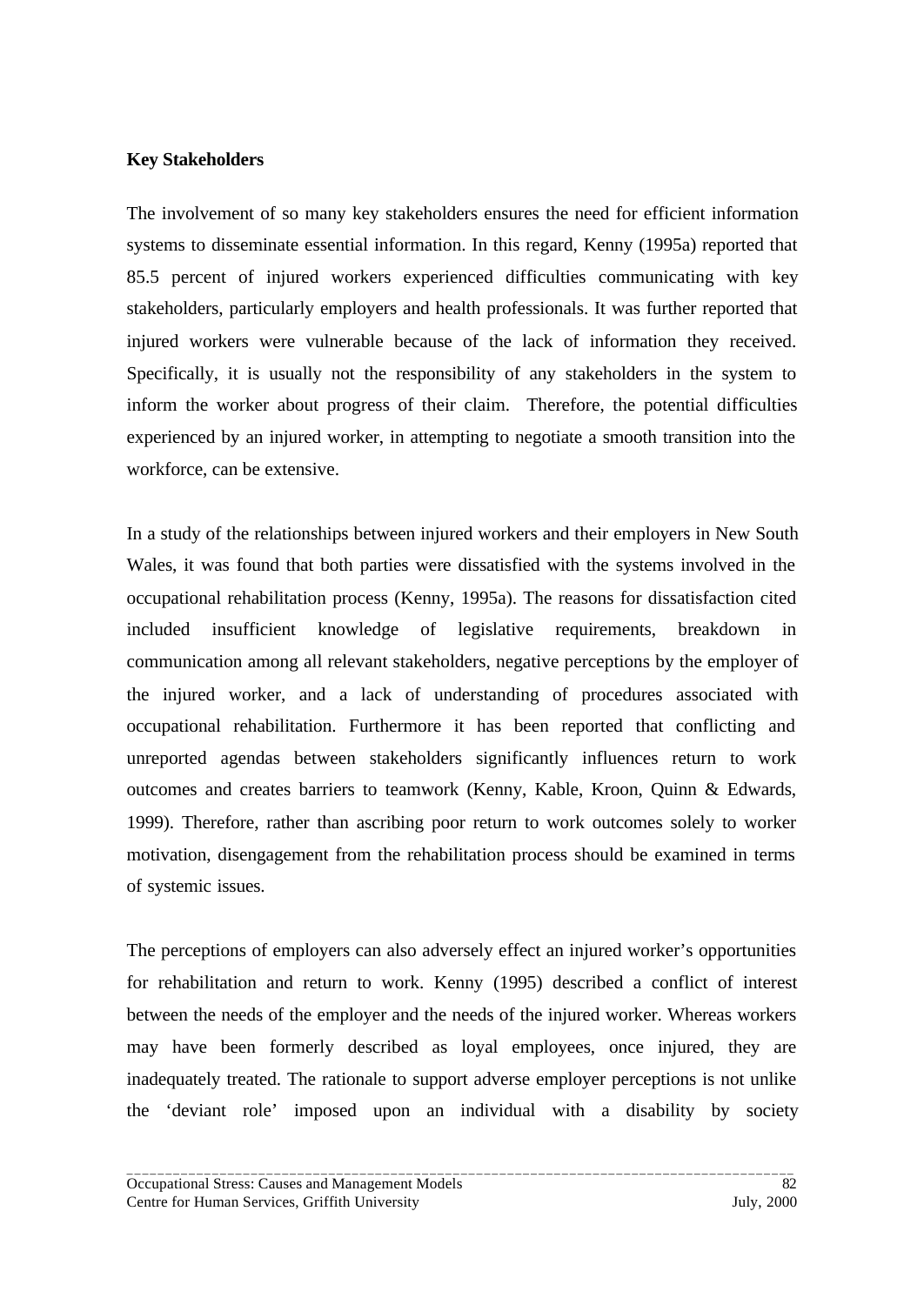(Wolfensberger, 1991), whereby the injured worker is clearly transgressing the principles of productivity and cost containment and is therefore viewed as 'deviant' (Kenny, 1995). Consequently, the unwillingness and inflexibility of an employer, in successfully accommodating the injured worker within a rehabilitation programme, makes for a protracted return to work. Kenny (1998) further purported that peer pressure by coworkers and supervisors within the workplace resulted in poor rehabilitation outcomes. Specifically, when peers and supervisors of an injured worker fail to accommodate the injured worker's needs within an 'alternative duties' programme, substantially compromised an otherwise effective return to work programme.

#### **Delays to Return to Work**

A potential reason for the significant increase in costs associated with stress-related claims is the delay between lodgement of claim and acceptance of liability (Comcare, 1990), that usually enables the return to work process to occur. An earlier enquiry (Woodhouse, 1974) found that the need to make determinations of negligence prior to the initiation of therapy and rehabilitation provided a major disincentive to return to work. Although there has been little empirical evidence in this regard, it has been suggested that early intervention should prevent the development of ingrained psychosocial problems and the 'sick role' that can inhibit return to work (Russell, Young & Hart, 1995). Hood and Downes (1985) found that referral to rehabilitation within three months of injury resulted in a 47 percent return to work rate. This figure reduced to 33 percent within one month and only 18 percent within a year. In this regard, the Grellman Report (1997) highlighted shortcomings associated with delays in the initiation of occupational rehabilitation within the New South Wales workers compensation system. The report encouraged a focus on proactive management and early intervention strategies, and placed a strong expectation on employers and insurers to 'aggressively manage' the injury and return to work process. As noted by O'Donnell (2000), rehabilitation and return to work is likely to be most successful when adequate care is provided as soon as possible after the injury.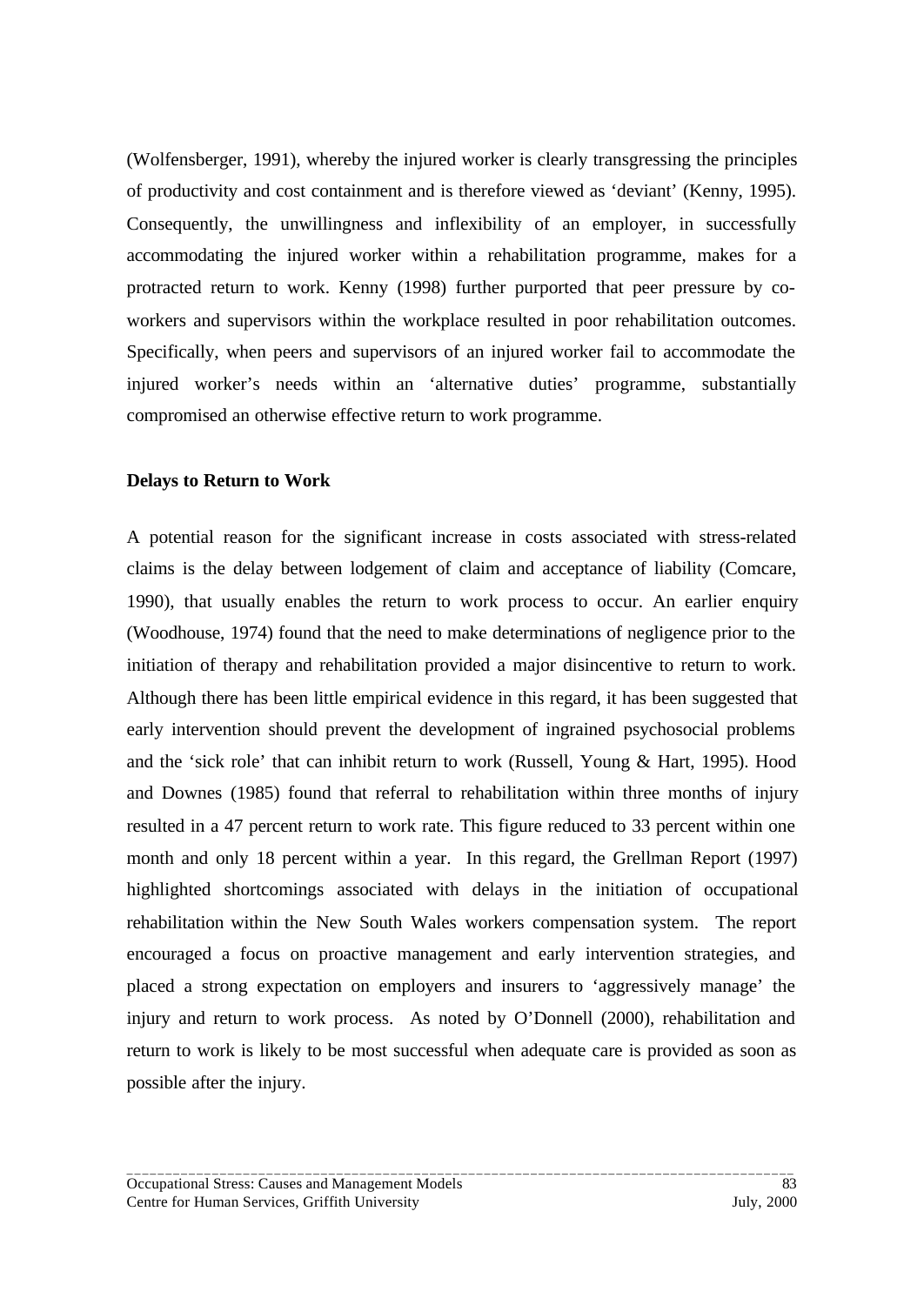#### **Financial Benefits**

The wage replacement component of workers compensation has often been cited as a disincentive to return to work (Walker, 1992). In this regard, compensation payments do not cease until the injured worker returns to work, or alternatively, when the employer is able to demonstrate a change within the injured worker's employability. Moreover, individual initiatives to return to work are often compromised by disability payments (Roessler, 1988). In fact, Hester and colleagues (Hester et al., 1986) cautioned that a wage replacement, if in excess of 75 percent of the injured worker's original salary, would lessen the likelihood of a return to work. Furthermore, Walker (1992) indicated that as injured workers are often reliant on the employer or rehabilitation provider to locate suitable employment they are usually not compelled to seek alternative employment options and are therefore receiving monetary rewards for little or no action. This inaction is frequently condoned by the treating medical or legal practitioner (Kenny, 1998), in that 56.7 percent of injured workers unable to temporarily work were advised not to return to work until completely fit. Furthermore, 61.5 percent of workers who continued working were recommended by the doctor to discontinue work until they were completely fit.

# **Stigma of Returning to the Same Workplace**

Shrey (1993) noted that rehabilitation is often conducted outside the workplace, with little regard to the work environment, issues associated with labour relations or job redesign or modifications. Returning to work is not only dependent on the recovery of the worker but is also dependent on the perceived stressors within the workplace. Indeed, Russell, Young and Hart (1995) concluded that it is extremely arduous to return a worker to an environment that is perceived as stressful.

In this regard, many injured workers report feelings of alienation from the workplace as a significant negative factor influencing their return to work (Kenny, 1995). Predominantly emanating from negative perceptions from employers, co-workers and supervisors as a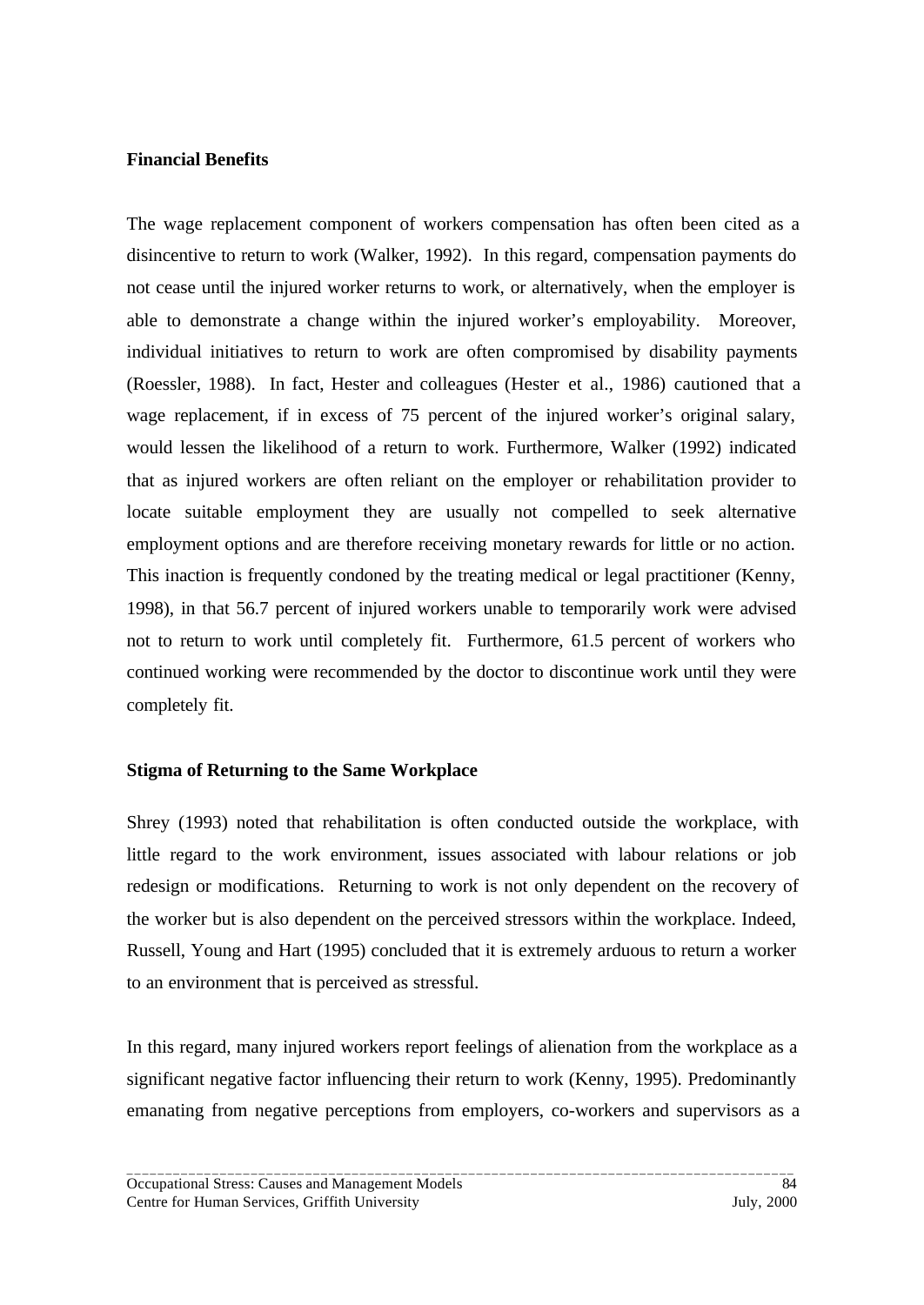result of their workers compensation claim, this estrangement may significantly impact on their subsequent treatment within a return to work programme. This situation results in a situation of learned helplessness for workers (Seligman, 1994) in that even their best efforts to return to work appear to be unsuccessful for reasons beyond their control (Walker, 1992). Walker (1992) adeptly described the loss of control experienced by an injured worker within the compensation system and concluded that this situation substantially affected motivation.

Negative attitudes in the broader society have also been cited as a contributing factor that can impact on the occupational rehabilitation process (Goodman & Shaw-Johnson, 1986). Stigma, perceived as being rejected or shunned by others, is often associated with psychological illness and mental disorders (Burdekin, 1993) and is often encountered within vocational and occupational rehabilitation. Indeed, the perceived stigma associated with the lodgement of an occupational stress claim may impose further barriers to implementing early intervention strategies and a successful return to the workplace. For example, the fear of being viewed as a 'bludger', may inhibit an employee reporting early symptoms (CCH Australia, 1990). Furthermore, following the lodgement of a claim, the notion of eventually returning to the same workplace to face potentially negative attitudes of co-workers or supervisors, may provide a further deterrent for injured workers.

Certain work cultures have been found to be particularly inhibitive to the progress of rehabilitation. For example, early intervention may be compromised by the perception of collectivism such as that found within the military. Winslow (1998) alluded to the institutional value of the group as paramount and the incomparable significance of the team. If full support of the team is not provided, a soldier risks ostracism. Therefore, the soldier who experiences a psychological injury such as occupational stress, may be reluctant to report the injury and receive appropriate interventions due to the risk of being perceived as 'weak' and failing his platoon.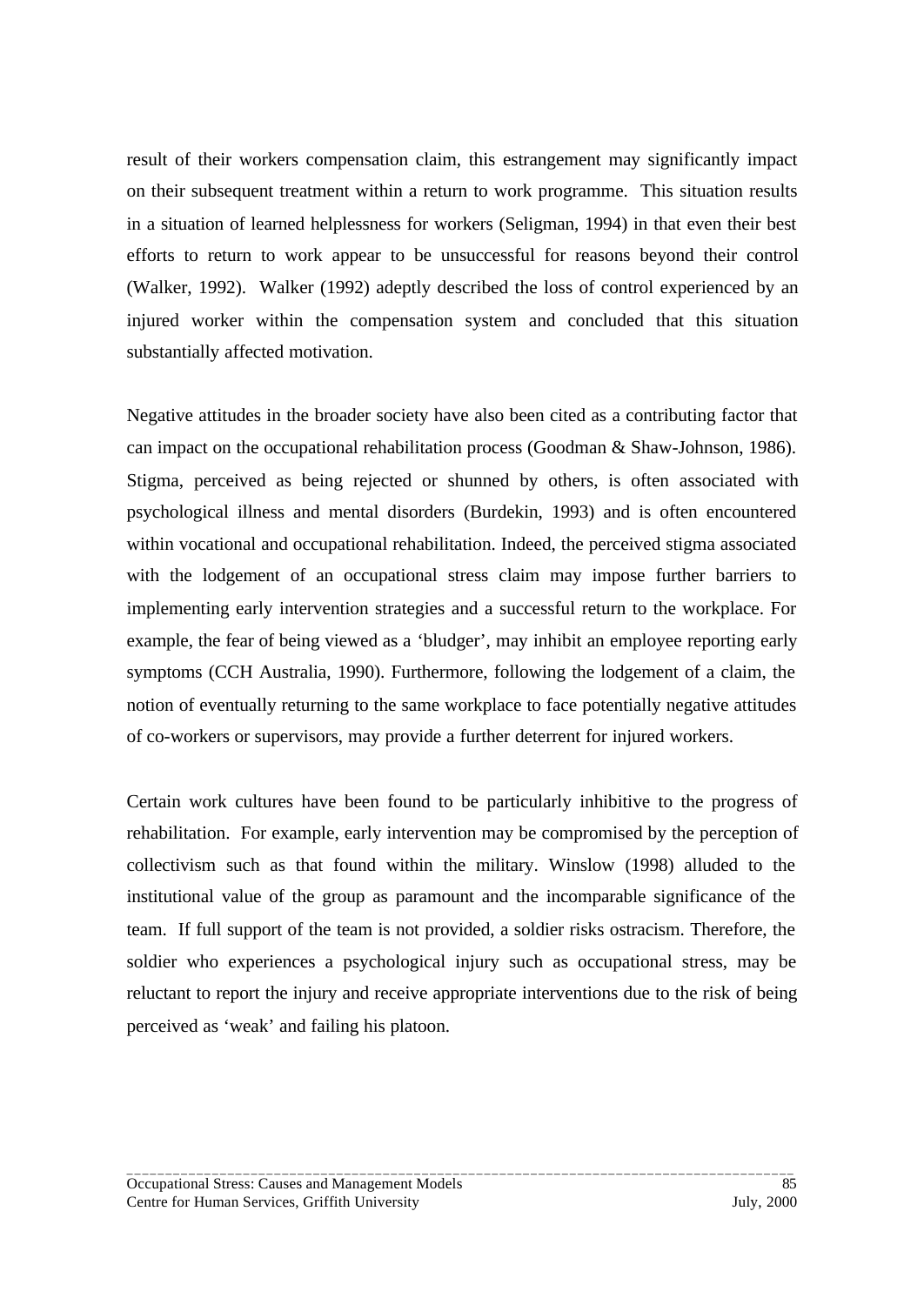Following an injury experience, an employee may encounter apprehension and fear due to the experience that other workers have had undergone within the workers compensation arena (CCH Australia, 1990). In addition, an injured worker may not posses adequate information in relation to the workers' compensation scheme (Kenny, 1995) and be reluctant or unwilling to seek facts, therefore elevating fears for the future and frustrations associated with the subsequent loss of control.

#### **Demographic Factors**

General factors that may impede the return to work process include the impact of the stress claim on the injured worker's family, gender, and the ethnic origin of the worker (i.e., non-English speaking background). For example, role changes as a result of injury may precipitate changes within family relationships or the injured worker may receive non-contingent rewards from family members, such as increased attention, as a consequence on their condition (Walker, 1992). Clearly, this alignment towards maintaining a 'sick role' may impede the return to work process.

Research has indicated the increasing numbers of women, especially married women with children (Young, 1990), are receiving services within the rehabilitation system. Skues and Kirby (1995) found gender differences in both coping with occupational stress and the effectiveness of stress management intervention, indicating that women are more vulnerable to work stress. Furthermore, women are more likely to be employed in those occupations that demonstrate a high risk for occupational stress, such as education, community and health services. Therefore, to be effective, programmes need to accommodate the specific needs of both genders. This accommodation of gender is particularly important as research findings are contradictory in terms of successful return to work outcomes across males and females. For instance, some studies have found that women are more likely to return to work (Hester et al., 1986), others that men are more likely to return to work (Smith & Crisler, 1985), and still others have found that gender makes no difference in return to work outcome (Strautins & Hall, 1989).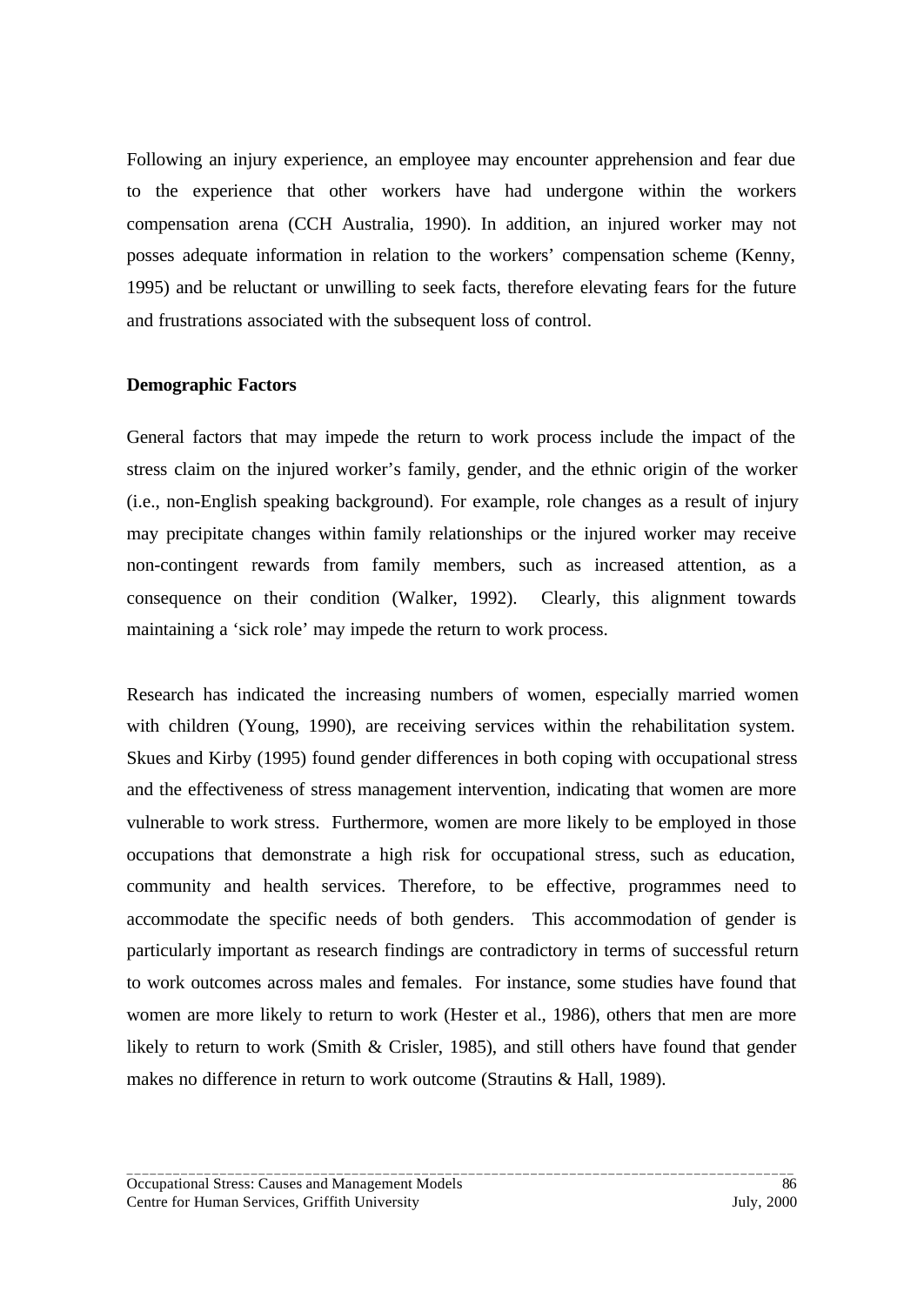The occupational distribution of migrant workers is predominantly within the manufacturing, process work and construction industries where there is a high rate of occupational injury in general (CCH Australia, 1990). However, these workers are also at risk of psychological injury that is difficult to both recognise and treat as a result of their language barriers. Consequently, it is possible that many migrant workers will be disadvantaged throughout the return to work process, especially as a result of their inability to comprehend the workers' compensation system.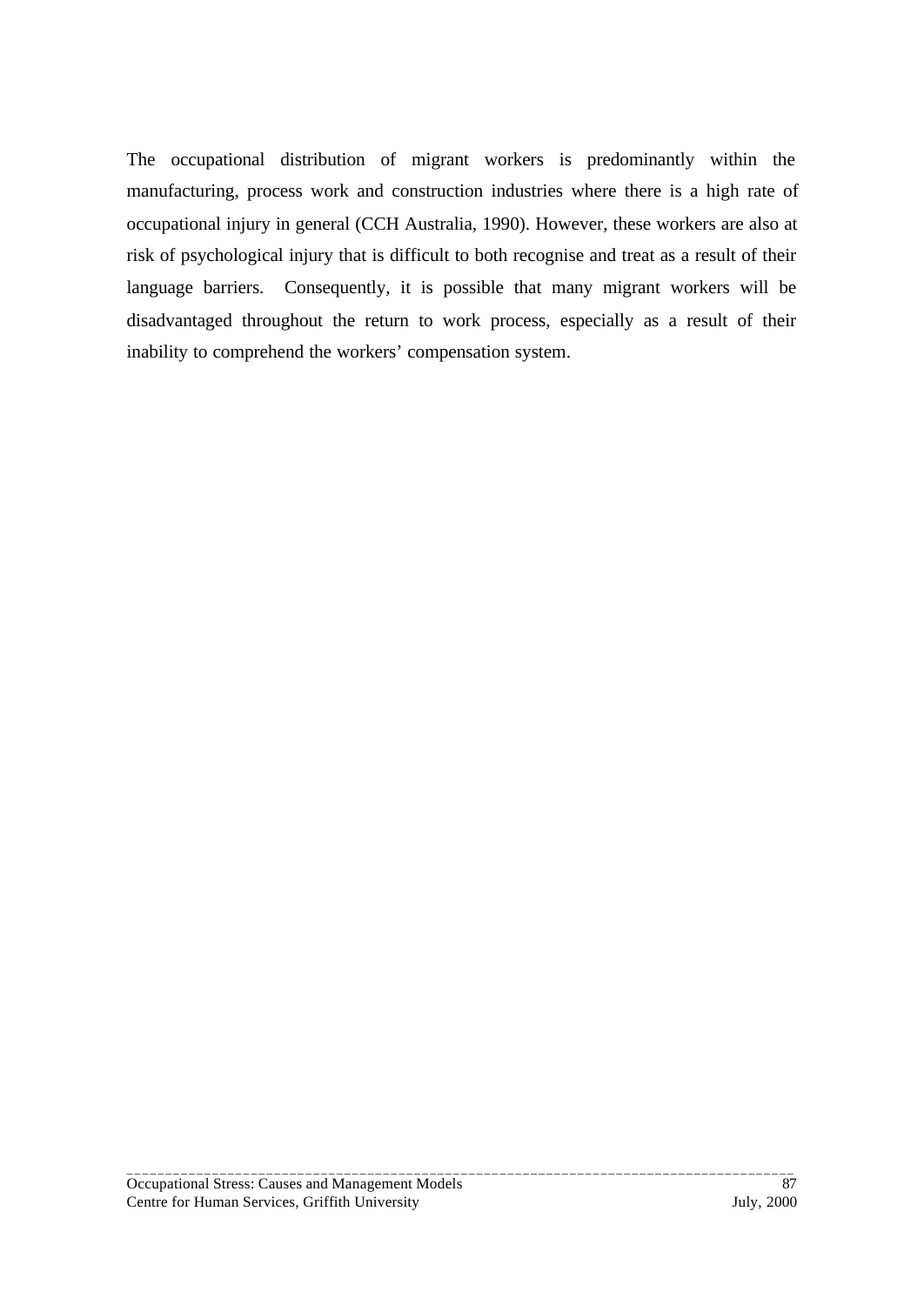# **Management Strategies**

Interventions and management strategies have been classified into three groups, namely primary, secondary and tertiary. Primary prevention seeks to alter the source of stress, making it the most fundamental approach to work stress. Such preventative strategies usually focus on the worker (e.g., stress management training), the workplace (e.g., job redesign, occupational health and safety strategies) or the interface between the worker and the workplace (e.g., selection processes). Secondary management strategies aim to reduce the severity of the consequences of stress before they become more serious. Consequently, secondary management strategies can also be considered preventative. However, in contrast to primary management, these strategies tend to focus mostly on the individual (e.g., Employee Assistance Programmes or EAPs, medical treatments and counselling). Tertiary management involves the treatment of an identified condition and the amelioration or restoration of that condition to a state of full health and functioning (i.e., return to work). The major tertiary management strategy that occurs in the context of work stress is case management. However, in recent years, variations of case management have emerged, namely injury management and disability management. The focus of these strategies is usually the individual, although the context in which the individual is functioning becomes crucial, particularly in relation to disability management. The following sections will review the characteristics of these major management strategies.

# **4.1 Primary Prevention and Management**

Primary prevention strategies can be either reactive or proactive. Reactive strategies seek to identify and alter potential stress-provoking aspects of the workplace or workers, whereas proactive strategies are more likely to create working environments that are not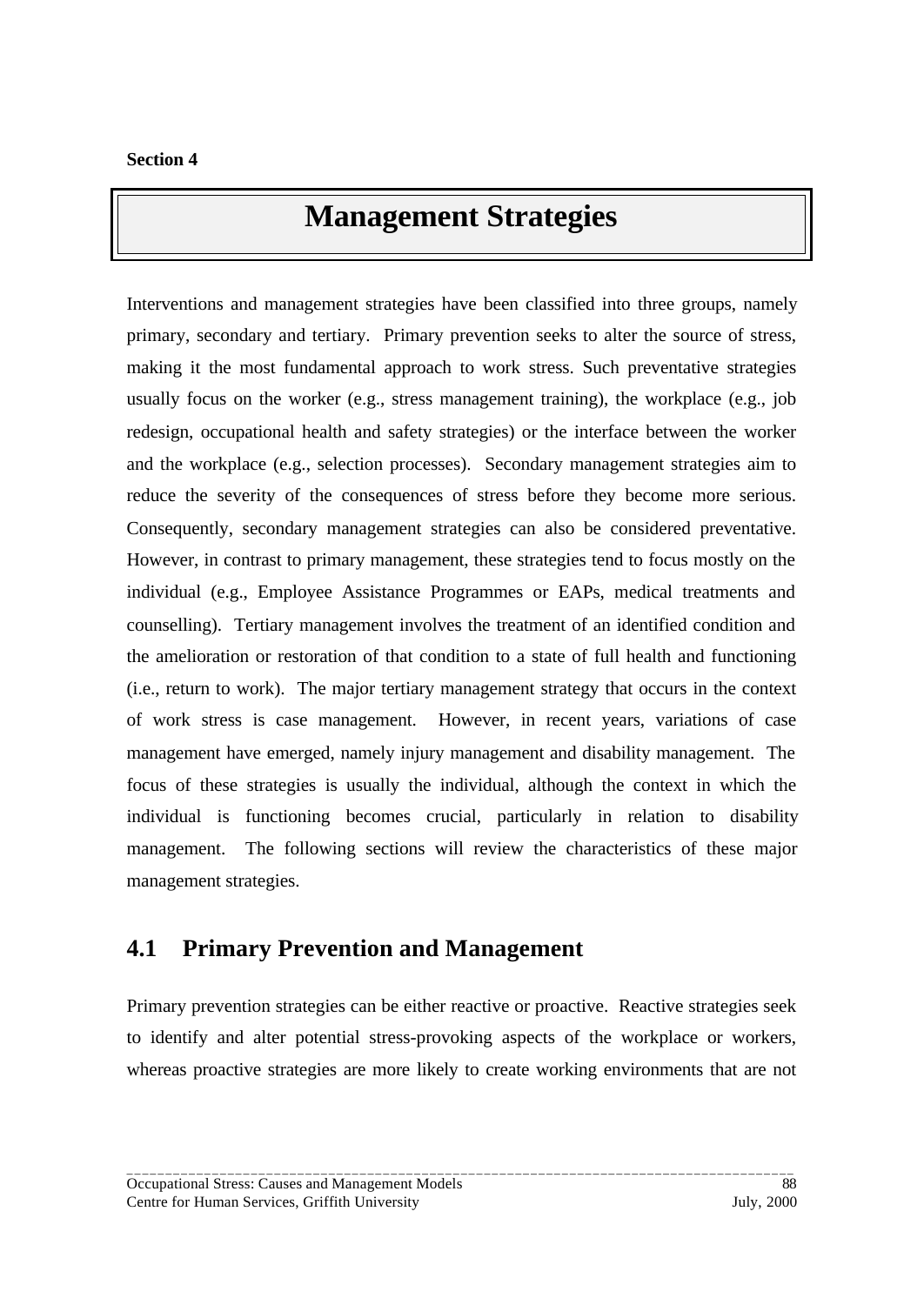stress-provoking. These proactive strategies tend to focus on workplaces rather than workers and, as such, have a greater likelihood of success.

Despite the advantages of proactive primary stress management, there are several reasons why the focus has tended to be on individual-focussed interventions. Firstly, proactive approaches are often considered by management to be expensive to implement and disruptive to production schedules (Murphy, Hurrell, Sauter & Keita, 1995). Second, at a practical level, primary organisation-focussed prevention is more difficult to implement than individual-focused interventions (primary, secondary or tertiary) and guidelines for practice are rare. Third, individual-focussed strategies have a higher profile, allowing organisations to be seen to be doing something (Cartwright, Cooper and Murphy, 1995). Finally, those most often responsible for stress management are likely to be more comfortable with individual-focussed interventions (Ivancevich, Matteson, Freedman & Phillips, 1990).

As a result, there is a reliance on individual focussed programmes and a paucity of useful evaluation of organisational programmes. Indeed, a review of stress intervention evaluations (Williamson, 1994) indicated that the majority (21 of 24) focussed on individualised approaches to managing stress (e.g., stress management programmes, relaxation training). Only 3 evaluations focussed on interventions at the organisational level.

Individual-focussed stress programmes became popular in the late 1980s. Although the content varies considerably, most involve some component of cognitive reappraisal, relaxation training, exercise and nutrition education, coping skills training, or communication. According to Ganster (1995), the vast body of literature evaluating individualised stress management programmes has indicated that well-designed programmes can produce short-term improvements in distress among workers. However, there has been too little in the way of long-term follow-up to draw conclusions about their impact over time. Thus, while there is no doubt that such interventions have a place,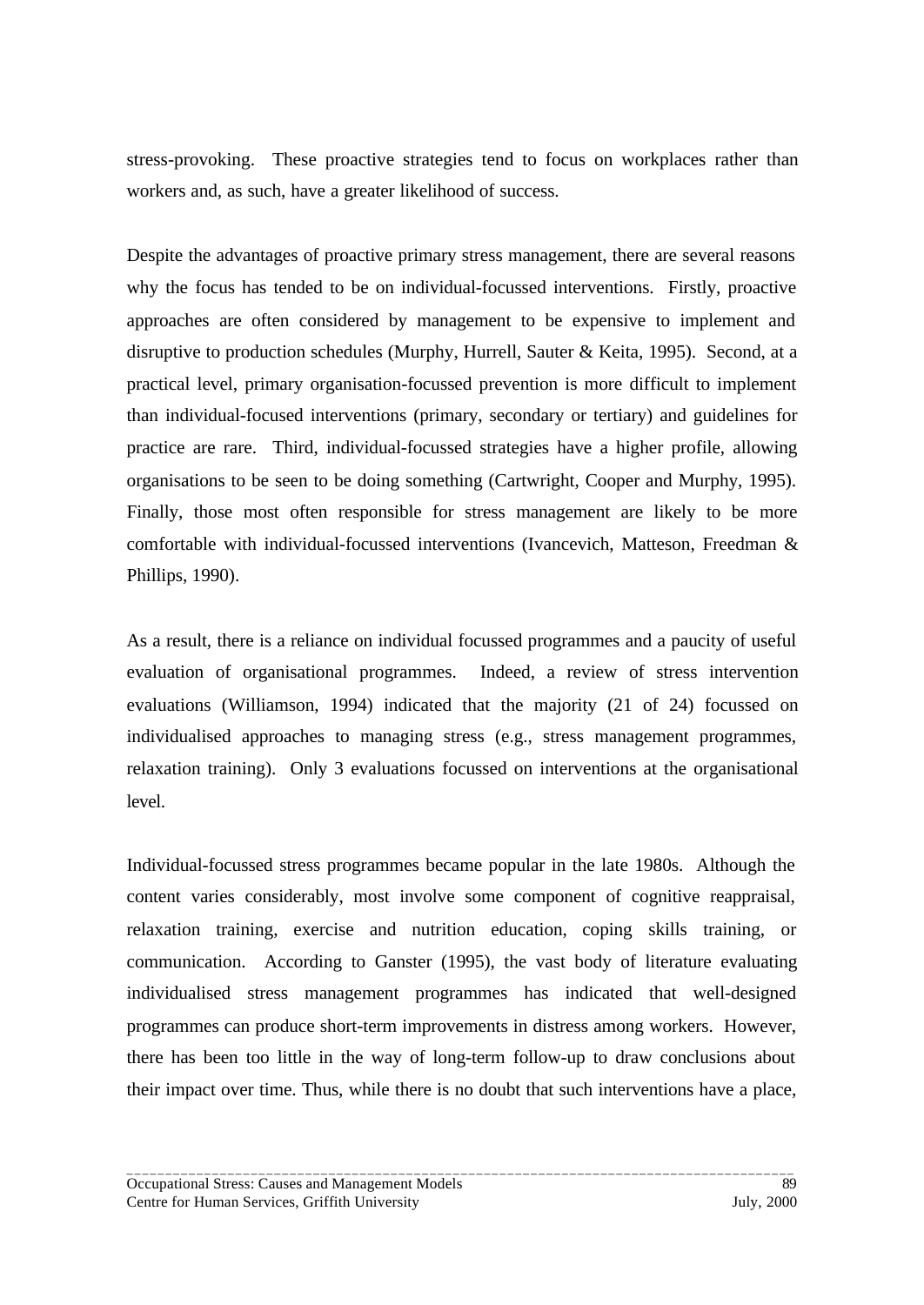they do little to address the climatic and cultural sources of work stress (Dollard, 1996). These programmes have also been criticised on the grounds that they misattribute responsibility for stress management to the individual – workers must develop greater resilience whereas employers are not required to monitor or change the working environment. While assisting workers to protect themselves from stress will remain an important activity, the long-term reduction of stress requires more fundamental changes to the organisation (Schurman & Israel, 1995).

#### **The Healthy Organisation**

Stress prevention and management at the organisational level involves the creation of the 'healthy organisation'. Research into the concept of healthy organisations began in the 1960s (e.g., Argyris, 1964). It has been suggested that at the extreme level, a healthy organisation is one that has created and maintained a relatively stress-free environment where secondary and tertiary stress management is unnecessary (Cartwright, Cooper & Murphy, 1995). As this optimal situation is not likely to be achieved, researchers have suggested that healthy organisations are those that can maintain a relatively well 'balanced' scorecard (Robson, 1999). Beer, Eisenstat and Spector (1990) described a healthy organisation as one that balances the needs and demands of all stakeholders, namely consumers, stockholders, governments, societies and employees at all levels. They suggested that organisations cannot and should not be wholly focused on employees. Instead, healthy organisations must balance power between the range of interest groups. By doing so, outcomes can be enhanced for all groups (Jaffe, 1995). Healthy organisations will re-focus responsibility for stress reduction on the organisation, but paradoxically, will give more responsibility to workers by encouraging their participation in change management, involvement in job re-design, requests for honest communication and feedback, and understanding of the constraints in which the organisation operates.

Jamison and O'Mara (1991) suggested that healthy organisations are those that adopt appropriate methods of (1) job-person matching or job design that facilitates the expertise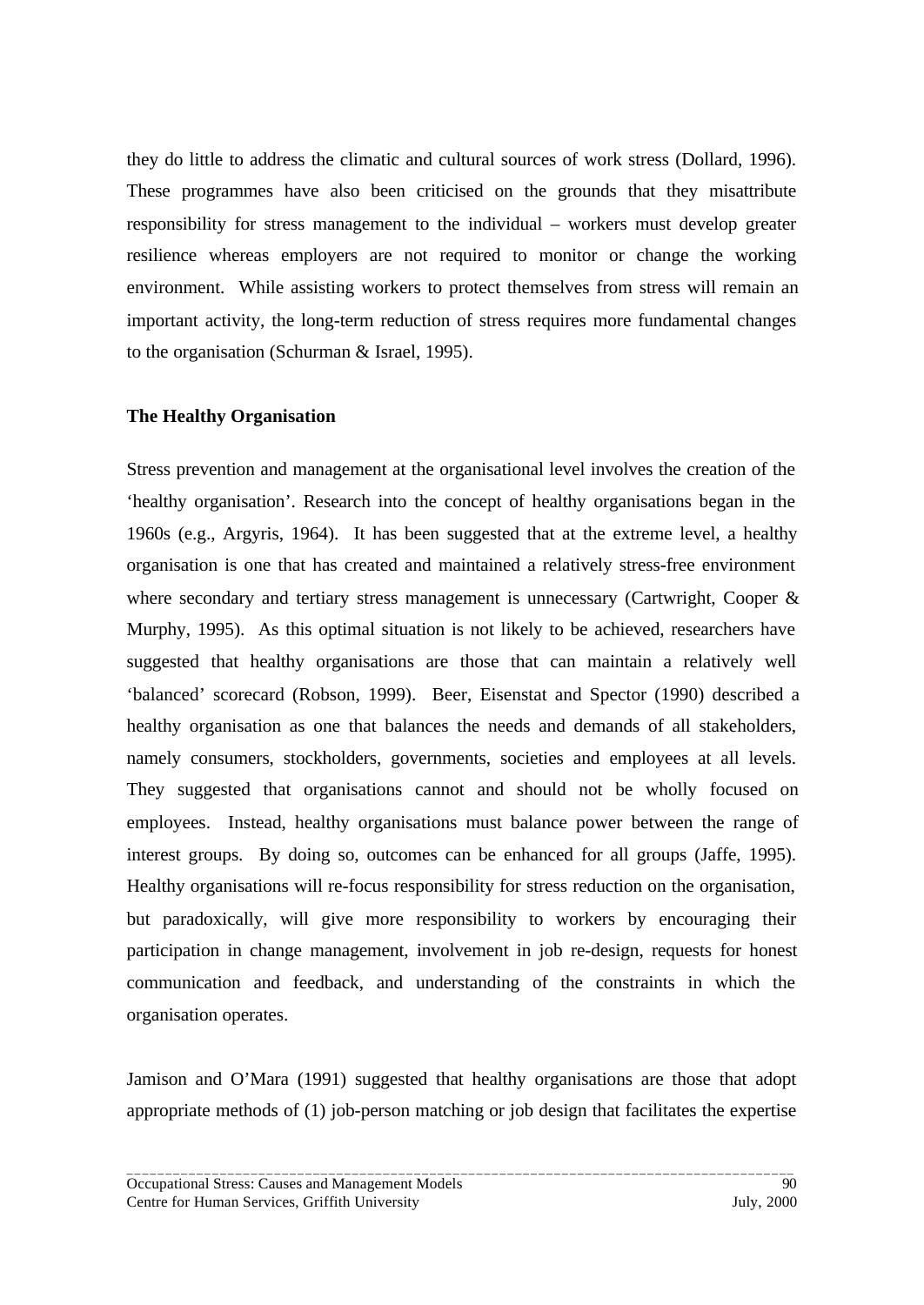and needs of workers; (2) managing and rewarding performance; (3) informing and involving workers; and (4) supporting lifestyle and family needs of workers. In order to achieve these methods, Wearing and Hart (1995) indicated that healthy organisations will develop efficient stress auditing mechanisms, ongoing monitoring systems, and methods of benchmarking against which change can be evaluated. Further, healthy organisations will manage change effectively by assisting employees to understand the need for change through clear communication, justification for decisions, a shared vision for the future and transparency in the decision making process (Baruch & Hind, 1999). This type of communication will allow workers the opportunity to revise and reshape the psychological contract they have created with their employer.

Thus, the core concept of a healthy organisation appears to lie in the redefinition and clarification of relationships, expectations, obligations and interactions between employees and organisations (Jaffe, 1995), rather than in simply redesigning jobs, training employees to cope with stress or effectively managing stressed employees. Some researchers have suggested that in redefining relationships, it is important to create a culture of empowerment, affiliation and reasonable achievement (Michela, Lukaszewski & Allegrante, 1995).

The steps involved in developing healthy employer-employee relationships will include (1) opening up communication channels by using appropriate employee opinion surveys to monitor stress levels, needs and stressors in the working environment; (2) conducting collaborative workplace and job redesign to enhance person-environment match; (3) engaging in worker empowerment and participatory management; and (4) developing family-oriented or socially supportive workplaces that provide buffers against the impact of stress (Kenny, 1995a).

These four steps appear relatively simple. However, research shows that implementation of organisational management strategies that apply any of these steps has been inadequate (Schurman & Israel, 1995). Schurman and Israel speculated that these disappointing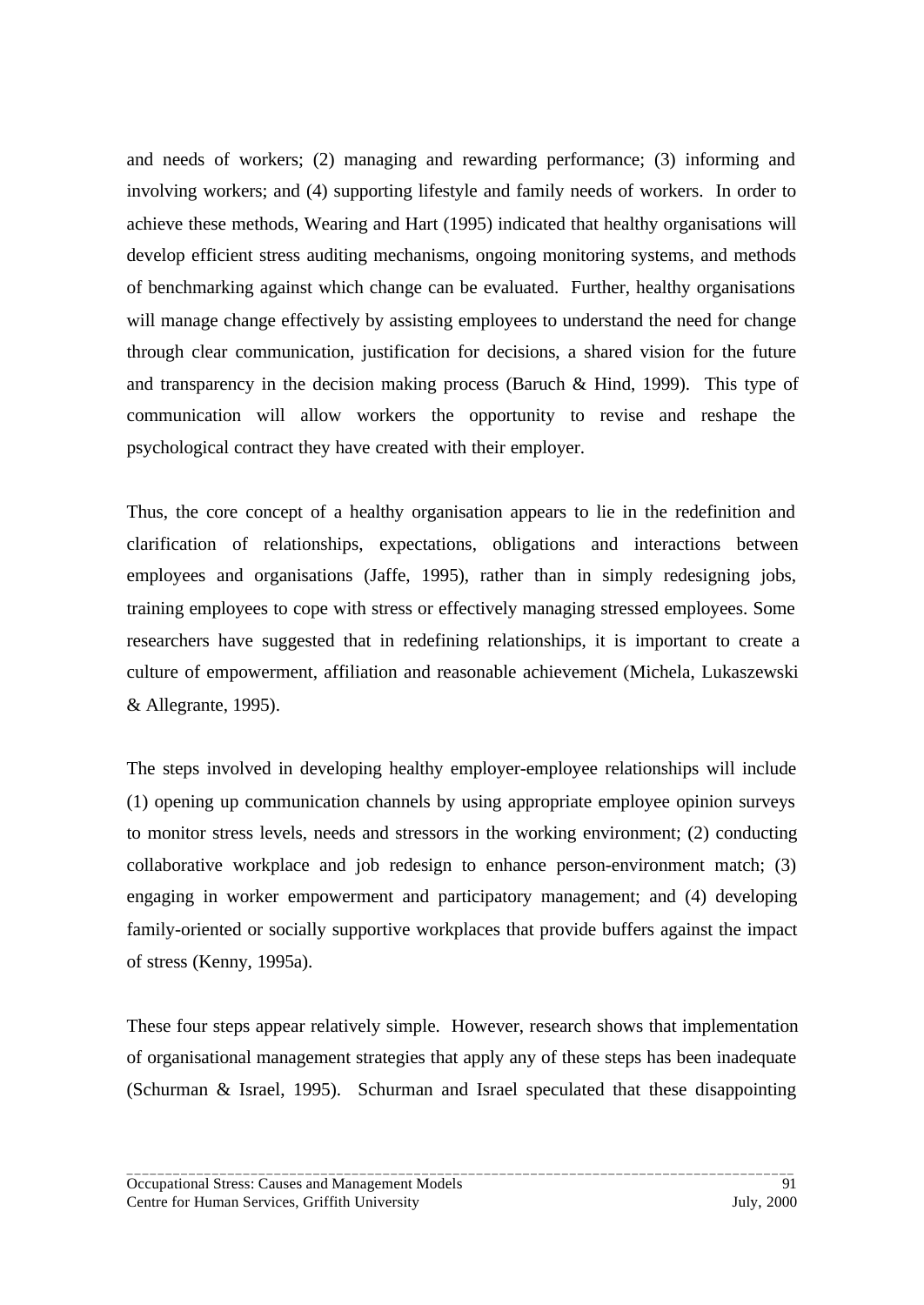results could be attributed to the fact that change was not managed with the participation of the workers. Further, they indicated that change was managed at the level of the worker-job interface rather than at the broad cultural level. Consequently, local changes designed to reduce stress have often been nullified by cultural responses designed to restore equilibrium to the system (Kenny, 1995b). Unfortunately, interventions that seek to bring about systemic-level change are extremely difficult to implement. According to Schurman and Israel, any organisational intervention must be contextually-specific rather than "off-the-shelf". The intervention must engage relevant people in direct learning activities that allow them to understand the stress-process in their organisation at a systemic level. Finally, the intervention must encourage participants to be involved in the development of change strategies.

There is support for the fact that interventions at the organisational level are effective. For instance, in a Dutch study of ex-employees who were unable to return to work due to psychological injury, 35 percent believed strongly that they would still be working had preventative measures been taken (Houtman & Kompier, 1995). Surveys have shown that employees respond favourably to family-oriented personnel policies that offer flexibility to meet competing domestic and personal demands (Scharlach, 1995). Roehling, O'Brien, and Moen (1999) also found that flexible time-policies and support from supervisors were related to increased loyalty to organisations and decreased intention to leave, especially among married men of all ages. Researchers have found that organisations can encourage social support in the workplace by providing mentoring (especially for new employees), constructing work-teams with shared goals, and supporting opportunities for interaction (Joplin, Quick, Nelson & Turner, 1995).

An important source of support for organisational management was found in a nationwide Norwegian intervention called "Health in Working Life" conducted during 1996 and 1997 (Mikkelsen & Saksvik, 1999). The programme involved worker identification of areas for change and factors for good working conditions. The workers then formed teams to discuss action plans and report to a steering committee. Open communication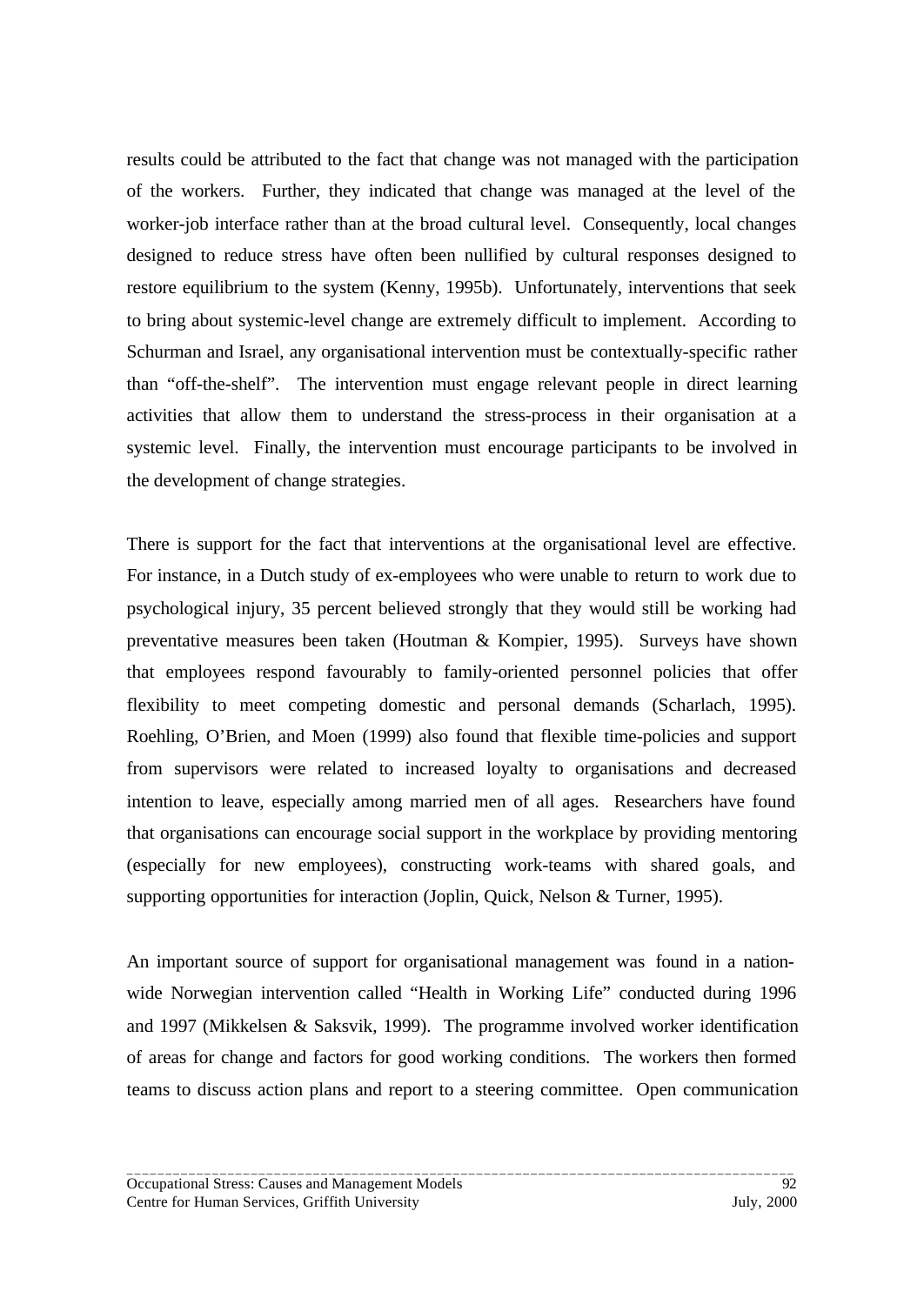was facilitated between management, employee representatives, the steering committee and work teams. Feedback was also provided to all participants about the success of the changes. The short-term effectiveness of this programme was significant, with reductions in reported job stress and improvements in management style.

The role of unions in the organisational management of stress has been recognised (Gray, 1999). Gray shows how traditional trade union activities were typically 'act and react' where employers act and unions react. Workers had very little real involvement in this decision-making process. In contrast to this traditional approach, Gray provides a case study from the United States of America where the union, the employer and the workers engaged in a collaborative discussion process of decision-making. Gray concluded that labour-management partnerships between employers, unions and workers will meet the needs of all parties.

### **Legislative Base for the Healthy Organisation**

At present, the means by which healthy organisations are encouraged is occupational health and safety legislation. According to Biersner (1995), the origins of occupational health and safety legislation are firmly grounded in ancient times, given that evidence of occupational health and safety directives are contained in the Bible. However, the need for modern legislation was officially recognised during the industrial revolution, with some of the oldest frameworks for regulating occupational helath and safety originating in the United Kingdom and Germany (Mackay & Ullsperger, 1999). In 1981, the United Nations Ottawa Charter developed an overall strategy supporting the idea that prevention is necessary and that workplaces should be health-promoting rather than diseaseproducing.

In Australia, each industrial relations jurisdiction has an agency responsible for administering and enforcing occupational health and safety legislation. This legislation includes a definition of the duty of care expected of an employer. In this regard, the Comcare system stated that an employer must take all reasonably practicable steps to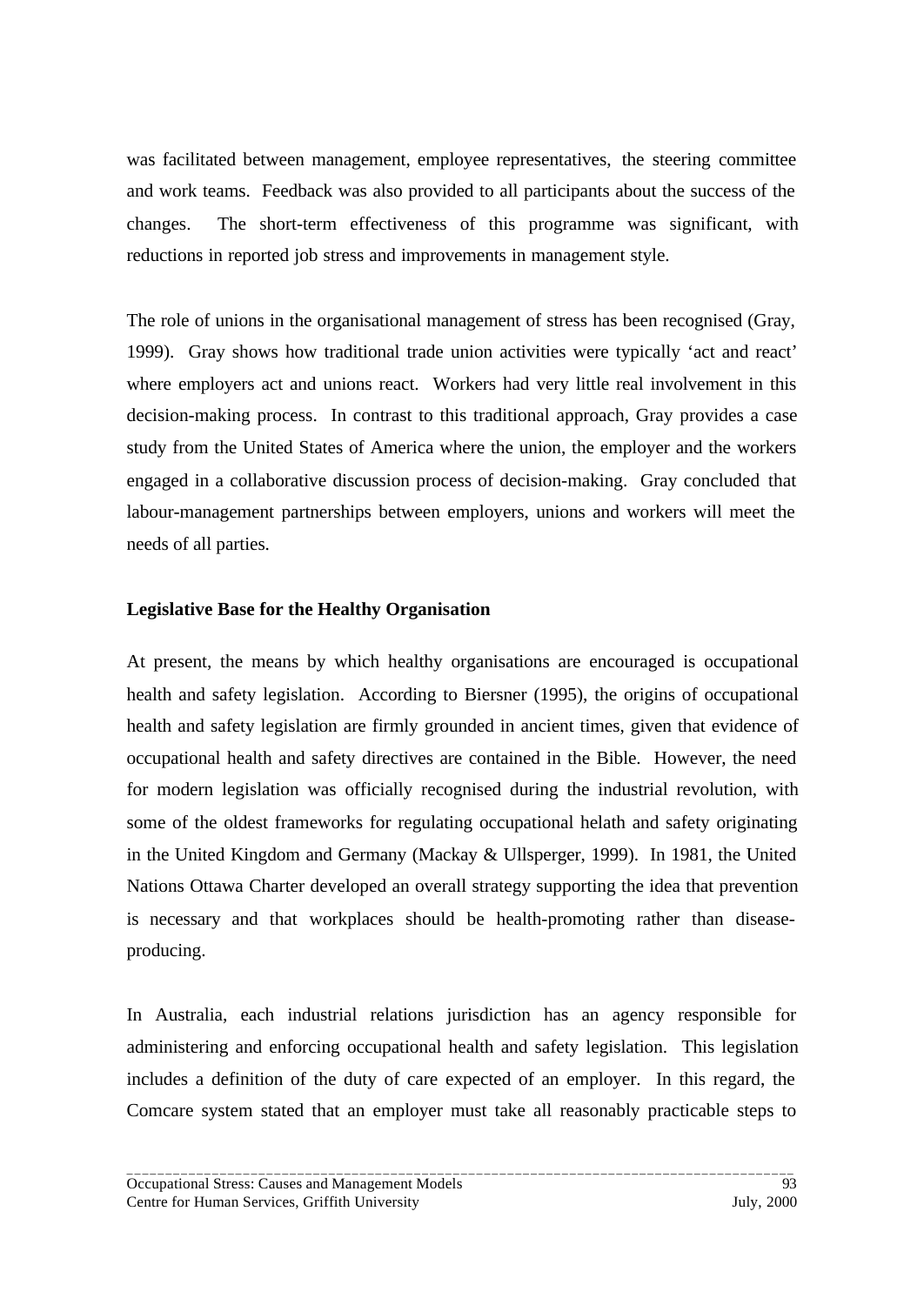protect the health and safety of employees. Duty of care usually includes the provision of safe systems and plants, adequate facilities for the welfare of employees, and workplaces that are without risks to health. In addition, employers are required to provide necessary information, instruction, training and supervision in appropriate languages to assist employees to perform their work safely. Employers are encouraged to adopt a risk management protocol that will enable them to identify and assess workplace hazards, eliminate or minimise the likelihood of exposure to risk, and introduce administrative controls, protective equipment and programmes.

In implementing duty of care, employers are expected to apply the relevant codes of practice and standards. However, in the area of occupational stress, no such codes or standards exist. As a result, while some Australian organisations have embraced the legislative changes that require the provision of health and safety legislation, others have only minimally complied with these requirements (Kenny, 1995). Indeed, despite legislation, the implementation of work place health and safety regulations is problematic throughout the world. For instance, in the year following a Norwegian regulation that all businesses, regardless of size or sector, must implement internal controls over their health and safety, researchers found that appropriate action was 'non-existent'. Further, a significant number of employer complaints were received about the regulations over the same period (Nytro, 1999). In the European Union, the Framework Directive on Health and Safety at Work has not encouraged preventative strategies (Grundemann, 1999). Further, as found in Portugal, there is an increasing gap between private and public initiatives in the area of health promotion in the workplace, leading to inequities for workers employed in the private sector (Graca, 1999). Inequities are also associated with differences across various jurisdictions, as found in Canada where occupational health and safety and workers compensation legislation are managed by the Provinces (Lippel, 1999).

In contrast, some data from the United States has suggested that, when given the choice of joining an organisational health management programme or being placed on an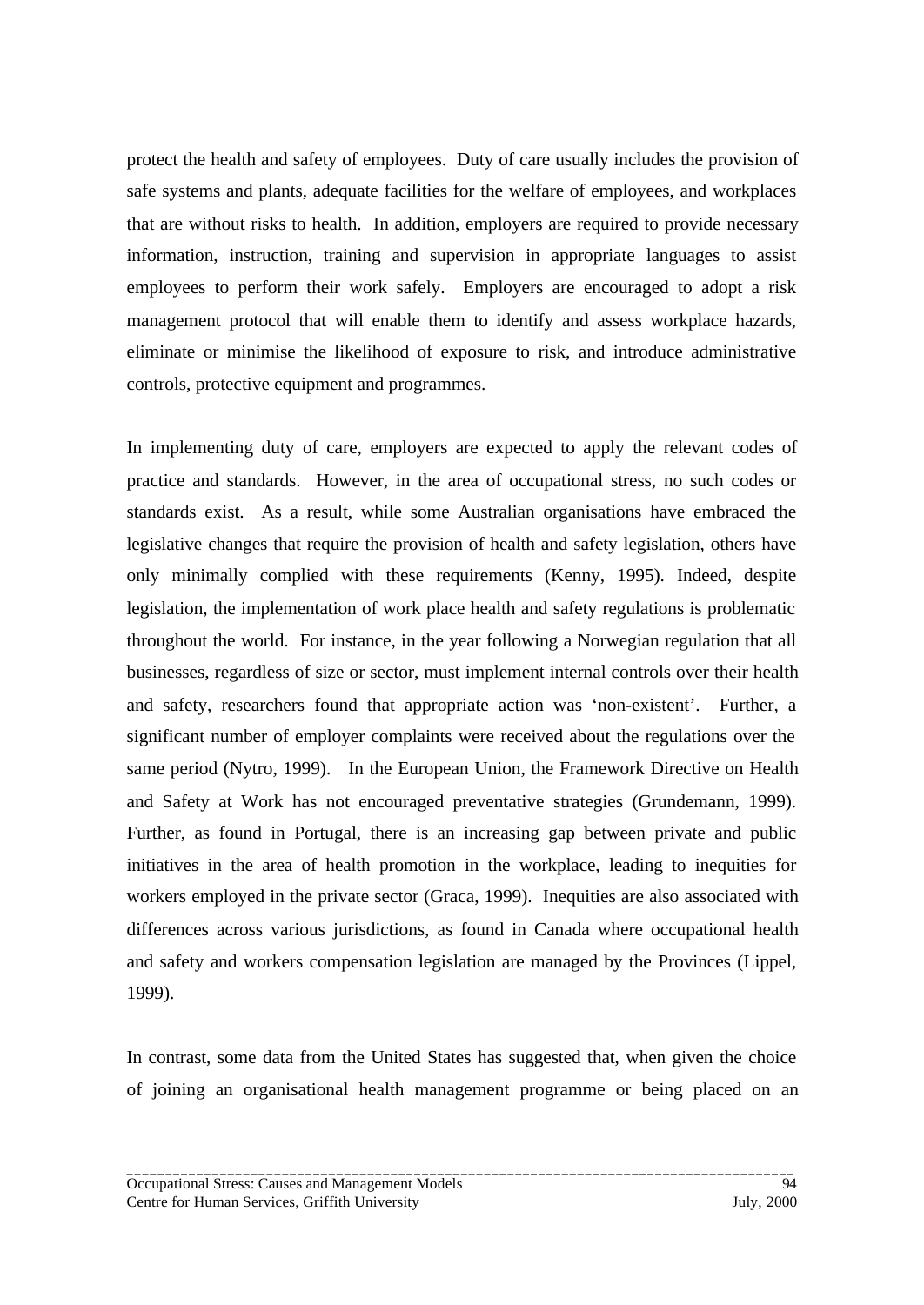inspection list, most employers chose to implement a programme (Most, 1999). This finding indicates that regulatory action can be used successfully to encourage employers to develop appropriate strategies.

In relation to work stress, the variability of the area leads to significant difficulties in applying blanket legislation. Biersner (1995) suggested that it is necessary to develop discrete standards in relation to well-researched stress conditions, especially those that have measurable physiological or biochemical indicators. For instance, work conditions that are well documented and clearly associated with negative outcomes, such as rotating shift work, repetitive activities, and violence in the workplace, are those that lend themselves to occupational health and safety standards. Specific standards in these areas would allow employers to define their risk prevention targets, identify the most appropriate hazard control procedures and enable the monitoring of performance. Briersner based his argument on the fact that the development of standards in occupational health and safety legislation can take many years. This type of effort may be wasted on the development of generic standards that simply cannot be upheld in the face of judicial scrutiny. In contrast, specific standards are containable and can be enforced appropriately. The negative implication of this approach is that the causes of stress in the workplace that are more difficult to define remain unenforceable. Clearly, even in the context of occupational health and safety legislation, there is a strong need for organisational commitment to the development of healthy workplaces.

# **4.2 Secondary Management Strategies**

Any discussion of the 'secondary treatment' of occupational stress implies an intervention aimed at a dysfunction present in the individual. This level of management is provided primarily by medical practitioners, counsellors and clinical psychologists. In this regard, there are several types of treatment delivery depending on which one of these professionals is the primary provider of the treatment. Unfortunately, like many other matters concerning occupational stress, there is little agreement between the various providers as to the preferred treatment for stress. An area of secondary management that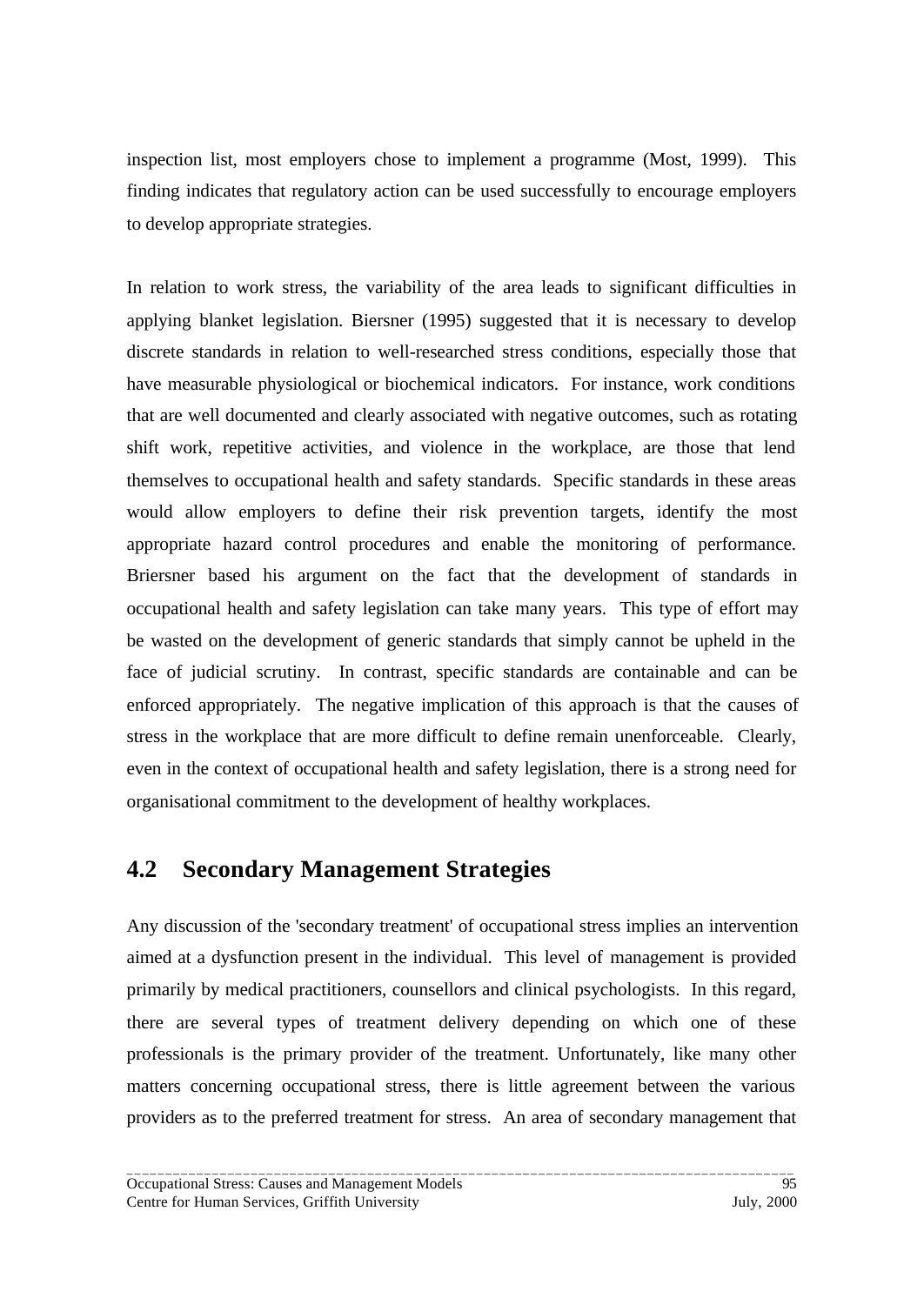has received a great deal of attention in recent years is the Employee Assistance Programme (EAP), although there are mixed findings regarding its success.

#### **Medical Management**

General practitioners are usually the first point of management for a psychologically injured worker and tend to be the main treatment provider throughout the duration of a claim. In most cases, however, general practitioners have little special training in occupational medicine, or the concepts of occupational rehabilitation, which can lead to difficulties (Workplace Rehabilitation Manual, 1990, p. 129). For instance, some doctors may prescribe long periods of rest as a treatment for workplace injuries, even though this can simply reinforce the sick role and make return to work even more difficult.

There has been some consideration given to the predominance of the medical model in the ongoing management of claims. Some dangers are highlighted by Toohey (1996) in that the medicalisation of the problem may lead to delays in recovery and return to work through the transfer of power from the worker or workplace to the medical practitioner. He stated that in the patient/doctor relationship, it is the doctor who retains control of determining appropriate behaviour and the criteria for moving from illness to wellness. The doctor can also foster dependency of the patient, and transfer responsibility from the patient to doctor. The patient, therefore, need not exercise responsibility for his or her own actions because he or she is sick and, as such, has diminished responsibility.

Eliashof and Streltzer (1992) give further cautionary advice concerning medical practitioners who may feel that they need to advocate for the worker. They noted that therapists could join the worker in the contention that adverse working conditions caused symptomatology. In some cases, this advocacy role that was assumed by doctors included writing letters to insurance companies and employers, insisting that significant changes be made in the work environment. Although the workers perceived this advocacy to be an extremely supportive action, it tended to reinforce pathology and dependency by implying that symptomatic relief could only occur in response to a change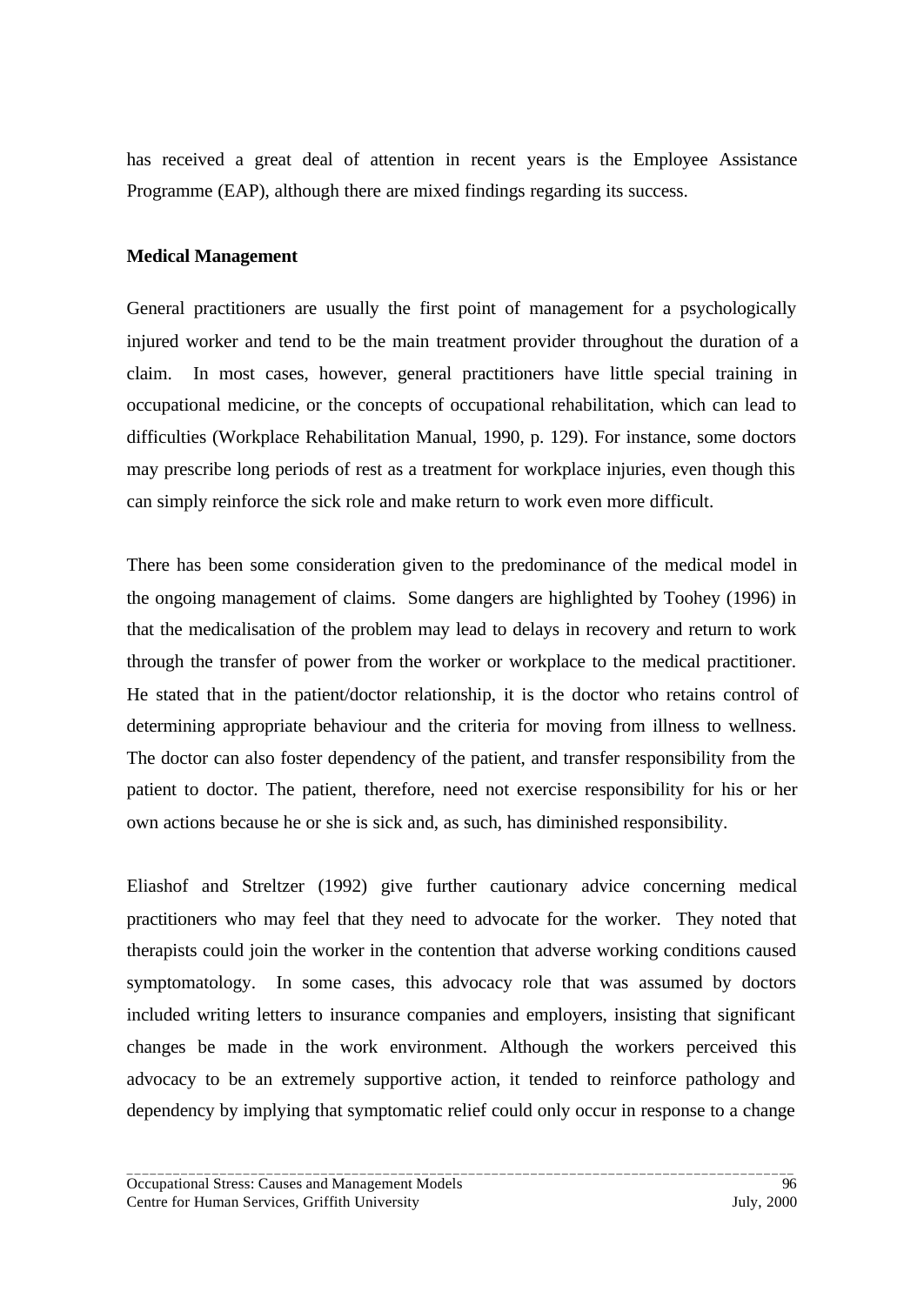in the work environment. The claims involved in these cases were associated with prolonged symptomatology.

The prescription of habit-forming medications is also a common form of management, with negative consequences for the individual. While current psycho-pharmacological treatment options more effectively target psychological problems with reduced side effects in comparison to previous medications, the consequences remain problematic.

Some time will usually have elapsed in the management of occupational stress before the doctor will refer to more specialist providers (i.e., psychologist or psychiatrist). Generally, referral will occur when the worker reports that problems are increasing despite lengthy absences from work and trials of different medications. Interestingly, there was a marked increase in cost per claim when general practitioners felt it was part of their role to provide counselling rather than referring to specialists (WorkCover WA, 1999). Late referral can result in weakening of work ties and confidence, and a strengthening of the 'sick' role within the worker.

Different jurisdictions express different expectations of medical practitioners in the management of psychological injuries, involvement in the return to work process and the length of expected incapacity due to psychological injuries. WorkCover South Australia, for example, state that it is not expected that workers with a psychological injury will be away from work, and definitely not for any extended period. They also expect a high level of initial contact between the doctor and the employer, with the responsibility for this contact placed on the doctor. Such contact must occur prior to certification. WorkCover Western Australia has encouraged early contact between the medical practitioner and the employer, and has developed a number of administrative mechanisms to facilitate communication between these two parties. At present, this success of these mechanisms still relies on the commitment of the both parties to co-operate and move towards quickly returning the injured worker to the workplace.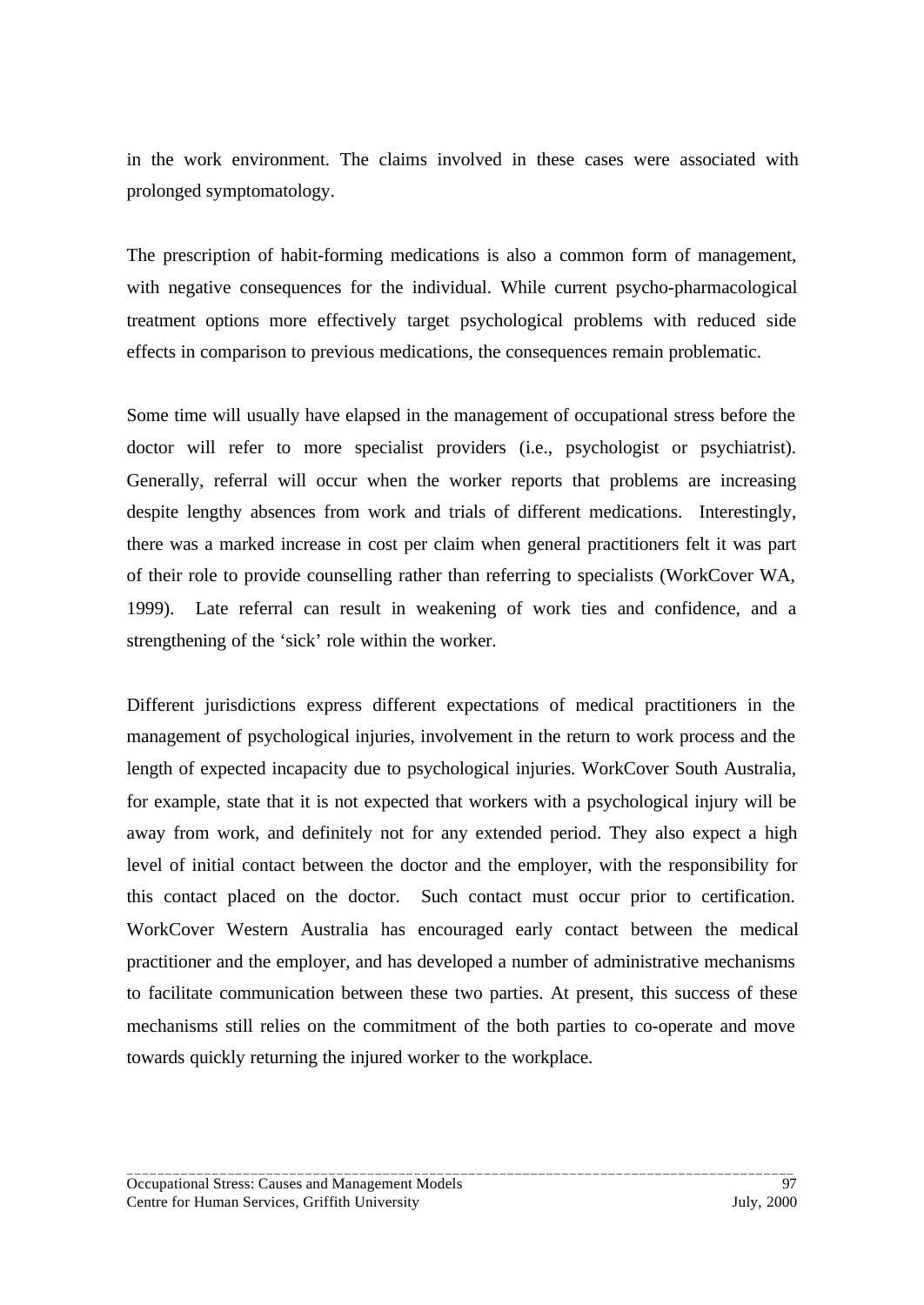#### **Psychological Management**

Despite the wealth of research conducted over the last 50 years into the aetiology, presentation, and treatment of psychological problems, there is still no standardised approach to their treatment. Some attempts are presently being made (especially in the United States) to develop ideal treatment guidelines for common psychological conditions, although a great deal of work remains to be completed in this area.

There is, however, increasing evidence that cognitive-behavioural treatments are the most effective treatment for a variety of psychological problems, especially those relating to anxiety and depression (Clark et al., 1999). This has apparently been recognised by the directors of managed care in the United States of America who viewed cognitive behavioural treatments as acceptable in a setting where speedy, safe and reliable treatment outcomes are required for minimal funds invested (Peterson & Halstead, 1998).

In contrast to the passive treatment approach common with medical practitioners, psychologists tend to be more actively involved in treatment of the condition by helping the worker to build cognitive and behavioural skills to address the problems they are experiencing. However, psychological management approaches are complicated by the fact that it is reasonably common to find an underlying personality dysfunction in claimants (Cotton & Jackson, 1996). This dysfunction usually poses significant problems for the treatment of occupational stress. They warned that superficial counselling and stress-management interventions generally fail to engage with the 'core problems'

Post-traumatic stress disorder has been associated with significant debates regarding appropriate secondary treatment. Common treatments include psycho-education; systematic desensitisation; flooding; relaxation techniques; and EMDR (Eye Movement Desentisation and Reprocessing). The last of these options has attracted much attention in both psychological and general forums because of the unusual nature of the treatment. EMDR has recently undergone scrutiny to assess outcomes. Studies have varied in their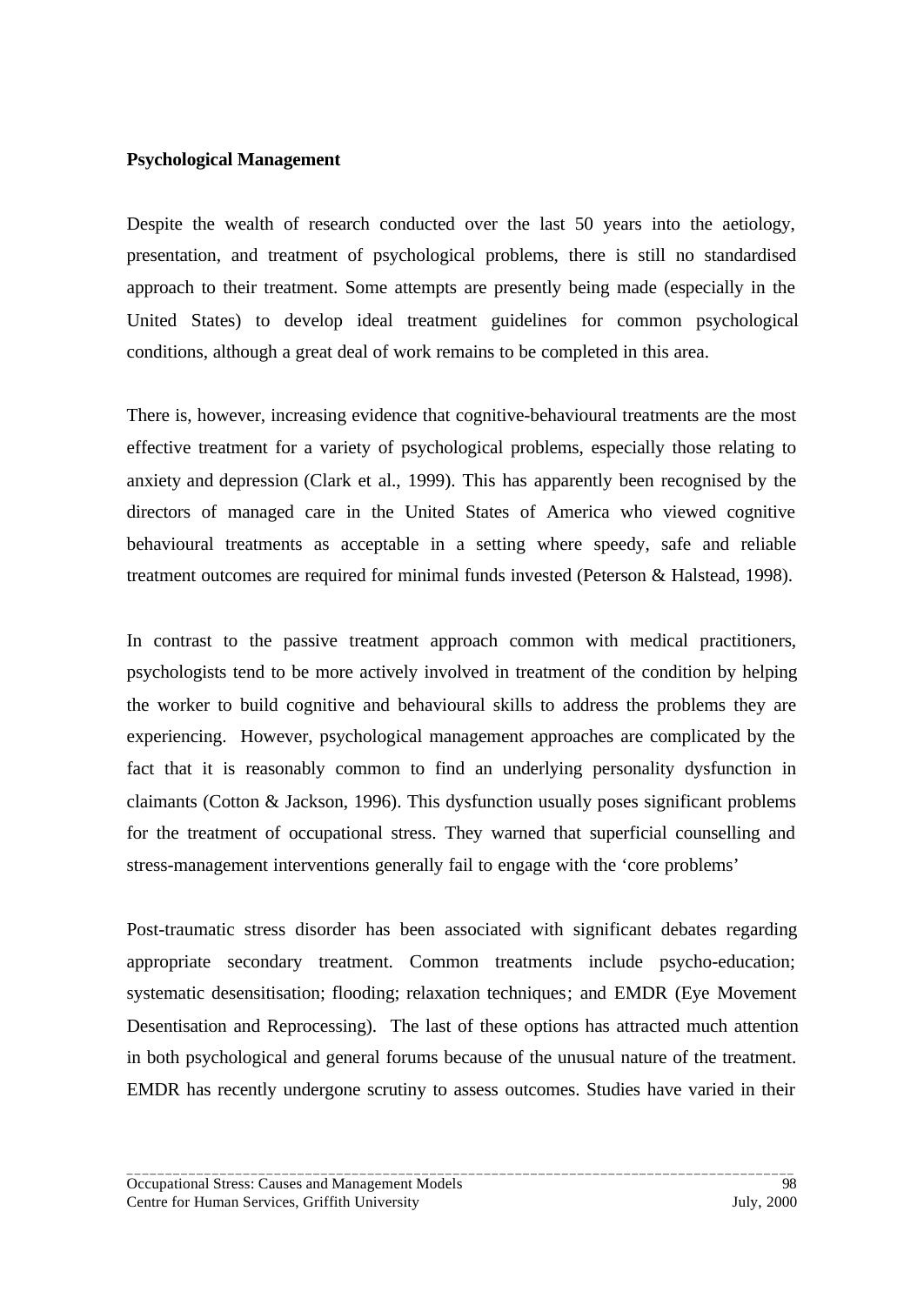conclusions -- those who support the technique have highlighted methodological flaws in disconfirming studies, including inappropriate populations, inadequate initial diagnosis, variations to the treatment technique to suit experimental design and the use of untrained therapists (Greenwald, 1999). Those who do not support the technique have criticised the subjective nature of outcome measures and the problem of experimenter bias (Andrews et al., 1994; McNally, 1999). This debate continues and few conclusions can be drawn.

In contrast to PTSD, little literature is available concerning effective treatment for people diagnosed with adjustment disorder. In this regard, it has been suggested that a more individualised approach is necessary. Andrews et al. (1994) recommended that the aims of treatment for adjustment disorder should be to reduce any immediate danger to the worker or others and identify solutions to any immediate crises using strategies such as structured problem-solving. Given the frequency of this diagnosis for occupational stress claims, it is alarming that there is not more information available to assist with diagnosis and selection of appropriate management options.

#### **Employee Assistance Programmes**

The importance of effectively managing stress and an employee's mental health has significantly magnified as the increased pressures to remain competitive and to accommodate a more flexible working environment has prevailed. Consequently, many organisations have been proactive in assisting employees to better manage issues that negatively impact on work performance, such as organisational stress, by implementing EAPs. A current definition of an EAP is a "systematic, organised and continuing provision of counselling, advise and assistance, provided or funded by the employer, designed to help employees …… with problems arising from work-related and external sources" (Berridge, Cooper & Highley-Marchington, 1997, p. 13). Fashionable in the United States in the 1970's, the utilisation of EAP's within the Australian context has intensified in recent years, with larger organisations such as BHP, James Hardie, Qantas, hospitals and emergency services and all levels of government, providing confidential and professional counselling to staff (Kramar, McCraw & Schuler, 1997; Nankervis,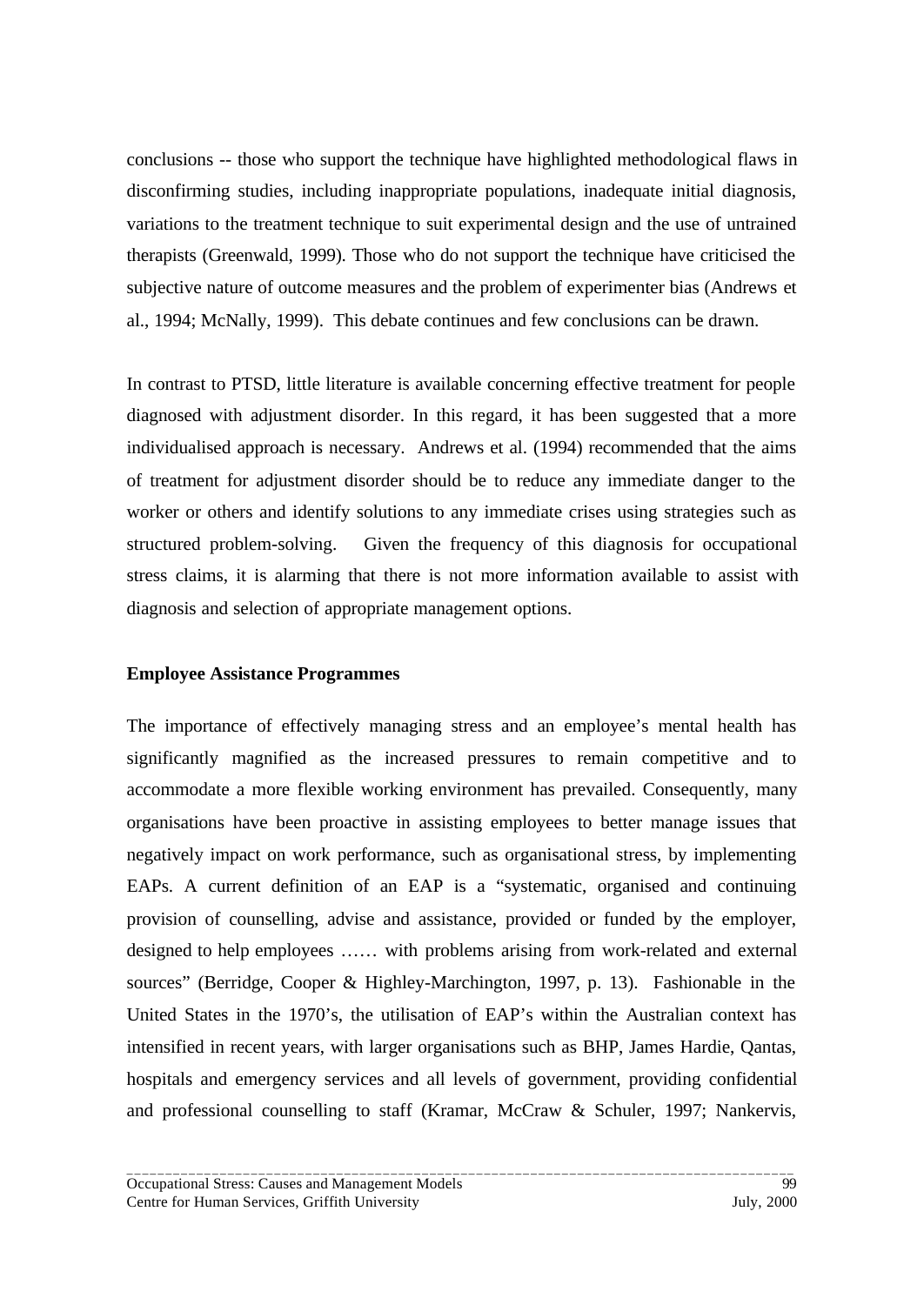Compton & McCarthy, 1996). EAPs are prevalent in the majority of Fortune 500 companies (Hosie, Weat & Mackey, 1993) and more than 80 percent of large employers (i.e., those with greater than 250 employees) (White, McDuff, Schwartz, Tiegal, & Judge, 1996). Initially employed for use in drug and alcohol abuse at work, EAPs currently offer a more comprehensive approach to issues including stress management, mental health, bereavement, financial and legal concerns. In fact, today's 'broad-brush' programmes address a wide range of employee problems (Backer & O'Hara, 1991), and offer an enormous range of services (Quick, Sonnenstuhl & Trice, 1987; West & Mackey, 1993).

Nankervis, Compton and McCarthy (1996) described four guiding principles that have emerged as being effective components of an EAP. The first principle embraces the notion of the whole person. This principle acknowledges that difficulties experienced by an employee may or may not be directly associated with job duties or organisational characteristics, however work performance may be affected, thereby directly impacting on an organisations effectiveness.

The second principle, as highlighted by Nankervis et al. (1996), is that of confidentiality, wherein an employee's participation in the scheme is totally confidential. Consequently, the organisation is not aware of the identity or difficulties experienced by those employees accessing the programme. Given the negative perceptions often associated with metal health issues, this principle of confidentially was incorporated to encourage the participation of people experiencing occupational stress. However, a dilemma arising from this principle is the lack of communication between an organisation and the EAP counsellor should the issues experienced by the employee be directly related to shortcomings within the organisation, such as, job design, conflict with supervisors or rehabilitation issues.

A third guiding principle of EAPs is the combination of proactive strategies, incorporating promotion of employee health and development programmes, and the reactive approach of counselling interventions. Cartwight and Cooper (1996) described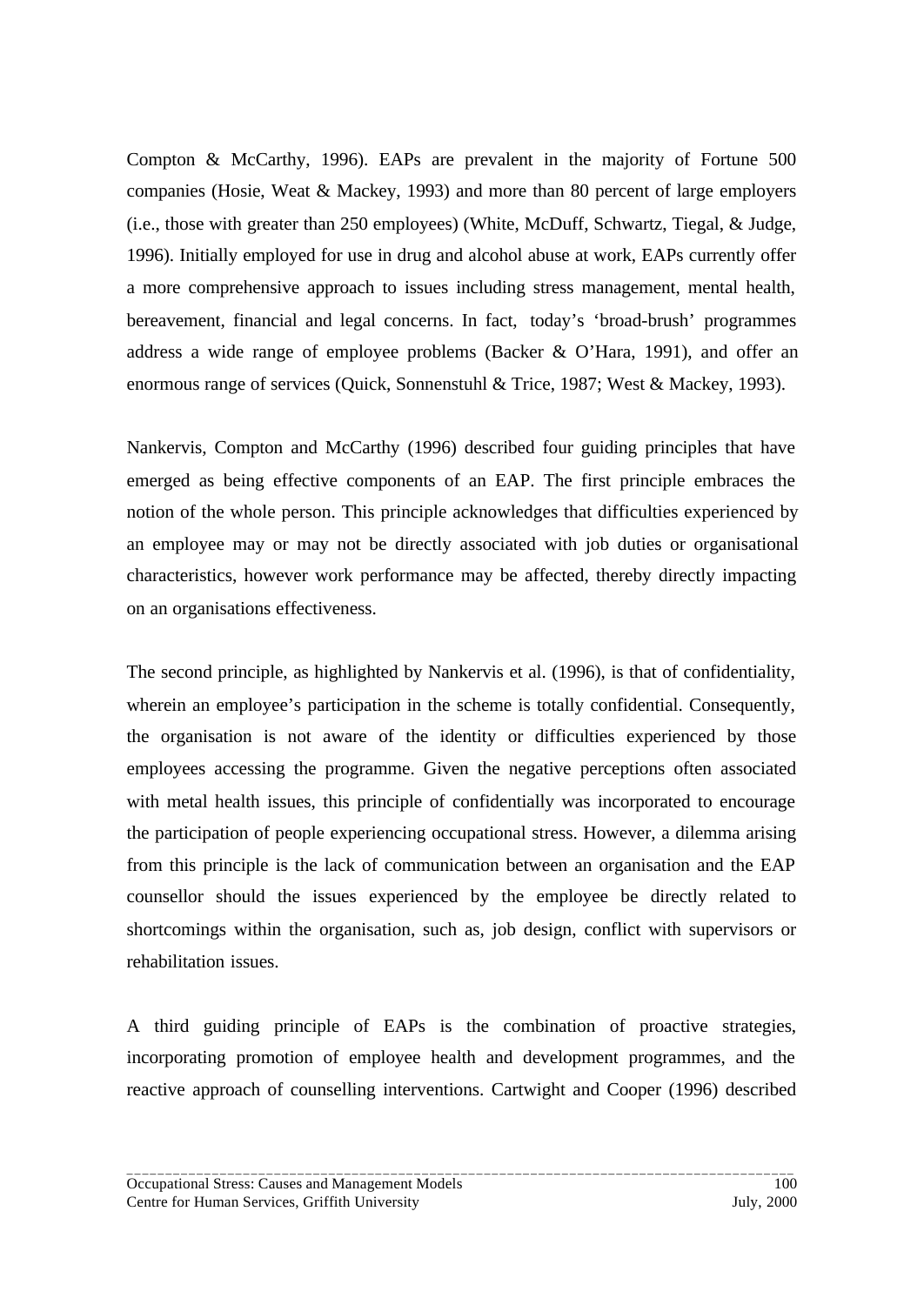these programmes as multi-modular, with the potential to enhance employees' strategies for coping and their ability to succinctly appraise stressful instances in a positive manner.

The final principle is professional counselling, which highlights the necessity for a professional therapist to assume the role of counsellor in assisting employees to address concerns. Although the work supervisor is perceived as a pivotal role within the EAP process, their aim is predominantly within an observational capacity (Kuzmits & Hammons, 1979). Furthermore, supervisors should be attentive to their limitations within the area of counselling (Nankervis et al., 1996), particularly as Australia enters into an era of litigious practices (Buon & Compton, 1990 cited in Buon, 1992). Critics of EAPs have criticised the utilisation of clinical psychologists within these programmes due to their limited exposure to organisational life, culture and knowledge of workplace dynamics (Deves, 1989).

As the nature and composition of EAPs vary considerably, there is debate about the effective characteristics for inclusion within such programmes (Nankervis et al.,1996). Some researchers have identifed four major characteristics or functions (Klinger, 1991) while others have identified up to sixteen (Bruce, 1990). There is greater convergence in the literature regarding the functions of EAPs in a tertiary context (i.e., rehabilitation, recovery of those suffering from work stress), than in the secondary context where EAPs should be most effective (i.e., preventing the decline of workers affected by stress) (Cooper & Cartwright, 1996 cited in Berridge et al., 1997). Nankervis et al. (1996), for example, highlighted the need for early intervention in potentially problematic issues, such as occupational stress, if a successful outcome is desired. While EAPs offer the most potential for early interventions, they have tended to focus predominantly on the consequences of stress rather than its prevention (Cartwright & Cooper, 1996).

Scanlon (1991) reported that EAPs have only provided partial remedies in relation to employee health and work life, and have not been successful in the provision of precise solutions to significant concerns. However, some guidelines for success were provided by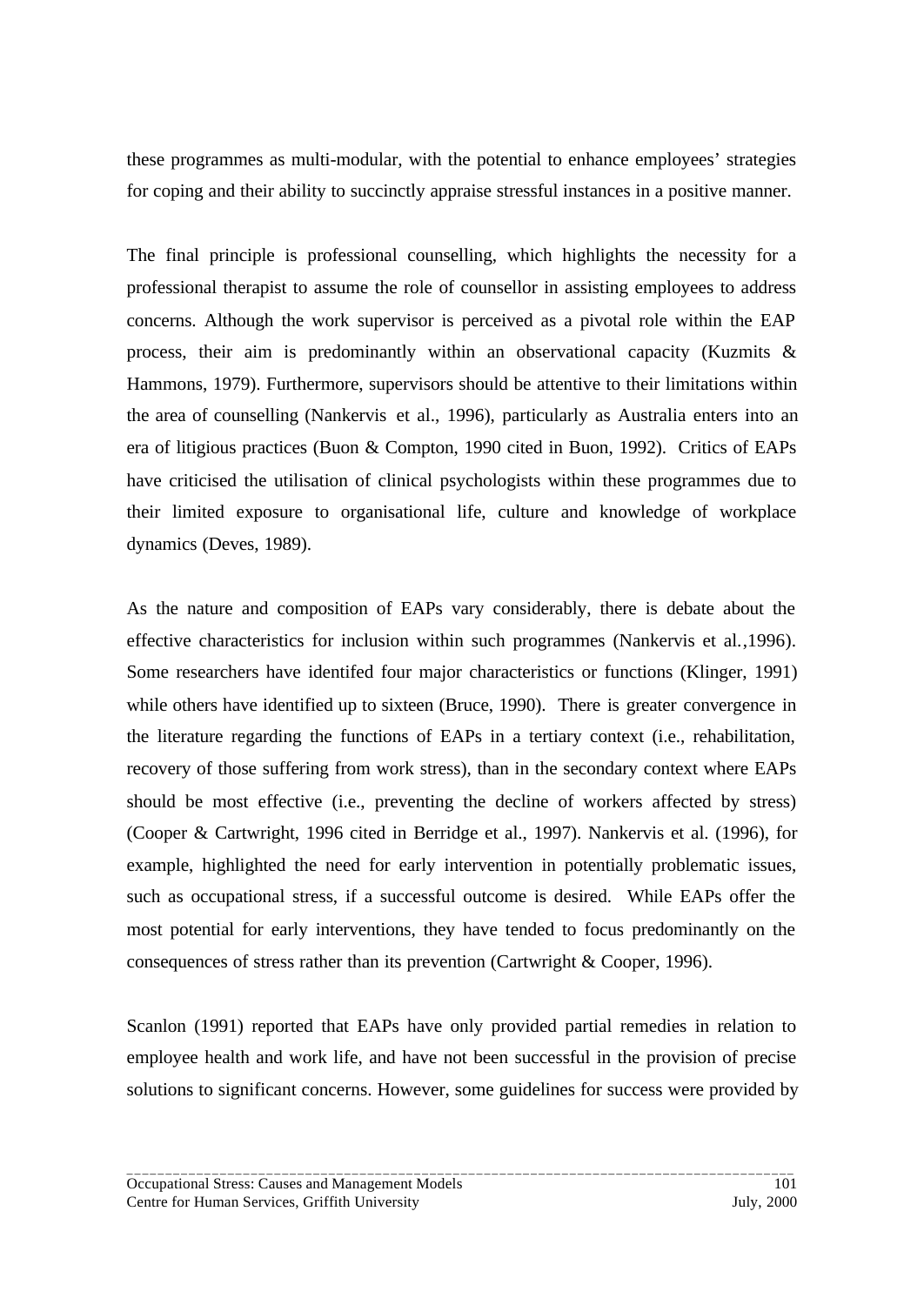Berridge et al. (1997), who suggested that evidence of impaired job performance must be present for referral to an EAP. Other researchers have suggested that EAP specialist must provide consultative assistance to supervisors and managers (Pouge, 1997). Inclusion of this requirement within a programme provides a collaborative relationship, whereby supervisors are relieved of the burden of counselling employees, and also provides personnel with the knowledge of not only when to refer, but also when referral is not an appropriate option.

A core function of EAPs, that is identified in the literature, is the use of constructive confrontation as a motivational technique when assisting employees to increase their job performance. Constructive confrontation offers the worker diagnosis and treatment for the underlying problem or issue (constructive), whilst concurrently presenting documented evidence of impaired job performance and the requirement to improve to an acceptable level (confrontation) (Roman, Blum & Bennett, 1987). The worker would therefore maintain his or her employment in the organisation whilst participating in an EAP and avoiding disciplinary action.

Other core functions seen to be essential to an EAP are the construction of both macro and micro linkages between EAP service providers and resources within the community (Bruce, 1990; McGowan, 1984; Pogue, 1997; Quick, Sonnenstuhl & Trice, 1987). By making these links, the EAP functions are not limited to an intra-organisational level. The community linkage orientation does not discount EAP practitioner's specialist knowledge of the workplace and specific jobs (Roman et al., 1987). It merely affirms that community assistance cannot occur to the optimal benefit of the employee without knowledge of workplace contingencies and, as such, linkages between community services and EAP staff will be beneficial for the worker.

Unfortunately, the haste and enthusiasm that can accompany the development and implementation of an EAP often fails to transfer into appropriate evaluation activities. As a result, there is a strong need for well-designed evaluation studies (Freeland & Lubin, 1988). Although a plethora of evaluation studies exist within the literature, the relative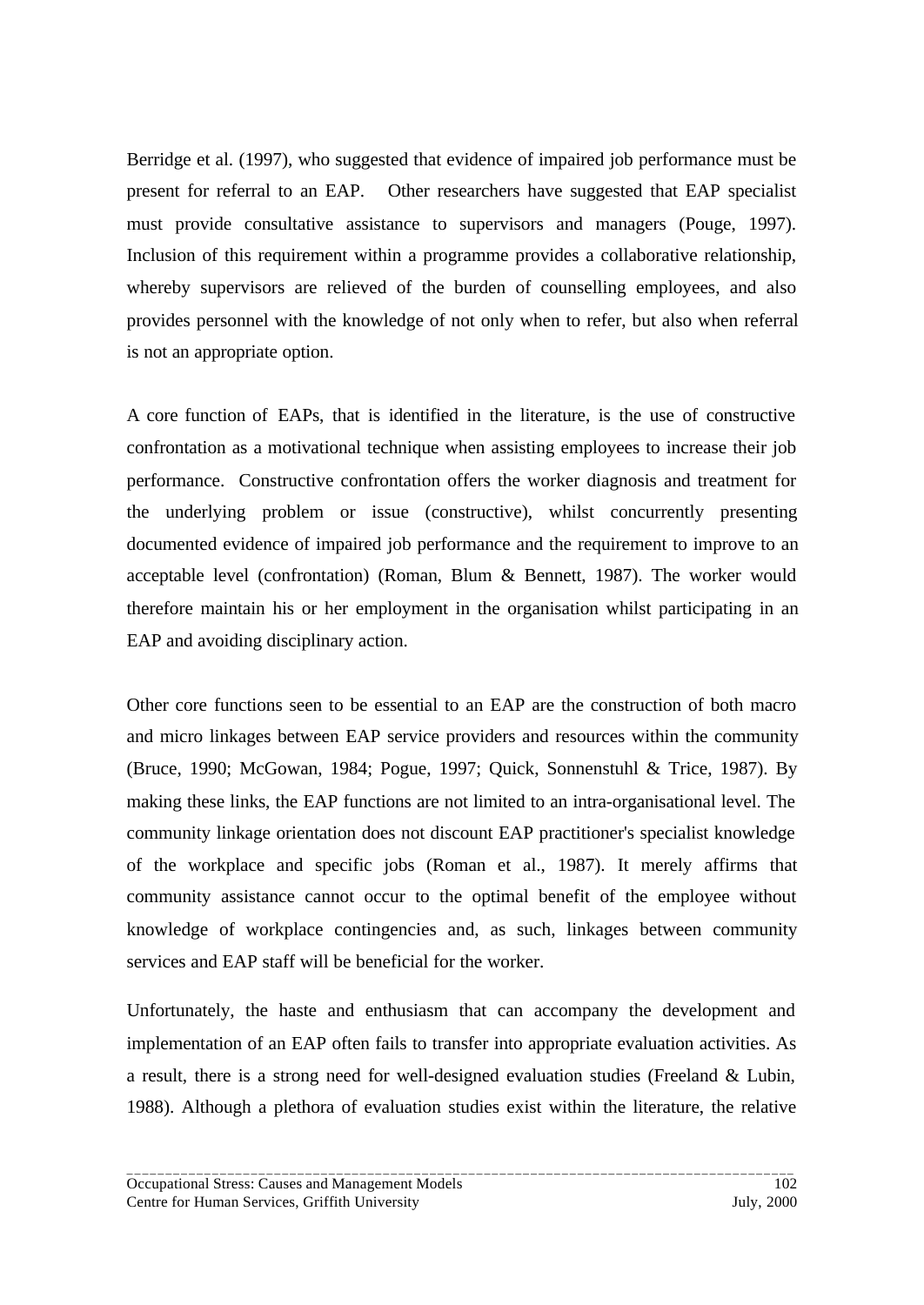newness of EAPs is reflected in the lack of rigour in the evaluation methods utilised (Csiernik, 1995). Furthermore, Berridge et al. (1997) argued that these studies typically focus on outcome of the programme rather than why a programme does or does not work (Perry & Cayer, 1992). Further gaps in the knowledge base result from the reliance on opinion surveys in evaluating EAPs. Although employee satisfaction surveys provide meaningful data with respect to perceptions of counselling services, they fail to assess other areas, such as acceptance and willingness to use the services, or the impact on organisational outcome measures (Kirk-Brown, 1998).

Clearly, in relation to its applicability to address issues and concerns associated with occupational stress, a well-defined, and properly implemented EAP has the potential to make abundant contributions when viewed as a integral aspect of organisation function. However, it is important that EAPs focus on secondary management rather than tertiary management once individuals have been labeled and diagnosed.

### **4.3 Tertiary Management Strategies**

Tertiary management strategies are those that occur once the stress experienced by the worker has been labelled as a condition and the individual requires some form of rehabilitation or assistance to return to work. The most common tertiary management strategy that is used in relation to occupational injury is case management. However, in recent years, the concept of injury management has become popular as this approach focuses on the early management of the injury in the workplace prior to separation or degeneration of the employment relationship. A model of tertiary management that has been largely untested in Australia but offers significant potential is disability management. In its purest form, this approach should be particularly useful in the area of work stress as it links the continuum of management, from primary through to tertiary, and incorporates all key stakeholders. Although not utilised in Australia in this pure form, evidence from overseas has suggested that this may offer an extremely successful management paradigm in the stress area.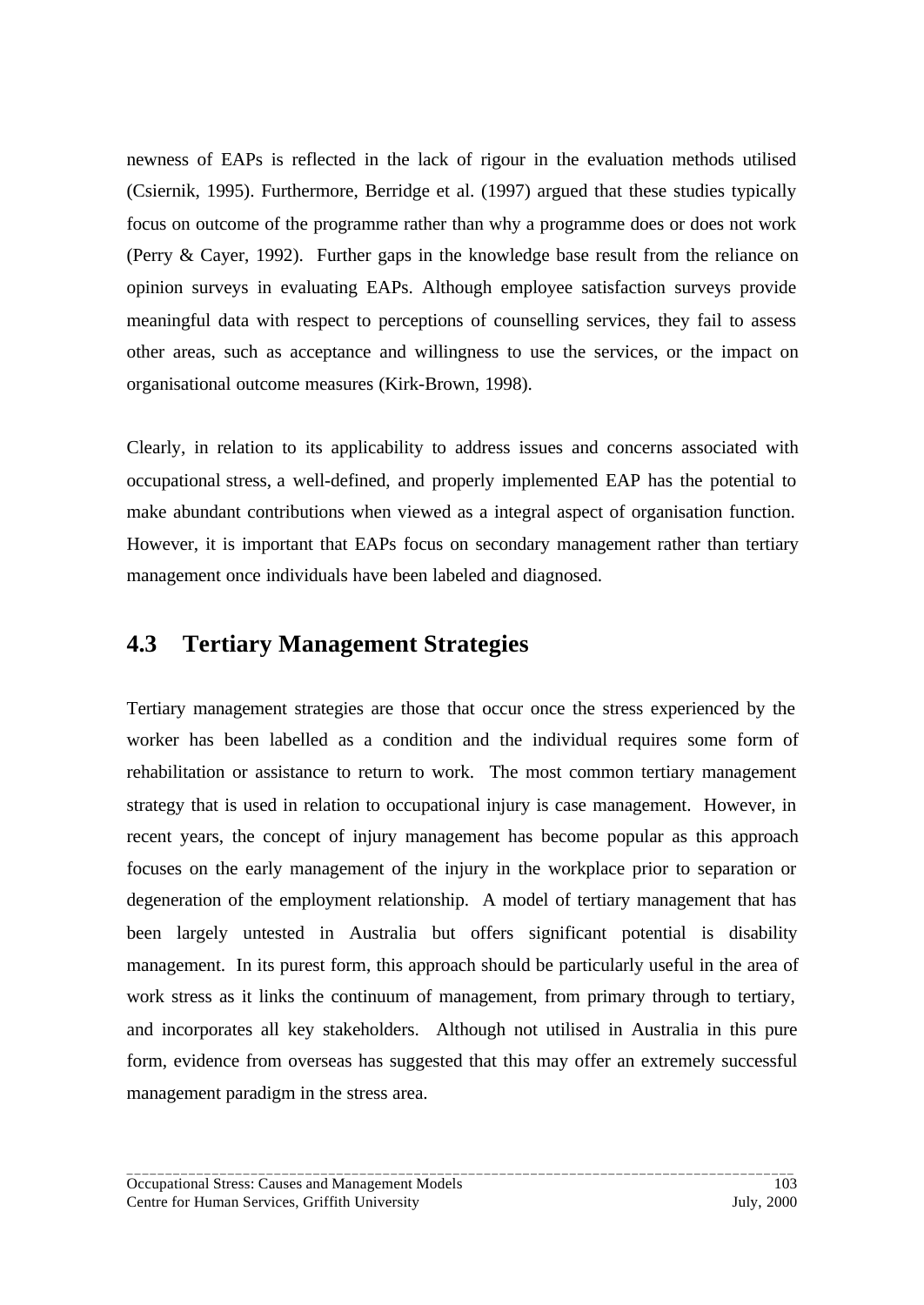#### **Case Management**

It is well recognised that case management, a concept developed as a response to dysfunctional social service delivery systems, has emerged as an integral component in the tertiary delivery of human services. It has been widely embraced within the field of occupational rehabilitation (Austin, 1993; Ozanne, 1990). In essence, case management is a generic service delivery model that has been subjected to numerous definitions. For example, this concept has been defined by Akabas, Gates and Galvin (1992) as "a method of co-ordinating and integrating a range of social, health and rehabilitation services to enhance the functioning and quality of life of the individual, improve the quality of care, and conserve costs" (p. 125). Similarly, Weil and Karls (1985) define this concept as "a set of logical steps and a process of interaction within a service network which assure the client receives required services in a supported, efficient and cost-effective manner" (p. 2). Regardless of the specific definition, the underpinning ideals of cost containment and service coordination are the primary goals in the majority of case management systems (Austin & McClelland, 1996).

Case management is essential in the provision of occupational rehabilitation services, as a result of the complex nature of the rehabilitation process itself, and the large number of stakeholders often involved with a worker throughout the post injury/illness phase (Kenny, 1995). The key stakeholders involved in this process can include the worker, the treating doctor, the insurer, the rehabilitation co-ordinator (often situated at the workplace), and in some situations, the rehabilitation providers and solicitors (Shrey & Lacerete, 1995). Case management is, therefore, integral to insurance-based systems as it provides the vehicle by which the return to work plan is developed, coordinated and monitored. In fact, case management has been rated by several national studies of rehabilitation counsellors as a vital component of their work (Puckett, 1984; Roessler & Rubin, 1992; Wright, Leahy & Shapson, 1997).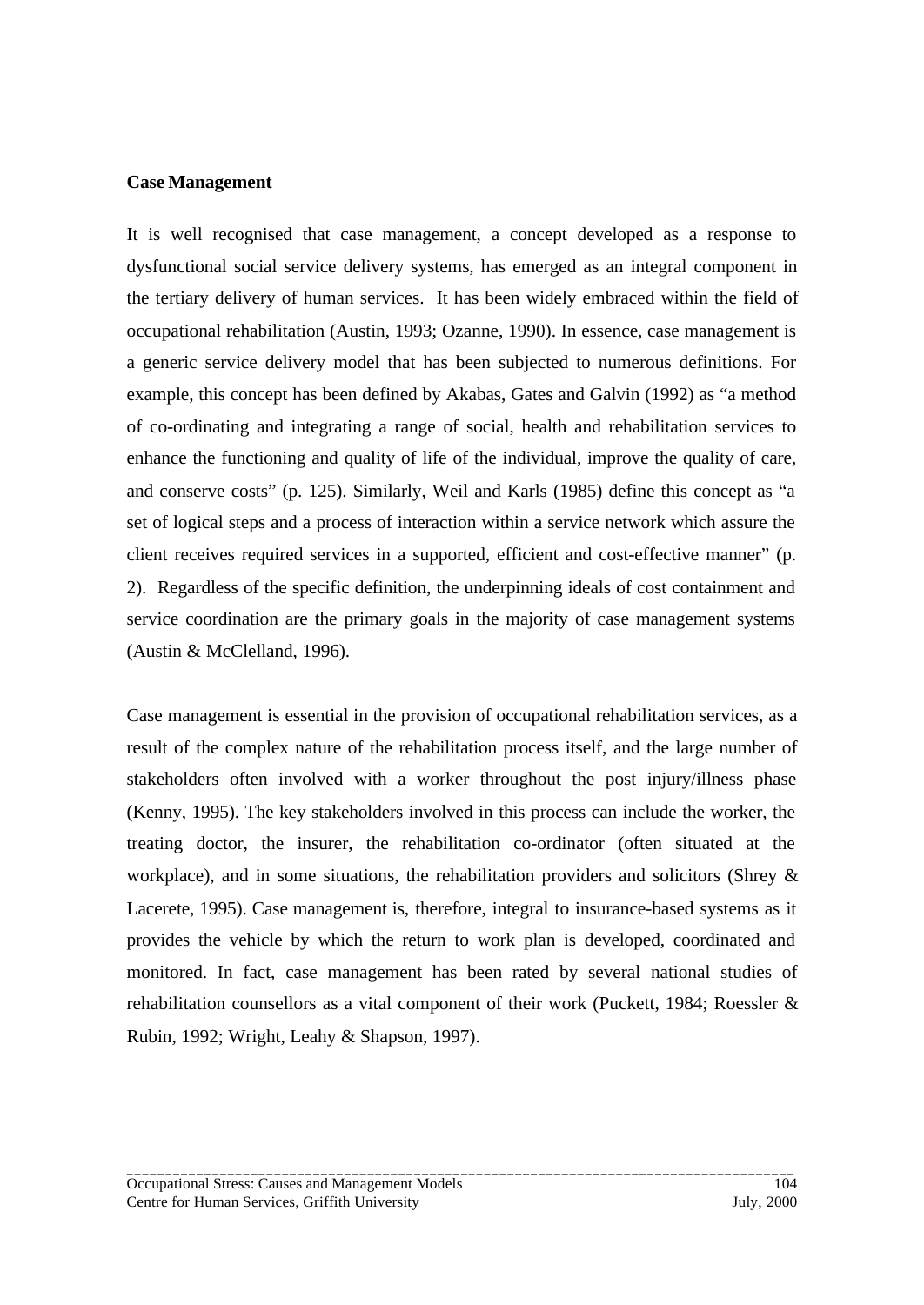In the Western Australian compensation system, it is recommended that case management could be undertaken by the treating medical practitioner, in conjunction with the employer and the worker. These parties collaboratively determine the combination of services that is required, and whether or not specialist clinical psychology or vocational rehabilitation is necessary.

Although the professional responsible for case management varies across jurisdictions, the core functions and underpinning principles of case management should remain similar. The essential functions of case management include (1) assessment of need, whereby an individual's unmet needs are identified pertaining to a specific situation; (2) planning/goal setting, whereby a realistic and relevant plan is developed with the individual to develop strategies to meet those needs; (3) coordination, whereby services are identified and access to them planned in a timely and logical manner to address individual needs; (4) implementation or linking, which involves the linking of the client to required services and the operationalisation of the overall case management plan; and (5) monitoring and evaluation, which involves both the formal and informal monitoring of the plan and the related outcomes (Austin & McClelland, 1996; Rothman, 1991).

In practice, however, the various providers of case management often interpret the concept differently, which has the potential to influence the success of the outcome. For instance, Kenny (1995) found that the understanding, perception and practice of case management varied significantly across different professional 'case managers'. Kenny's study highlighted the fact that medical practitioners perceive the 'case' to be the injury/illness, the insurers view the 'case' to be the claim, and the rehabilitation providers or co-ordinators perceive the 'case' to be the return to work outcome for the injured worker. The approach, assessment, co-ordination and evaluation of needs may vary considerably depending on these perceptions of the 'case' to be managed. For example, without appropriate orientation to vocational issues, a medical practitioner might consider a successful outcome for the injured worker to be the return to function and would, therefore, develop strategies and co-ordinate services around restoration of physical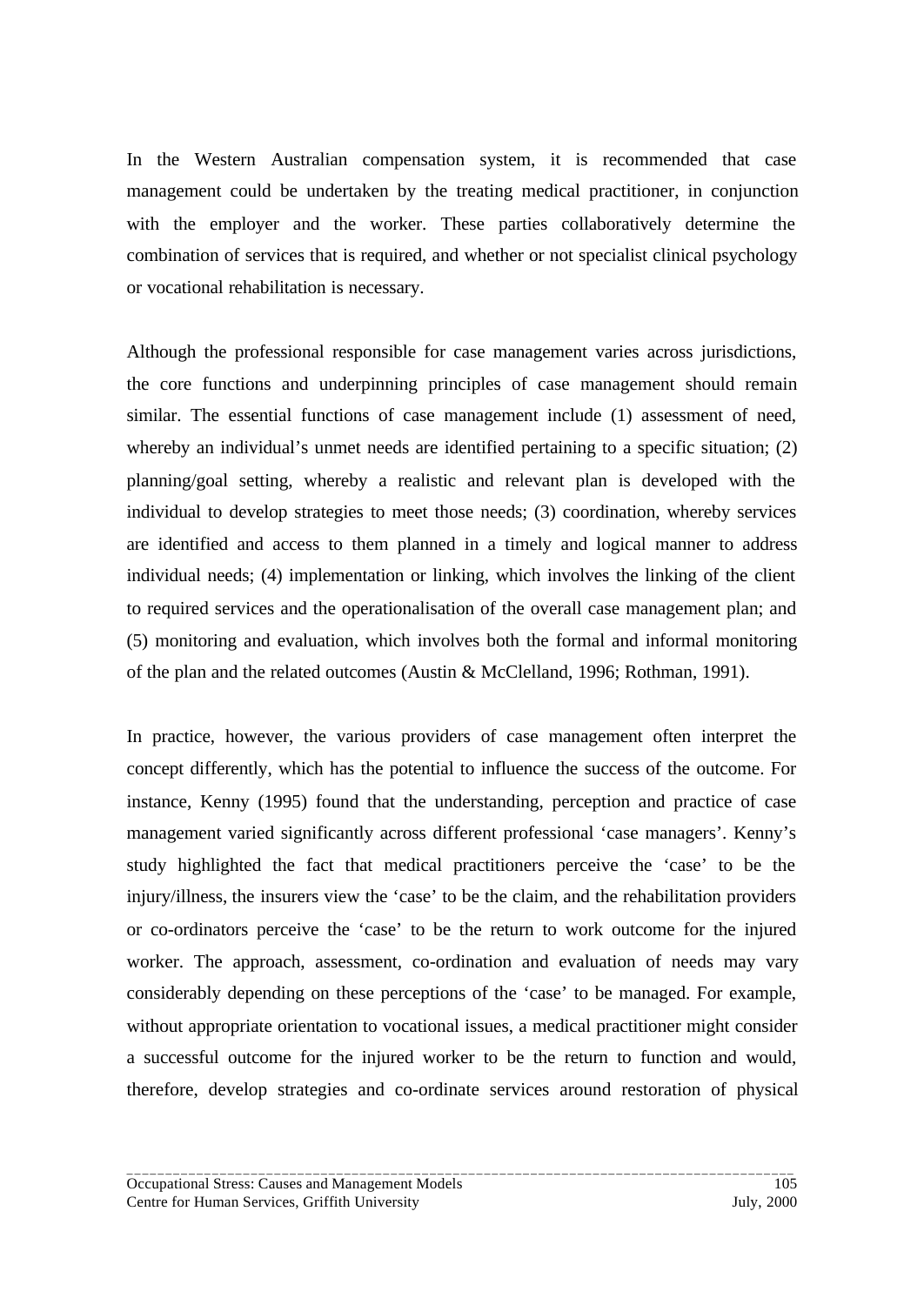and/or mental health. In contrast, a workplace rehabilitation co-ordinator, who assumes the role of case manager, may view the return to work as the primary outcome and, thus, focus the co-ordination of services that ensure the workplace is able to accommodate the workers return. These differing perceptions have the potential to cause confusion for the injured worker in relation to expected outcomes and responsibilities. The consequence of such confusion may be mistrust and loss of motivation to return to work. Although each of these stakeholders involved in the occupational rehabilitation process play an important role in the case management of the injured worker, perhaps, as noted by Kenny (1995), there is a need for greater consistency in both the understanding and application of this concept.

Of equal importance in the provision of case management is adherence to the principles that underpin it. These principles include, but are not limited to, ensuring individuality, client participation, cost effective and timely service provision, co-ordinated and comprehensive service provision and achievable goals. It is suggested that the above mentioned principles are often compromised in the provision of case management within the occupational rehabilitation arena. This is potentially a result of such factors as organisational constraints, legislative requirements, high caseloads and inexperienced case managers. Indeed, of significant concern in the occupational rehabilitation and compensation systems is the difficulty experienced by case managers who are not professionally trained when attempting to coordinate the activities of professionals (Remenyi, 1989).

Although there has been a plethora of studies on the effectiveness of case management with some encouraging results, empirical evidence remains inconclusive. Some of the reasons for this lack of evidence include the difficulty in comparing contrasting case management programmes as they contain so many different situation-specific elements, and specific benefits only have been identified driven purely by vested interests (Akabas et al., 1992; Austin & O'Connor, 1989). In relation to work stress, minimal research has been conducted. Kenny (2000) described the problems associated with the role of case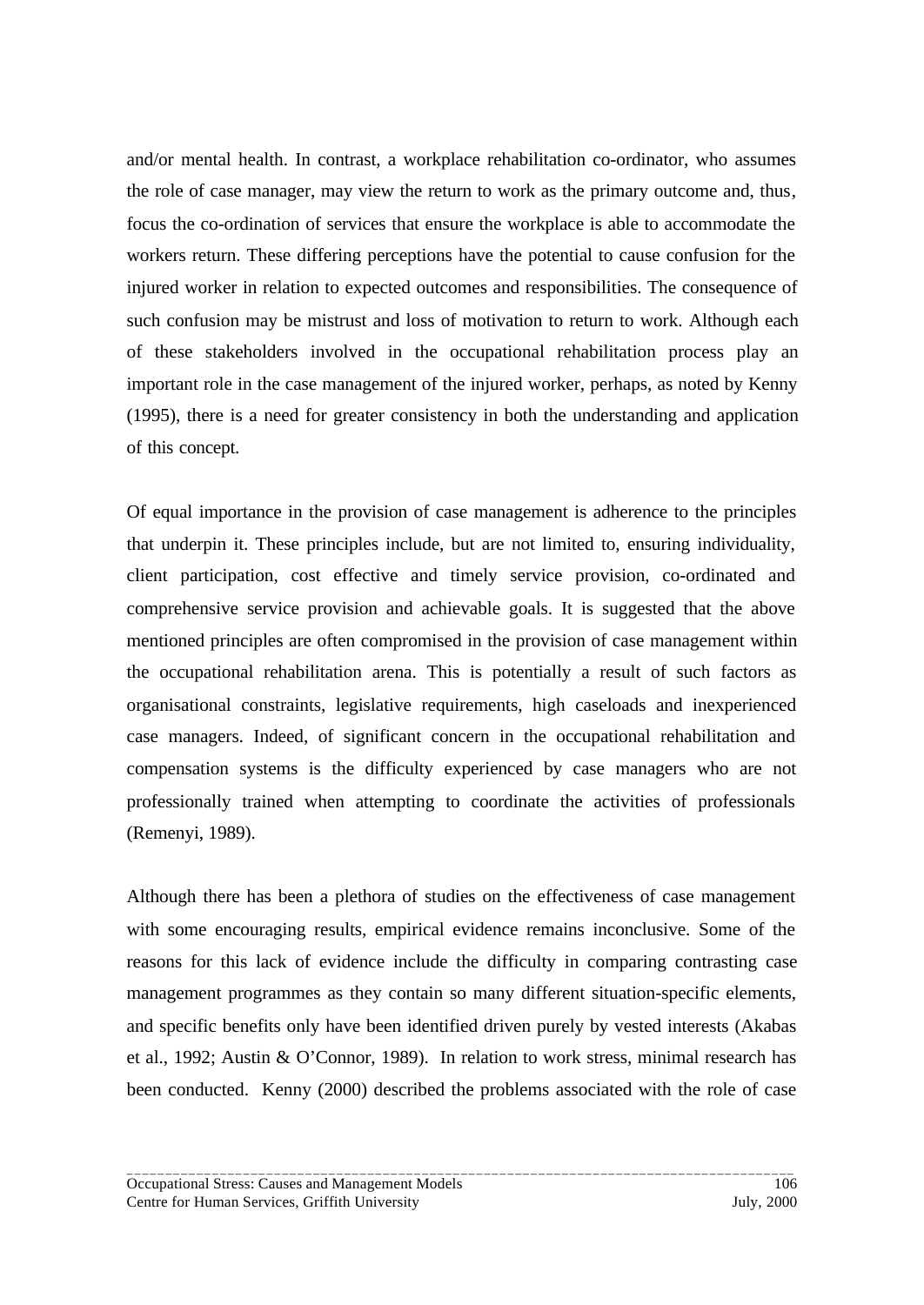management in stress claims. In particular, she noted that there are issues surrounding the management of 'power balances' between the various stakeholders (e.g., doctor, insurer, worker, employer). In her systemic model, Kenny recommended that case management interventions should be aimed at identifying the "dyadic and triadic relationships [between stakeholders] and at providing clients with a functional means of communicating their distress" (p. 388). This view is somewhat contrary to traditional models where the case manager is strongly identified as a client advocate or broker of services.

Nowland (1997) noted the "complete absence of literature dealing with tertiary rehabilitation of occupational stress" (p. 10). In addressing this absence, she also recommended that a systemic approach to case management of occupational stress injury and suggested that this approach should include several steps. First, the case manager should identify all the stakeholders involved with the worker. Second, the key people among these stakeholders should be clarified. Third, the case manager should find out the rules governing the behaviour of these key stakeholders and the relationships that exist between them and the worker. Fourth, the issues causing stress for the worker need to be identified. Fifth, the case manager and worker should establish which of the stakeholders can assist in overcoming these issues and any other return-to-work barriers. Finally, the case manager must develop a rehabilitation plan with clear goals to guide intervention. As Kenny (2000) noted, this systemic approach is yet to be tested empirically. However, it at least provides guidance about how to deal with some of the conflicting issues that often accompany instances of work stress.

Even in the absence of this systemic approach, case management is generally seen as a cost-effective and logical vehicle for promoting the return to work process. It is essential however, that the fundamental functions of case management are adequately understood and applied, if the case management process is to lead to a successful outcomes for the worker, the employer and the insurer (Roessler & Rubin, 1995). Irrespective of which key player becomes the case manager, they must be committed to the underlying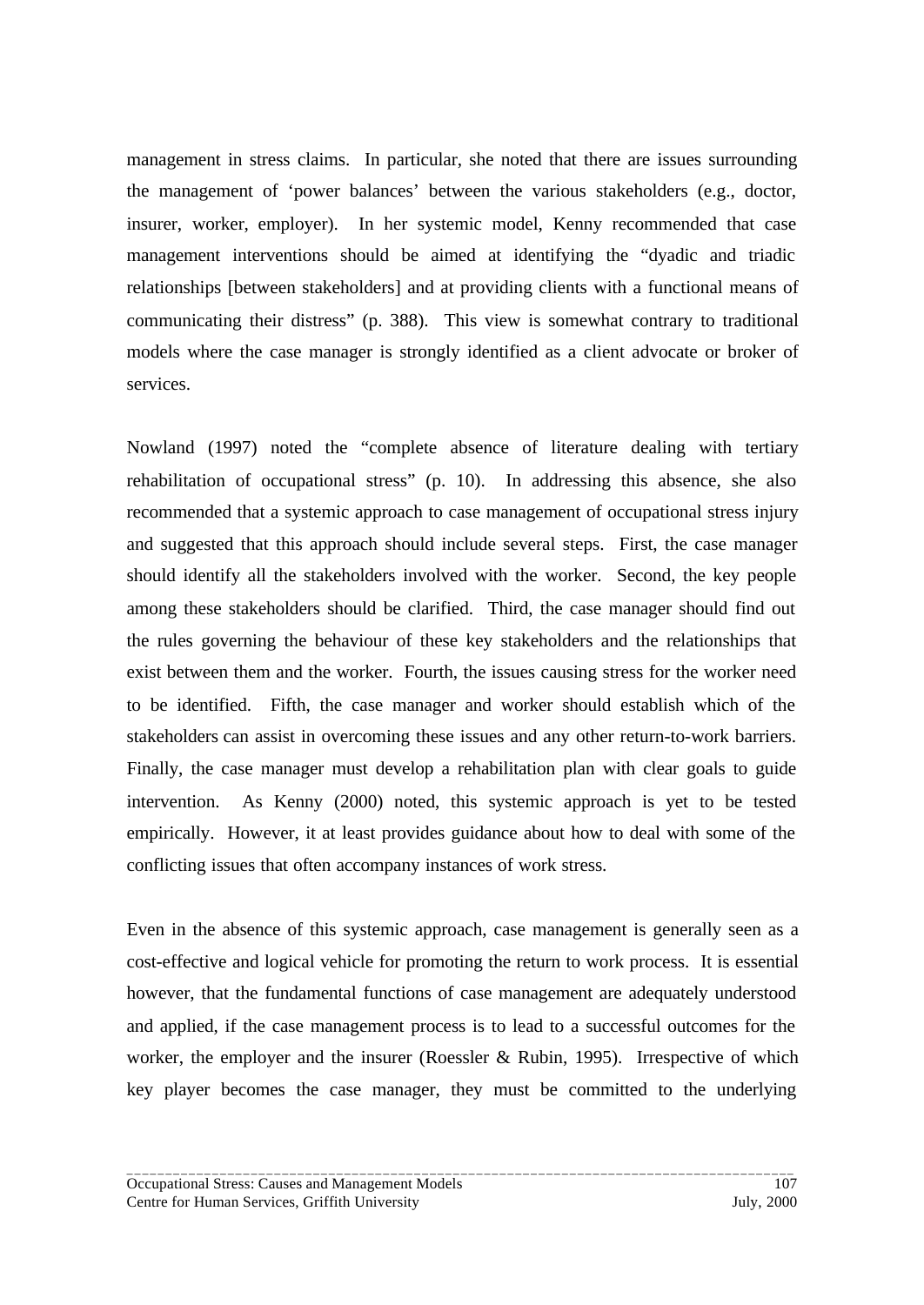principles of efficacious case management and, in a workers compensation system, must pay attention to the complex systemic factors that plague this area.

#### **Injury Management**

To assist in effectively managing the phenomenon workplace injury management has been widely adopted in occupational rehabilitation and compensation systems (Shrey & Lacerete, 1995; Kenny & Jones, 1999). This concept is defined as an active process of minimising the injury and the impact of an injury or impairment (resulting from injury or disability) on an individual's capacity to participate effectively in the work environment (Shrey & Lacerete, 1995). WorkCover Western Australia (1997) described injury management as a "workplace managed process incorporating employer and medical management from the time of injury to facilitate, where practicable, efficient and cost effective maintenance in, or return to, suitable employment" (p. 37). This concept could, therefore, be conceptualised as a comprehensive, co-ordinated process using a combination of services designed to diminish the effect of injury, disease and/or illness upon the individuals ability and/or capacity to function effectively, competitively, and productively in a safe work place.

A major catalyst to the introduction of injury management within occupational rehabilitation was the Grellman Report (1997). This report identified short-comings in workers' compensation systems and highlighted the need for early intervention and proactive management to effect a timely return to work. According to several researchers (e.g., Burgel, 1991; Smith 1997), early intervention involves attention to the employee as soon as the injury occurs. To put the principle of early intervention into practice, immediate contact with all stakeholders involved in the injury management situation (i.e., the worker, the employer, the treating medical practitioner) is essential. This principle has been shown to significantly reduce the costs of managing an injury and minimising time away from the workplace. Indeed, some research has indicated that early access to injury management significantly promotes an early return to work (Heads of Worker's Compensation Authorities - HWCA, 1997). Furthermore, early intervention strategies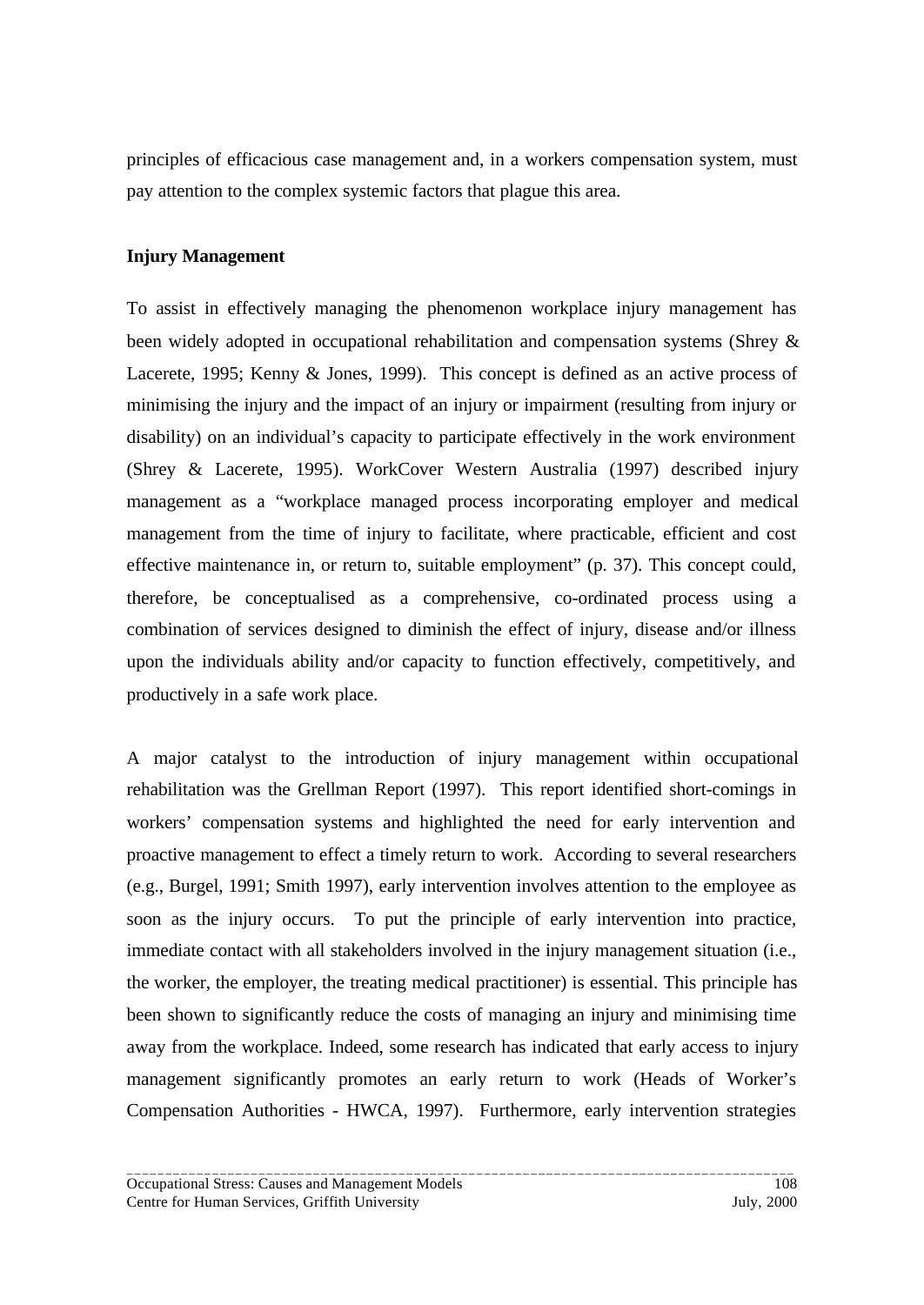and early return to work programmes are more likely to result in decreased worker's compensation and disability costs, increased employer productivity and minimisation of lost work time (Shrey & Lacerte, 1995). At the outset it is important to recognise that to delay injury management is to jeopardise outcomes for the worker, resulting in a deterioration of the worker's condition and, therefore, their health. Injury management should also assist in diminishing the likelihood of litigation as there is more potential for the worker to remain aligned with the workplace (Shrey  $&$  Lacerte, 1995). This issue is particularly important in cases of work stress where the bond between the employer and the employee is extremely vulnerable.

Effective injury management also relies heavily on the principle of proactive management. Proactive management requires the timely use of employer-based resources and community based interventions (i.e., medical management services, gradual return to work programmes, possible modifications to the work place and physical conditioning), if the control and/or minimisation of costs and maintenance of work is to be achieved (Smith, S., 1997; Smith, D., 1994). The benefit of proactive management in relation to the return-to-work process is reflected in the reduction of time off work. For example, a recent study found that the implementation of proactive management strategies in a specific workplace resulted in a significant reduction in the number of lost work days -- 5000 over an eighteen month period (Smith, D., 1994). Reith, Ahrens and Cummings (1995) found that extended leave away from a workplace, due to disability/injury, has cumulative physical, psychological and social effects that negatively impact upon the recovery process. In essence, therefore, the sooner a worker returns to work – or indeed, remains at work -- the more likely he or she is to recover.

Clearly, the implementation of injury management principles is likely to result in positive outcomes for the injured worker, the employer, the insurer and, all other relevant stakeholders in the injury management process. In particular, it has been found that the active involvement of a medical practitioner with the employer is a beneficial arrangement for the worker (WorkCover WA, 1999). In the Western Australian system,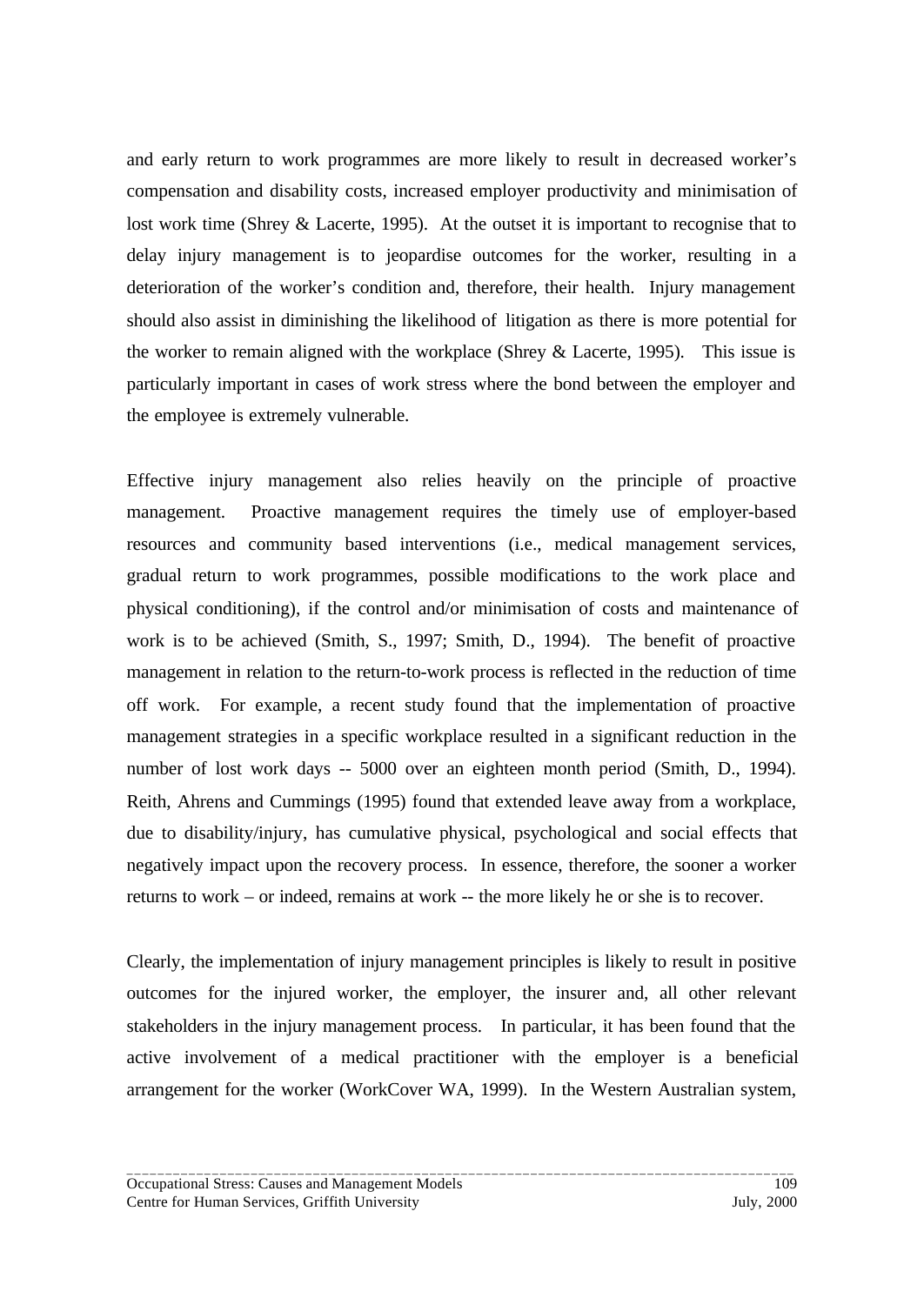these parties collaborate from the time of injury and, thus, prevent the likelihood of protracted medical and clinical problems.

#### **Disability Management**

A relatively new variant on the case management and injury management processes that has not yet been adequately implemented or tested in Australia is disability management. This concept is defined as a "workplace prevention and remediation strategy that seeks to prevent disability from occurring or, lacking that, to intervene early following the onset of disability, using coordinated, cost-conscious, quality rehabilitation service that reflects an organisational commitment to continued employment of those experiencing functional work limitations" (Akabas, Gates & Galvin, 1992, p. 2). As described by Habeck, Kress, Scully and Kirschner (1994), the rehabilitation community is a natural resource to help employers meet the challenges of disability. Rehabilitation professionals who apply a true disability management approach offer employers the opportunity to examine their occupational health and safety strategies, implement primary prevention programmes, effectively prevent decline among employees who experience stress, and facilitate efficient return to work for those who are injured. As a result, employer costs will be minimised. However, as pointed out by Habeck and Munrowd (1987), rehabilitation counsellors will need to extend their skills and competencies, particularly in relation to organisational development, if they are to move from traditional case management or injury management to disability management.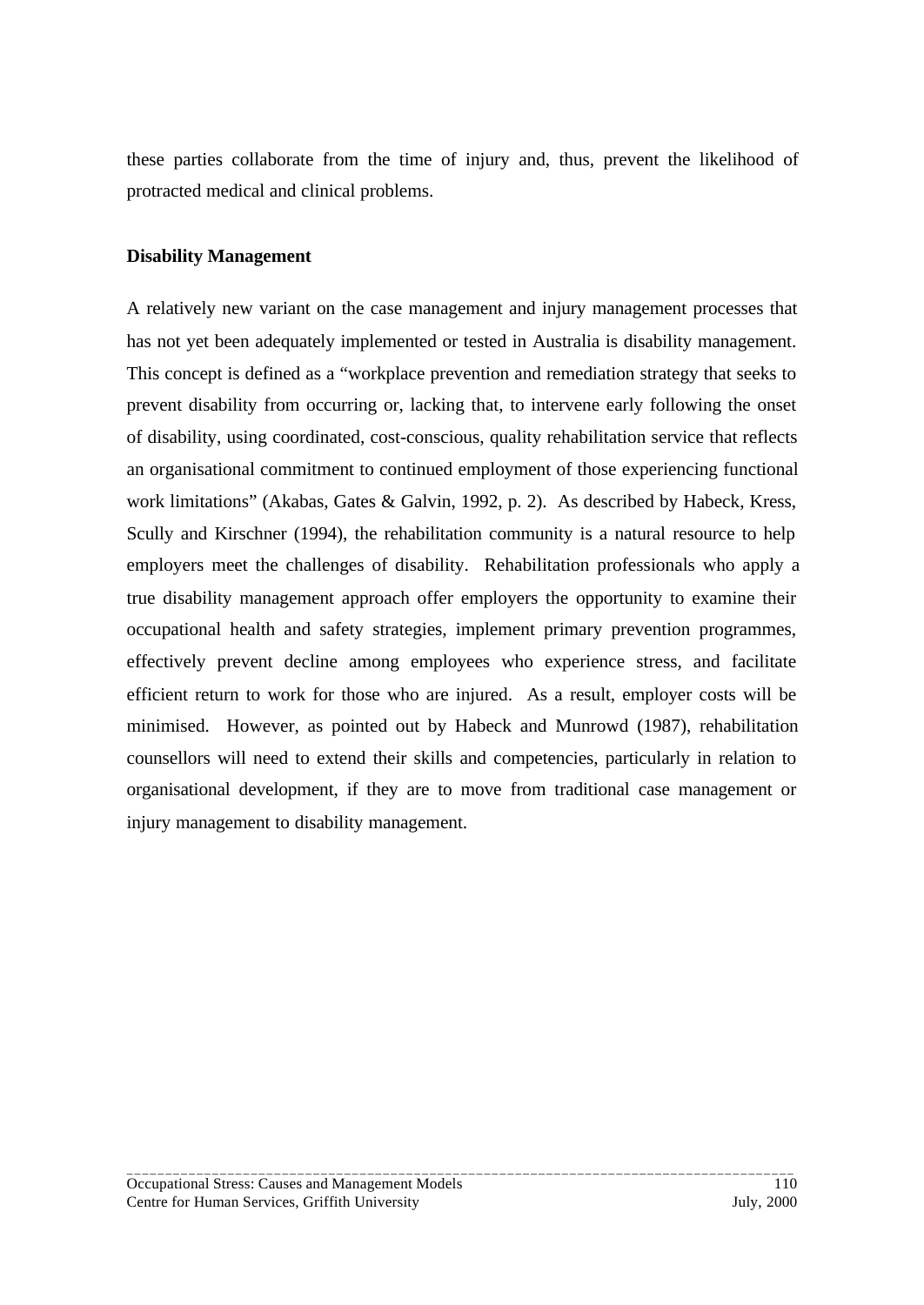# **Methodological Issues**

Since the end of the Second World War, there has been an exponential increase in the amount of research conducted into the predictors of stress. During the last two decades, much of this interest has focussed on stress in the workplace. For instance, Ganster (1995) identified many hundreds of academic articles or books relating specifically to work stress together with thousands of articles in the popular press and trade journals.

Despite the volume of research that has been conducted in this area, it remains difficult to draw conclusions, largely because of the vast array of methodological problems that have not yet been adequately addressed. Kasl (1986) has been a main critic of the work stress literature, pointing out that existing research has failed to establish even the notion that stress at work 'causes' negative consequences for workers. He pointed out that correlational research designs do not constitute evidence that 'stressors' contribute to negative outcomes. Other researchers (e.g., Ganster, 1995) have suggested that, as a result of poor methodology, even the assumption that work stress costs the economy a significant amount of money each year is debatable. According to Ganster, the only nondebatable issue is the amount of investment made by academic communities each year, replicating inconclusive research designs and further clouding the issue. These methodological weaknesses in the stress literature have lead to inconclusive and meaningless results in some areas, particularly in relation to the predictors of stress, while other areas have received insufficient research attention, namely, the claim management and rehabilitation processes.

One of the major difficulties in this area has been the simplistic conceptualisation of stress that has dominated much of the research. In conceptualising work stress, Cotton (1996) acknowledged that it is a multi-faceted construct. Consequently, it is likely that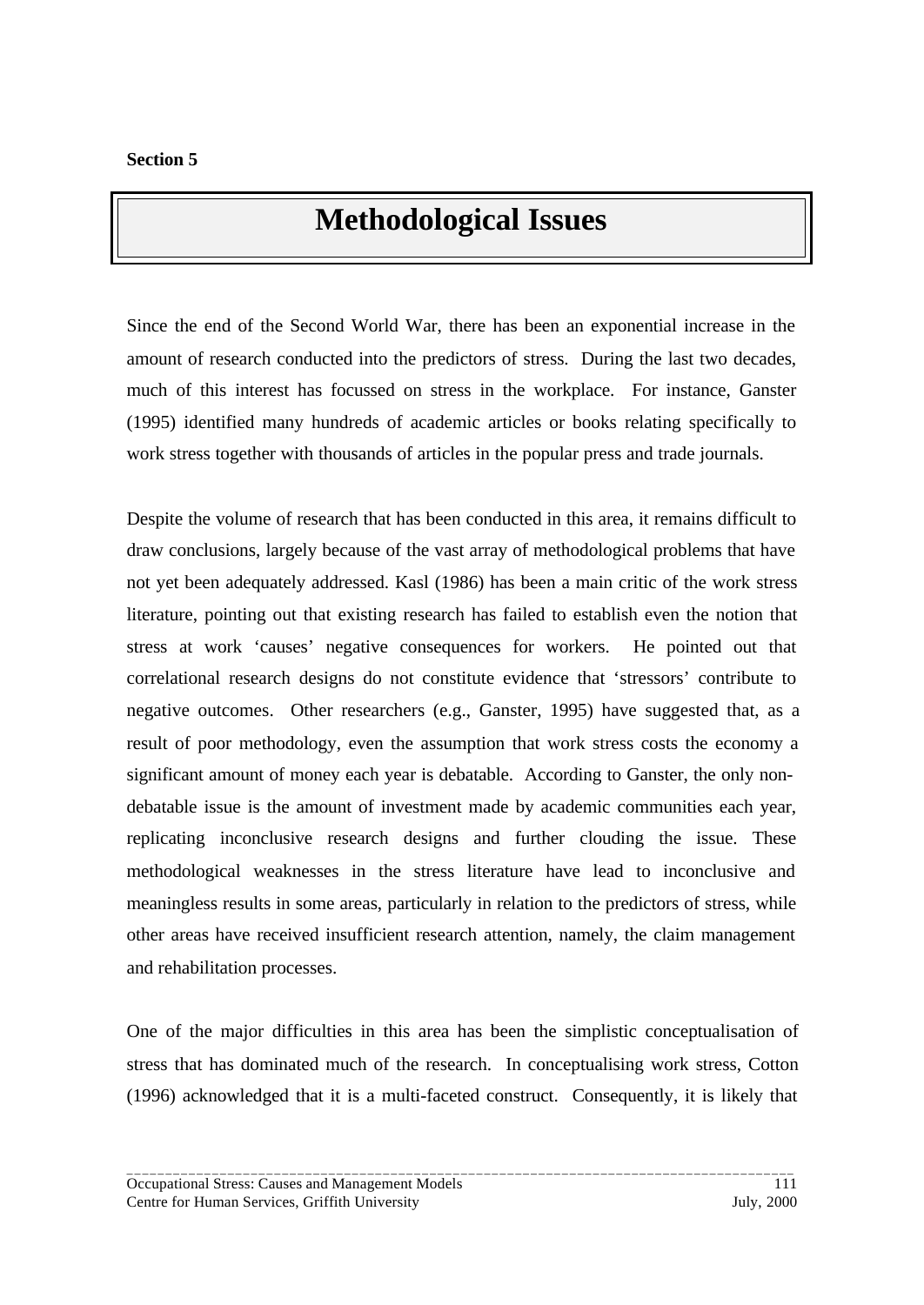stress will be caused by a diverse range of demands and changes rather than by any single event (Lazarus, 1990; Wagner, Compas & Howell, 1988). Although there is some debate about this issue (see Breznitz, 1990; Brown, 1993), the consideration of any event as a unitary stressor will severely limit the theoretical and practical utility of research findings (Somerfield & Curbow, 1992).

Nevertheless, in much of the research designed to investigate the predictors of work stress there has been a tendency to focus on the effect of only one or two variables. Although this univariate approach has the advantage of simplicity, many of the predictor variables that have been identified are likely to be subsumed by other variables if subjected to a multivariate analysis. Thus, the stress literature has become a "meandering unfocused giant" (Taylor, 1984, p. 2315) that is in need of clarity.

In an attempt to integrate several predictive variables and provide some clarity, researchers have proposed multivariate models (e.g., Lazarus & Folkman, 1984). Most of these models take a similar form in that they incorporate a range of resources or situational factors that contribute to the way in which the individual interprets the situation and copes with the demands placed on him or her. These factors combine in some way to create stress, which then leads to strain and the proposed consequences of stress, namely burnout, ill-health and turnover. While these models make a great deal of intuitive sense, there is little empirical support for their ability to account for a reasonable amount of variance in outcome (Dollard, 1995).

The lack of support for these models could be attributed to the fact that the stress process is too complex to be represented adequately by such parsimonious models. Indeed, it is likely that stress research is not yet sufficiently advanced to test the complex relationships that are likely to exist between variables. Few studies have adequately tested the range of mediated, moderated and additive effects of variables on outcomes, instead focussing largely on the direct relationships. While this knowledge may not sound important in a practical sense, in reality, interventions that are based on inadequate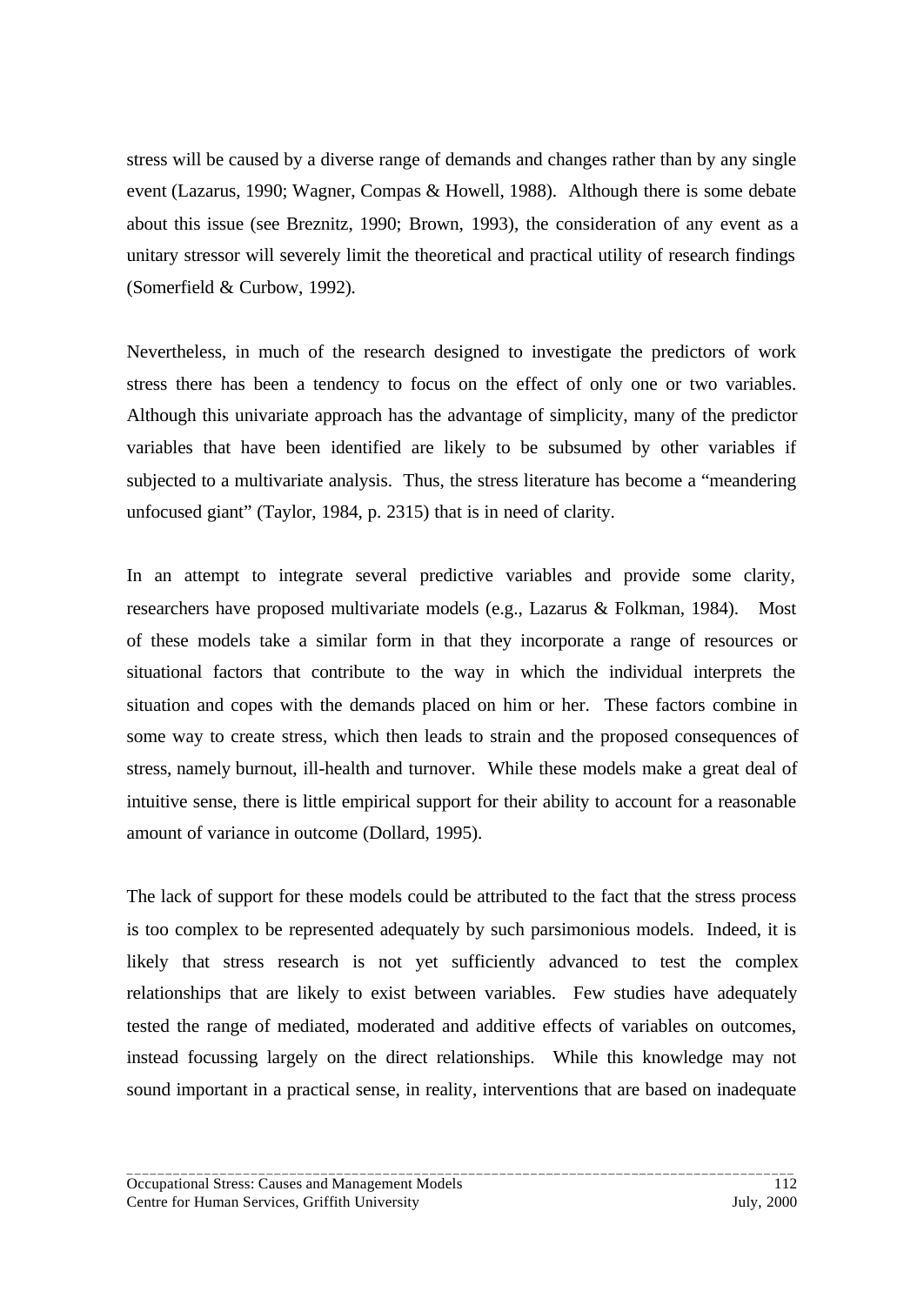research findings are a costly waste of time. There is a need to know how change in one variable will produce change in an outcome variable so appropriate policy and practice can be developed (Hart & Wearing, 1995). As Bond and Bunce (1999) noted, it his important to increase understanding of how work stress improves following intervention strategies, rather than simply knowing whether or not it improves.

The reliance on cross-sectional designs has also been a major flaw in stress research that has weakened the ability to conclude that relationships exist between variables. As Cotton (1996) noted, stress is a dynamic process that develops and changes over time. Cross-sectional studies do not address these facts. Further, variables that predict stress at any one point in time may not significantly predict it at a subsequent point in time. Longitudinal designs are essential to enable the temporal relationships between the predictor variables and subsequent stress to be identified.

Such designs also strengthen the ability of the study to draw conclusions about the direction of relationships that emerge from the data, providing the proposed predictor variables are measured at least twice during the study (Aldwin & Revenson, 1987). For instance, it is possible that initial levels of stress actually determine the level of the predictor variables rather than visa versa. Indeed, Lazarus and Folkman (1984) predicted the existence of such a circular model. Thus, to disentangle these complex relationships, it is necessary to partial out the effects of initial stress before testing the utility of the predictor variables. By predicting change in stress levels over time (i.e., stress with the effect of initial stress controlled) rather than stress at a static point in time, the research also acknowledges the dynamic nature of the stress process.

A third problem in stress research involves measurement in that the concept of stress has created significant difficulties for researchers seeking reliable and valid measures. Toohey (1993) noted that descriptions of illness/injury on medical certificates changed considerably across time, possibly a reflection of the imprecise and inaccurate definitions of stress and stress-related conditions. Smith and Frueh (1996) noted that the 'private'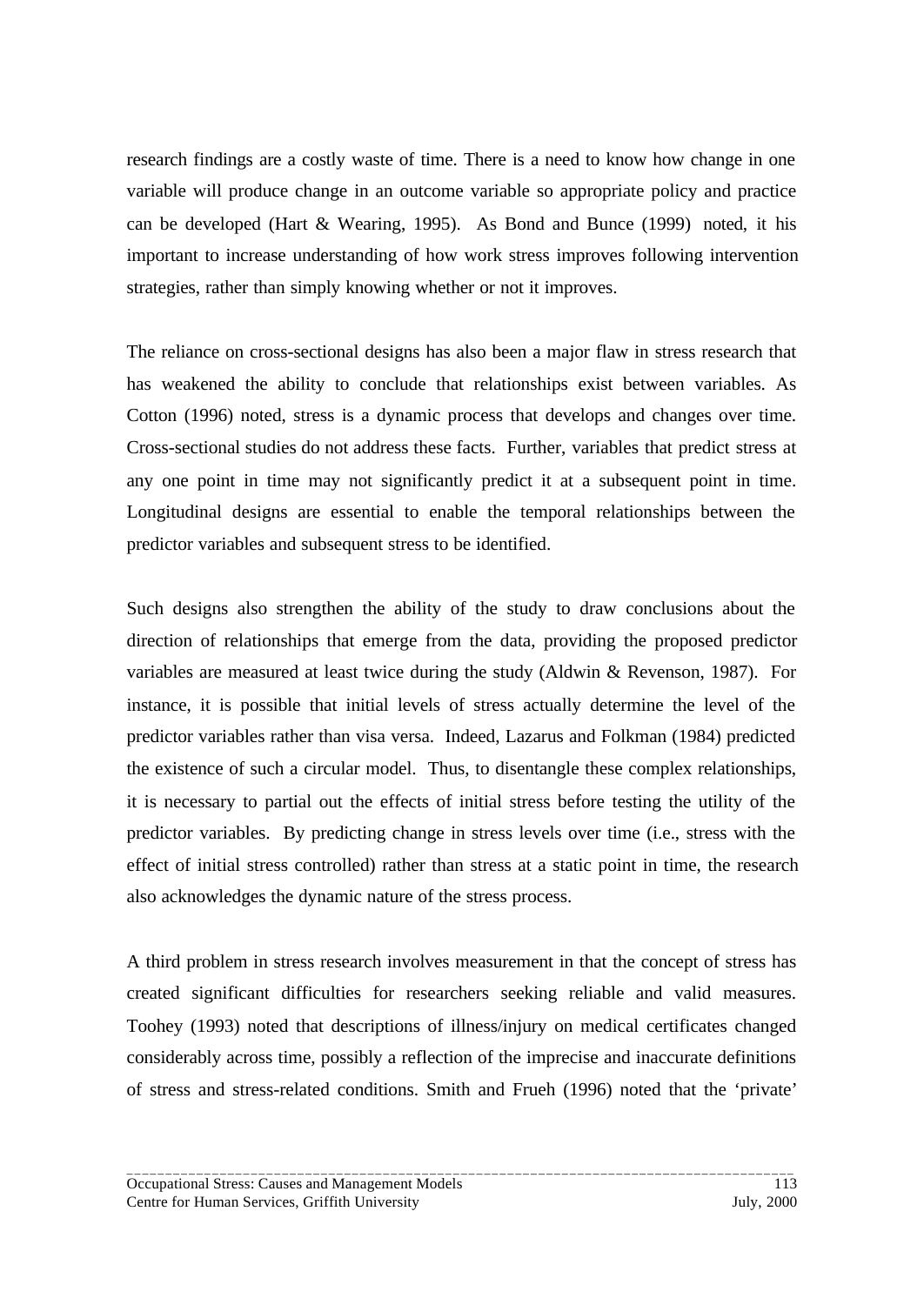nature of stress symptoms (i.e., anxiety, depression, intrusive thoughts, avoidance), and the difficulty associated with confirming these symptoms objectively, are major sources of concern for the diagnostic process, the claim management process and the research process.

Researchers have confirmed that the reliance on self-report in the diagnosis of stress is a significant problem (Cotton, 1995) that needs to be addressed. Irrespective of the diagnostic instrument that is used, general practitioners will be susceptible to the reporting biases of the psychologically injured employee. Researcher-demand also presents a number of difficulties for stress research as participants may expect to experience stress in response to certain job characteristics, irrespective of whether or not they do (Barley & Knight, 1992). Simply asking workers about stress may enable it to be articulated and experienced, or may encourage the individual to reinterpret current feelings as stress. Stress is difficult to measure without influencing the respondent's experience, other than by using unobtrusive measures such as physiological indicators, sick days, or illnesses, which may be unrelated to stress in realty. Reliance on self-report measures continues to be a major weakness in all stress research (Cotton, 1996), but one that is difficult to address given the subjective nature of the concept.

The Stress and Support Survey (Gutierrez, 1999) represents an attempt by researchers to develop an international tool that assesses both the stressors and supports present in the current situation, the workplace and in the worker's personal life. To date, the tool has been validated in North and South American, European, Asian and South Pacific countries and has shown some promise as a diagnostic and research tool. However, standardisation is required to allow the creation of norms that can be used to identify healthy and unhealthy organisations.

Most of the research that has been conducted concerns the experience of stress, or it's proposed consequences, such as burnout, turnover, and job dissatisfaction. However, very little is known about the steps that occur between experiencing stress and lodging a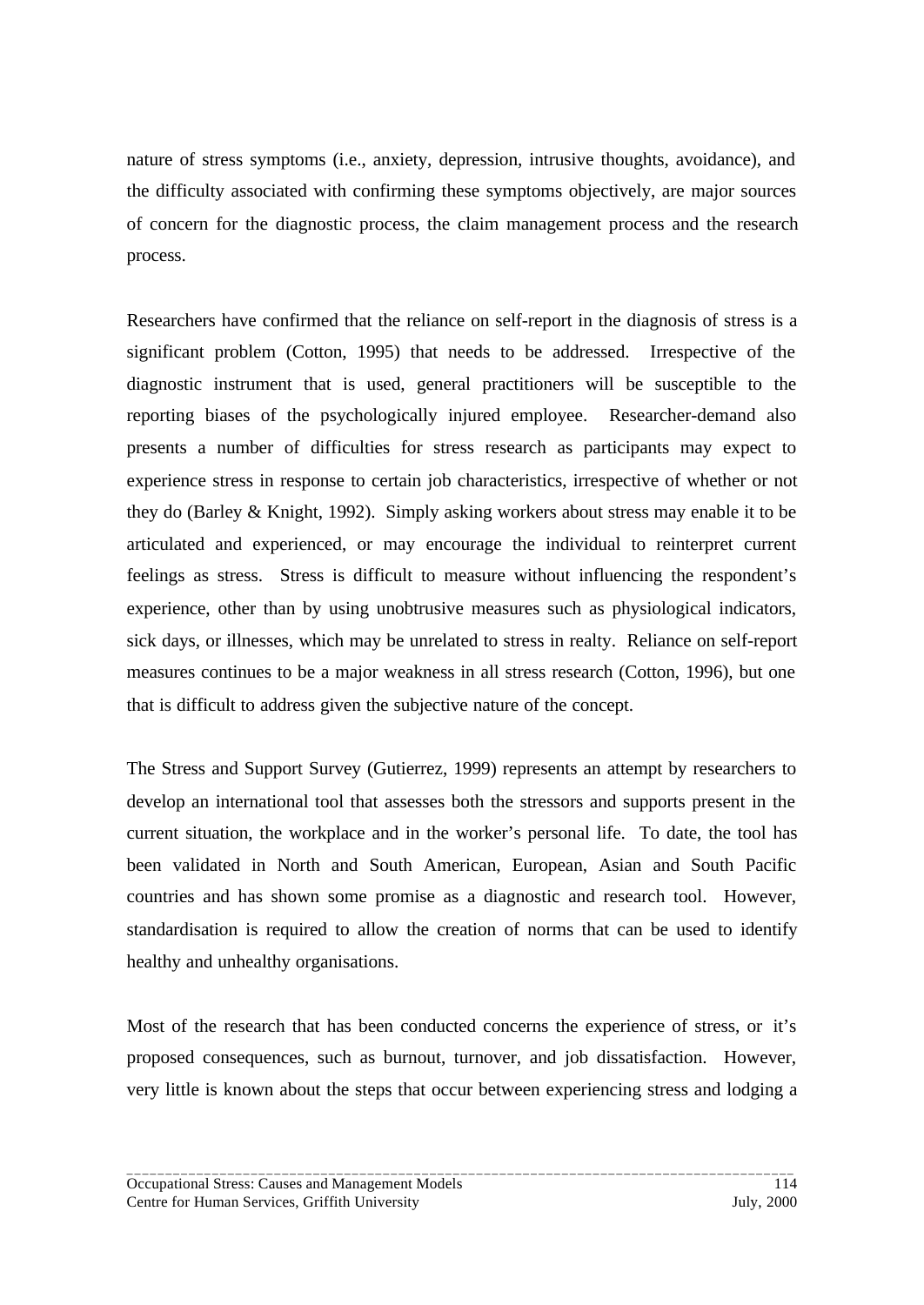claim for psychological injury. Similarly, little is known about the claims management and return to work processes following a stress claim. These areas have been underresearched to date. In this regard, quantitative measurements are unlikely to provide useful information about these dynamic processes (Stoecker, 1991). Although the outcomes of activities such as case management and rehabilitation can be articulated and quantified reasonably well, the processes by which they occur are less tangible and cannot be measured at only one point in time. Researchers have suggested that qualitative research designs offer a viable alternative for examining such processes (Patton, 1991), particularly when those processes have not been thoroughly researched and are not clearly understood.

Determining the utility of various management techniques has been hindered by the fact that evaluation methodology is poor (Ganster, 1995). In particular, there is no long-term follow up and little assessment of the impact of primary, secondary and tertiary management programmes on actual outcomes such as absenteeism, burnout, sick days, accidents and productivity. Accordingly, it is difficult to estimate the financial impact of such programmes for employers, giving them little evidence about why they should invest in stress management. Systematic research is needed to evaluate interventions so that practice can be refined and developed appropriately (Cooper, 1999). In 1989, the World Health Organisation found that there was even less research in developing countries, despite the fact that they were rapidly industrialising and experiencing greater levels of the stressors identified in developed countries (Ostermann, 1999) and are in need of even basic research.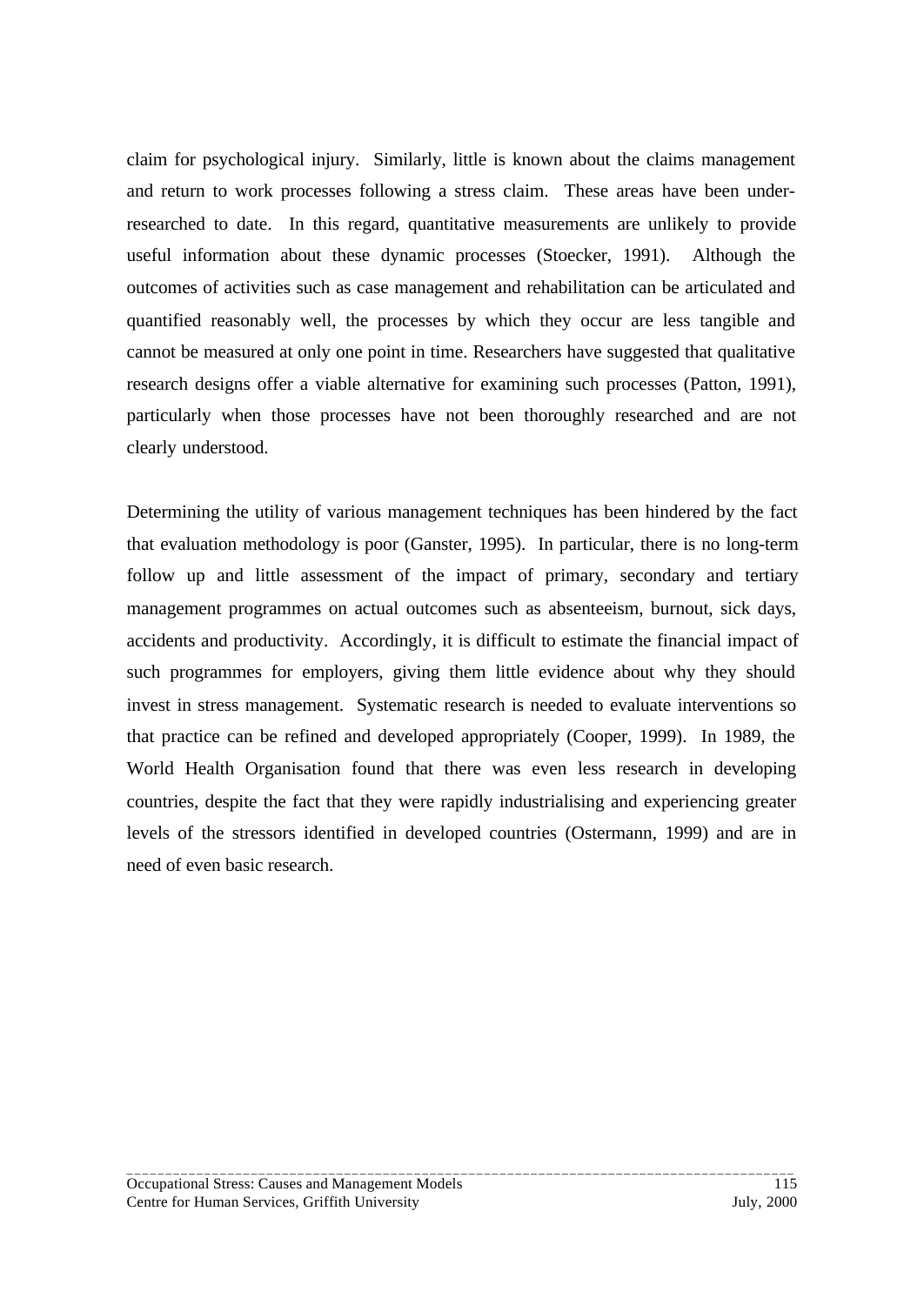## **Conclusions and Implications**

This review has highlighted the fact that costs associated with stress in the workplace and claims for psychological injury are spiraling. As a result, occupational stress and workplace health have become issues of great concern over the last decade, both internationally and nationally.

The purpose of this review was to synthesise the vast array of literature that exists on the topic of work stress and draw some relevant conclusions regarding (1) the factors that are believed to contribute to the occurrence of stress and/or a claim for psychological injury and (2) the management strategies that are currently adopted in response to occupational stress. The review also aimed to identify areas where further research was necessary and the methodological flaws in existing research that needed to be addressed in that research.

To fully understand the phenomenon of work stress, the review first documented the process that most commonly occurs for workers who experience work stress. In identifying this process, a plethora of contributory and exacerbatory factors were identified. These factors included individual vulnerabilities, job demands, the organisational climate, the person-environment match, the appraisal and perceptions of the worker, human resource management practices, the medicalisation and legalisation of stress and some rehabilitation practices. In addition, three major management phases were identified, namely primary prevention, secondary and tertiary. The major management strategies used at each of these phases were reviewed briefly. Finally, some of the major methodological weaknesses that plague the stress research were outlined.

Although conclusions are difficult to make given the methodological difficulties that exist in the literature, some broad indications have arisen out of the review. These conclusions can be summarised as follows: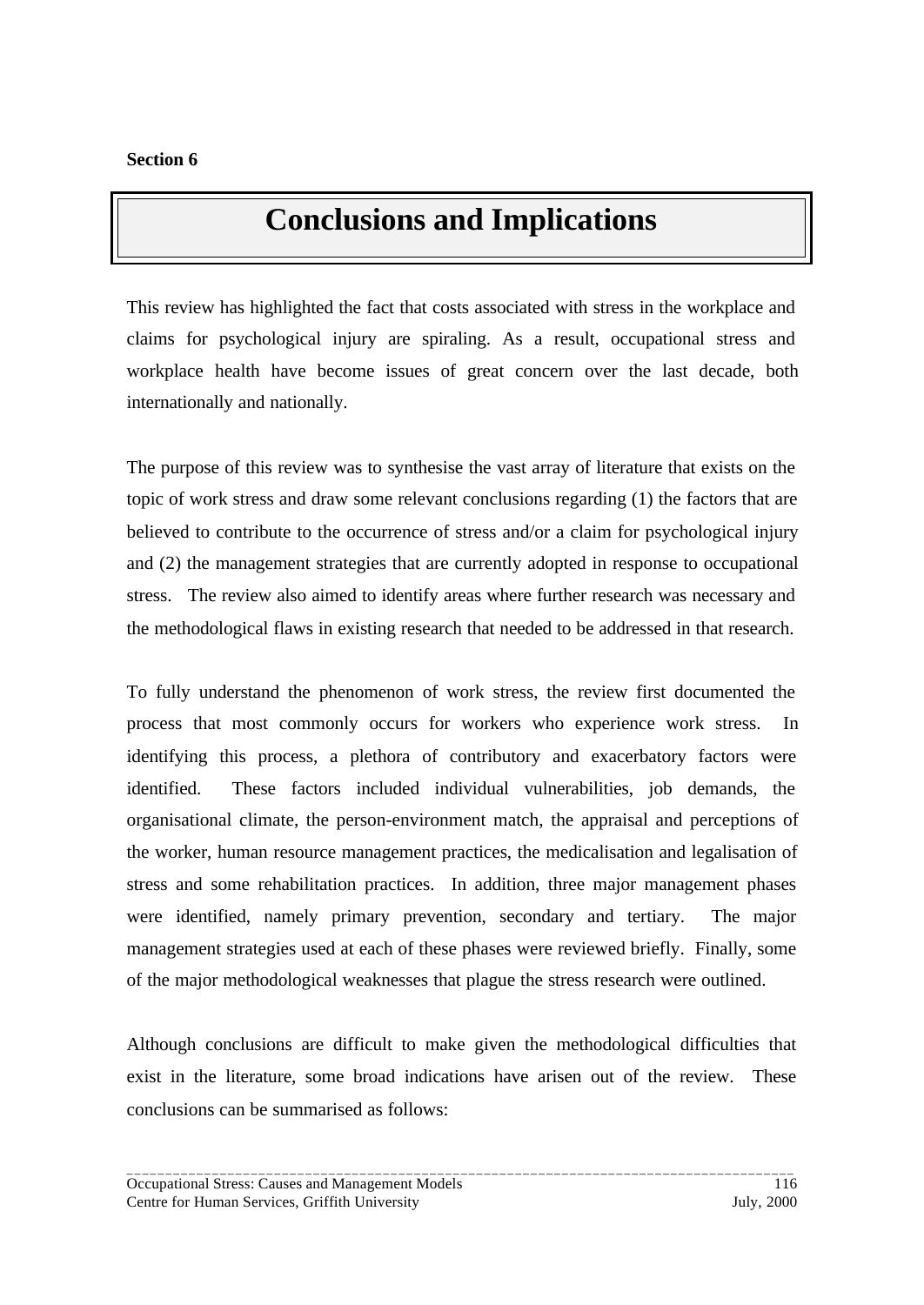- A multitude of potentially causal factors have been identified in the literature and research has been unable to refine them, even using multi-variate studies. It is possible that attempts to clarify the 'causes' of work stress are fruitless.
- Researchers remain unclear about the types of relationships that exist between stressors and outcomes. This information about processes may be more useful in informing interventions as it instructs researchers about 'how' variables change, rather than simply indicating 'if' they change.
- The work stress process is a complicated, multi-dimensional, systemic and temporal process that is difficult to encapsulate in quantitative, empirical terms. Effort may be wasted in trying to simplify and fully understand such a complex phenomenon, rather than accepting its complexity and developing the most useful combination of management strategies.
- While personality characteristics show the greatest propensity to predict stress outcomes, they offer little in the way of foci for intervention and management activities.
- There is little evidence that stress at work actually leads to negative outcomes such as absenteeism, turnover, poor productivity or stress claim lodgement. Indeed, stress claim lodgement may be associated with other variables, such as the inability of workers, due to various constraints, to communicate their needs to employers. However, little is known about why stress claims are lodged.
- Variables associated with organisational culture show the greatest likelihood of predicting stress and the lodgement of stress claims. It is possible to modify these cultural factors through primary interventions within organisations. However, examination of cultural factors requires in-depth qualitative research.
- Organisational interventions that focus on primary prevention are proactive and offer the most appropriate solution to work stress. However, these interventions are the least likely to be implemented by employers due to perceived costs and disruption.
- Many management programmes are not implemented in the fashion in which they were intended, usually to the detriment of prevention activities. For instance, EAP programmes tend to manage at a tertiary level, rather than a secondary level, assisting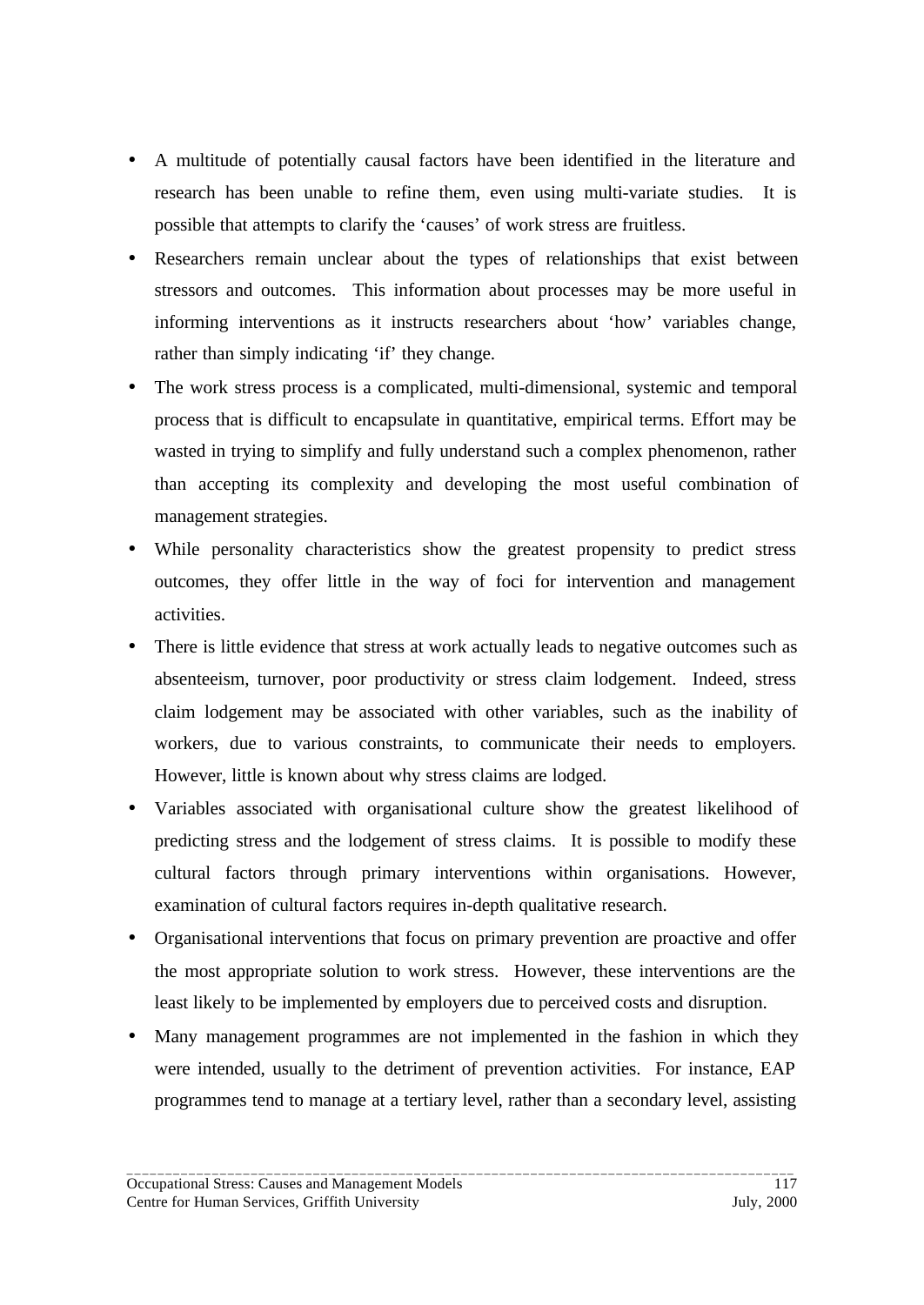workers who have already lodged stress claims instead of those who are experiencing stress and require help. Even primary prevention programmes are often aimed at the individual workers rather than at the organisational demands or culture.

Probably the most significant conclusion to be drawn from this review is the fact that the entire area of work stress is plagued by methodological difficulties. Some of these difficultes are not easily addressed, particularly those in relation to the measurement and conceptualisation of stress. Clearly, normed and standardised measures of stress in the workplace are required if research in this area is to advance. The Stress and Support Survey (Gutierrez, 1999) represents one attempt to develop an international tool. However, while this tool has been validated in many countries, it is necessary to conduct large studies on normative populations. With standardised population data, it is possible to benchmark organisations and plot their progress against international criteria. With such an instrument, researchers can begin to identify healthy and unhealthy organisations, allowing the implementation of primary prevention.

The current review has also highlighted the need to examine the potential of injury management practices, and even the more integrated practice of disability management, potential responses to work stress. Injury management involves the early maintenance of an injured worker in the workplace and effective management of the injury. Although the goals of disability management are similar, in its true sense, this approach also involves the placement of rehabilitation personnel in the workplace in an attempt to actually prevent injury. In disability management, the function of rehabilitation personnel is to assist organisations to prevent disability through health promotion programmes and effective organisational change management. However, in the event that disability does occurs in the workplace, the aim of both injury and disability management is to facilitate a speedy return to work and minimise the negative consequences for all parties. To date, however, these approaches have not been fully evaluated.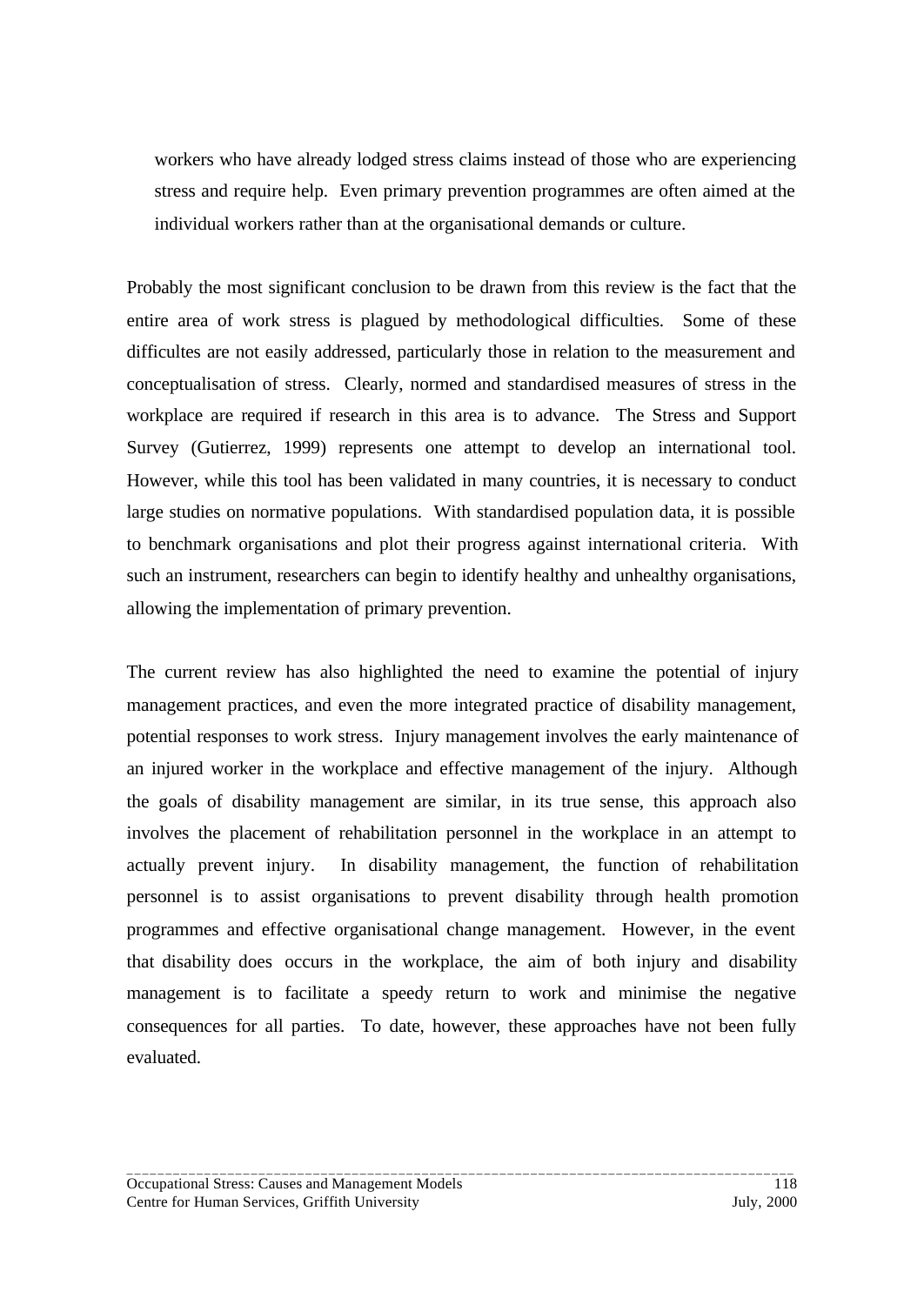Similar conclusions to these have been reached by other researchers. For instance, Cotton and Fisher (1995) concluded that the work stress area requires a comprehensive employer and public education and awareness campaign to address the stigma that is associated with psychological injury. They also concluded that large scale epidemiological studies and monitoring of stress in the workplace is necessary if the problem is to receive recognition and attention. Along similar lines, they concluded that the area requires methodologically sound research and programme evaluation to inform practices in future. Finally, they noted the importance of shifting attention to the primary prevention end of the stress management continuum.

In light of these conclusions, it is important to pursue the development of a standardised Australian work stress instrument, possibly based on the work that has already been conducted in other countries. Given its potential as a preventative paradigm, it is also important to examine the utility of the injury and disability management approaches. Although disability management has not been fully implemented or evaluated in Australia, the Western Australian system offers an unique opportunity to evaluate the issues associated with injury management. Some research has indicated that it could have successful outcomes for employers, workers compensation authorities and workers (Hollingworth & MacRae, 1996), as well as expanding the role and competencies of rehabilitation providers (Habeck & Munrowd, 1987). This approach is particularly important in the area of work stress, where prevention, or at least early intervention, is vital to the preservation of the employer-employee relationship.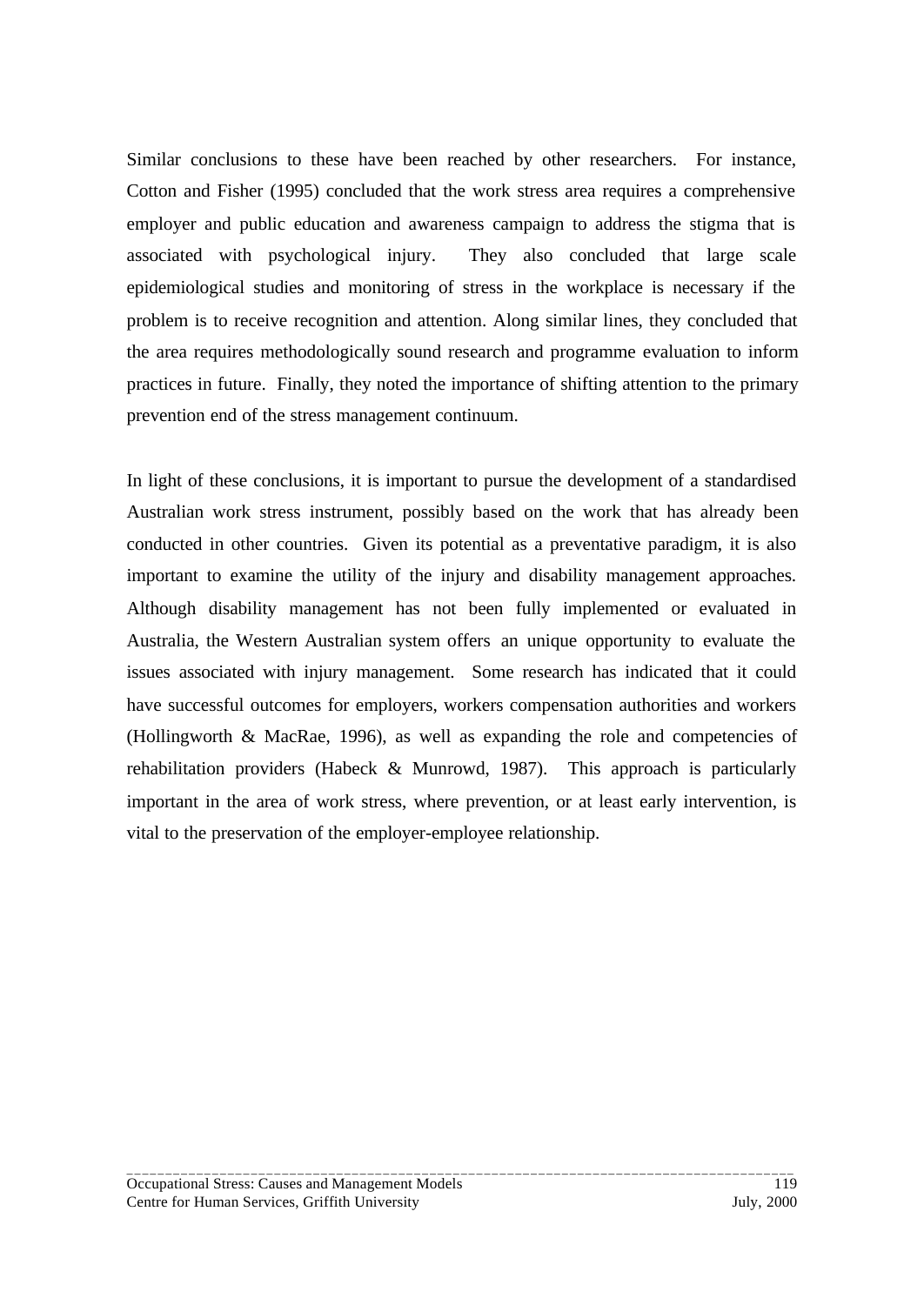### **References**

Aiello, J., & Kolb, K. (1995). Electronic performance monitoring: A risk factor for workplace stress. In S. Sauter, & L.R. Murphy (1995). *Organizational Risk Factors for Job Stress.* Washington, DC: American Psychological Association.

Akabas, S., Gates, L.B., & Galvin, D. (1992). *Disability Management*. New York: AMACOM.

Albrecht, T., & Bach, B. (1997). *Communication and Complex Organisations: A Relational Approach.* Fort Worth TX: Harcourt Brace.

Alzono, A.A. (2000). The experience of chronic illness and post-traumatic stress disorder: The consequences of cumulative adversity. *Social Science and Medicine, 50,* 1475-1484.

Alzono, A.A. (2000). The experience of chronic illness and post-traumatic stress disorder: The consequences of cumulative adversity. *Social Science and Medicine, 50,* 1475-1484.

American Psychiatric Association. (1994). *Diagnostic and Statistical Manual of Mental Disorders* (4<sup>th</sup> Ed.). Washington, DC: APA.

Anderson, C.R., Hellriegel, D., & Slocum, J.W. (1977). Managerial response to environmentally induced stress. *Academy of Management Journal, 20,* 260-272.

Anderson, J.G. (1991). Stress and burnout among nurses: A social network approach. *Journal of Social Behaviour and Personality*, *6*, 251-72.

Anderson, N., & Schalk, R. (1998). The psychological contract in retrospect and prospect. *Journal of Organisational Behaviour, 19,* 637-647.

Anshel, M.H. (2000). A conceptual model and implications for coping with stressful events in police. *Criminal Justice and Behaviour*, *27* (3), 375-400.

Anthony, W.P., Perrewe, P.L., & Kacmar, K.M. (1993). *Strategic Human Resource Management*. New York: Harcourt Brace.

Arches, J. (1991) Social structure, burnout and job satisfaction. *Social Work, 36,* 202-206.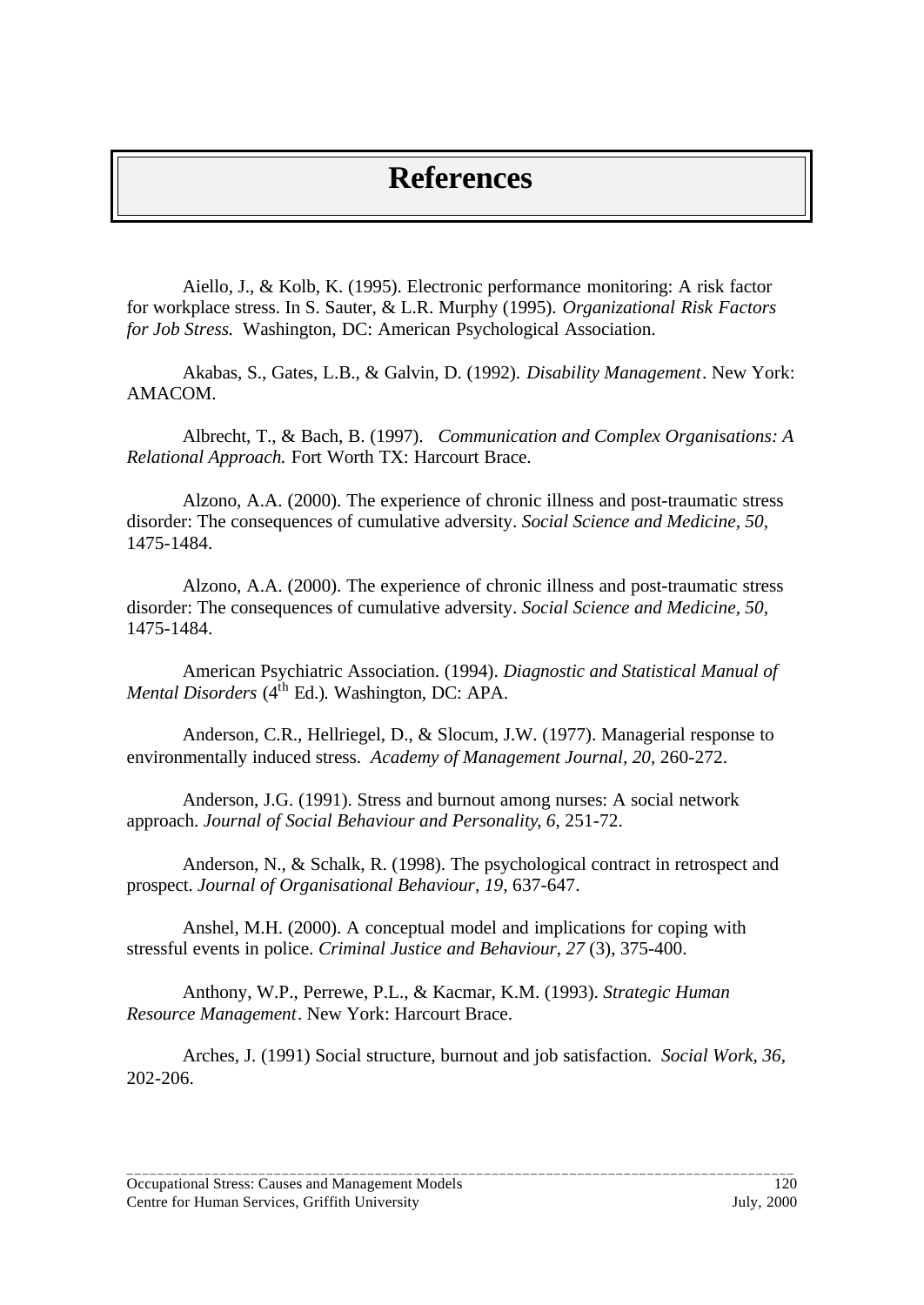Argyris, C. (1964). *Integrating the Individual and the Organisation.* New York: Wiley.

Association of Workers' Compensation Boards of Canada. (1995). *Occupational* **Stress: How Canadian Workers' Compensation Boards Handle Stress Claims, 1995-**1996. Canada: AWCBC.

Athanasou, A. (1999). The effect of unemployment on mental health. *Journal of Occupational and Organisational Psychology, 72* (1), 83-99.

Atkinson, S. (1999). Personal development for managers – getting the process right. *Journal of Managerial Psychology*, *14* (6), 502-511.

Auster, B.B. (1992). Company dismissed! *U.S. News & World Report*, *113* (1), 28- 34.

Austin, C., & O'Connor, M. (1989). Case management: Components and program contexts. In M. Petersen & D.White (Eds.). *Health Care of the Elderly,* London: Sage Publications

Austin, C.D. (1993). Case management: A systems perspective - families in society. *The Journal of Contemporary Human Services*, *October*, 451-458.

Austin, C.D. & McClelland, R.W. (1996). *Perspectives on Case Management Practice*. Milwalkee: Families International Inc.

Australian Council of Trade Unions. (1998*). A Report of the ACTU 1997 National OHS Survey on Stress at Work.* Melbourne: ACTU Occupational Health & Safety Unit.

Australian Workplace and Industrial Relations (1998). AWIRS Survey: An OHS Perspective. Canberra: National Occupational Health and Safety Commission.

Babson, S. (1993). Lean or mean: The MIT model and lean production at Mazda. *Labor Studies Journal, 18,* 3-24.

Backer, T.E., & O'Hara, K.B. (1991). *Organisational change and drug free workplaces: Templates for success*. New York: Quorum Books.

Bandura, A. (1997). *Self-Efficacy: The Exercise of Control.* New York: W. H. Freeman and Company.

Barling, J. (1990). *Employment, Stress, and Family Functioning*. New York: Wiley.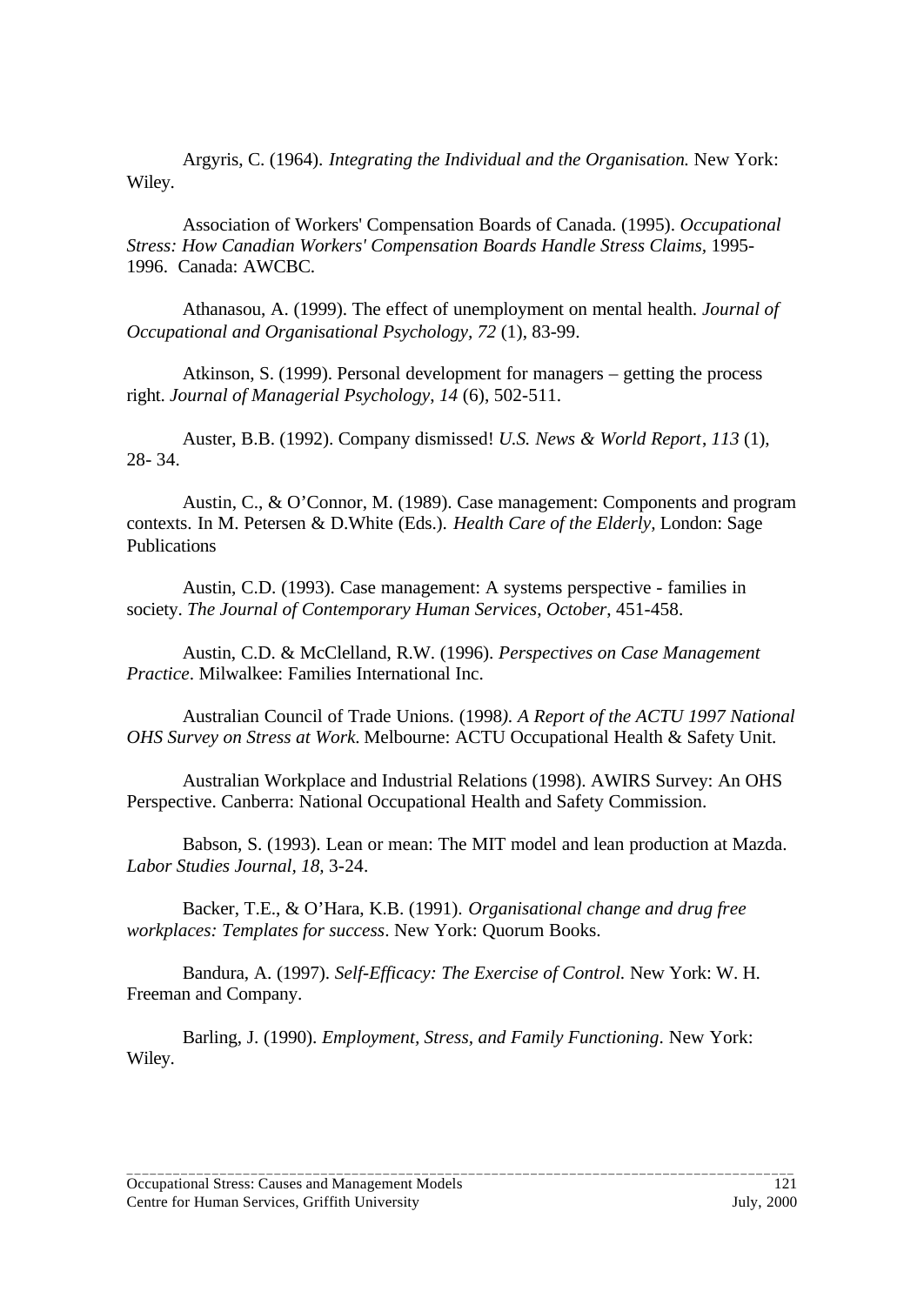Baruch, Y., & Hind, P. (1999). Perpetual motion in organisations: Effective management and the impact of the new psychological contracts on "Survivor Syndrome". *European Journal of Work and Organisational Psychology, 8 (2),* 295-306.

Beaton, R., Murphy, S., & Pike, K. (1992). *Symptoms of stress in male and female firefighters/paramedics.* In Proceedings of the *National Institute of Occupational Safety & Health Conference - Stress in the 90s: A Changing Workforce in a Changing Workplace.* Washington: NIOSH.

Beck, A. (1984). *Cognitive Approaches to Stress, Principles and Practices of Stress Management*, 91-110. New York: Guilford Press

Bedeian, A.G., & Armenakis, A.A. (1981). A path analytical study of the consequences of role conflict and ambiguity. *Academy of Management Journal, 24,* 417- 424.

Beehr, T.A., & Drexler, J.A. (1986). Social support, autonomy and hierarchical levels as moderators of the role characteristics – outcome relationship. *Journal of Occupational Behaviour, 7,* 207 – 214.

Beehr, T.A., Walsh, J.T., & Taber, T.D. (1976). Perceived situational moderators of the relationship between subjective role ambiguity and role strain. *Journal of Applied Psychology, 61,* 35-40.

Beer, M., Eisenstat, R. A., & Spector, B. (1990). *The Critical Path for Corporate Renewal.* Harvard: Harvard Business School Press*.*

Beer, M., Spector, B., Lawrence, P., Mills, D.Q., & Walton, E. (1985). *Human Resource Management: A General Manager's Perspective – Text and cases.* New York: The Free Press.

Belous, R. (1998). The shift towards contingent workers, *Monthly Labour Review, 112 (3),* 7-12.

Bent, S. (1998). *The Psychological Effects of Extended Working Hours: The 12 Hour Workday - Emerging Issues* (Working Paper No. 51).Australian Centre for Industrial Relations Research and Training.

Bergquist, T.F., & Jacket, M.P. (1993). Awareness and goal setting with the traumatically brain injured. *Brain Injury, 7,* 275-282.

Berridge, J., Cooper, C.L., & Highley-Marchington, C. (1997). *Employee assistance programs and workplace counselling*. New York: Wiley.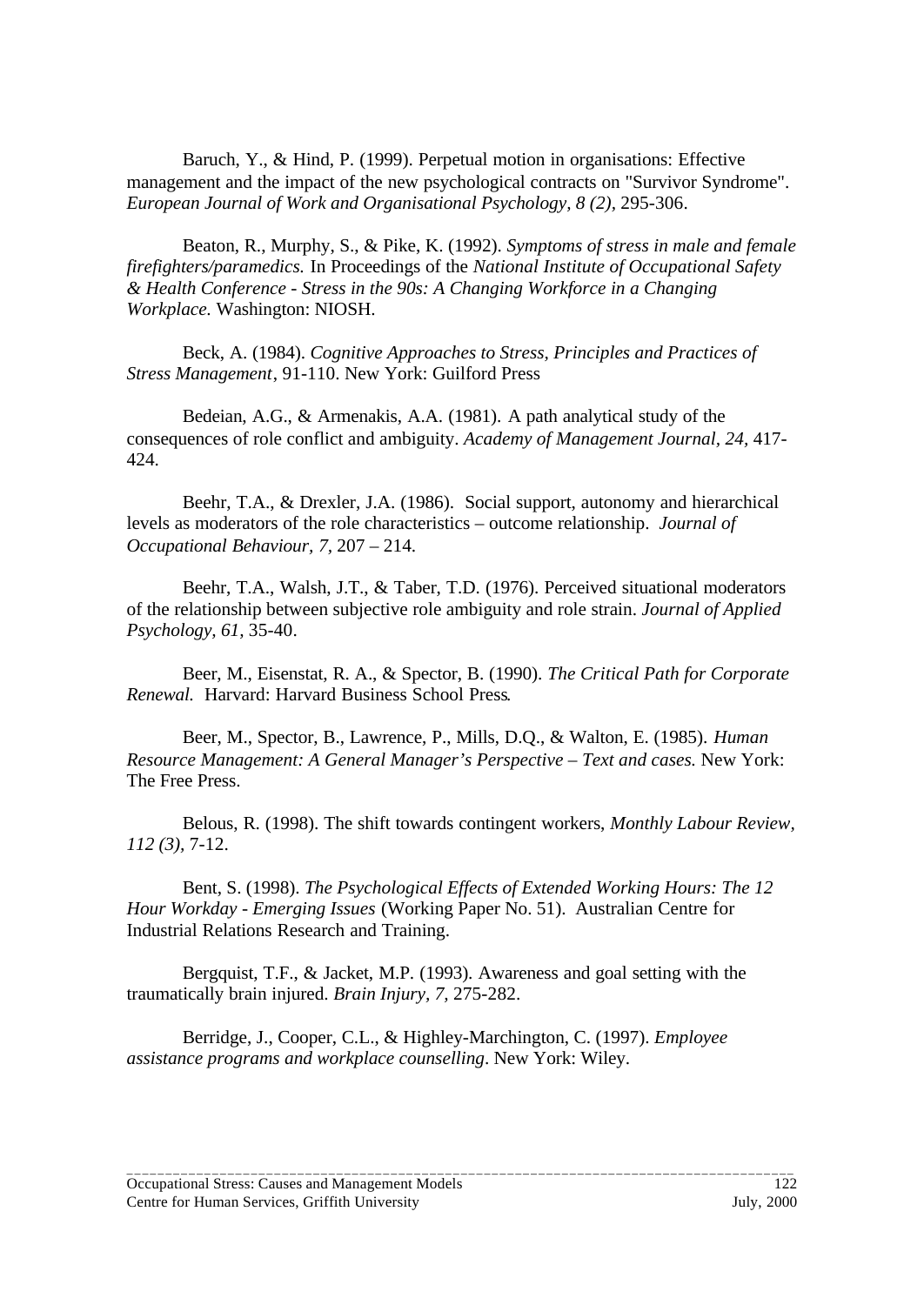Berwald, M.C. (1998). The challenge of profound transformation for industrial and organizational psychologists. *Canadian Psychology, 39*, 158-163.

Beugre, C. D. (1999). *Perceived Injustice and Workplace Aggression: The Role of Cognition* -Philadelphia, Kent State University.

Biersner, R. (1995). Developing an occupational stress standard: Rule-making pitfalls. In L. Murphy & J Hurrell & S. Sauter & G. Keita (Eds.). *Job Stress Interventions.* Washington, DC: American Psychological Association.

Biles, P.D. (1999). *OSHA Workplace Violence Prevention Guidelines*, Washington: Department of Labor, Occupational Safety and Health Administration (OSHA).

Blau, G. (1981). An empirical investigation of job stress, social support, service length, and job strain. *Organizational Behaviour and Human Performance, 27*, 279-302.

Bousfield, G. (1999). Dutch study to explore workplace stress. *Safety and Health - The International Safety, Health and Environment Magazine, December*.

Brief, A.P., Burke, M.J., George, J.M., Robinson, B.S., & Webster, J. (1983). Should negative affectivity remain an unmeasured variable in the study of job stress? *Journal of Applied Psychology, 73*, 193-199.

Briner, R.B. (1999). The neglect and importance of emotion at work. *European Journal of Work and Organisational Psychology, 8, 3,* 323-346.

Brown, G.W. (1993). Life event and affective disorder: Replications. *Psychosomatic Medicine, 55,* 248-259.

Browne, J.H. (2000). Benchmarking HRM practices in health work organisations. *American Business Review, 18* (2), 50-61.

Bruce, W.M. (1990). *Problem Employee Management: Proactive Strategies for Human Resource Managers.* New York: Quorum Books.

Bull, H. (1996). Stress - fact or fiction: The assessment and management of Workers' Compensation claims for stress: A Commonwealth perspective. In Proceedings of the *National Institute of Occupational Safety & Health Conference - Stress in the 90s: A Changing Workforce in a Changing Workplace.* Washington: NIOSH.

Bullis, C. (1993). Organizational socialization research: Enabling, constraining, and shifting perspectives. *Communication Monographs, 60*, 10-17.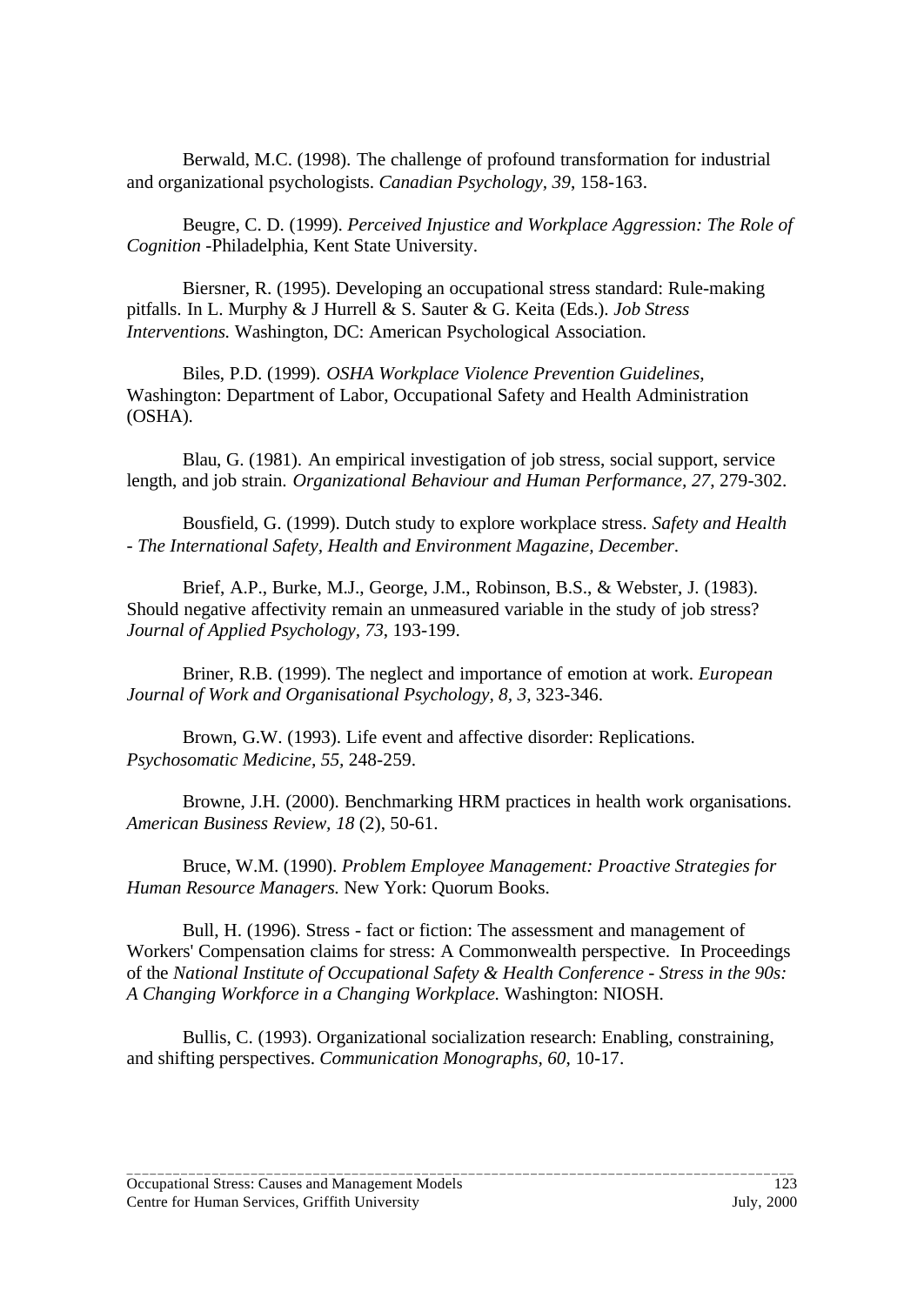Buon, T. (1992). Employee counselling and performance management. *Journal of Occupational Health and Safety - Australia and New Zealand, 8* (1), 59-67.

Burdekin, B. (1993). *Report of the National Inquiry into the Human Rights of People with Mental Illness.* Canberra: Australian Government Publishing Service.

Burgel, B.J. (1991). Case management: A system of care delivery for the future. *American Association of Occupational Health Nurses Update Series, 4(13) 1.*

Buys, N. & Kendall, E. (1998). Stress and burnout among rehabilitation counsellors within the context of insurance based rehabilitation: An institutional level analysis. *Australian Journal of Rehabilitation Counselling, 4(1),* 1 - 12.

Callan, V. (1993). Individual and organisational strategies for coping with organisational change. *Journal of Work and Stress*, *7* (1), 63-75.

Cameron, K. S. (1994). Strategies for successful organisational downsizing. *Human Resource Management, 33,* 189-211.

Carrithers, M. (1992). *Why Humans have Culture.* Oxford: Oxford University Press.

Cartwright, S., & Cooper, C. (1996). Coping in occupational settings. In M. Zieder & N.S. Endler (Eds.). Handbook of coping theory, research and applications (pp. 202-220). New York: Wiley.

Cartwright, S., Cooper, C.L., & Murphy, L. (1995). Diagnosing a healthy organisation: A proactive approach to stress in the workplace. In L Murphy & J. Hurrell & S. Sauter & G Keita (Eds.), *Job Stress Interventions.* Washington, DC: American Psychological Association.

Cascio, W.F. (1995). Wither industrial and organisational psychology in a changing world? *American Psychologist, 50,* 928-939.

Cavanaugh, M.A., & Roehling, M.V., & Boswell, W.R., & Boudreau, J.W. (1999). *An Investigation of 'Challenge' and 'Hinderance' Related Stress Among Managers.* Ithaca: School of Industrial and Labor Relations.

CCH Australia (1990). *Workplace Rehabilitation Manual.* CCH Australia Limited, North Ryde.

Cejedo, A.E. (1999). *Unfair Treatment, Stress and Psychological Outcomes among Correctional Health Care Workers.* Baltimore: John Hopkins University, School of Public Health.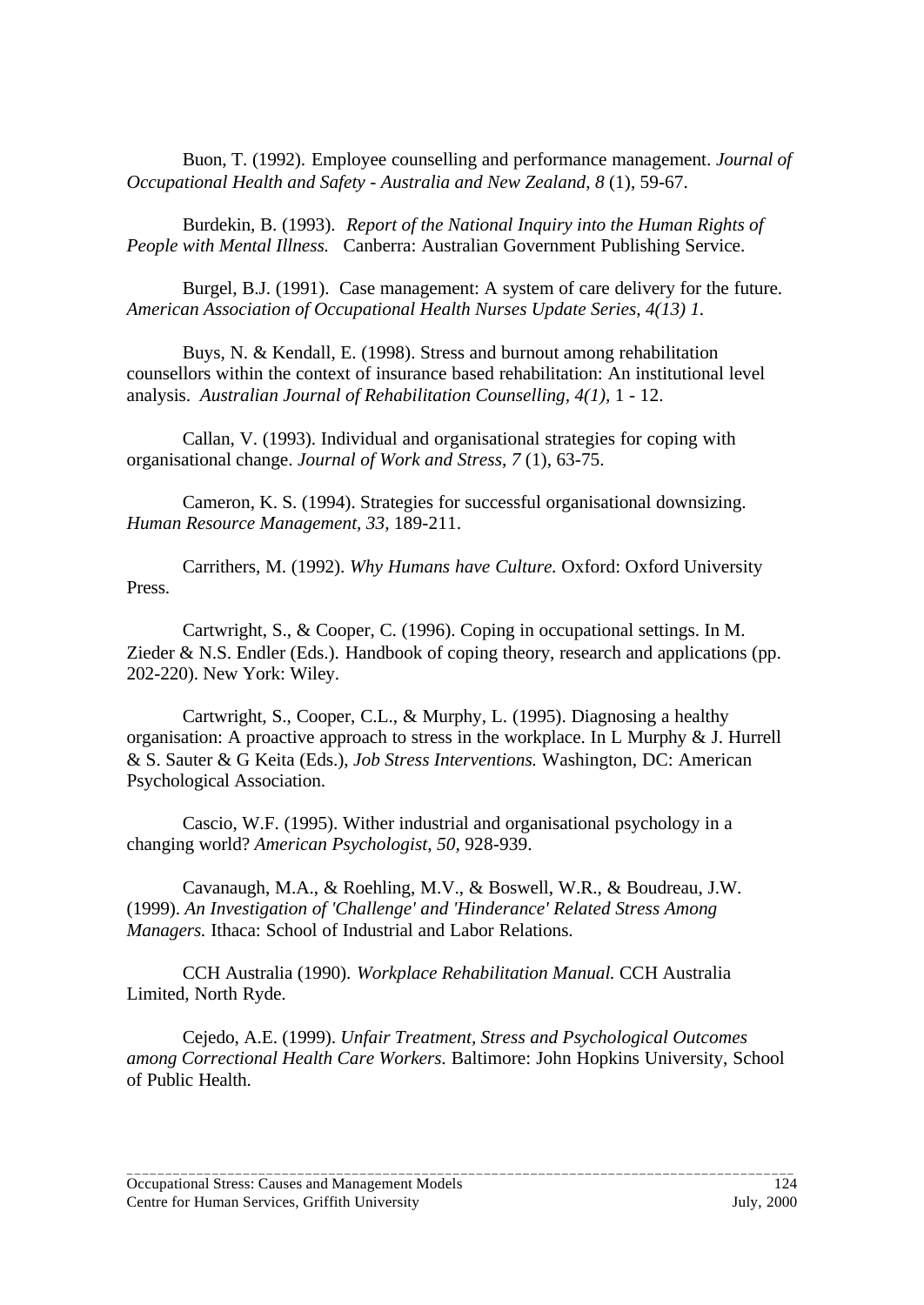Chan, K.B., Lai, G., Ko, Y.C., & Boey, K.W. (2000). Work stress among six professional groups: The Singapore experience*. Social Science and Medicine, 50,* 1415- 1432.

Cherniss, C. (1980). *Staff Burnout: Job Stress in the Human Services.* Beverley Hills, CA: Sage.

Cherniss, C. (1991). Institutional versus organizational level analysis: A commentary on Leiter. *Canadian Psychology, 32,* 559-561.

Clark, D.M., Salkovskis, P.M., Hackmann, A., Wells, A., Ludgate, J., Gelder, M. (1999). Brief cognitive therapy for panic disorder: A randomised controlled trial. *Journal of Consulting and Clinical Psychology, 67* (4), 583-589.

Cobb, S. & Jones, J.M. (1984). Social support, support groups and marital relationships. In S. Duck (Ed.). *Personal Relationships: Repairing Personal Relationships.* (pp. 47-66). London: Academic Press.

Cohen, S. & Edwards, J.R. (1988). Personality characteristics as moderators of the relationship between stress disorder. In R.W.J. Neufeld (Ed.). *Advances in the Investigation of Psychological Stress.* (pp. 235-283).

Comcare. (1999). *Safety, Rehabilitation and Compensation Commission. Annual Report* 1998-1999. Canberra: Comcare.

Conway, V.J. & Terry, D.J. (1992). Appraised controllability as a moderator of the effectiveness of different coping strategies: A test of the goodness of fit hypothesis. *Australian Journal of Psychology, 44* 1-7.

Cooper, C.L. (1991). Stress in organisations. In M. Smith (Ed). *Analysing Organisational Behaviour.* London: MacMillan.

Cooper, C.L. (1993). Proceedings of the *National Institute of Occupational Safety & Health Conference - Stress in the 90s: A Changing Workforce in a Changing Workplace.* Washington: NIOSH.

Cooper, C. L. (1986). Job distress: Recent research and the emerging role of the clinical occupational psychologist. *Bulletin of the British Psychological Society, 39*, 325- 331.

\_\_\_\_\_\_\_\_\_\_\_\_\_\_\_\_\_\_\_\_\_\_\_\_\_\_\_\_\_\_\_\_\_\_\_\_\_\_\_\_\_\_\_\_\_\_\_\_\_\_\_\_\_\_\_\_\_\_\_\_\_\_\_\_\_\_\_\_\_\_\_\_\_\_\_\_\_\_\_\_\_\_\_\_\_\_

Cooper, C.L. (1999). *A Strategy for Organisational Stress Interventions.* University of Manchester: Manchester School of Management.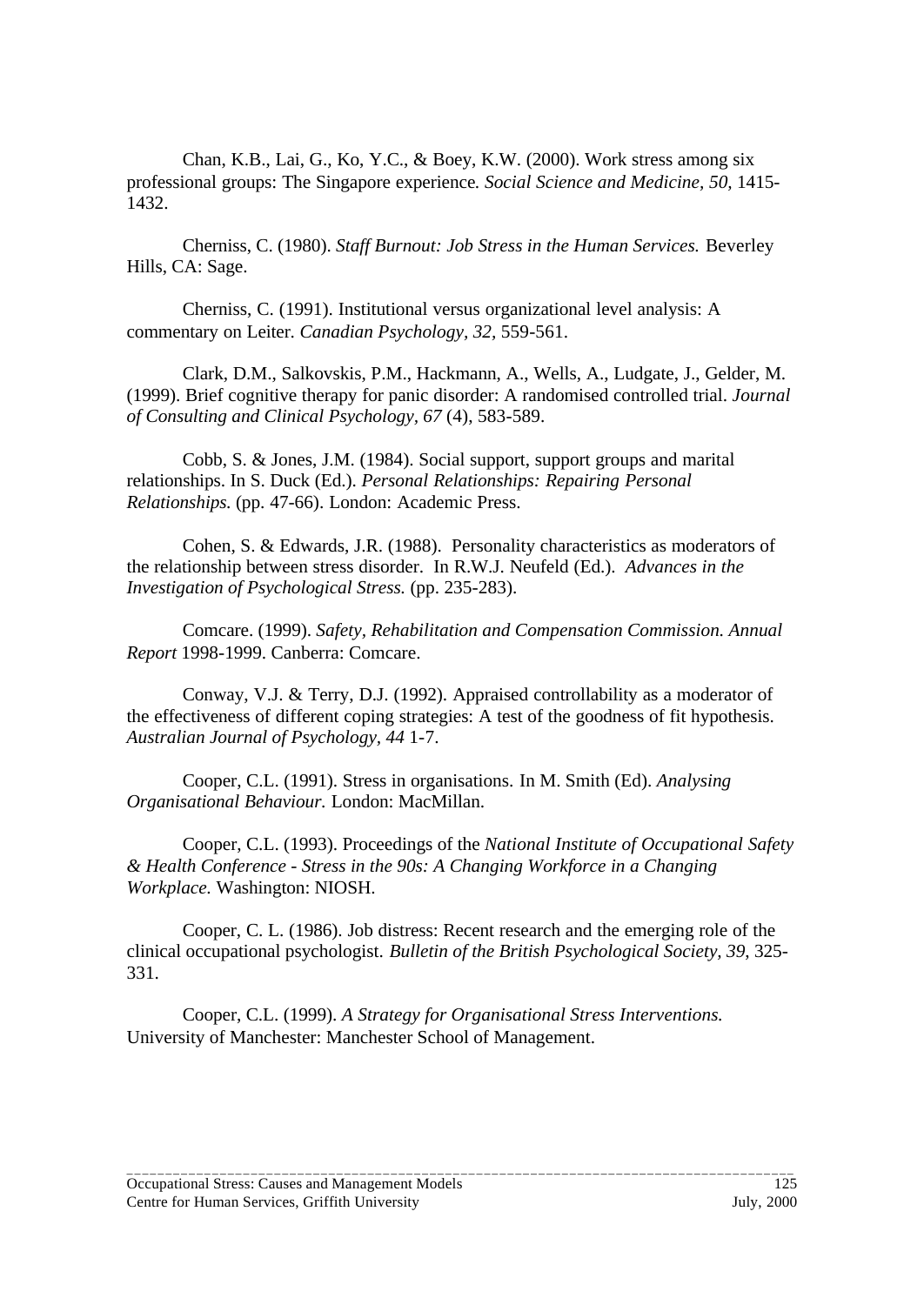Cooper, C.L., & Baglioni, A.J. (1988). A structural model approach toward the development of a theory of the link between stress and mental health. *British Journal of Medical Psychology, 61*, 87-102.

Cooper, C.L., & Cartwright, S. (1994). Healthy mind, healthy organisation: A proactive approach to occupational stress, *Human Relations, 47,* 455-470.

Cooper, C.L., & Payne, R. (1988). *Causes, coping and consequences of stress at work*. New York: Wiley.

Cordes, C.L., & Dougherty, T.W. (1993). A review and integration of research on job burnout. *Academy of Management Review, 18,* 621-656.

Cotton, P. (1995). The assessment and management of psychological dysfunction in occupational settings. In P. Cotton (Ed.). *Psychological Health in the Workplace*. Melbourne: The Australian Psychological Society.

Cotton, P. (1996). The prevention and management of psychological dysfunction in occupational settings. In P. Cotton & H. Jackson (Eds.). *Early Intervention and Prevention Mental Health* (pp. 247- 283). Melbourne: The Australian Psychological Society.

Cotton, P., & Fisher, B. (1995). Current issues and directions for the management of workplace psychological health issues. In P. Cotton (Ed.). *Psychological Health in the Workplace* (pp. 267-278). Melbourne: The Australian Psychological Society.

Cotton, P. & Jackson, H.J. (1996). *Early Intervention and Prevention in Mental Health*. Victoria: Australian Psychological Society.

Csiernik, R. (1995). A review of research methods used to examine employee assistance program delivery options. *Evaluation and Program Planning*, *18* (1), 25-36.

Cullen, A. (1995). Burnout, why do we blame the nurse? *Australian Journal of Nursing*, *95*, 23-28.

Dawson, J. (1989). A new deal for nurses: Time for more respect and responsibility. *Toronto Globe and Mail, p. 7.*

Deves, L. (1989). Policy and action in occupational health. *Journal of Occupational Health and Safety, 5* (2), 110.

Diamond, C.T.P. (1990). Reducing managerial stress through focusing dependencies. *Asia Pacific Human Resource Management,* 76-81*.*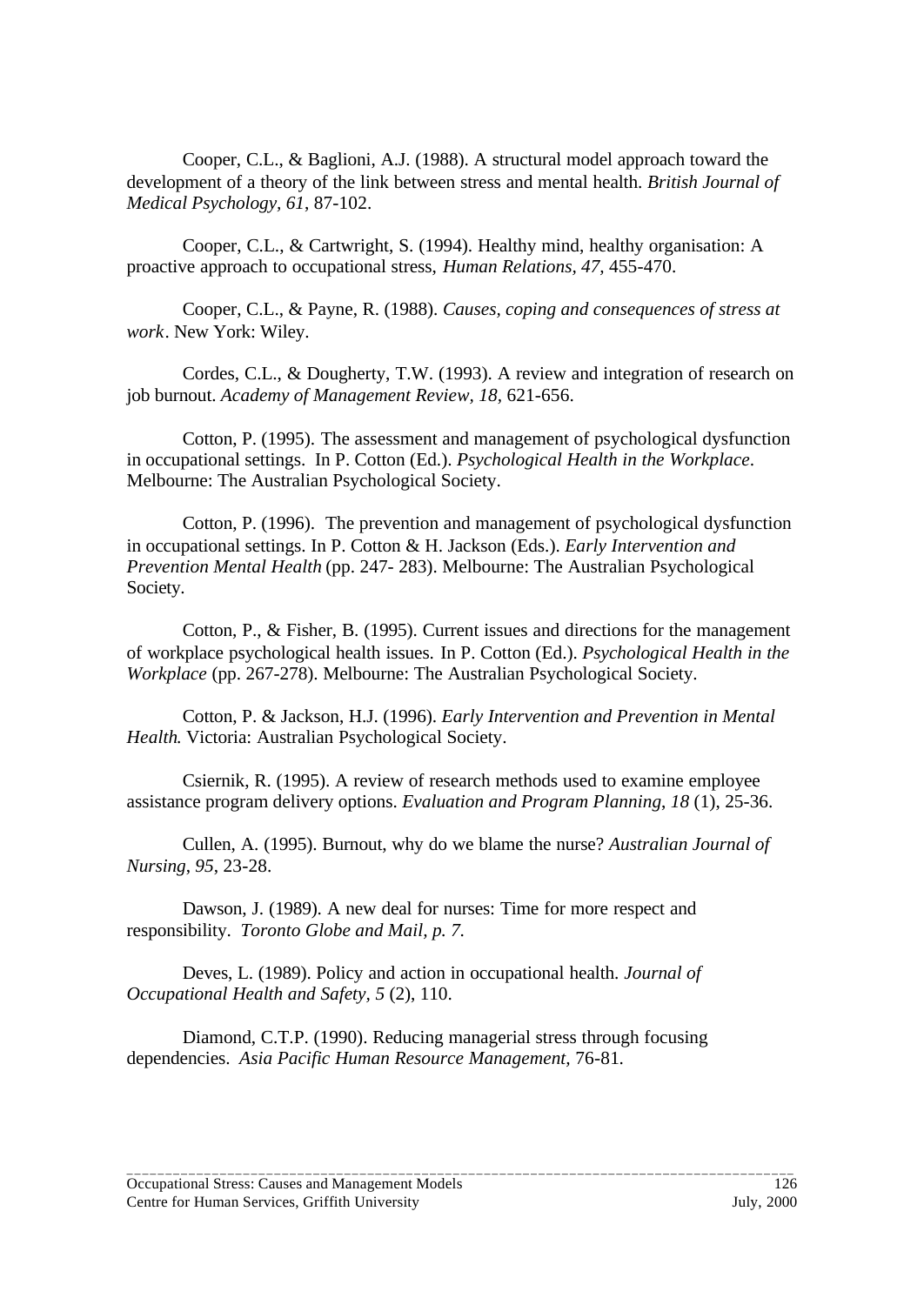Dobson, M. & Marshall, R.P. (1996). The stressor criterion and diagnosing posttraumatic stress disorder in a legal context. *Australian Psychologist, 31(3),* 219-223.

Dollard, M. (1996). *Work Stress: Conceptualisations and Implications for Research Methodology and Workplace Intervention*. University of South Australia: Work and Stress Research Group.

Douglas, M. & Bain, C. (1996). Organisational strategies for the prevention and management of occupational stress in the public sector: The Queensland public sector occupational stress initiative. In Proceedings of the *National Occupational Stress Conference.* Brisbane: Australian Psychological Society.

Dunnette, A., Kerouac, S., Sandhu, B.K., & Beaudet, L. (1994). Factors relating to stress: Gaining control. In L. Murphy & J. Hurrell & S. Sauter & G. Keita (Eds.). *Job Stress Interventions.* Washington, DC: American Psychological Association.

Dunnette, M.D. (1998). Emerging trends and vexing issues in industrial and organisational psychology. *Applied Psychology: An International Review, 47,* 129-153.

Duquette, A., Kerouac, S., Sandhu, B.K., & Beaudet, L. (1994). Factors relating to nursing burnout: A review of empirical knowledge. *Issues in Mental Health Nursing, 15*, 337-58.

Dwyer, D. J., & Ganster, D. C. (1991). The effects of job demands and control on employee attendance and satisfaction. *Journal of Organisational Behaviour, 12,* 595-608.

Dyer, S., & Quine, L. (1998). Predictors of job satisfaction and burnout among the direct care staff of a community learning disability service. *Journal of Applied Research in Intellectual Disabilities, 11* (4), 320-332.

Edgar, D. (1991). Families and the social reconstruction of marriage and parenthood in Australia. In R. Batten, W. Weeks and J. Wilson (Eds.). *Issues Facing Australian Families: Human Services Respond (pp. 3-19).* Melbourne: Longman Cheshire.

Ellis, A. (1999). Workplace bullying. *Stress.* U.K http//www.stress.org.uk. bullying.htm

Ellis, N. (1962). *Organisational Strategies: The Organisational Approach to Stress Management: Practical Issues.* New York, Springer*.*

Ellsworth, E. (1995). Two faces of esteem: Being and Doing. *Journal of Instructional Psychology, 22,* 19-25.

Erickson, E. (1950). *Childhood and Society.* New York: Norton.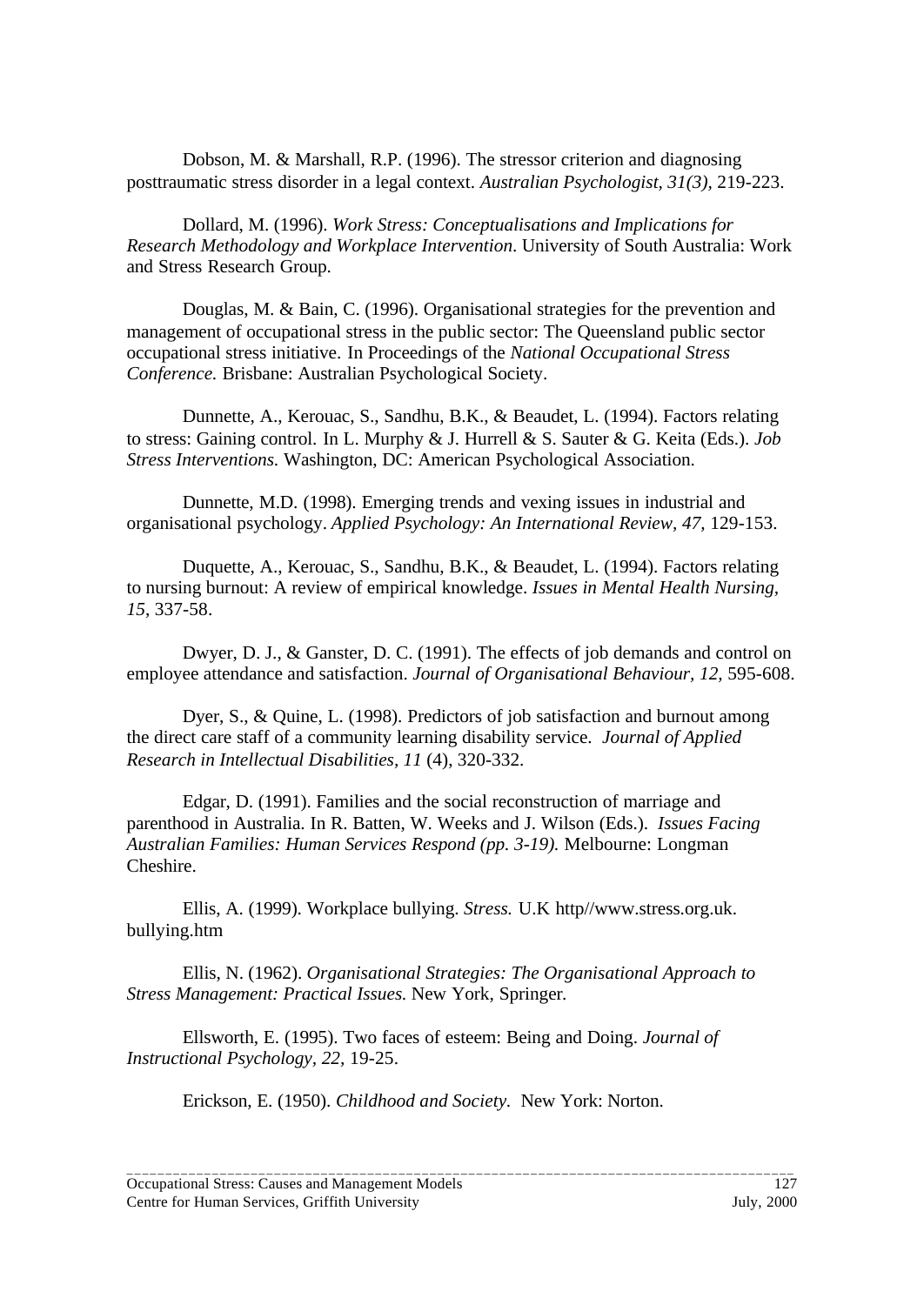Evoy, K. (1998). The doctor is in: A chronic stress audit. *CA Magazine*, *131* (5), 30-32.

Farrington, A. (1995). Stress and nursing. *British Journal of Nursing*, *4* (10), 574- 578.

Feather, N.T. (1990). *The Psychological Impact of Unemployment*. New York: Springer.

Fisher, C.D., & Gitelson, R. (1983). A meta-analysis of the correlates of role conflict and role ambiguity. *Journal of Applied Psychology, 68,* 320-333.

Fisher, S. (1994). *Stress in Academic Life.* Buckingham, SRHE & Open University Press.

Flett, R.A., Biggs, H.C., & Alpass, F. (1992). Contextual issues for vocational placement co-ordinators.: Some preliminary findings. *International Journal of Rehabilitation Research, 16,* 313-315.

Foreman, P., & Murphy, G. (1995). Work related issues in the design of return to work programs for 'stress' claimants. In P. Cotton (Ed.), *Psychological Health in the Workplace: Understanding and Managing Occupational Stress* (pp. 135-146)*.* Brisbane: The Australian Psychological Society.

Fouad, N.A (1993). Cross-cultural vocational assessment*. Career Development Quarterly, 42*, 4-3.

Fox, M.L., Dwyer, D.J., & Ganster, D.C. (1993). Effects of stressful job demands and control on psychological and attitudinal outcomes in a hospital setting. *Academy of Management Journal, 36,* 289-318.

Frankenhaeuser, M., & Gardell, B. (1976). Underload and overload in working life: Outline of a multidisciplinary approach. *Journal of Human Stress, 2,* 35-46.

Freeland, S.M., & Lubin, B. (1988). Characteristics of employee assistance professionals and their programs. *Organisation Development Journal*, *6,* 32-39.

French, J.R.P., & Caplan, R.D. (1973). Organisational stress and individual strain, in Marrow, A. J. (Ed.). *The Failure of Success, American Management Academy.* New York.

Frese, M. (1989). Theoretical models of control and health. In Sauter, S.L., Hurrell Jr, J.J. and Cooper C.L. (Eds.). *Job Control and Worker Health.* Chichester, U.K: Wiley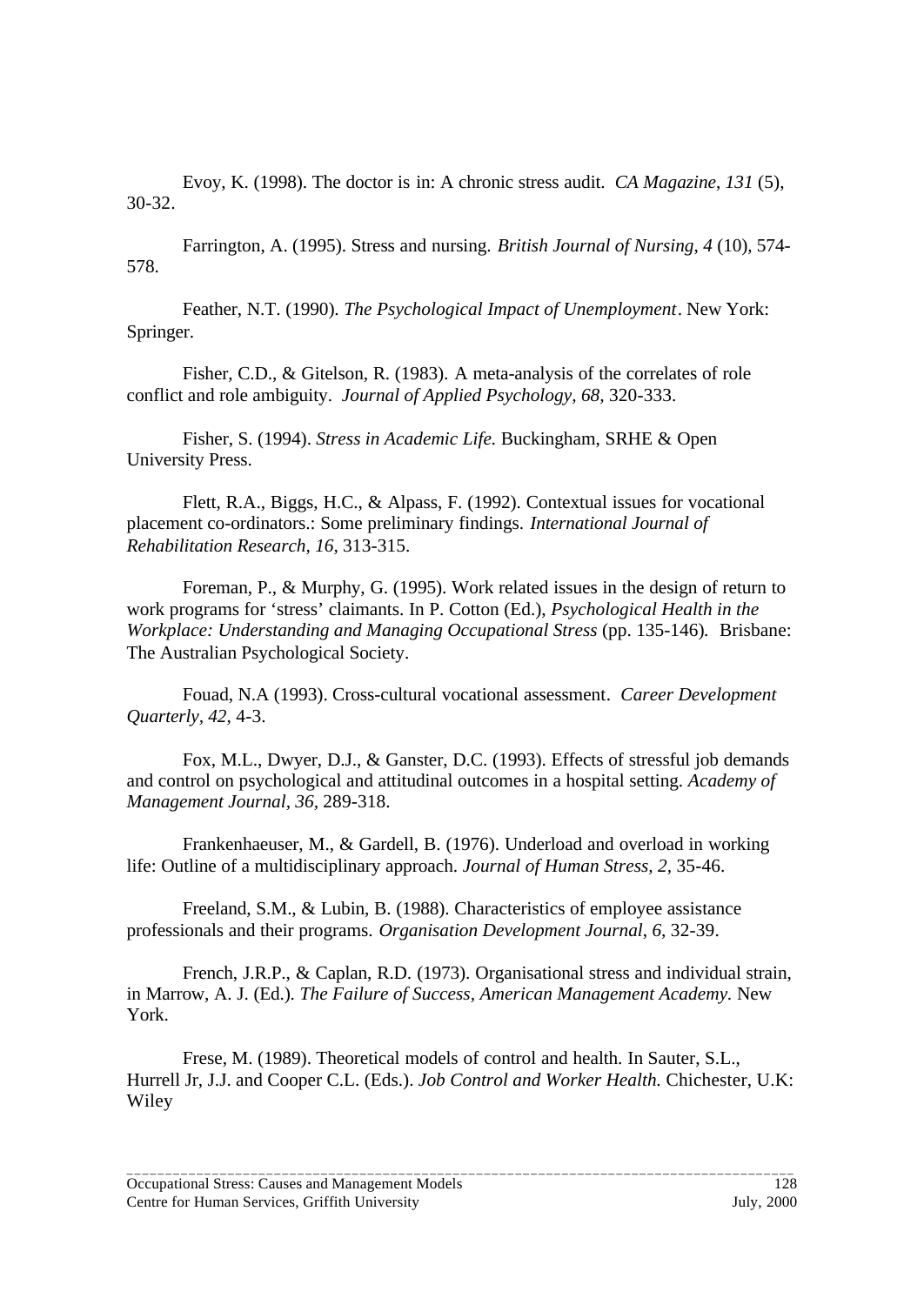Friedman, I.A. (2000). Burnout in teachers: Shattered dreams of impeccable, professional performance. *Journal of Clinical Psychology, 56,* (5), 595-606.

Ganster, D. (1995). Interventions for building healthy organisations: Suggestions from the stress research literature. In L. Murphy & J Hurrell & S. Sauter & G. Keita (Eds.), *Job Stress Interventions.* Washington, DC: American Psychological Association.

Ganster, D.C. (1980). Worker control and wellbeing: A review of research in the workplace. In S.L. Sauter, J.J. Hurrell, & C.L. Cooper (Eds.), *Job Control and Worker Health* (pp. 3-23.) Tiptree Essex: John Wiley and Sons.

Ganster, D.C., & Schaubroeck, J. (1991). Work stress and employee health. *Journal of Management, 17*, 235-271

Geare, A. (1989). Management stress in Australia: Its impact on stimulation and strain. *Journal of Occupational Health Safety – Australia and New Zealand, 5(3),* 249- 255.

Gemmill, G.R., & Heisler, W.J. (1972). Fatalism as a factor in managerial job satisfaction, job strain and mobility. *Personnel Psychology, #,* 241-250.

George, J. (1989). Mood and absence. *Journal of Applied Psychology, 78,* 317- 324.

George, J.M. (1992). The role of personality in organisational life: Issues and evidence. *Journal of Management, 18*, 185-213

Goodman, F.H., & Shaw-Johnson, G.B. (1986). Life problems, social supports, and psychological functioning of emotionally disturbed and well low-income women. *Journal of Community Psychology, 14* (2)*,* 150-158.

Graca, L. (1999). *The Legal Situation and the Reactions of Social Partners in Portugal.* Portugal: National School of Public Health: University of Lisbon.

Grandham, S.R. (2000). Occupational stress: Time for a policy. *The Safety and Health Practitioner*, *18* (1), 20-21.

Gray, M.L. (1999). *The Labour Management Process and Work Organisational Intervention: An IRS Perspective.* Washington: Internal Revenue Service.

Green, B.L., Lindy, J.D., Grace, M.C., & Leonard, A.C. (1992). Chronic posttraumatic stress disorder and diagnostic co-morbidity in a disaster sample. *Journal of Nervous and Mental Diseases, 180,* 760-766.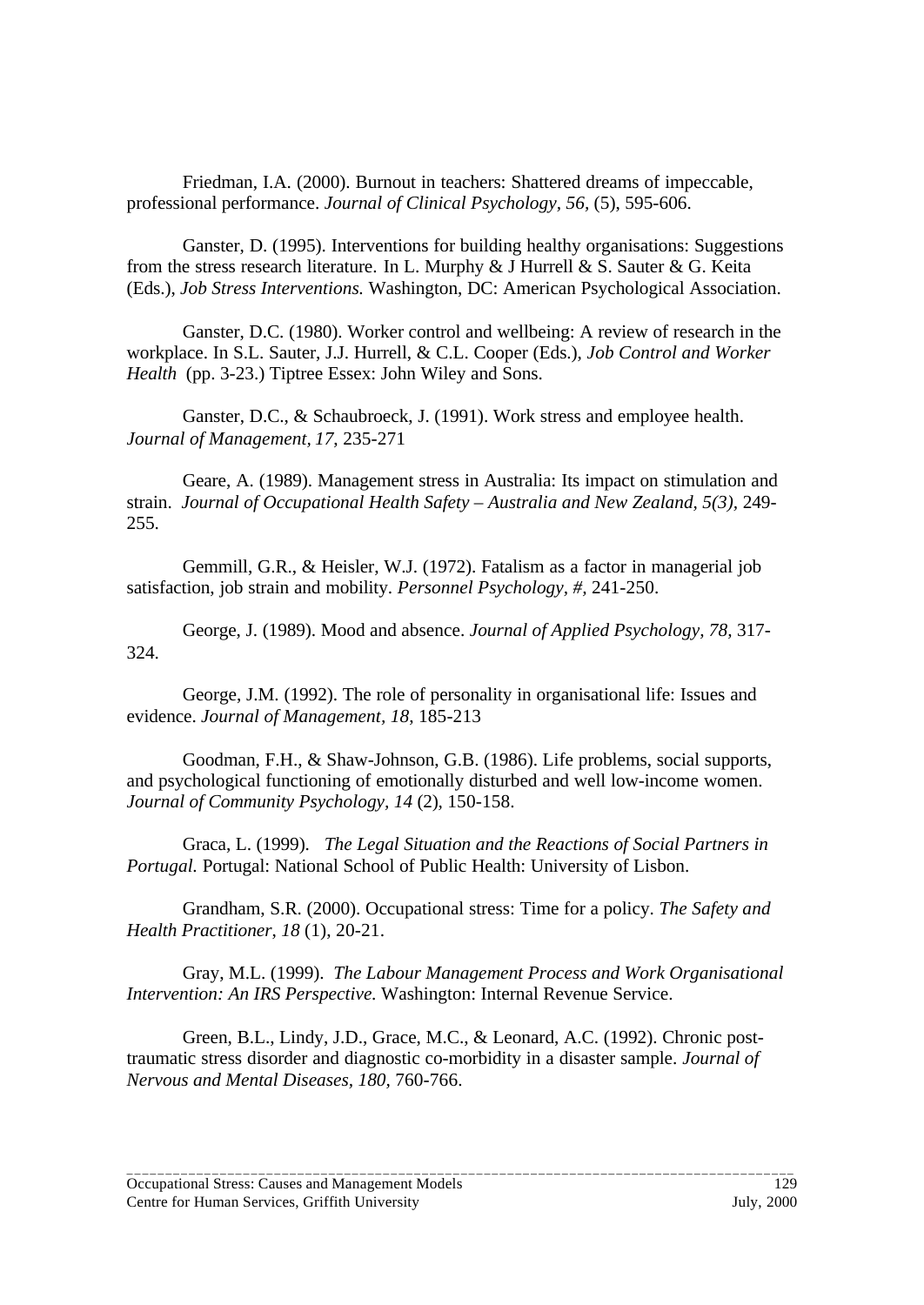Greenberg, J. (1992). *Creating Unfairness by Mandating Fair Procedures: The Hidden Hazards of a Pay-for-Performance Plan*. Columbus: Ohio State University.

Greenwald, R. (1999). The power of suggestion: Comment on EMDR and mesmerism: A comparative historical analysis. *Journal of Anxiety Disorders, 13(6),* 611- 615.

Grellman, R. (1997). *Inquiry into Workers' Compensation System in NSW: Final Report*. Sydney: KPMG.

Grundemann, R. (1999). *Ill Health and Workplace Absenteeism: Initiatives for Prevention.* Amsterdam.

Gunningham, N. (1994). Going beyond compliance to achieve a competitive edge: Business and regulatory strategies:Proactive OHS Management. In Proceedings of the *IIR Conference*. Sydney.

Guppy, A., & Gutteridge, T. (1991). Job satisfaction and occupational stress in UK general hospital nursing staff. *Work and Stress, 5,* 315-323.

Gutierrez, R.E. (1999). *Development of the SWS Surveys: An International Research Instrument.* National University of New Mexico: Mexico.

Guyton, A.C. (1981). *Textbook of Medical Physiology* (6<sup>th</sup> ed.). Philadelphia: W.B.

Habeck, R., Kress, M., Scully, S & Kirschner, K. (1994). Determining the significance of the disability management movement for rehabilitation counsellor education. *Rehabilitation Education, 8,* (3), 195-240.

Habeck, R.V., & Munrowd, D.C. (1987). Employer-based rehabilitation practice: An educational perspective. *Rehabilitation Education, 1,* (2/3), 95-107.

Hales, T., Selgman, P., Newman S., & Timbrook, C. (1988). Occupational injuries due to violence. *Journal of Occupational Medicine, 30*, 483-487.

Hall, K.M., Karzmark, P., Stevens, M., Engalnder, J., O'Hare, P., & Wright, J. (1994). Family stressors in traumatic brain injury: A two year follow-up. *American Congress of Rehabilitation Medicine and the American Academy of Physical Medicine and Rehabilitation, 75,* 876-884.

Hart, P., & Wearing, A. (1995). Occupational stress and well-being: A sytematic approach to research, policy and practice. In. C. Cotton (Ed). *Psychological Health in the Workplace: Understanding and Managing Occupational Stress (pp. 185-216).* Melbourne: Australian Psychological Society.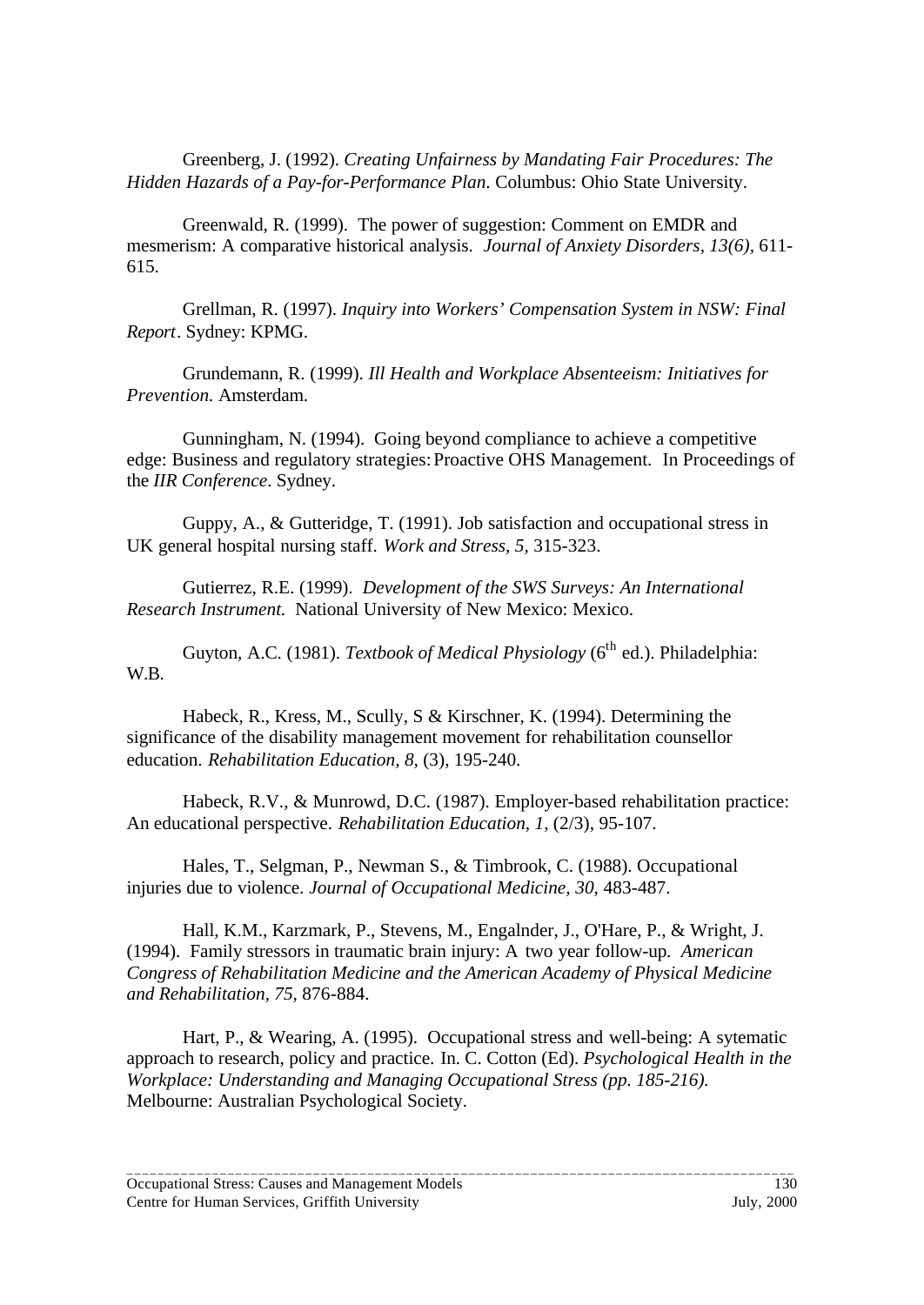Hatton, C., & Emerson, E. (1995). The development of shortened ways of coping questionnaire for use in learning disability services. *Mental Handicap Research, 8,* 237- 251.

Hayton, J. M. (1995). Who benefits from the employers role in the rehabilitation of injured workers? In Proceedings of the *Third National CRS Conference*. Brisbane: CRS (pp. 181-184).

Heads of Worker's Compensation Authorities. (1997). *Promoting Excellence: National Consistency in Australian Workers' Compensation* (Final and interim reports to labour minister's council).

Healy, C., & McKay, M. (1999). Nurses use healthy coping strategies to deal with stress. *Australian Nursing Journal, 6* (6), 6-11.

Heaney, C.A. (1999). *Organizational Unfairness and Occupational Stress*. Columbus: The Ohio State University, School of Public Health.

Heiler, K. (1998). *The 12 Hour Working day: Emerging Issues* (Working Paper No. 51). Australian Centre for Industrial Relations Research and Training.

Hepburn, G.C., & Corneil, W., & Barling, J. (1999). *Outcomes of Workplace Aggression and Violence for Executives in the Canadian Federal Public Service.* Ontario: Occupational Health and Safety Agency.

Hermann, B.P., Whitman, S., Wyler, A.R., Anton, M.T. & Vanderzwagg, R. (1990). Psychosocial predictors of psychopathology in epilepsy. *British Journal of Psychiatry, 156,* 98-105.

Herzberg, F., Mausner B., & Snyderman, B. (1959). *The Motivation to Work:* New York: John Wiley & Sons.

Hetrick, R.L. (2000). Analyzing the recent upward surge in overtime hours. *Monthly Labor Review, 123* (2), 30-33.

Higgins, B. (1996). Medical aspects of assessing and managing psychiatric or psychological claims. In Proceedings of *Health & Well-being in a Changing Work Environment: The National Occupational Stress Conference*. Brisbane: Australian Psycholgical Society.

Hill, R. E. (1974). Interpersonal compatibility and work group performance among systems analysts: An empirical study. In Proceedings of the *Seventeenth Annual Midwest Academy of Management Conference.* Kent, Ohio.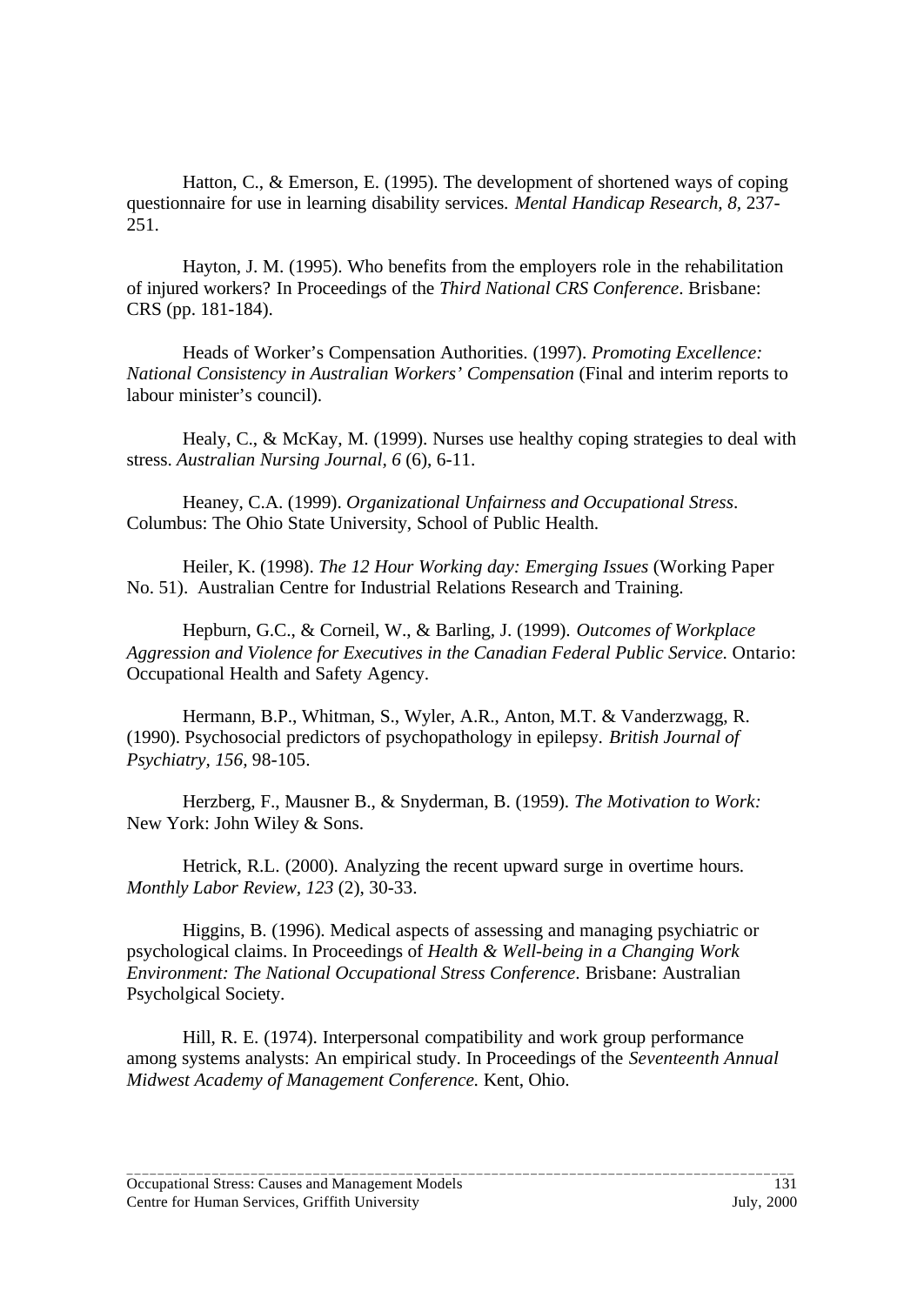Hiroto, D.S. (1974). Locus of control and learned helplessness in man. *Journal of Personality and Social Psychology, 31,* 311-327.

Hochschild, A. (1983). *The Managed Heart.* Berkley: University of California Press*.*

Hodgson, J.T., Jones, J.R., Elliot, R.C., & Osman, J. (1993). *Self-reported Workrelated Illness.* Suffolk: HSE Books.

Holahan, C.J., & Moos, R. (1983). The quality of social support: Measures of family and work relationships. *British Journal of Clinical Psychology, 22,* 157-162.

Holland, J. L. (1997). *Making Vocational Choices: A Theory of Vocational Personalities and Work Environments*. Florida: Psychological Assessment Resources.

Hollingworth, S. & MacRae, J. (1996). Managing human resource costs through employer-based occupational rehabilitation. *Asia Pacific Journal of Human Resources, 33*(1). 104-112.

Hood, L.E., & Downs, J.D. (1985). *Return to Work: A Literature Review.* Kansas: The Menninger Foundation.

Hosie, T.W., West, J.D., & Mackey, J.A. (1993). Employment and roles of counsellors in employee assistance programs. *Journal of Counselling and Development, 71*, 335-359.

House, J. (1987). Social support and the quality and quantity of life. In F. Andrews (Ed.), *Research on the Quality of Life.* 253-269. University of Michigan.

Houtman, I., & Kompier, M. (1995). Risk factors and occupational risk groups for work stress in the Netherlands. In S. Sauter & L. Murphy (Eds.). *Organisational Risk Factors for Job Stress.* Washington, DC: American Psychological Association.

Howard, J.H., Cunningham, D.A., & Rechnitzer, P.A. (1986). Personality (hardiness) as a moderator of job stress and primary risk in Type A individuals: A longitudinal study. *Journal of Behavioural Medicine, 9,* 229-224.

Humphrey, J.H. (1998). *Job Stress*. Needman Heights, MA: Allyn & Bacon.

Israel, B.A., House, J.S., Schurman, S.J., Heaney, C., & Mero, R.P. (1989). The relation of personal resources, participation, influence, interpersonal relationships and coping strategies to occupational stress, job strains and health: A multivariate analysis. *Work and Stress, 3,* 163-194.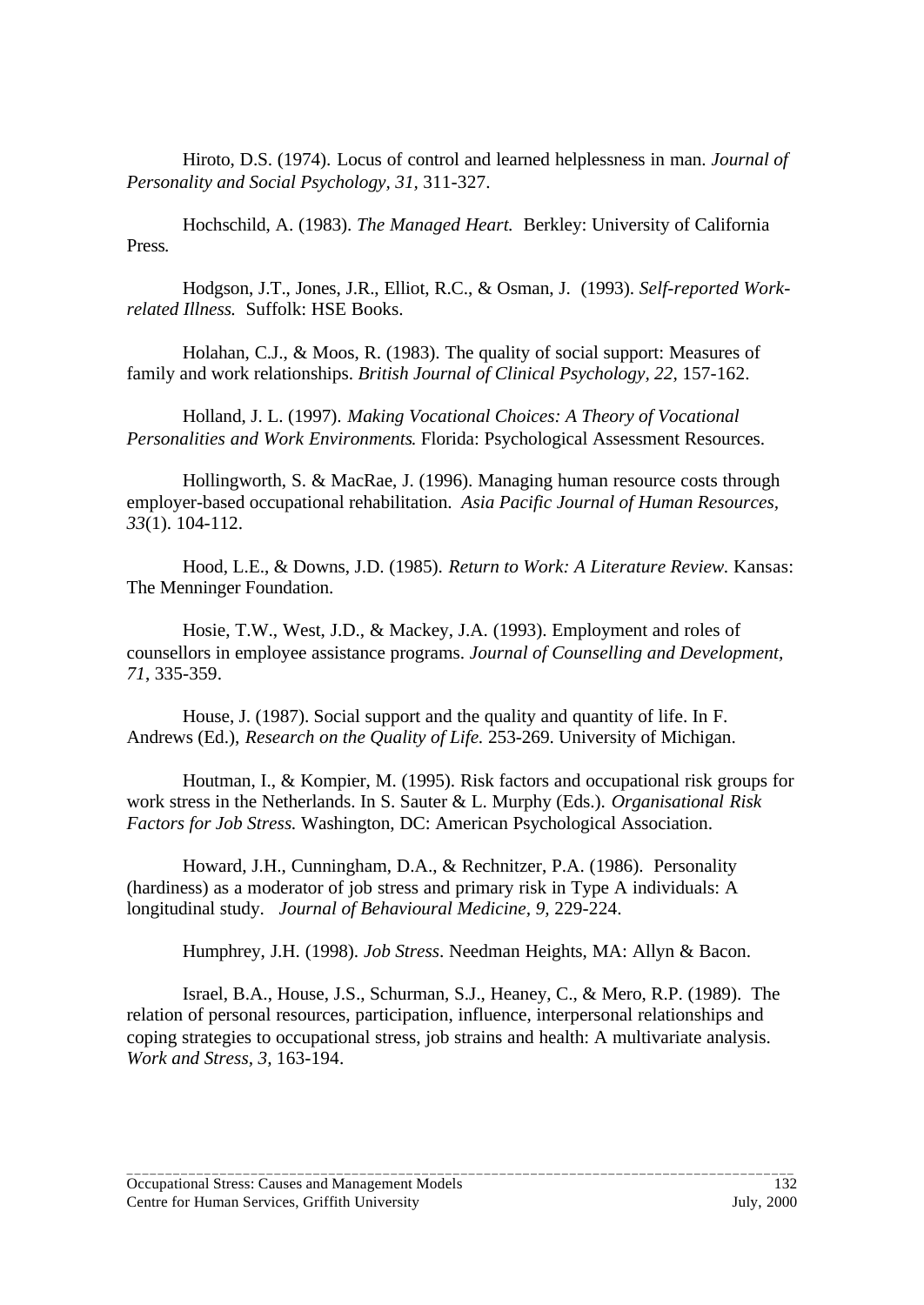Ivancevich, J., Matteson, M.T., Freedman, S.M., & Phillips, J.S. (1990). Worksite stress management interventions. *American Psychologist*, *45*, 252-261.

Jackson, S.E. (1983). Participation and decision making as a strategy for reducing job-related strain. *Journal of Applied Psychology, 68*, 3-19.

Jackson, S.E., & Schuler, R.S. (1985). A meta-analysis and conceptual critique of research on role ambiguity and role conflict in work settings. *Organizational Behaviour and Human Decision Processes, 36*, 16-78.

Jackson, S.E., & Schuler, R.S. (1985). A meta-analysis and conceptual critique of research on role ambiguity and conflict in work settings. *Organisational Behaviour and Human Decision Processing, 36,* 16-78.

Jacobs, R.A. (1994). The invisible workforce: How to align contract and temporary workers with core organisational goals. *National Productivity Review,* Spring, 169-183.

Jaffe, D. (1995). The Healthy Company: Research Paradigms for Personal and Organisational Health. In S. Sauter & M. Lawrence (Eds.), *Organisational Risk Factors for Job Stress.* Washington DC: American Psychological Association.

Jahoda, M. (1979). The impact of unemployment in the 1930s and 1970s. *British Psychological Society Bulletin, 32*, 309-314.

James, R. (1997). HR megatrends. *Human Resource Management*, *36*, 453-463.

Jamison, D., & O'Mara, J. (1991). *Managing the Workforce.* San Francisco: Jossey-Bass.

Johansson, G., Cavalini, P. & Pettersson, P. (1996). Psychobiological reactions to unpredictable performance stress in a monotonous situation. *Human Performance, 9,* 363-384.

Johns, G. (1998). The nature of work, the context of organisational behaviour, and the application of industrial-organised innovation. *Personnel Psychology, 46*, 569-592.

Jones, A. & May, J. (1995). *Working in Human Service Organisations: A Critical Introduction.* Australia: Longman.

Jones, B., Flynn, D., & Kelloway, E. (1995). Perception of support from the organisation in relation to work stress, satisfaction, and commitment. In S. Sauter & L. Murphy (Eds.). *Organisational Risk Factors for Job Stress.* Washington, DC: American Psychological Association.

\_\_\_\_\_\_\_\_\_\_\_\_\_\_\_\_\_\_\_\_\_\_\_\_\_\_\_\_\_\_\_\_\_\_\_\_\_\_\_\_\_\_\_\_\_\_\_\_\_\_\_\_\_\_\_\_\_\_\_\_\_\_\_\_\_\_\_\_\_\_\_\_\_\_\_\_\_\_\_\_\_\_\_\_\_\_

.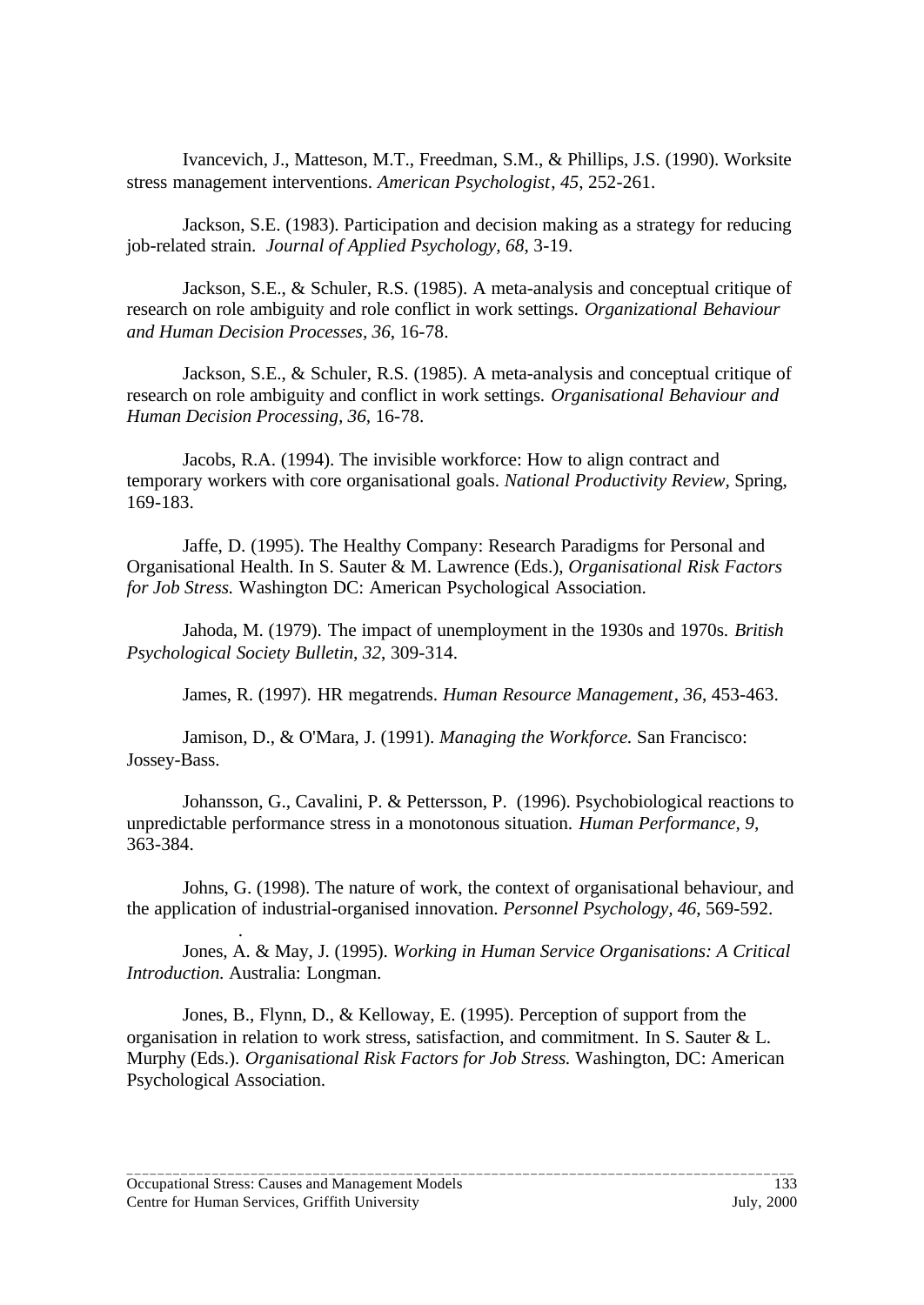Joplin, J., Quick, J., Nelsin, D., & Turner, J. (1995). Interdependence and personal well-being in a training environment. In L. Murphy & J Hurrell & S. Sauter & G Keita (Eds.). *Job Stress Interventions.* Washington, DC: American Psychological Association.

Judge, T.A. (1993). Does affective disposition moderate the relationship between job satisfaction and voluntary turnover? *Journal of Applied Psychology, 78*, 395-401

Judy, R.W., & D'Amico, C. (1997). *Work force 2020: Work and Workers in the 21st Century*. Indianapolis: Hudson Institute.

Junankar, R. (1991). Unemployment and mortality in England and Wales: A preliminary analysis. *Oxford Economic Papers, 43*, 305-320.

Kahn, R. L., & Byosiere, P. (1992). Stress in organisations. In *Handbook of Industrial and Organisational Psychology (2nd Ed.).* 571-650).

Kahn, R.L., Wolfe, D.M., Quinn, R.P., Snoek, J.D., & Rosenthal, R.A. (1964). *Organisational Stress: Studies in Role Conflict and Ambiguity.* New York: Wiley.

Kalimo, R., & Vuori, J. (1991). Work factors and health: The predictive role of pre-employment experiences. *Journal of Occupational Psychology*, *64*, 97-115.

Karasek, R.A. (1979). Job demands, job decision latitude and mental strain: Implications for job redesign. *Administrative Science Quarterly, 24,* 285-308.

Karasek, R., & Theorell, T. (1990). *Healthy Work: Stress Productivity and the Reconstruction of Working Life*. New York: Basic Books.

Karasek, R., Brisson, C., Kawakami, N., Houtman, I.B., P, & Amick, B. (1979). The Job Content Questionnaire (JCQ): An instrument for internationally comparative assessments of psychosocial job characteristics. *Journal Occupational Health Psychology, 3, (4),* 322-355.

Kasl, S.V. (1986). Stress and disease in the workplace: A methodological commentary of the accumulative evidence. In M.F. Catalado & T.J. Coates (Eds.). *Health and Industry: A Behavioural Medicine Perspective.* New York: Wiley.

Keane, T.M., & Wolfe, J. (1990). Comorbidity in post-traumatic stress disorder; an analysis of community and clinical studies. *Journal of Applied Social Psychology, 20,* 1776-1788.

Keilhofner, G. (1995). *A Model of Human Occupation: Theory and Application.* Chicago: Williams & Wilkins.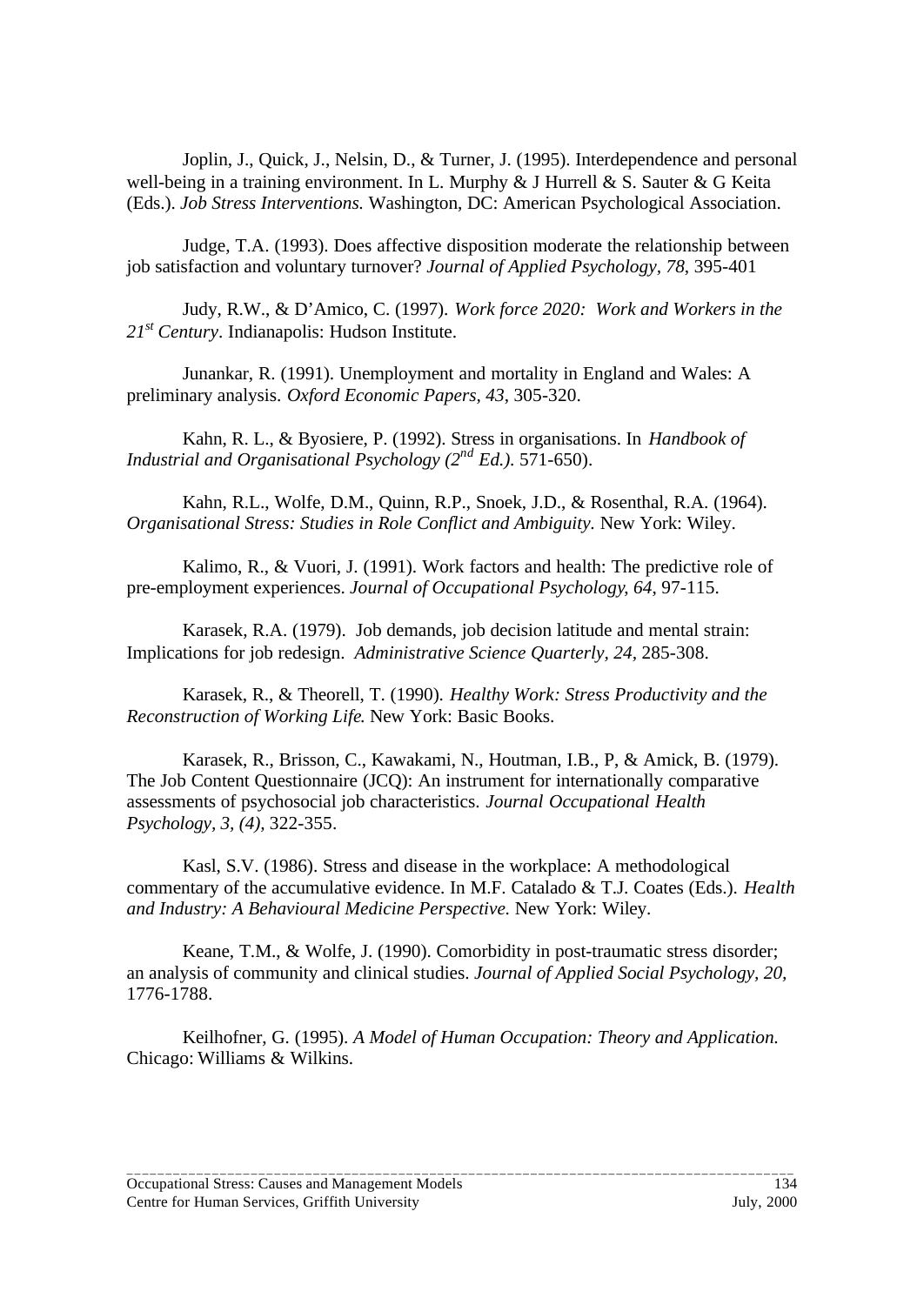Keita, G., & Sauter, S. (1992). *Work and Well-being: An Agenda for the 1990s*. Washington, DC:American Psychological Association*.*

Kelly, S. (1995). The Impact of the Relationship and Family Stresses in the Workplace. In P. Cotton (Ed.). *Psychological Health in the Workplace* (pp. 21-29). Melbourne: The Australian Psychological Society.

Kemery, E.R., Mossholder, K.W., & Touliatous, J. (1985). Outcomes of role stress: A multi-sample, constructive, replication. *Academy of Management Journal, 28,* 363-375.

Kenny, D. (1995). Case management in occupational rehabilitation: Would the real case manager please stand up? *The Australian Journal of Rehabilitation Counselling*, *1(2),* 104-117.

Kenny, D. (1995a). Common themes, different perspectives: A systems analysis of employer-employee experiences of occupational rehabilitation. *Rehabilitation Counselling Bulletin, 39,* 54-77.

Kenny, D. (1995b). Stressed organisations and organisations stressors: A systemic analysis of workplace injury. *International Journal of Stress Management.* #, 259-267.

Kenny, D. (1996). The roles, functions, and effectiveness of treating doctors in the management of occupational injury: Perceptions of key stakeholders. *The Australian Journal of Rehabilitation Counselling, 2* (2), 86-98.

Kenny, D. (1998). The role of the rehabilitation provider in occupational rehabilitation: Providing for whom? Part 2: Perceptions of key stakeholders. *Australian Journal of Rehabilitation Counselling, 4* (2), 111-122.

Kenny, D. (2000). Occupational stress: Reflections on theory and practice. In D.T. Kenny (Ed.). *Stress and Health: Research and Clinical Applications.* Amsterdam: Harwood.

Kenny, D. T. & Jones, S. (1999). Improving injury management: Paradigms and practices. In Proceedings *of Australian Society of Rehabilitation Counsellors 4th National Conference.* Coffs Harbour: ASORC.

Kenny, D.T., Kable, S., Kroon, M., Quinn, S., & Edwards, S. (1999). Employer compliance with rehabilitation. *Journal of Occupational Health and Safety Australia and New Zealand, 15* (3).

\_\_\_\_\_\_\_\_\_\_\_\_\_\_\_\_\_\_\_\_\_\_\_\_\_\_\_\_\_\_\_\_\_\_\_\_\_\_\_\_\_\_\_\_\_\_\_\_\_\_\_\_\_\_\_\_\_\_\_\_\_\_\_\_\_\_\_\_\_\_\_\_\_\_\_\_\_\_\_\_\_\_\_\_\_\_

Kenny, J. G. Carlson, F. J. McGuigan, and J. L. Sheppard, (Eds.), *Stress and health: Research and Clinical Applications.* Amsterdam: Harwood.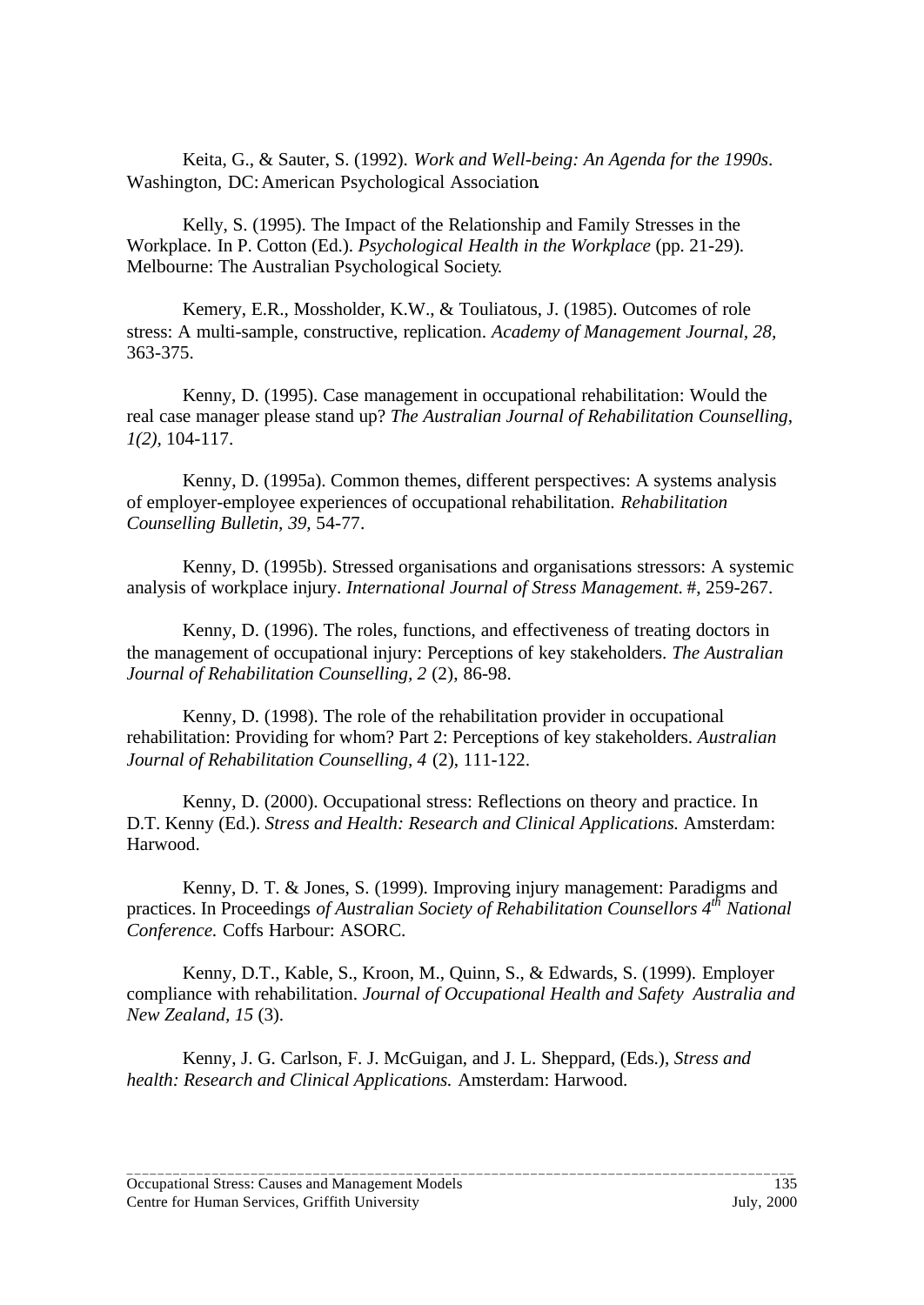Kernis, M.H., Cornell, D.P., Sun, C., Berry, A., & Harlow, T. (1993). There's more to self esteem than whether it is high or low: The importance of stability of self esteem. *Journal of Personality and Social Psychology, 65,* 1190-1204.

Kessler, R.C., Price, R.H. & Wortman, C.B. (1985). Social factors in pychopathology: Stress, social support and coping processes. *Annual Review of Psychology, 36,* 531-572.

Kirby, J. (1999). Downsizing gets the push. *Business Review Weekly*, *March 22*, 50-54.

Kirk-Brown, A. (1998). *A Profile of Current External EAP Practice in Australia*: *A Report for EAPAA*. Brisbane: Centre for the Study of Organisational Process, Performance and Finance.

Kivimaki, M., & Kalimo, R. (1996). Self-esteem and the occupational stress process: Testing two alternative models in a sample of blue collar workers. *Journal of Occupational health Psychology, 1,* 187-196.

Klinger, D. (1991). *Workplace Drug Abuse And Aids: A Guide To Human Resource Management Policy And Practice*. New York: Quorum Books.

Kobasa, S.C. (1979). Stressful life events, personality and health. *Journal of Personality and Social Psychology, 37,* 1-11.

Kocan, T.A., Smith, M., Wells, J.C., & Rebitzer, J.B. (1994). Human resource strategies and contingent workers: The case of safety and health in the petrochemical industry. *Human Resource Management, 33* (1), 55-77.

Kochan, T.A. (1997). Rebalancing the role of human resources. *Human Resource Management*, *36*, 121-127.

Kohler, S., & Kamp, J. (1992). *American Workers under Pressure*. (Technical Report). St Paul, Minnesota: St Paul Fire and Marine Insurance Company.

Koopman, C., Classen, C., & Speigel, D. (1994). Predictors of post-traumatic stress symptoms among survivors of the Oakland/Berkley, CA firestorm. *American Journal of Psychiatry, 151,* 888-894.

Kramar, R., Mcgraw, P., & Schuler, R.S. (1997). *Human resource management in Australia*. Australia: Longman.

\_\_\_\_\_\_\_\_\_\_\_\_\_\_\_\_\_\_\_\_\_\_\_\_\_\_\_\_\_\_\_\_\_\_\_\_\_\_\_\_\_\_\_\_\_\_\_\_\_\_\_\_\_\_\_\_\_\_\_\_\_\_\_\_\_\_\_\_\_\_\_\_\_\_\_\_\_\_\_\_\_\_\_\_\_\_

Krause, N. (1995). Assessing stress-buffering effects: a cautionary note. *Psychology and Aging, 10,* 518-526.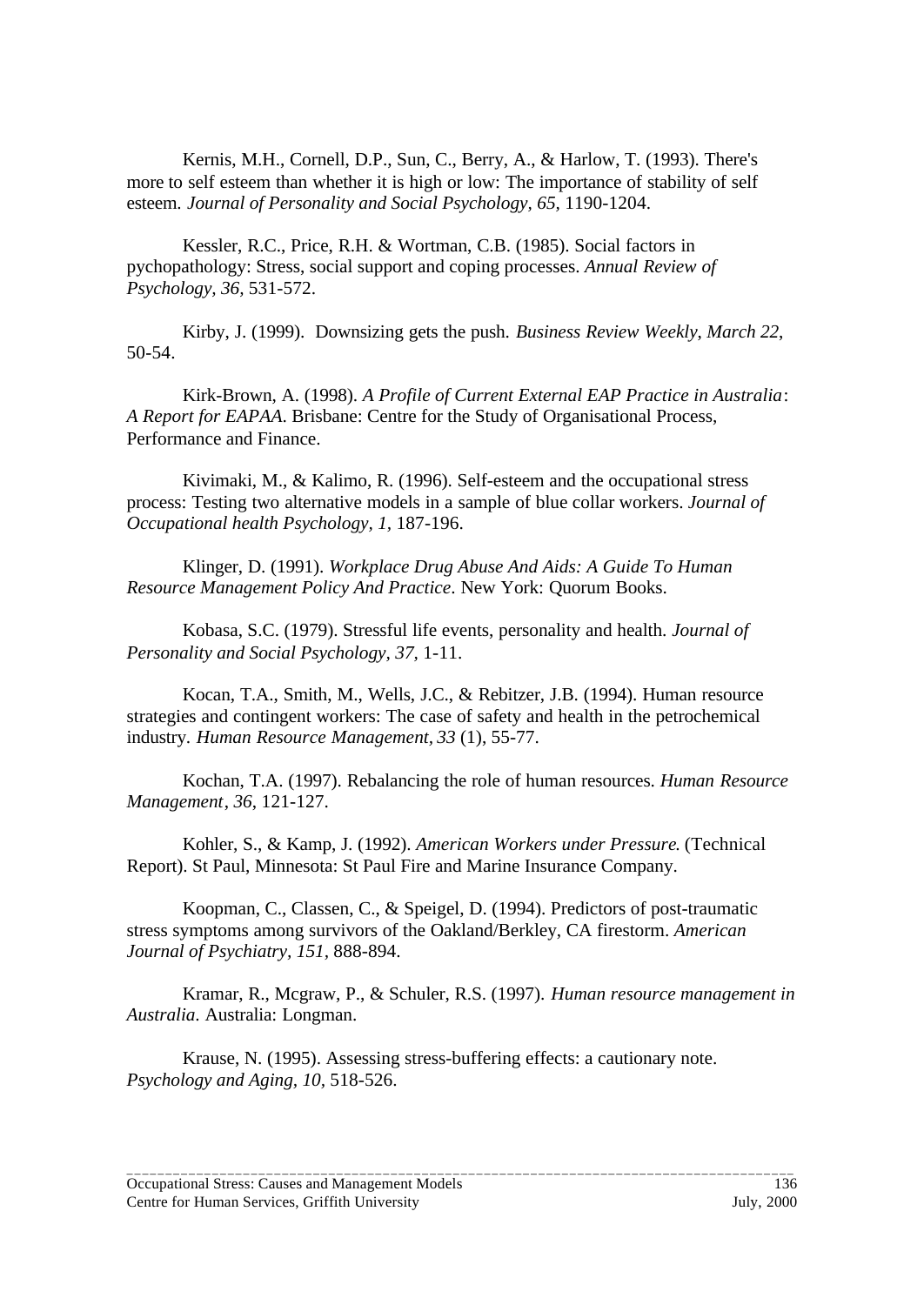Kristensen, T.S. (1996). Job stress and cardiovascular disease: a theoretic critical review. *Journal of Occupational Health Psychology, 3,* 246-260.

Kristine, S., Jayarante, S., & Chess, W. (1991). Job satisfaction, burnout and turnover in health care social workers. *National Association of Social Workers Inc*.193- 202.

Kuzmits, F.E., & Hammons, H.E. (1979). Rehabilitating the troubled employee. *Personnel Journal*, *April*, 239-250.

Kyriakidou, O. M. (1999). *Temporary Work, Psychological Contract, and Stress.* USA.

Lasky, R. G. (1995). Occupational stress: a disability management perspective. In D.E. Shrey & M. Lacerete (Eds.). *Principles and Practices of Disability Management in Industry.* (pp. 370-409).

Lazarus, R. (1990). Theory based stress measurement. *Psychological Inquiry, 1,* 3-13.

Lazarus, R.S. (1991). Psychological stress in the workplace. In P.L. Perrewe (Ed.), *Handbook on Job Stress* (pp. 1-13). Corte Madera, CA: Select Press.

Lazarus, R.S. (1993). Coping theory and research: Past, present and future. *Psychosomatic Medicine, 55,* 234-247.

Lazarus, R. S., & Folkman, S. (1984). *Stress Appraisal and Coping.* New York: Springer.

Leary, M.R., Schreindorfer, L. S., & Haupt, A. (1995). The role of low selfesteem in emotional and behavioural problems: Why is low self-esteem dysfunctional. *Journal of Social and Clinical Psychology, 14,* 297-314.

Lee, R.T., & Ashforth, B.E. (1991). Work unit structure and process and job related stressors as predictors of managing burnout. *Journal of Applied Social Psychology, 21,* 1831-1847.

Leeflang, R., Klein-Hesslink, D., & Spruit,I. (1992). Health effects of unemployment. *Social Science and Medicine*, *34* (4), 341-50.

Leiter, M. P. (1991). Coping patterns as predictors of burnout: The function of control and escapist coping patterns. *Journal of Organisational Behaviour, 12,* 123-144.

\_\_\_\_\_\_\_\_\_\_\_\_\_\_\_\_\_\_\_\_\_\_\_\_\_\_\_\_\_\_\_\_\_\_\_\_\_\_\_\_\_\_\_\_\_\_\_\_\_\_\_\_\_\_\_\_\_\_\_\_\_\_\_\_\_\_\_\_\_\_\_\_\_\_\_\_\_\_\_\_\_\_\_\_\_\_

Lewin, K. (1952). Group decision and social change. In R. Winston (Ed.), *Readings in Social Psychology, 459-473*. New York: PAC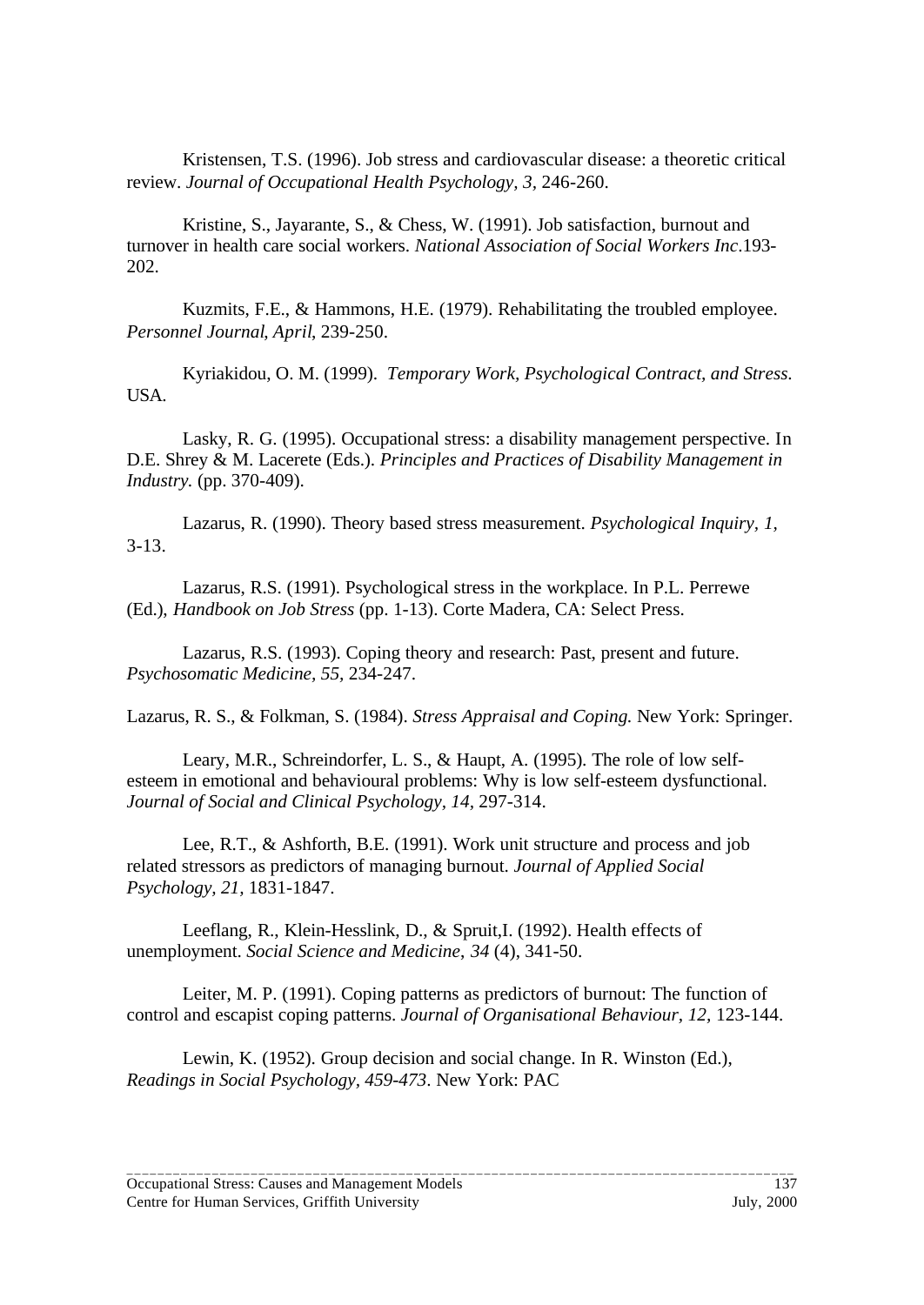Lippel, K., (1999). *Aggression in the Workplace: Compensation and Prevention in Canada.* Canada, University of Quebec.

Lobel, M., & Dunket-Schetter, C. (1990). Conceptualizing stress to study the effects on health: Environmental perceptual components. *Anxiety Research*, *3*, 213-230.

Lofquist, L.H. & Dawis, R.V. (1969). *Adjustment to Work: A Psychological View of Man's Problems in a Work Oriented Society.* New York: Apperton Century Croft.

Long, B.C. (1995). Stress in the work place. *ERIC Digest.* Ottowa: Canadian Guidance and Counselling Foundation.

Lundberg, U., & Frankenhauser, M. (1980). Pituitary-adrenal and sympatheticadrenal correlates of distress and effort. *Journal of Psychology Research, 24,* 125-130.

Lyng, S. (1990). Edgework: A social psychological analysis of voluntary risk taking. *American Journal of Sociology, 95,* 851-886.

MacDonald, W., & Upsdell, T. (1996). Measuring job related mental work load or should that be stress. In Proceedings of *Health and Well-being in a Changing Work Environment: National Occupational Stress Conference.* Brisbane: Australian Psychological Society.

Mackenbach, J. (1992). Socio-economic health differences in the Netherlands: A review of recent empirical findings. *Social Science and Medicine*, *34* (3), 213-216.

Mackey, C., & Ullsperger, P. (1999). National policies, research, and practice: U.K. and Germany. *The Federal Institute for Occupational Health Management.* Germany. Melbourne: Nelson ITP.

Manning, M.R., Williams, R.F., & Wolfe, D.M. (1988). Hardiness and the relationship between stressors and outcomes. *Work and Stress, 2,* 205-216.

Marshall, J. R., & Hodges, R.W. (1981). Durkeim and Pierce on suicide and economic change. *Social Science Research*, *10,* 101-14.

Marshall, J., & Cooper, C. (1981). *Coping with Stress at Work*. England: Gower Publishing Company Ltd.

Maslach, C. (1999). Working too hard: A mismatch model of burnout. In Proceedings of *Work, Stress and Health 99: Organization of Work in a Global Economy.* Baltimore: National Institute for Safety and Occupational Health.

\_\_\_\_\_\_\_\_\_\_\_\_\_\_\_\_\_\_\_\_\_\_\_\_\_\_\_\_\_\_\_\_\_\_\_\_\_\_\_\_\_\_\_\_\_\_\_\_\_\_\_\_\_\_\_\_\_\_\_\_\_\_\_\_\_\_\_\_\_\_\_\_\_\_\_\_\_\_\_\_\_\_\_\_\_\_

Maslow, A. (1968). *Toward a Psychology of Being.* Princeton, N.J: Van Nostrand.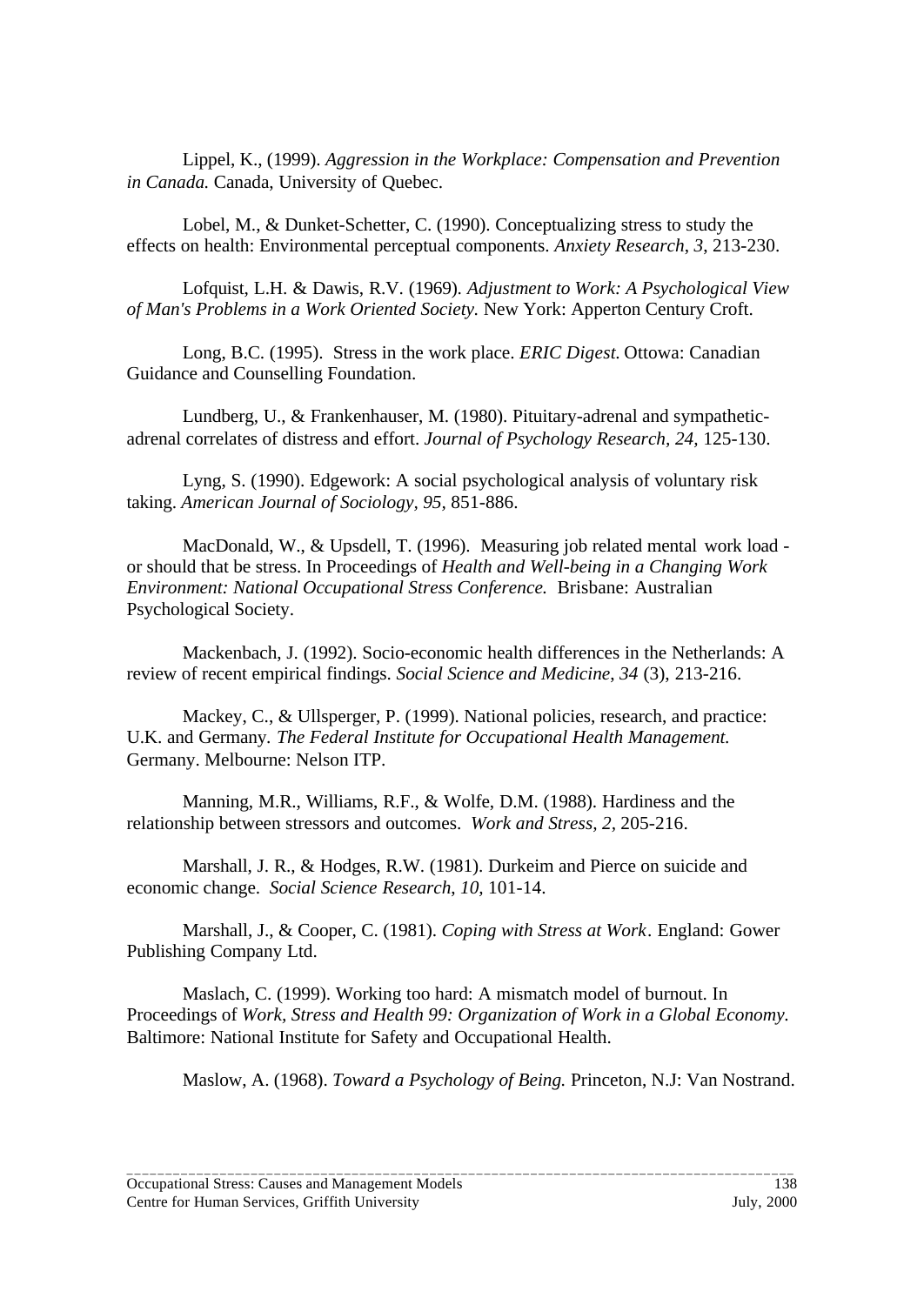Mathers, C. (1994). Health differentials among adult Australians aged 25-64 years. *Health Monitoring Series* 1. Canberra: AGPS

McCarthy, T.E., & Stone, R. J. (1989). *Personnel Management in Australia*. Brisbane: Wiley.

McColl, M., Lei, H., & Skinner, H. (1995). Structural relationships between social support and coping. *Social Science and Medicine, 41,* 395-407.

McGowan, B.G. (1984*). Trends in Employee Counselling Program*s. New York: Pergamon Press.

McIntosh, N. (1995). Exhilarating work: an antidote for dangerous work? In S.L. Sauter & L.R.Murphy (Eds,). *Organisational Risk Factors for Job Stress.* Washington DC. American Psychological Association.

McKee, V. (1996). Working to a frenzy. *The Guardian*. Tuesday 1 October, p.14.

McNally, R. (1999). EMDR and mesmerism: A comparative historical analysis. *Journal of Anxiety Disorders, 1(2),* 225-236.

Medcof, J.W., & Needham, B. (1998). The Supra-organisational HRM system. *Business Horizons, January-February*, 43-50.

Melamed, S., Groswasser, Z., & Stern, M. (1992). Acceptance of disability, work involvement and subjective rehabilitation status of traumatic brain injured patients. *Brain Injury, 6,* 233-243.

Mellhuish, A.H. (1981). Doctors role in educating managers about stress and coping with stress at work. In J. Marshall & C. Cooper (1981). *Coping with Stress at Work*. England: Gower Publishing Company Ltd.

Menaghan, E.G. (1983). Individual coping efforts: Moderators of the relationship between life stress and mental health outcomes. *Psychological stress: Trends in theory and research,* 157-191. San Diego, CA: Academic Press.

Michela, J., Lukaszewski, M., & Allegrante, P. (1995). Organisational climate and work stress: A general framework applied to inner-city schoolteachers. In S. Sauter & L. Murphy (Eds.). *Organisational Risk Factors for Job Stress.* Washington DC: American Psychological Association.

Mikklesen, A., & Saksvik, O. (1999). *The Impact of a Participatory Organizational Intervention on Job Stress in Community Health Care Institutions*. Norway: University of Trondheim.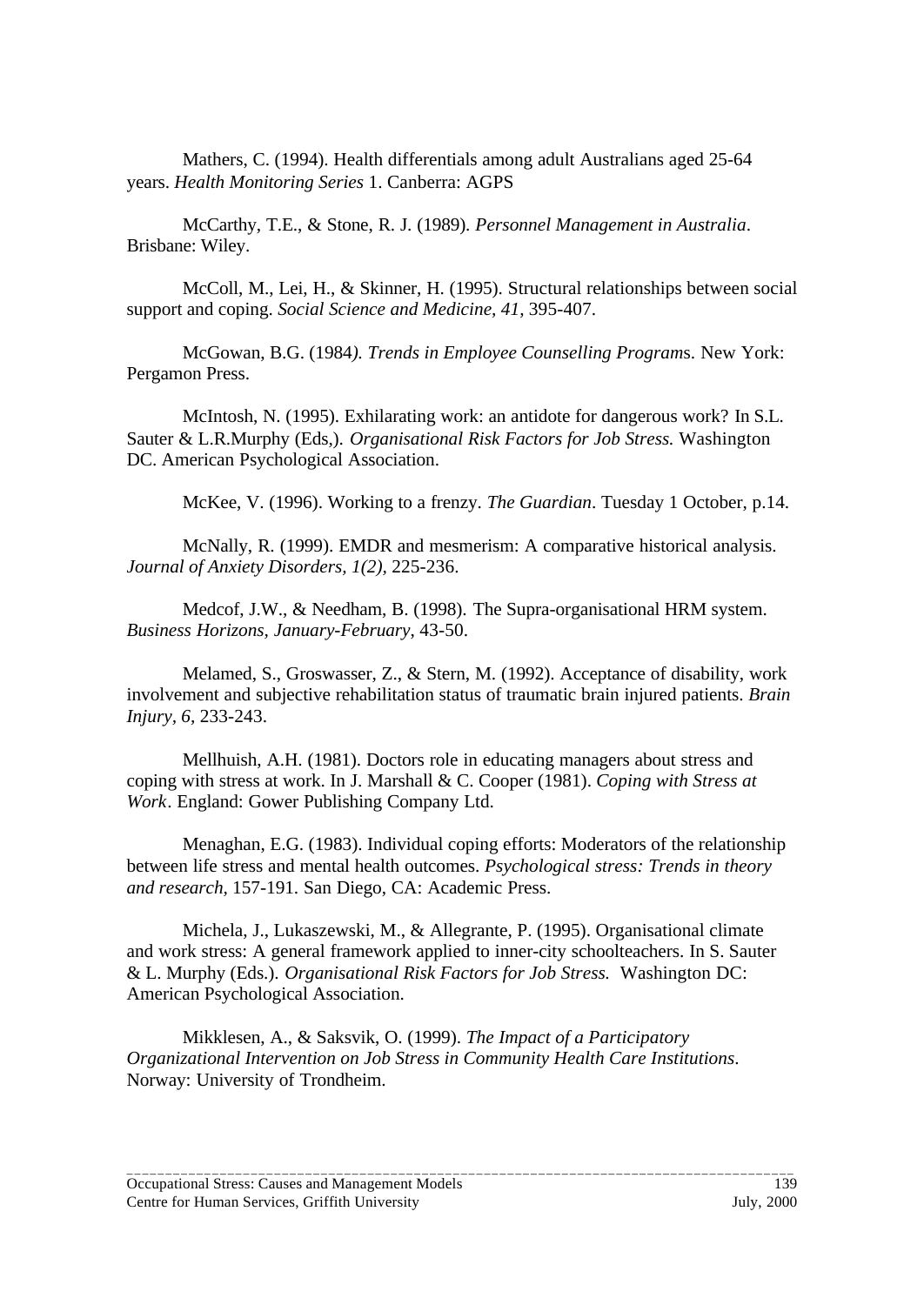Miles, R.H. (1975). An empirical test of casual inference between role perceptions of conflict and ambiguity and various personal outcomes. *Journal of Applied Psychology, 60,* 334-339.

Miller, K.I., Zook, E.G., & Ellis, B.H. (1989). Occupational differences on the influence of communication on stress and burnout in the workplace. *Management Communication Quarterly, 3,* 166-190.

Minter, S. G. (1999). Too much stress? *Occupational Hazards, 61* (5), 49-52.

Moran, S., Wolff, S., & Green, J. (1995). Workers' Compensation and Occupational Health.

Morris, J.A., & Feldman, D.C. (1996). The dimensions, antecedents and consequences of emotional labor. *Academy of Management Journal, 21,* 989-1010.

Most, I.G. (1999). *The quality of the workplace organisation and its relationship to employee health.* Cape Elizabeth, ME: Strategic Occupational Health Management, Inc.

Muchinsky, P. (1997). *Psychology applied to work: An introduction to industrial* and organisational psychology (5<sup>th</sup> Ed.). Pacific Grove, CA: Brookes/Cole Publishers.

Namie, G. & Namie, R.F. (1999). *The Campaign Against Workplace Bullying*, Benicia, National Coordinator Against Workplace Bullying.

Nankervis, A., Compton, R., & McCarthy, T. (1996). *Strategic Human Resource Management.*

Necowitz, L.B. & Roznowski, M. (1994). Negative affectivity and job satisfaction: Cognitive processes underlying the relationship and effects on employee behaviours. *Journal of Vocational Behaviour, 8,* 311-324.

Nelson, D. (1987). Organisational socialisation: A stress perspective. *Journal of Occupational Behaviour, 8*, 311-324.

Netemeyer, R.G., Johnson, M.W., & Burton, S. (1990). Analysis of the role conflict and role ambiguity in a structural equations framework. *Journal of Applied Psychology, 75,* 148-157.

Norris, F. H., & Murrell, S. A. (1987). Transitory impact of life-event stress on psychological symptoms in older adults. *Journal of Health and Social Behaviour, 25,* 424-437.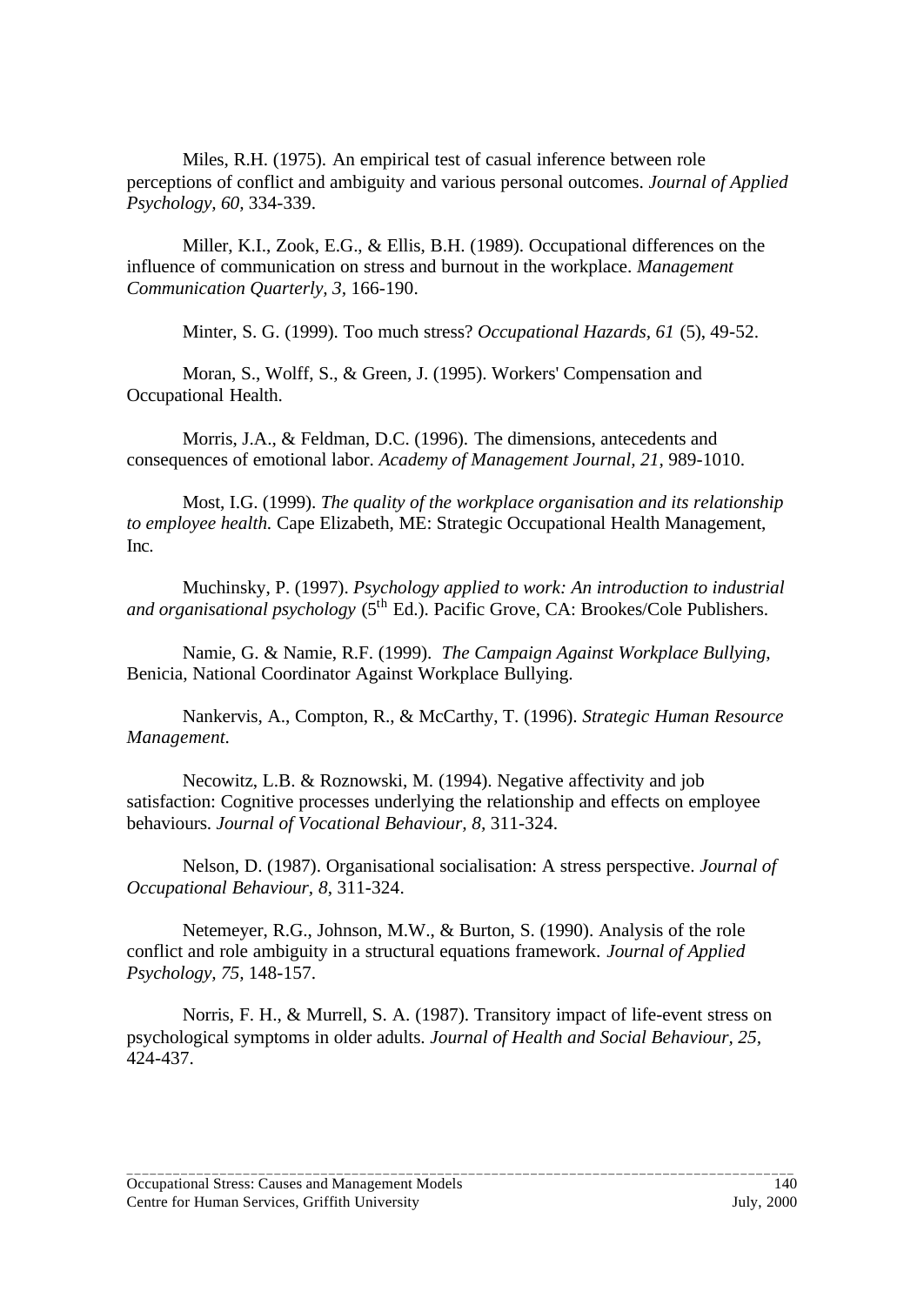Northwestern National Life Insurance Company (1992). *Employee Stress Levels: Work in America*. USA: NNLIC.

Nowland, L. (1997). Applications of a systems approach to the rehabilitation assessment of clients with an occupational injury. *The Australian Journal of Rehabilitation Counselling, 3,* 9-20.

Nytro, K. (1999). Organisational pre-requisites for the implementation of systematic health, environment and safety work and enterprises. In Proceedings of *Work Stress and Health, 99: Organisation of Work in a Global Economy. Baltimore: National* Institute for Occupational Safety and Health.

O'Donnell, C. (2000). Motor accident and workers' compensation insurance design for high quality health outcomes and cost containment. *Disability and Rehabilitation, 22,* 88-96.

Ostermann, R.F. (1999). *The SWS stress / support mode.* NJ: School of Psychology: Fairleigh Dickinson University.

Ozanne, E. (1990) Reasons for the emergence of case management approaches and their distinctiveness. In A. Howe, E. Ozanne & C. Shelby-Smith (Eds.). *Community Care Policy and Practice: New Directions in Australia.* (pp. 186-194). Victoria: Public Sector Management Institute.

Pakenham, K., Dadds, M. R., & Terry, D. J. (1994). Relationship between adjustment to HIV and both social support and coping. *Journal of Consulting and Clinical Psychology, 62,* 1194-1203.

Parasuraman, S., & Cleek.M.A. (1984) Coping behaviours and managers' effective reactions to role stresses. *Journal of Vocational Behaviour, 24*, 179-193.

Parker, S.K., Griffith, M.A., & Holdaway, S. (1999). What is so distressing about a little name calling and teasing? Work performance anxiety as an explanation of the negative effects of harassment. In Proceedings of *Work Stress and Health, 99: Organisation of Work in a Global Economy.* Baltimore: National Institute for Occupational Safety and Health.

Parkes, K.R. (1990). Coping, negative affectivity and the work environment; Addictive and interactive predictors of mental health. *Journal of Applied Psychology, 75,* 399-409*.*

Parry, G. (1990). *Coping with Crises.* London: BPS Books and Routledge.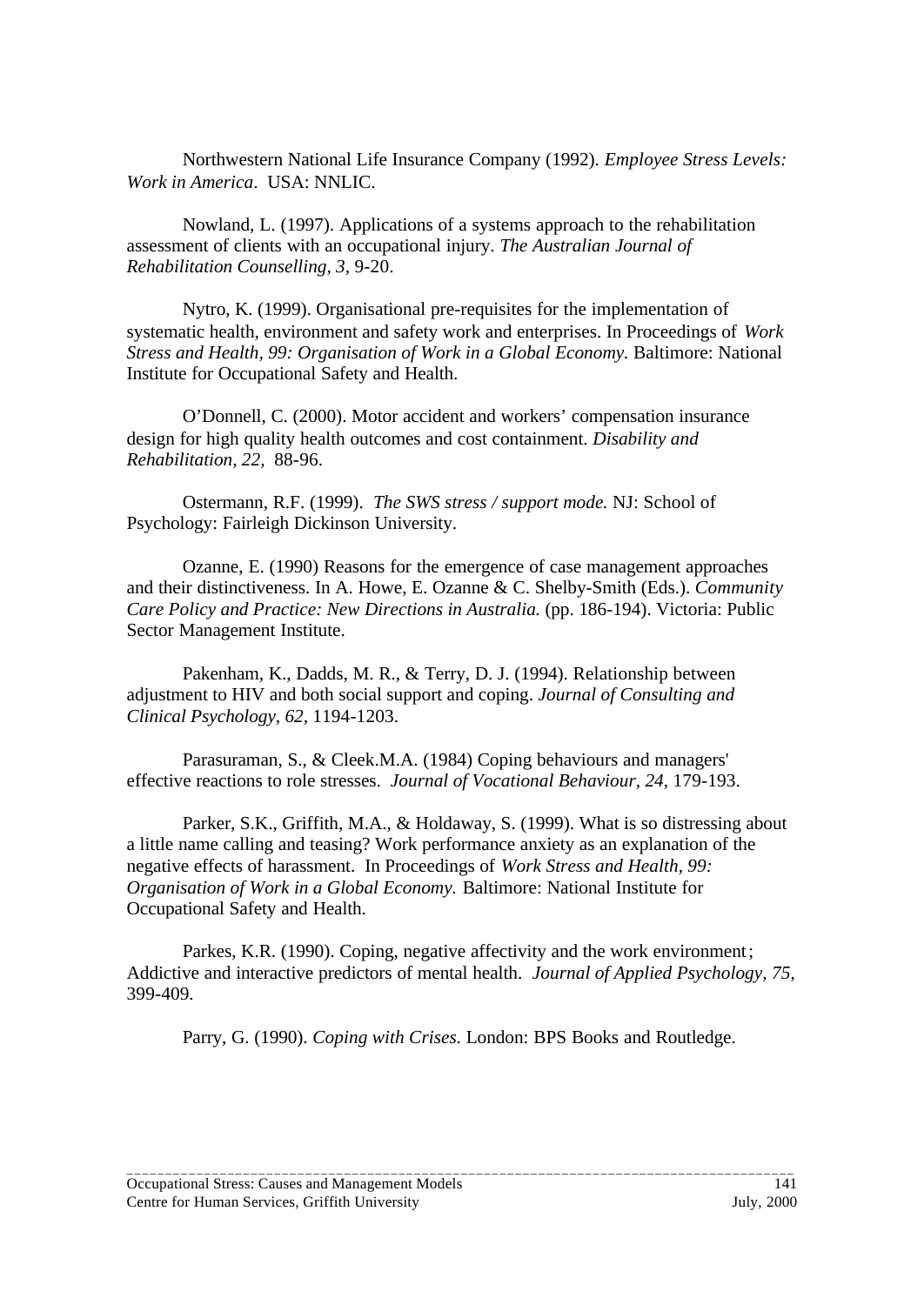Paton, D. (1999). Responding to disaster: Managing incident command stress. In Proceedings of *The National Conference of the Australasian Critical Incident Stress Association.*

Patton, M.Q. (1991). *Qualitative Evaluation and Research Methods*. Newbury Park, CA: Sage.

Pearlin, L., & Schooler, C. (1978). The structure of coping. *Journal of Health and Social Behaviour, 19,* 2-21.

Pearson, D.D.R., McCarthy, B., & Guthrie, R. (1999). *Report on the Review of Western Australian Workers' Compensation System.* Perth.

Peterson, A.L., Halstead, T.S. (1998). Group cognitive behaviour therapy for depression in a community setting: A clinical replication series. *Behaviour Therapy, 29,* (1), 3-18.

Pflanz, S. (1999). Psychiatric Illness and the workplace: Perspectives for occupational medicine in the military. *Military Medicine, 164(6),* 401-406.

Pierce, J.L., & Dunham, R.B. (1990). *Managing*. Glenview, Illinois: Scott, Foresman and Company.

Pierce, R.S., Frone, M. R., Russell, M., & Cooper, M. L. (1996). Financial stress, social support, and alcohol involvement: A longitudinal test of the buffering hypothesis in a general population survey. *Health Psychology, 15,* 38-47.

Piko, B. (1999). Work related stress among nurses: A challenge for health care institutions. *The Journal of the Royal Society for the Promotion of Health, 119, 3,156-*162.

Pouge, G. (1997). *Employee Assistance Programs on Liberal Arts Campuses*. Maryland: University Press of America.

Probert, B. (1990). *Working Life.* Australia: McPhee Gribble Publishers.

Puckett, F. (1984). Roles and functions of certified rehabilitation counsellors, *Rehabilitation Counselling Bulletin*, 27, 199-224, 238-245.

Quick, J. C. (1999). Occupational health psychology: The convergence of health and clinical psychology with public health and preventive medicine in an organisational context. *Professional Psychology: Research and Practice, 30* (2), 123-128.

Quick, J.C., Quick, J.D., Nelson, D.L., & Hurrell, J.J. (1997). *Preventative Stress Management in Organisations*. Washington, D.C. American Psychological Association.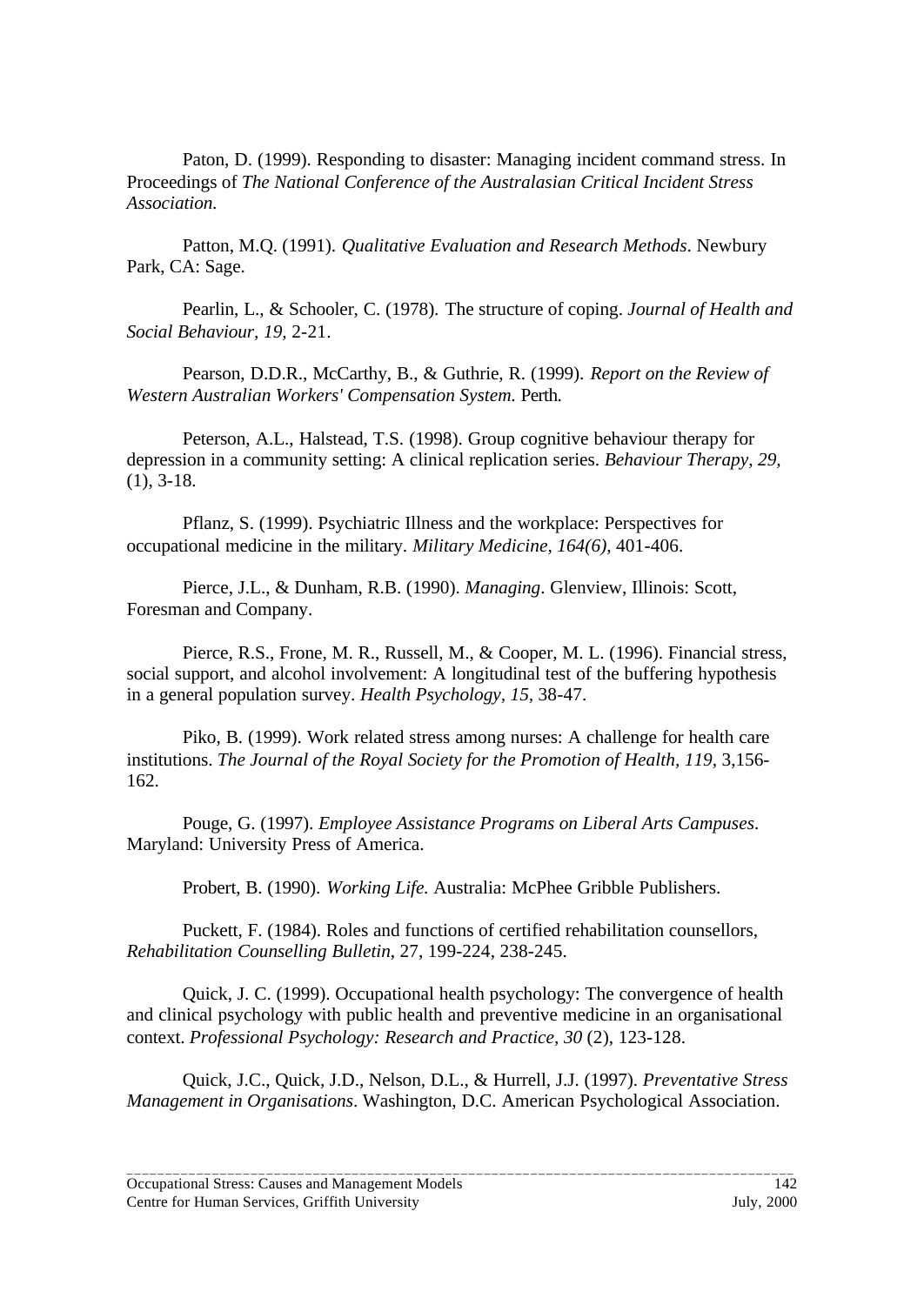Quick, R.C., Sonnenstuhl, W.J., & Trice, H.M. (1987). Educating the employee assistance professional: Cornell universities employee assistance education and research program. *Public Personnel Management, 16* (4), 333-343.

Quine, L. (1998). Effects of stress in an NHS trust: a study. *Nursing Standard. 13, 3,* 36-41.

Radmacher, S., & Sheridan, C. (1995). An investigation of the demand model of job strain. In S. Sauter & L. Murphy (Eds.). *Organisational Risk Factors and Job Stress.* Washington DC: American Psychological Association.

Rahim, M. A., & Psenicka, C. (1996). A structural equations model of stress, locus of control, social support, psychiatric symptoms, and propensity to leave a job. *The Journal of Social Psychology, 136,* 69-84.

Remenyi, A. (1992). The workplace as a rehabilitating environment. In Proceedings *of the First National Australian Counselling Conference,* 1-7. Sydney, CRS*.*

Rieth, L., Ahrens, A., & Cumming, D. (1995). Integrated disability management. *AAOHN Journal, 43*, 270 – 274.

Robbins, S.P., Waters-Marsh, T., Cacioppe, R., & Millett, B. (1994). *Organizational Behaviour: Concepts, Controversies and Applications.* New York: Prentice Hall.

Robertson, L. (Ed.), *International Review of Industrial and Organizational Psychology.* Chichester, U.K: Wiley.

Robson, L.S. (1999). *A conceptual model for a healthy workplace tool.* Toronto: Institute for Work and Health.

Rodriguez, A. (1997). Hazing the shiny side of the killing coin. *National Catholic Reporter, 33* (18), 17-19.

Roehling, P.V., & O'Brien, L.O., & Moen, P., (1999). *Linking Workplace Flexibility and Employee Commitment: A Life-course Approach. Ithaca, NY: Family and* Employment Careers Institute, Cornell University.

Roessler, R. (1988). A conceptual basis for return to work intervention*. Rehabilitation Counselling Bulletin, 32* (2), 98-107.

Roessler, R.T. & Rubin, S.E. (1992). *Case Management and Rehabilitation Counselling*. Austin, TX: Pro-Ed.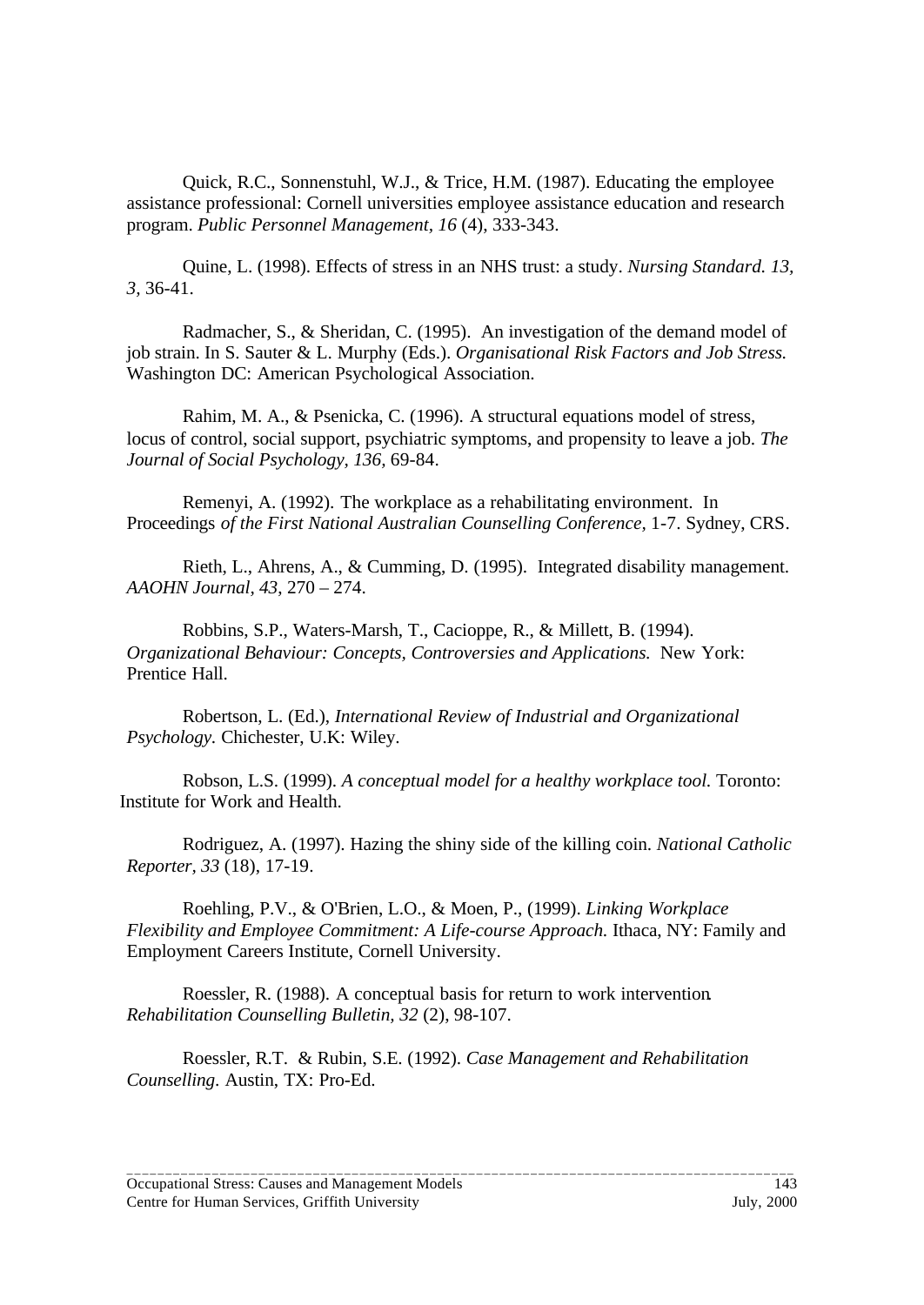Rogers, P.M., & Kreutzer, J.S. (1984). Family crises following head injury: A network intervention strategy. *American Association of Neuroscience Nurses, 16 (6),* 343-346.

Roman, P.M., Blum, T.C., & Bennett, N. (1987). Educating organisational consumers about employee assistance programs. *Public Personnel Management, 16* (4), 299-312.

Rosch, P.J. (1991). Job stress: America's leading health problem. *USA Today, May*, 11.

Rose, J. (1993). Stress and staff in residential settings: The move from hospital to community. *Mental Handicap Research. 6,* 312-322.

Rosenweig, J.E., & Kast, F.E. (1984). *Managing Work-related Stress.* Chicago: Science Research Associates Inc.

Rothman, J. (1991). A model of case management: Toward an empirically based practice. *Social Work*, *36*(6), 520-528.

Rotter, J.B. (1966). Generalised expectancies for internal versus external control of reinforcement. *Psychological Monographs, 80* (whole no. 609).

Rotter, J.B. (1982). *The Development and Application of Social Learning Theory.* New York: Praeger.

Rousseau, D.M. (1995). *Psychological Contracts In Organisations: Understanding Written and Unwritten Agreements*. London: Sage Publications.

Rubin, S.E. & Makin, R.E. & Ashley, J., Beardsley, M.M., May, V.R., Onstott, K., &. Wright, G.N. & Leahy, M.J. & Shapson, P.R. (1987). Rehabilitation skills inventory: The importance of counsellor competencies. *Rehabilitation Counselling Bulletin,* 392, 107-118.

Russell, J., Young, A., & Hart, W. (1995). Predictors of return to work following a work related injury. In P. Cotton (Ed.), *Psychological health in the workplace: Understanding and Managing Occupational Stress* (pp. 233-246)*.* Brisbane: The Australian Psychological Society.

Russo, J., & Vitaliano, P. (1995). Life events as correlates of burden in spouse caregivers of persons with Alzheimers disease. *Experimental Ageing Research, 21,* 273- 294.

Santos, S.R. & Cox, K. (2000). Workplace adjustment and intergenerational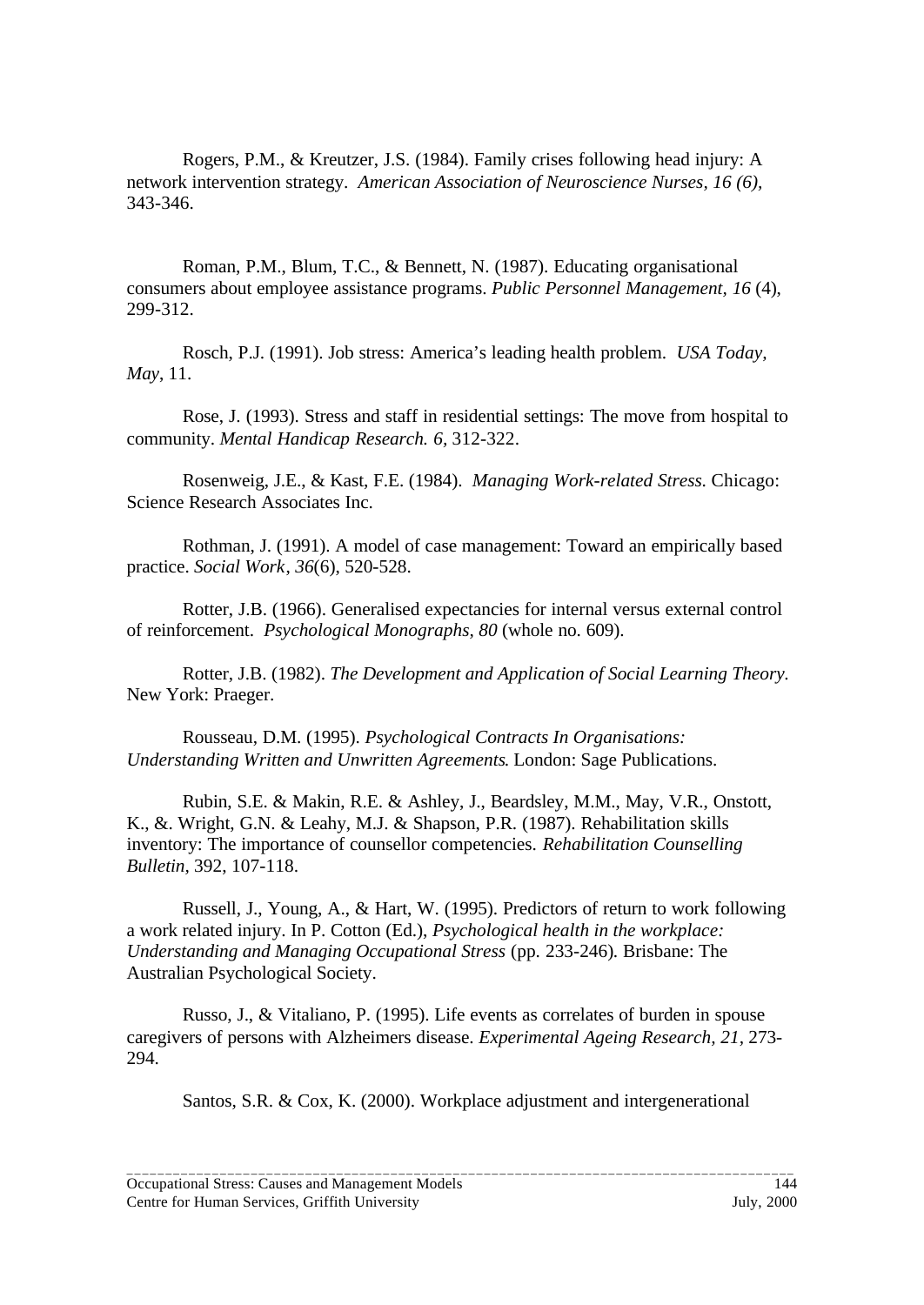differences between matures, boomers, and boxers. *Nursing Economics, 18(1),* 7-13.

Sarantakos, S. (1996). *Modern Families.* South Yarra: MacMillan Education Australia Pty Ltd.

Sarason, I.G., Levine, H.M., Basham, R.B. & Sarason, B.R. (1983). Assessing social support: The Social Support Questionnaire. *Journal of Personality and Social Psychology, 44,* 127-139.

Sauter, S., & Keita, G.P. (1999). *Introduction.* In Proceedings of *Work, Stress and Health 99: Organisation of Work in a Global Economy*. Baltimore: National Institute for Occupational Safety and Health.

Sauter, S., Hurrell, J., & Cooper, C. (1989). *Job Control and Worker Health*. New York: Wiley.

Sauter, S.L., & Hurrell, J. J. (1999). Occupational health psychology: Origins, content, and direction. *Professional Psychology: Research and Practice*, *30* (2), 117-122.

Sauter, S.L., & Murphy, L.R. (1995). *Organizational risk factors for job stress.* Washington, DC: American Psychological Association.

Schabracq, M.J., & Cooper, C. (2000). The changing nature of work and stress. *Journal of Managerial Psychology, 15,* 227-241.

Schabracq, M.J., & Cooper, C.L. (1998). Toward a phenomenological framework for the study of work and organisational stress. *Human Relations, May,* 1-15.

Scharbroeck, J., & Jennings, K. (1991). A longitudinal investigation of the factors mediating the participative decision making job satisfaction linkage. *Multivariate Behaviour Research, 26,* 49-68.

Schein, E.H. (1990). Organisational culture. *American Psychologist*, *45* (2), 109- 119.

Schein, E.H. (1990). *Process Consultation: It's Role in Organisation Development. (2nd Ed).* Reading: Addison Wesley.

Schofield, I. (1996). Methodological issues in occupational-stress research: Research in one occupational group and wider applications. In S. Sauter & L. Murphy (Eds.). *Organisational Risk Factors for Job Stress.* Washington, DC: American Psychological Association.

Schuler, R.S. (1980). Definition and conceptualization of stress in organisations. *Organizational Behaviour and Human Performance, 25,* 184-215.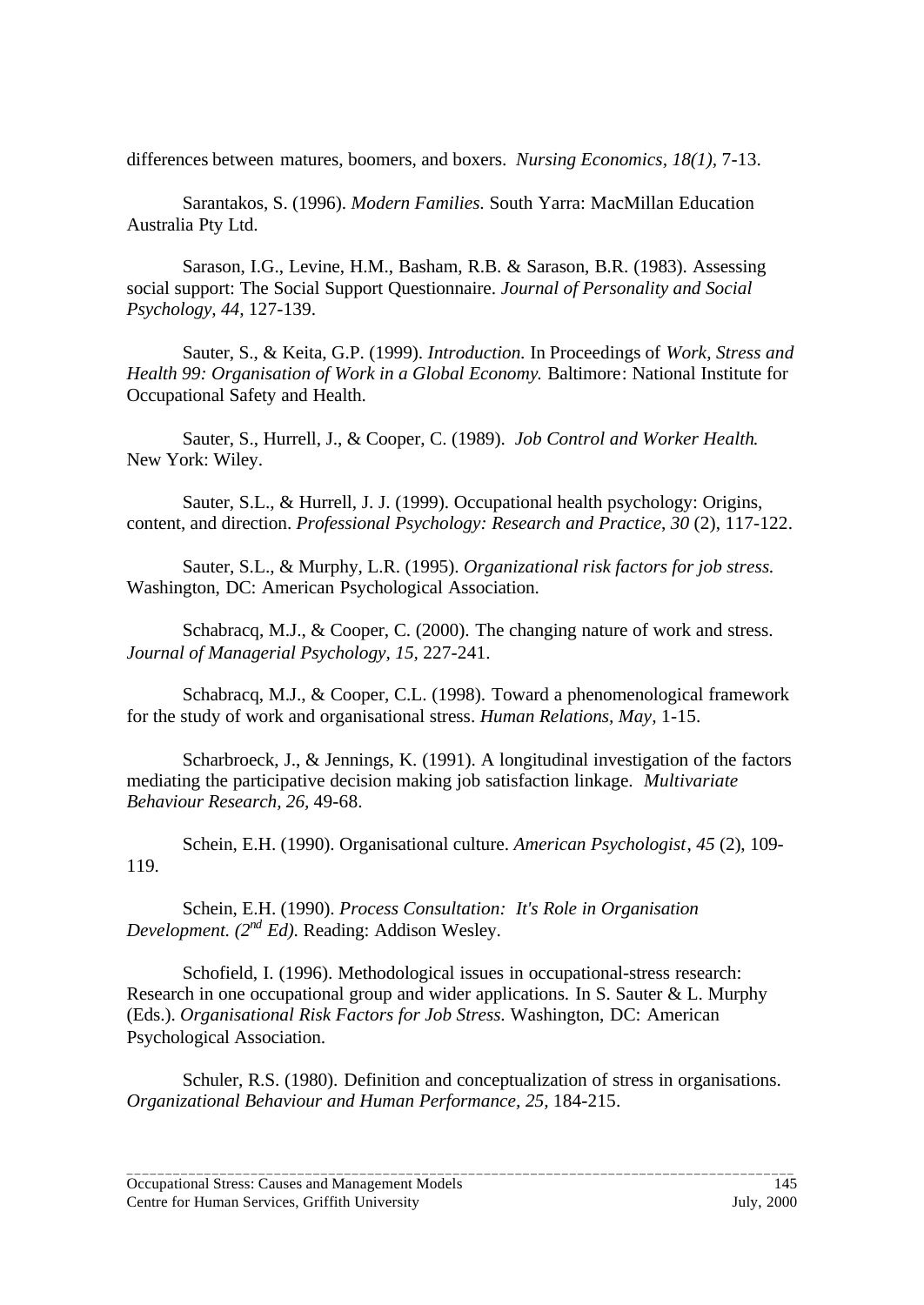Schurman, S., & Israel, B. (1995). Redesigning work systems to reduce stress: A participatory action research approach to creating change. In L. Murphy, J. Hurrell, S. Sauter & G. Keita (Eds.). *Job Stress Interventions.* Washington, DC: American Psychological Association.

Scofield, M.E., & Martin, W. (1990). Development of the AT&T health audit for measuring occupational health. In M.E. Scofield (Ed.), *Worksite Health Promotion* (pp. 755-766). Philadelphia, PA: Hanley & Belfus.

Selgiman, M.E.P. (1994). *Learned Optimism.* New York: Knopf.

Selye, H. (1974). *Stress Without Distress*. New York: J.P. Lippicott Company.

Shergold, P. (1995). *Managing Workplace Health.* In Proceedings of *the Workplace Health Conference*. Sydney

Shirom, A. (1982). What is organisational stress?: A facet analytic conceptualisation. *Journal of Occupational Behaviour, 3,* 21-37.

Shrey, D. (1993). Workplace-based disability management; Challenges and opportunities for joint employer rehabilitation professional initiatives. In Proceedings of *the Second National Rehabilitation Conference.* 21-26, Sydney, CRS.

Shrey, D. E. & Lacerete, M. (1995). *Principles and Practices of Disability Management in Industry.* Florida: GR Press Inc.

Siefert, K., Jayarante, S., & Chess, W.A. (1991). Job satisfaction, burnout, and turnover in health care social workers. *Health and Social Work, 16,* 193-202.

Siegrist, J. A. (1996). Adverse health effects of high-effort/low-reward conditions. *Journal of Occupational Health Psychology, 1,* 27-41.

Skues, J.S. & Kirby, R.J. (1995). Women in the workforce: Gender differences in occupational stress and coping. In Cotton, P (Ed). *Psychological Health in the Workplace*. (pp. 217-232). Brisbane: APS.

Smith, D. (1997). Implementing disability management: A review of basic concepts and essential components. *Employee Assistance Quarterly, 12 (4)*, 37-49.

Smith, S.L. (1994). Owens-Corning: Insulating against high disability costs. *Occupational Hazards, 56*(7) 33-36.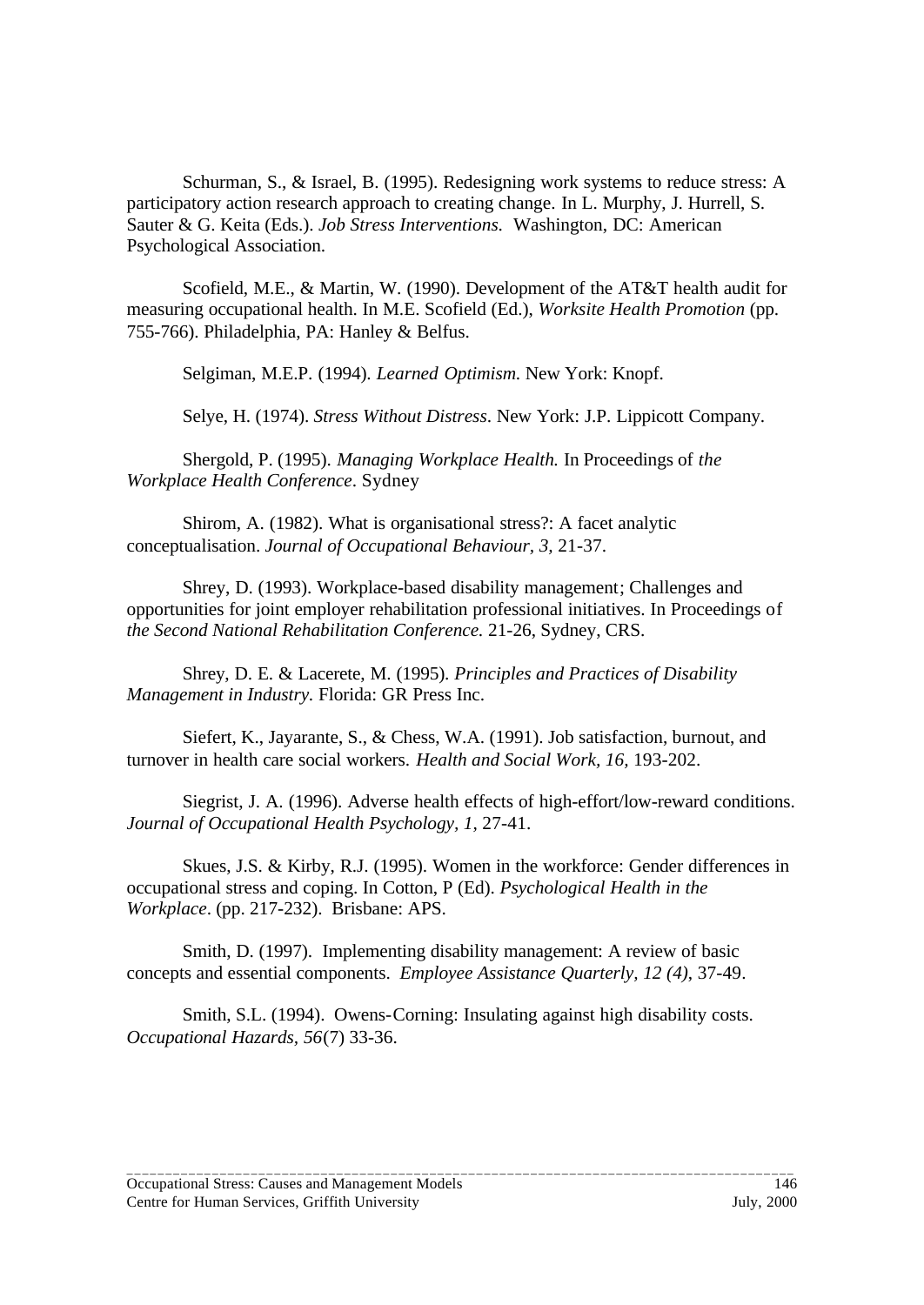Smith, D.W. & Frueh, B.C. (1996). Compensation seeking, co-morbidity, and apparent exaggeration of PTSD symptoms among Vietnam combat veterans. *Psychological Assessment, 8(1),* 3-6.

Smith, J.K., & Crisler, J.R. (1985). Variables associated with the vocational rehabilitation outcome of chronic low back pain individuals. *Journal of Applied Rehabilitation Counselling, 16* (4), 22-24.

Smith, S., Norrell, J. H., & Saint, J. L. (1996). Self esteem and reactions to ego threat: A (battle) field investigation. *Basic and Applied Social Psychology, 18,* 395-404.

Snell, M. (1996). Stress in compensation: Putting the genie back into the bottle. In Proceedings of *Health and Well-being in a Changing Work Environment: National Occupational Stress Conference.* Brisbane: Australian Psychological Society.

Somerfield, M. & Curbow, B. (1992). Methodological issues and research strategies in the study of coping with cancer. *Social Science Medicine, 34,* 1203-1216.

Spector, P.E. (1986). Perceived control by employees: A meta-analysis of studies concerning anatomy and participation at work. *Human Relations, 39*, 1005-1016.

Spector, P.E., & Jex, J.M. (1988). Development of four self-report measures of job stressors and strain: Interpersonal conflict at work scale, organisational constraints scale, quantitative work-scale inventory, and physical symptoms inventory. *Journal of Occupational Health Psychology, 3(4),* 356-367.

Steers, R.M., & Mowday, R.T. (1981). Antecedents and outcomes of organisational commitment. *Administrative Science Quarterly, 22,* 46-56.

Stockdale, J., & Phillips, C. (1989). Physical attacks and threatening behaviour – new survey findings. *Occupational Health, August*, 212-216.

Stoecker, R. (1991). Evaluating and rethinking the case study. *Sociological Review, 39*(1), 88-112.

Strautins, P., & Hall, W. (1989). Does early referral to an on-site rehabilitation program predict return to work*? Journal of Occupational Health and Safety, 5* (2)*,* 137- 143.

Stroebe, W., Stroebe, M., Abakoumkin, G., & Schut, H. (1996). The role of loneliness and social support in adjustment to loss. *Journal of Personality and Social Psychology, 70,* 1241-1249.

Sulsky, L. & Smith, C.S. (1999). Examination of the correlates of maladaptive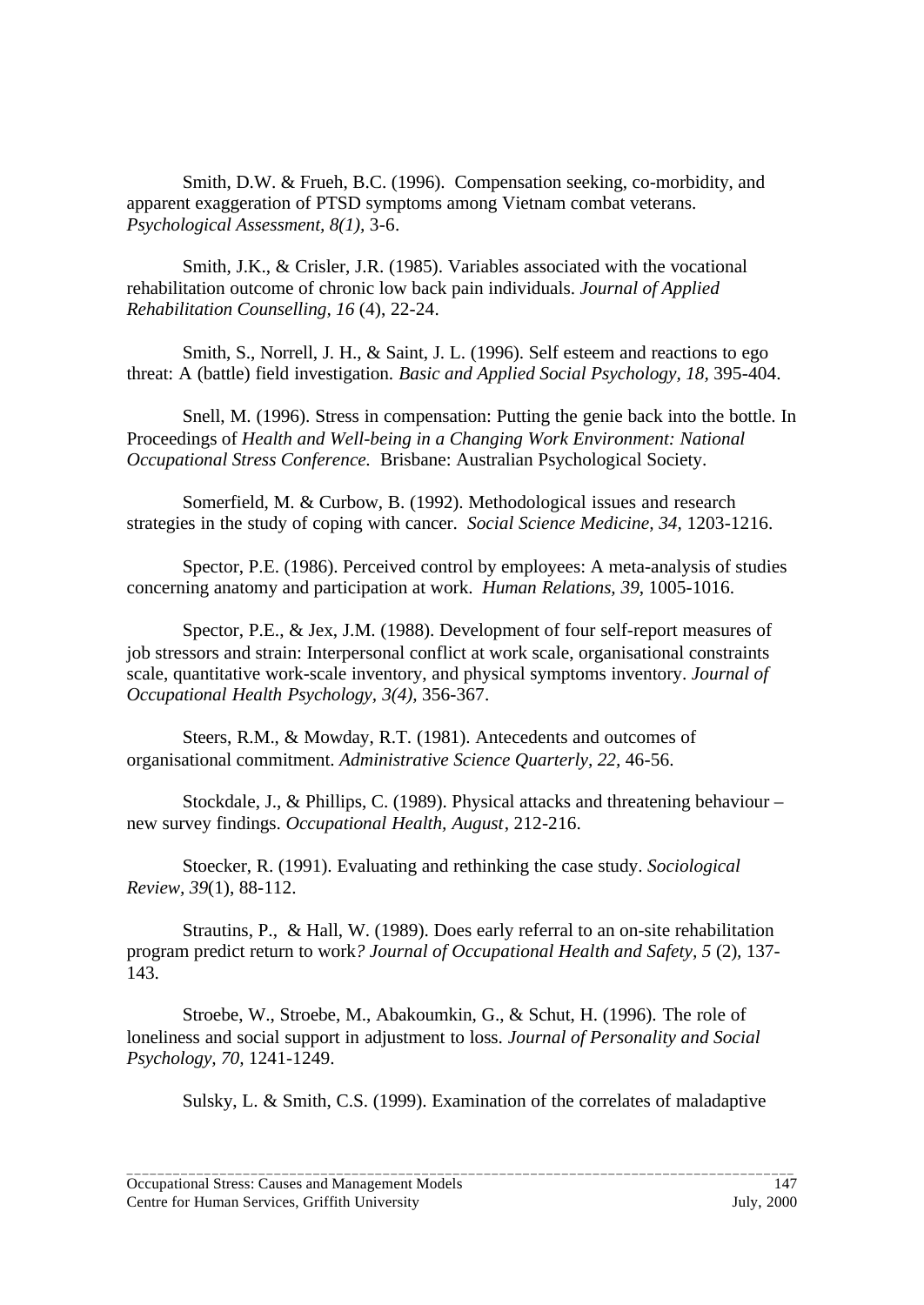work stress coping behaviours. In Proceedings of *Work, Stress, and Health 99: Organisation of Work in a Global Economy.* Baltimore: National Institute for Occupational Safety and Health.

Sutton, R., & Kahn, R.L. (1984). Prediction, understanding, and control as antidotes to organisational stress. In J. Lorsch (Ed.), *Handbook of Organisational Behaviour.* Boston: Harvard University Press.

Swanberg, J., Galinsky, E. & Bond, J.T. (1999). Are characteristics of jobs and workplaces improving?. In Proceedings of *Work Stress and Health, 99: Organization of Work in a Global Economy.* Baltimore: APA.

Swanson, J.L., & Fouad, N.A. (1999). Applying theories of person-environment fit to the transition from school to work. *The Career Development Quarterly, 47,* 337- 349*.*

Szymanski, E.M. (1999). Disability, job stress, the changing nature of careers, and the career resilience portfolio. *Rehabilitation Counselling Bulletin, 42,* 279-284.

Szymanski, E.M., Ryan, C., Merz, M.A., Trevino, B., & Johnson-Rodriguez, S. (1996). Psychosocial and economic aspects of work: Implications for people with disabilities. In E.M. Symanski & R.M. Parker (Eds.). *Work and Disability: Issues and Strategies in Career Development and Job Placement* (pp. 9-38), Austin, TX: Pro-Ed.

Tate, D.G. (1992). Factors influencing injured employees return to work. *Journal of Applied Rehabilitation Counselling, 23* (2), 17-20.

Taylor, S.C. (1983). Adjustment to threatening events: A theory of cognitive adaption. *American Psychologist, 38,* 1161-1173.

Taylor, B., & Brown, J. (1988). Elusion and well-being: A social psychological perspective on mental health, *Psychological Bulletin, 103,* 193-210.

Terra, N. (1995). The prevention of job stress by redesigning jobs and implementing self-regulating teams. In: L. R. Murphy (Ed.). *Job Stress Interventions.* Washington: American Psychological Association.

Terry, D. (1991). Coping resources and situational appraisals as predictors of coping behaviour. *Personality and Individual Differences, 12,* 1031-1047.

Thoits, P. (1986). Social support as coping assistance. *Journal of Consulting and Clinical Psychology, 54,* 416-423.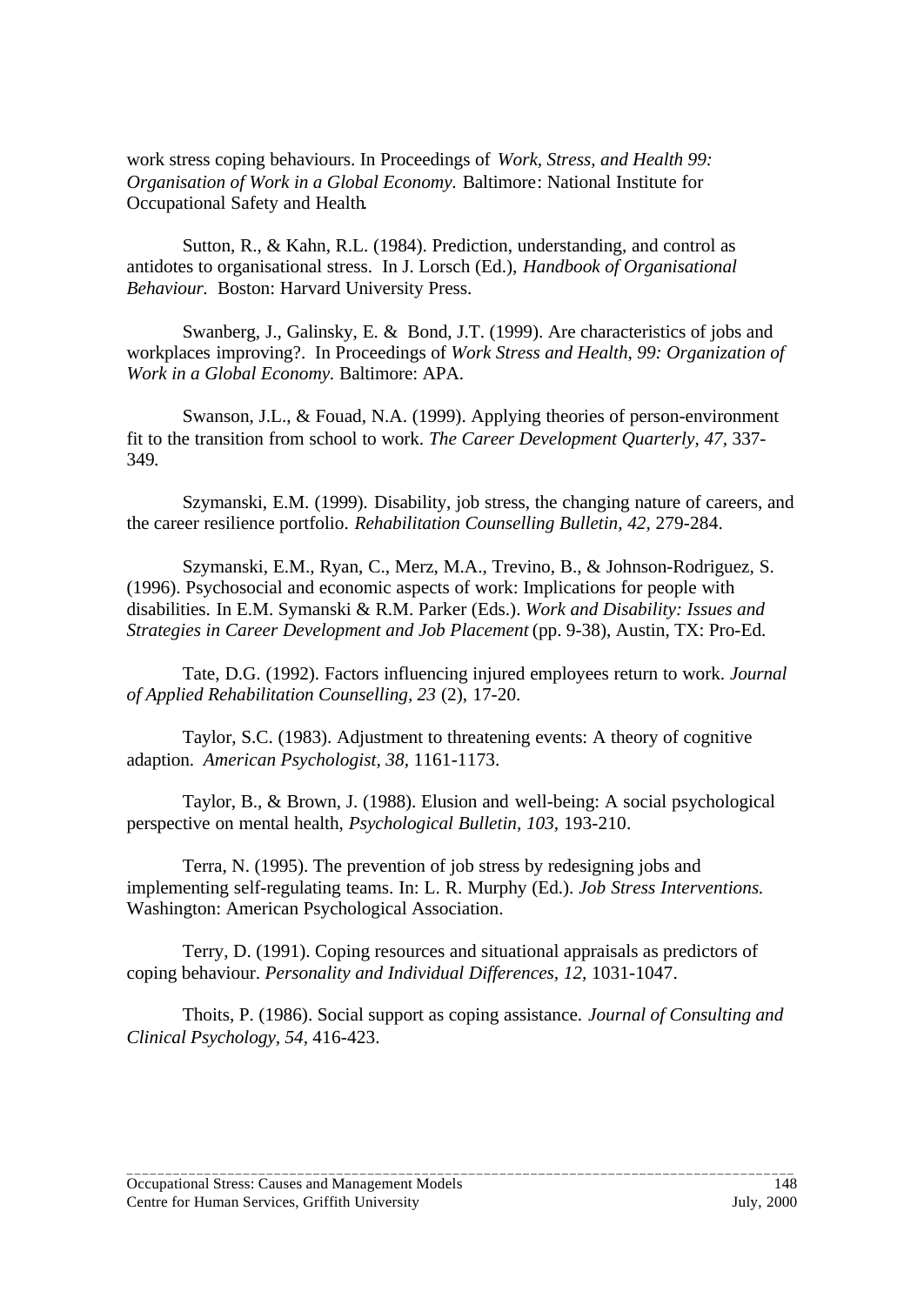Thomas, A. (1998). *Can we measure the productivity of the 12 hour shifts: Problems and possibilities: The 12 hour workday: Emerging issues* (Working Paper No. 51). Australian Centre for Industrial Relations Research and Training.

Thomas, J. (1992). Occupational violent crime: Research on an emerging issue. *Journal of Safety Research, 23,* 55-62.

Tomb, D.A. (1994). The phenomenology of post-traumatic stress disorder*. Psychiatric Clinics of North America, 17*, 237-250.

Toohey, J. (1993). Quality of working life project: Report on the study of occupational stress in Commonwealth Government employment. In Proceedings of *The Second National Rehabilitation Conference* (pp.312-325). Sydney: CRS.

Toohey, J. (1994). *Quality of Working Life Project: Report on a Study of Occupational Stress in Commonwealth Government Employment*. Canberra: AGPS.

Toohey, J. (1995). Managing the stress phenomenon at work. In P. Cotton (Ed.), *Psychological Health in the Workplace: Understanding and Managing Occupational Stress* (pp. 51-72). Brisbane: The Australian Psychological Society.

Townley, G. (2000). Long hours culture causing economy to suffer. *Management Accounting*, *78* (6), 3-5.

Towers-Perrin. (1992). *Priorities for Competitive Advantage: An IBM Study.* Towers Perrin.

Townsend, P., & Davidson, N. (Eds.). (1992). *The Black Report.* London: Penguin Books.

Ursprung, A.W. (1986). Incidence and correlates of burnout in residential service settings. *Rehabilitation Counselling Bulletin, 29,* 225-239.

Vagg, P. R., & Spielberger, C. D. (1998). Occupational stress: Measuring job pressure and organisational support in the workplace. *Journal of Occupational Health Psychology, 3* (4), 294-305.

Van Maanen, J. (1976). Breaking in: Socialization to work. In R. Dublin (Ed.), *Handbook of Work: Organization and Society* (pp. 67-130). Chicago.

VandenHeuval, A. (1993). *When Roles Overlap: Workers with Family responsibilities.* AIFS Canberra: Department of Industrial Relations.

Vartia, M. (1995). Bullying at workplaces. In R. Bast-Pettersen, E. Bach, K.Lindstorm, A. Toomingas, & A. Kiviranta (Eds.), *Research on Violence, Threats, and*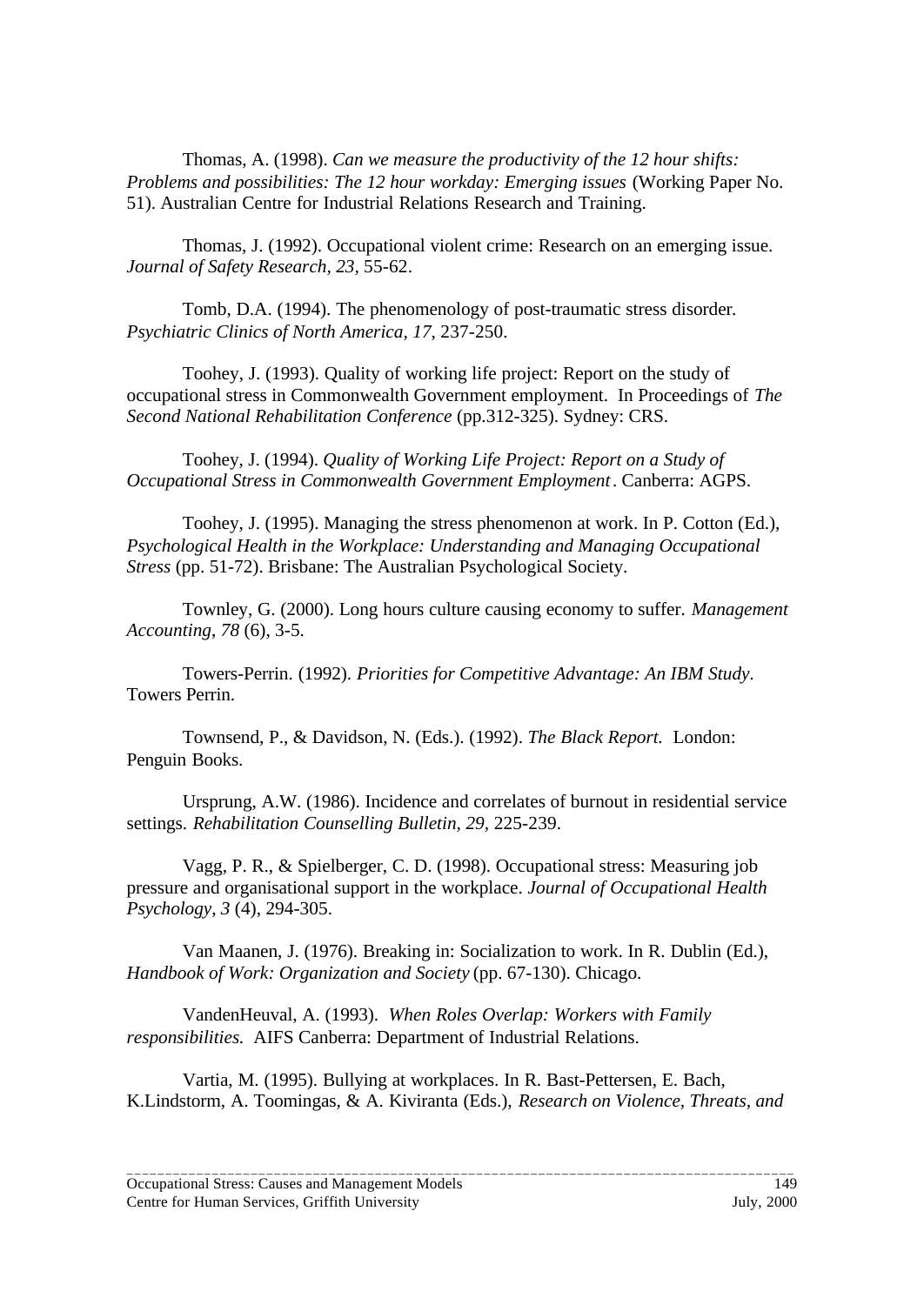*Bullying as Health Risks among Health Care Personnel* (pp. 29-31)*.* Copenhagen: The Nordic Council of Ministers.

Wagner, B.M., Compas, B.E., & Howell, D.C. (1988). Daily and major life events: A test of an integrative model of psychosocial stress. *American Journal of Community Psychology, 16,* 189-205.

Walker, J. (1992). Injured worker helplessness: Critical relationships and systems level approach for intervention. *Journal of Occupational Rehabilitation*, *2* (4), 201-209.

Warr, P. B. (1990). Decision latitude, job demands, and employee well-being. *Work and Stress, 4,* 285-294.

Watson, D., & Clark, L.A. (1984). Negative affectivity: The disposition to experience aversive emotional states. *Psychological Bulletin, 96*, 465-490.

Watson, D., & Pennebaker, J.W. (1989). Health complaints, stress and distress: Exploring the central role of negative affectivity. *Psychological Review, 96, 234-254.*

Watson, D., & Pennebaker, J.W., & Folger, R. (1987). Beyond negative affectivity: Measuring stress and satisfaction in the workplace. *Journal of Organizational Behaviour Management, 8,* 141-157.

Wearing, A.J., & Hart, P.M. (1996). Managing organisational well-being: Using information systems for strategic planning and performance review. *Health and Wellbeing in a Changing Work Environment: Proceedings of the National Occupational Stress Conference.* Brisbane: Australian Psychological Society.

Weil, M. & Karls, J.M. & Associates. (1985). *Case Management in Human Service Practice.* San Fransico: Jossey-Bass.

Weiner, K.K.K., Oei, T.P.S., & Creed, P.A. (1999). Predicting job seeking frequency and psychological well-being in the unemployed. *Journal of Employment Counselling, 36* (2), 67-81.

Wharton, A., & Erickson, R. J. (1993). Managing emotions on the job and at home: Understanding the consequences of multiple emotional roles. *Academy of Management Journal, 36,* 273-296.

White, R.K., McDuff, D.R., Schwartz, R.P., Tiegal, S.A., & Judge, C.P. (1996). New developments in employee assistance programs. *Psychiatric Services, 47* (4), 387- 391.

World Health Organisation. (1993). *The ICD-10 classification of mental and behavioural disorders: Diagnostic criteria for research.* WHO: Geneva.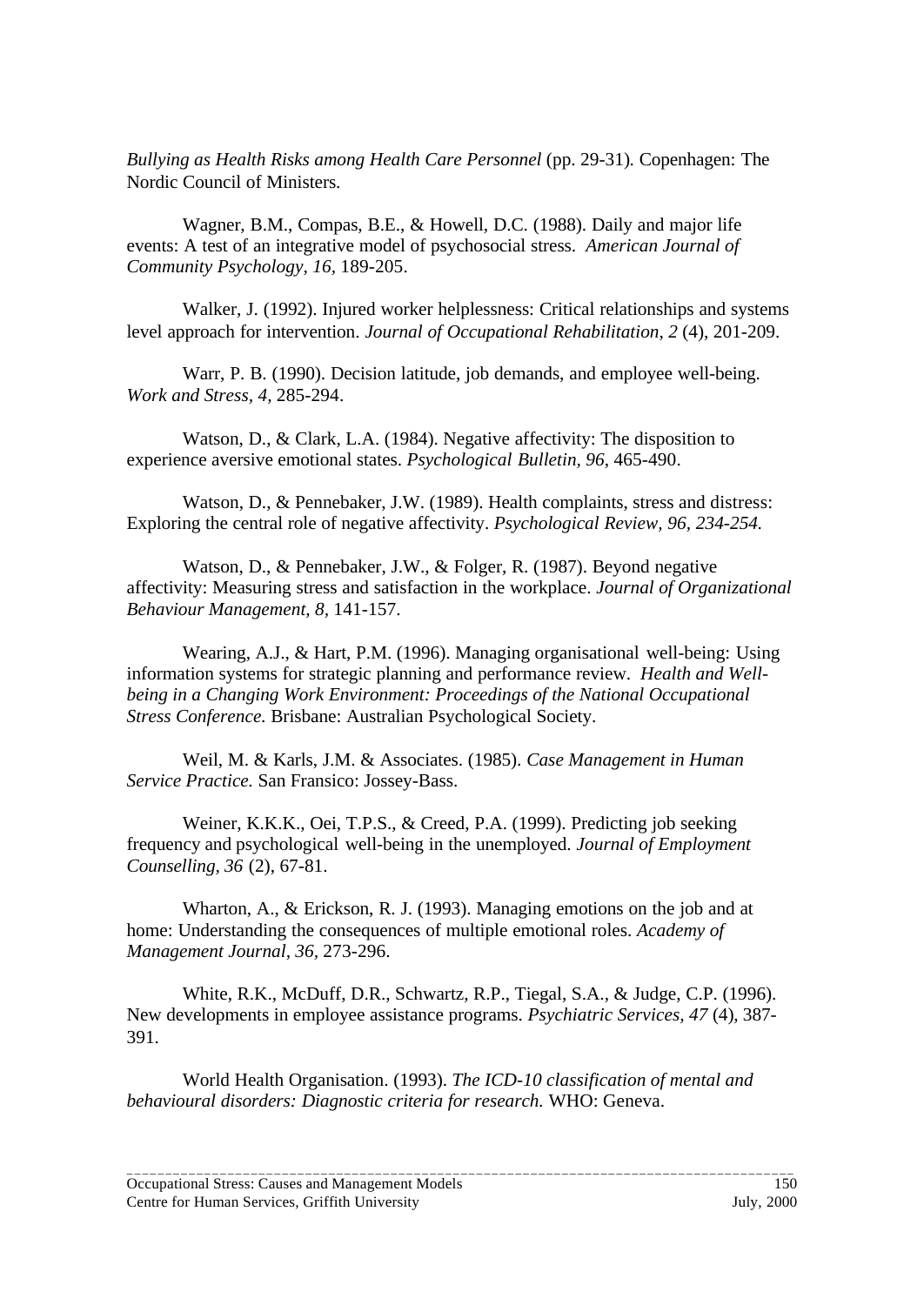Wilkes, L., Beale, B., Hall, E., Rees, E., Watts, B., Denne, C. (1998). Community nurses' descriptions of stress when caring in the home. *International Journal of Palliative Nursing, 1998, 4,* 1.

Williamson, A. (1994). Stress in the workplace: National problem, wational approaches*.* In Proceedings of the *National Occupational Stress Conference: Stress and Well-being at Work*. Gold Coast: Australian Psychological Society.

Windel, A., & Zimolong, B. (1999). *New Management Concepts for New Types of Work Organization,* Bochum: Ruhr University of Bochum.

Winefield, A.H. (1995). Unemployment: Its psychological costs. In C.L. Cooper & I.T. Robertson (Eds.), *International Review of Industrial and Organisational Psychology.* Chichester, United Kingdom: Wiley.

Winefield, A.H., Tiggeman, M. Winefield, H.R., & Goldney, R.D. (1993). *Growing Up With Unemployment: A Longitudinal Study of its Psychological Impact*. London: Routledge.

Winslow, D. (1998). Misplaced loyalties: The role of military culture in the breakdown of discipline in peace operations. *The Canadian Review of Sociology and Anthropology*, *35* (3), 345-268.

Wojcik, J. (1999). Stress a major risk in compensation consultant. *Business Insurance, 18* (1), 18-19.

Wolfe, R.N. & Feeley, T.H. (1999). *Organizational Commitment as a Predictor of Turnover.* NY: State University of New York,

Wolfensberger, W. (1991). *A Brief Introduction to Social Role Valorisation as a High Order Concept for Structuring Human Services*, New York.

Workcover (1999). *Work Related Stress*. Western Australia: Workcover.

Workcover (1998). *Management Practices, Medical Interventions and Return to Work*. Western Australia: Workcover.

Workcover (1997). *Review of Rehabilitation: A Report to the Workers' Compensation and Rehabilitation Commission*. Western Australia: Workcover.

Wright, G.N., & Leahy, M.J., & Shapson, P.R., (1987). Rehabilitation Skills Inventory: Importance of counsellor competencies *Rehabilitation Counselling Bulletin, 31,* 2, 107-118.